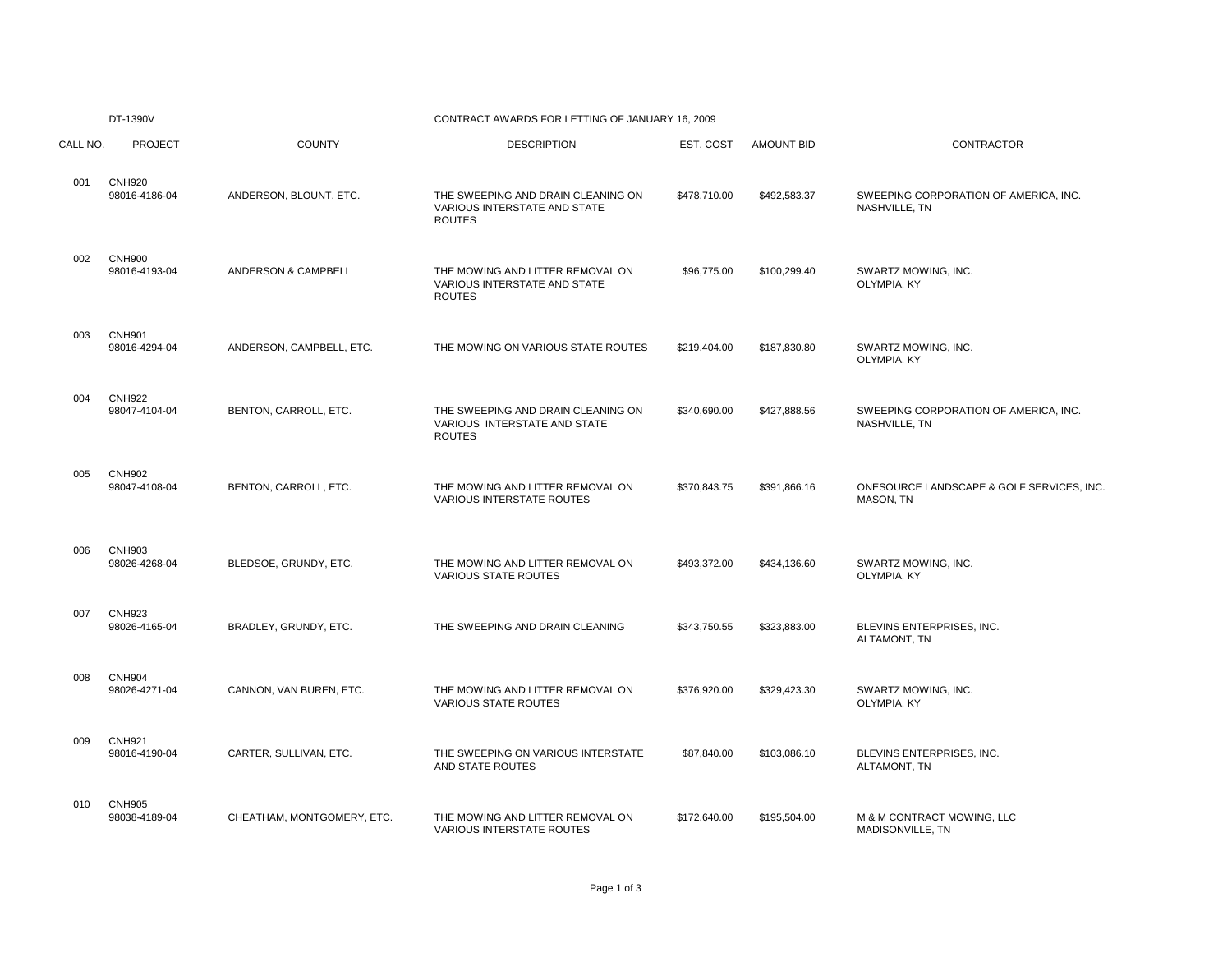| CALL NO. | <b>PROJECT</b>                 | <b>COUNTY</b>                  | <b>DESCRIPTION</b>                                                                  | EST. COST    | <b>AMOUNT BID</b> | CONTRACTOR                                             |
|----------|--------------------------------|--------------------------------|-------------------------------------------------------------------------------------|--------------|-------------------|--------------------------------------------------------|
| 011      | <b>CNH906</b><br>98047-4210-04 | CHESTER, CROCKETT, ETC.        | THE MOWING AND LITTER REMOVAL ON<br><b>VARIOUS STATE ROUTES</b>                     | \$618,792.00 | \$631,558.00      | J. R. CONSTRUCTION, INC.<br>MAURY CITY, TN             |
| 012      | <b>CNH907</b><br>98026-4274-04 | <b>COFFEE &amp; FRANKLIN</b>   | THE MOWING AND LITTER REMOVAL ON<br><b>VARIOUS STATE ROUTES</b>                     | \$393,495.00 | \$332,259.25      | BLEVINS ENTERPRISES, INC.<br>ALTAMONT, TN              |
| 013      | <b>CNH908</b><br>98026-4175-04 | COFFEE, GRUNDY, ETC.           | THE MOWING AND LITTER REMOVAL ON<br><b>VARIOUS INTERSTATE ROUTES</b>                | \$233,480.00 | \$203,006.00      | BLEVINS ENTERPRISES, INC.<br>ALTAMONT, TN              |
| 014      | <b>CNH919</b><br>98026-4176-04 | <b>CUMBERLAND &amp; PUTNAM</b> | THE MOWING AND LITTER REMOVAL ON<br>VARIOUS INTERSTATE AND STATE<br><b>ROUTES</b>   | \$239,230.00 | \$228,427.35      | SWARTZ MOWING, INC.<br>OLYMPIA, KY                     |
| 015      | <b>CNH909</b><br>98026-4177-04 | <b>CUMBERLAND &amp; RHEA</b>   | THE MOWING AND LITTER REMOVAL ON<br>VARIOUS STATE ROUTES                            | \$294,980.00 | \$264,272.40      | M & M CONTRACT MOWING,<br>LLC MADISONVILLE, TN         |
| 016      | <b>CNH910</b><br>19947-4168-04 | <b>DAVIDSON</b>                | THE MOWING AND LITTER REMOVAL ON<br><b>VARIOUS INTERSTATE ROUTES</b>                | \$135,874.00 | \$157,192.00      | SALAZAR CONTRACTING, LLC<br>TELLICO PLAINS, TN         |
| 017      | <b>CNH911</b><br>19947-4269-04 | <b>DAVIDSON</b>                | THE MOWING ON VARIOUS STATE ROUTES                                                  | \$216,180.00 | \$224,466.00      | BILL LEDFORD & SON, INC.<br><b>WELLINGTON, KY</b>      |
| 018      | <b>CNH924</b><br>98038-4182-04 | DAVIDSON, MONTGOMERY, ETC.     | THE SWEEPING AND DRAIN CLEANING ON<br>VARIOUS INTERSTATE AND STATE<br><b>ROUTES</b> | \$759,145.00 | \$764,981.94      | SWEEPING CORPORATION OF AMERICA, INC.<br>NASHVILLE, TN |
| 019      | <b>CNH912</b><br>98047-4112-04 | DYER, GIBSON, ETC.             | THE MOWING AND LITTER REMOVAL ON<br>VARIOUS INTERSTATE AND STATE<br><b>ROUTES</b>   | \$570,721.50 | \$598,204.92      | ONESOURCE LANDSCAPE & GOLF SERVICES, INC<br>MASON, TN  |
| 020      | <b>CNH913</b><br>98047-4213-04 | DYER, GIBSON, ETC.             | THE MOWING AND LITTER REMOVAL ON<br><b>VARIOUS STATE ROUTES</b>                     | \$449,962.50 | \$440,174.00      | J. R. CONSTRUCTION, INC.<br><b>MAURY CITY, TN</b>      |
| 021      | <b>CNH914</b><br>98047-4214-04 | <b>FAYETTE &amp; HARDEMAN</b>  | THE MOWING AND LITTER REMOVAL ON<br><b>VARIOUS STATE ROUTES</b>                     | \$448,710.00 | \$595,541.00      | SWARTZ MOWING, INC.<br>OLYMPIA, KY                     |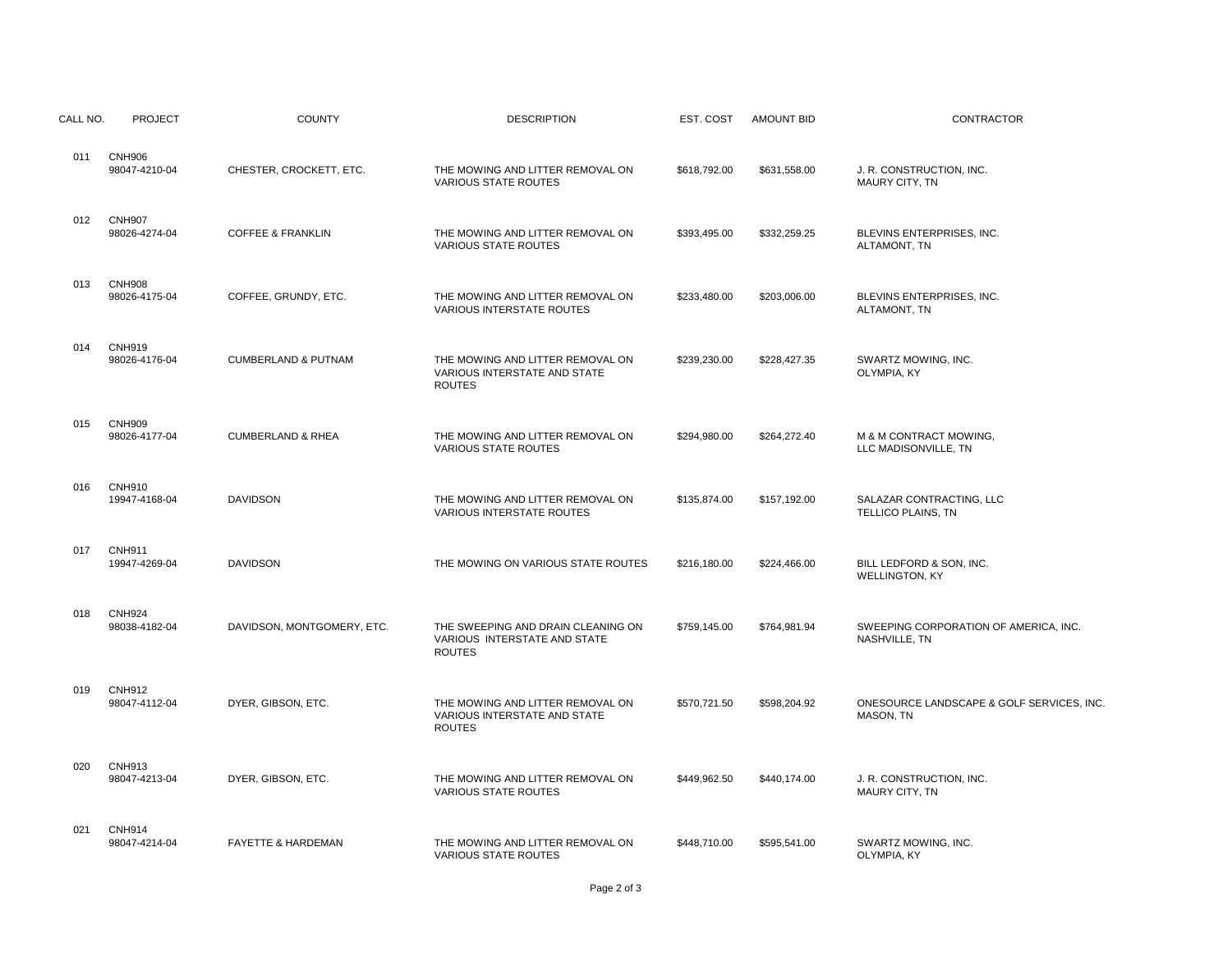| CALL NO. | <b>PROJECT</b>                           | <b>COUNTY</b>             | <b>DESCRIPTION</b>                                                                                                              | EST. COST      | <b>AMOUNT BID</b> | <b>CONTRACTOR</b>                                      |
|----------|------------------------------------------|---------------------------|---------------------------------------------------------------------------------------------------------------------------------|----------------|-------------------|--------------------------------------------------------|
| 022      | <b>CNH915</b><br>98038-4294-04           | HOUSTON, MONTGOMERY, ETC. | THE MOWING ON VARIOUS STATE ROUTES                                                                                              | \$273,500.00   | \$273,318.50      | SWARTZ MOWING, INC.<br>OLYMPIA, KY                     |
| 023      | <b>CNH917</b><br>98047-4216-04           | LAUDERDALE, SHELBY, ETC.  | THE MOWING AND LITTER REMOVAL ON<br>VARIOUS STATE ROUTES                                                                        | \$186,064.00   | \$241,996.00      | ONESOURCE LANDSCAPE & GOLF SERVICES, INC.<br>MASON, TN |
| 024      | <b>CNH916</b><br>98047-4115-04           | LAUDERDALE, SHELBY, ETC.  | THE MOWING AND LITTER REMOVAL ON<br>VARIOUS INTERSTATE AND STATE<br><b>ROUTES</b>                                               | \$513,930.00   | \$724,547.50      | ONESOURCE LANDSCAPE & GOLF SERVICES. INC.<br>MASON, TN |
| 025      | <b>CNH918</b><br>94946-4218-04           | WILLIAMSON                | THE MOWING ON VARIOUS STATE ROUTES                                                                                              | \$202,825.50   | \$187,827.75      | SALAZAR CONTRACTING, LLC<br>TELLICO PLAINS, TN         |
| 026      | CNH003<br>IME-40-7(166)<br>47002-8164-44 | <b>KNOX</b>               | THE RESURFACING ON I-40 BEGINNING<br>EAST OF LIBERTY STREET (L.M. 16.59) AND<br>EXTENDING TO BLACKSTOCK AVENUE,<br>(L.M. 18.92) | \$4,004,907.65 | \$4,479,425.61    | APAC-ATLANTIC, INC.<br>ALCOA, TN                       |
|          | <b>LETTING TOTAL</b>                     |                           |                                                                                                                                 |                |                   |                                                        |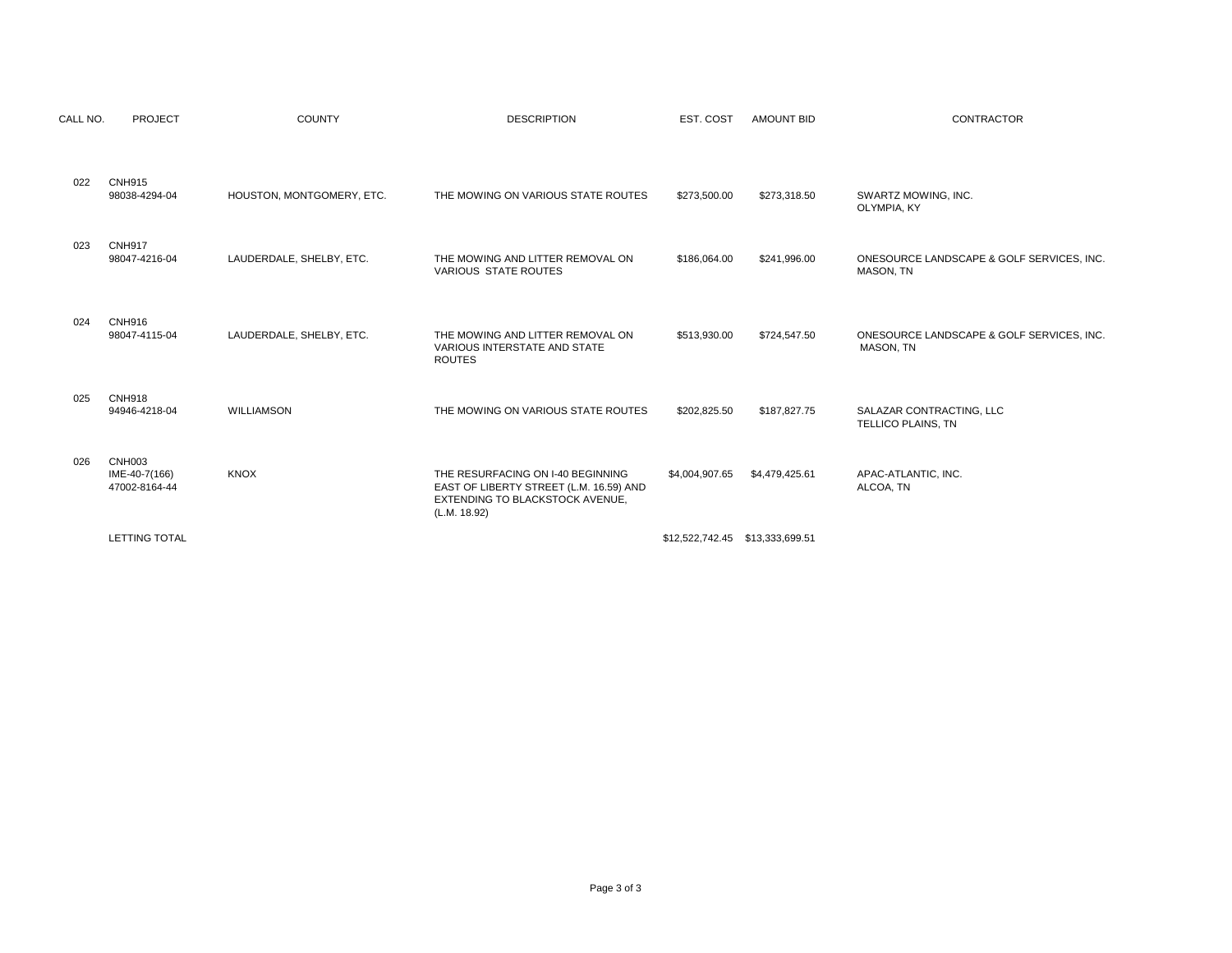DT-1390V CONTRACT AWARDS FOR LETTING OF FEBRUARY 06, 2009

|     | CALL NO. PROJECT                                                                               | <b>COUNTY</b>                | <b>DESCRIPTION</b>                                                                                                                                       | EST. COST      | <b>AMOUNT BID</b> | CONTRACTOR                                       |
|-----|------------------------------------------------------------------------------------------------|------------------------------|----------------------------------------------------------------------------------------------------------------------------------------------------------|----------------|-------------------|--------------------------------------------------|
| 001 | <b>CNH925</b><br>HSIP-346(7), 37018-3226-94                                                    | <b>HAWKINS</b>               | THE INSTALLATION OF A FLASHING<br>BEACON ON SR 346 AT PHIPPS BEND<br><b>ROAD</b>                                                                         | \$44,355.00    | \$36,900.00       | S & W CONTRACTING CO., INC.<br>MURFREESBORO, TN  |
| 002 | <b>CNH007</b><br>STP-NHE-40(21), 06006-8233-14                                                 | <b>BRADLEY</b>               | RESURFACING ON US 64 (US 74, SR<br>40) BEGINNING WEST OF KINSER AND<br>HANCOCK ROADS (L.M. 6.20) AND<br>EXTENDING TO THE POLK COUNTY<br>LINE (L.M. 9.68) | \$1,146,886.00 | \$1,058,036.00    | HIGHWAYS, INC.<br>BRENTWOOD, TN                  |
| 003 | <b>CNH030</b><br>IME-098-2(11), 98026-8167-44                                                  | BRADLEY, CUMBERLAND,<br>ETC. | LONGITUDINAL JOINT STABILIZATION<br>ON VARIOUS INTERSTATE ROUTES IN<br>BRADLEY, CUMBERLAND, MARION<br>AND MCMINN COUNTIES                                | \$655,030.00   | \$684,653.90      | PAVEMENT TECHNOLOGY, INC.<br>WESTLAKE, OH        |
| 004 | <b>CNH023</b><br>STP-364(1), 09097-8212-14                                                     | CARROLL                      | THE RESURFACING ON SR 364<br>BEGINNING AT US 70 (SR 1) AND<br><b>EXTENDING TO SR 77</b>                                                                  | \$1,602,440.00 | \$1,657,539.82    | DELTA CONTRACTING COMPANY, LLC<br>JACKSON, TN    |
| 005 | <b>CNH025</b><br>STP-49(19), 11007-8232-14                                                     | <b>CHEATHAM</b>              | THE RESURFACING ON SR 49 FROM<br>SOUTH OF SR 249 EXTENDING TO<br><b>NEAR SYCAMORE CREEK</b>                                                              | \$726,291.00   | \$642,972.57      | EUBANK ASPHALT PAVING & SEALING<br>CHARLOTTE, TN |
| 006 | <b>CNH012</b><br>IME-24-1(93), IME-40-4(78),<br>19001-8135-44, 19008-8185-44,<br>19947-4173-04 | <b>DAVIDSON</b>              | THE RESURFACING ON I-24 FROM US<br>41 (US 70S, SR 1) TO I-440, AND ON I-40<br>FROM NORTH OF HERMAN STREET<br><b>EXTENDING TO I-24</b>                    | \$4,496,018.00 | \$4,776,285.45    | LOJAC ENTERPRISES, INC.<br>LEBANON, TN           |
| 007 | <b>CNH013</b><br>IME-40-3(139), 19008-8186-44                                                  | <b>DAVIDSON</b>              | THE RESURFACING ON I-40<br>BEGINNING AT THE CHEATHAM<br>COUNTY LINE AND EXTENDING TO US<br>70S (SR 1)                                                    | \$1,406,796.85 | \$1,443,106.35    | LOJAC ENTERPRISES, INC.<br>LEBANON, TN           |
| 008 | <b>CNH024</b><br>STP-NHE-155(22),<br>19074-8256-14                                             | <b>DAVIDSON</b>              | THE RESURFACING ON SR 155<br>(BRILEY PARKWAY) BEGINNING AT SR<br>12 (ASHLAND CITY HIGHWAY) AND<br><b>EXTENDING TO I-40</b>                               | \$1,078,520.25 | \$1,025,060.33    | ROGERS GROUP, INC.<br>NASHVILLE, TN              |
| 009 | CNH <sub>009</sub><br>STP-146(3), 21007-8224-14                                                | <b>DEKALB</b>                | THE RESURFACING ON SR 146 FROM<br>NORTH OF PINE CREEK EXTENDING<br>TO US 70 (SR 26)                                                                      | \$424,191.50   | \$355,804.00      | HIGHWAYS, INC.<br>BRENTWOOD, TN                  |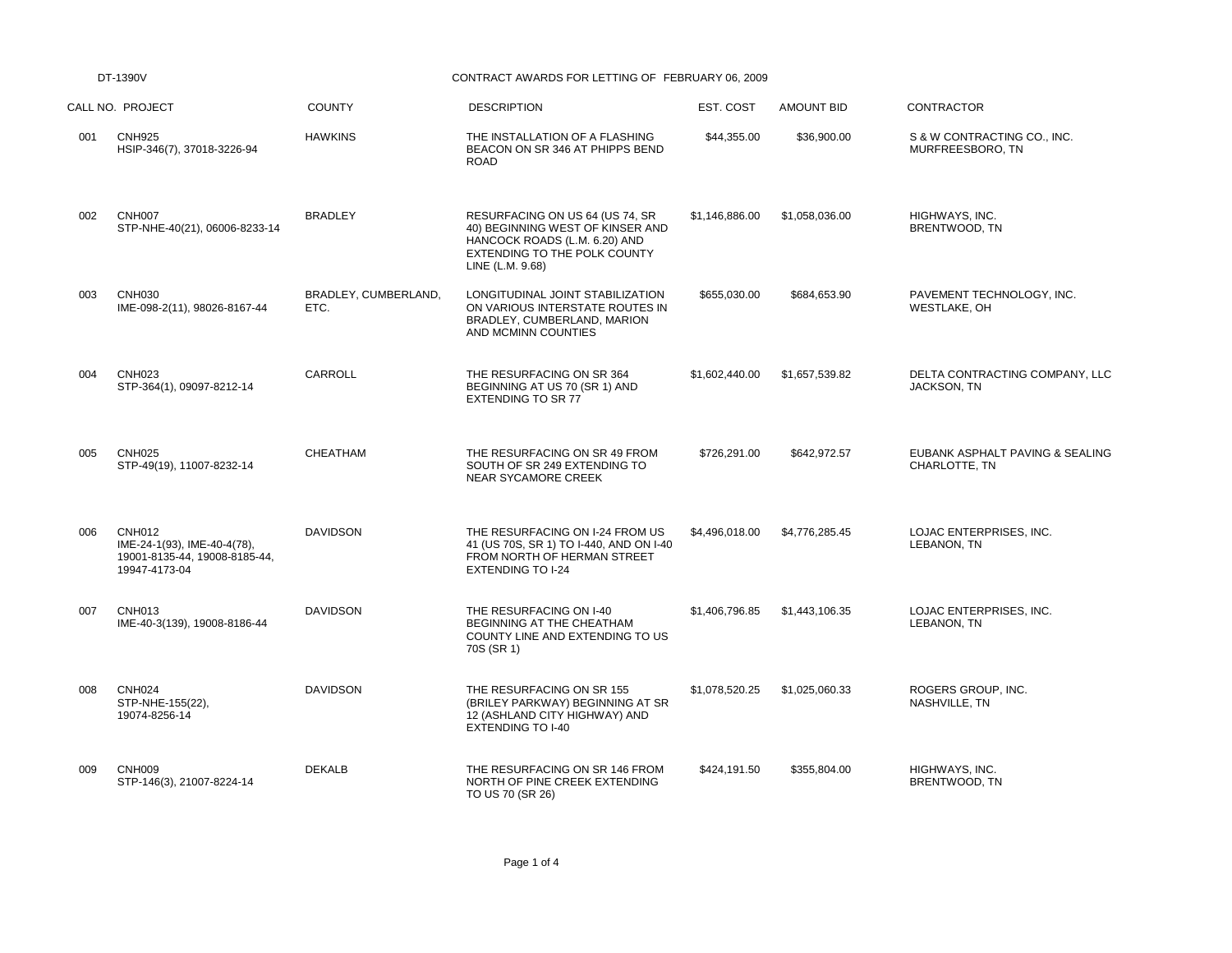|     | CALL NO. PROJECT                                                                                             | <b>COUNTY</b>               | <b>DESCRIPTION</b>                                                                                                                                               | EST. COST       | <b>AMOUNT BID</b> | <b>CONTRACTOR</b>                                |
|-----|--------------------------------------------------------------------------------------------------------------|-----------------------------|------------------------------------------------------------------------------------------------------------------------------------------------------------------|-----------------|-------------------|--------------------------------------------------|
| 010 | <b>CNH020</b><br>STP-NHE-3(109), STP-104(25),<br>STP-211(10), 23004-8246-14,<br>23013-8249-14, 23211-8222-14 | <b>DYER</b>                 | THE RESURFACING ON SR 104 FROM<br>SR 211 TO VIAR ROAD, ON SR 211<br>FROM US 51 (SR 3) TO MCGAUGHEY<br>STREET, AND ON US 51 (SR 3) FROM<br>SR 211 TO SYLVAN ROAD  | \$2,145,314.75  | \$2,479,554.95    | FORD CONSTRUCTION COMPANY<br>DYERSBURG, TN       |
| 011 | <b>CNH034</b><br>23210-4214-04                                                                               | <b>DYER</b>                 | THE REPAIR OF THE BRIDGE ON SR<br>210 OVER BRANCH (L.M. 0.30)                                                                                                    | \$1.175.949.25  | \$921.651.75      | FORD CONSTRUCTION COMPANY<br>DYERSBURG, TN       |
| 012 | <b>CNH036</b><br>STP-M-9413(9), 36951-3538-54                                                                | <b>HARDIN</b>               | THE UPGRADING OF SIGNALS AT<br>VARIOUS LOCATIONS IN SAVANNAH                                                                                                     | \$160,969.00    | \$42,343.50       | SHELBY ELECTRIC COMPANY, INC.<br>MEMPHIS, TN     |
| 013 | <b>CNH016</b><br>STP-1(231), 43003-8239-14                                                                   | <b>HUMPHREYS</b>            | THE RESURFACING ON US 70 (SR 1)<br>BEGINNING AT THE TENNESSEE<br>RIVER AND EXTENDING TO EAST OF<br><b>TRACE CREEK</b>                                            | \$1,491,458.50  | \$1,742,782.00    | EUBANK ASPHALT PAVING & SEALING<br>CHARLOTTE, TN |
| 014 | <b>CNH037</b><br>45001-4159-04                                                                               | <b>JEFFERSON</b>            | THE INSTALLATION OF AN OVERHEAD<br>SIGN STRUCTURE ON I-40 (L.M. 12.84<br>WESTBOUND)                                                                              | \$75,000.00     | \$65,060.00       | M & M CONTRACT MOWING, LLC<br>MADISONVILLE, TN   |
| 015 | <b>CNH045</b><br>98016-4214-04                                                                               | <b>JOHNSON &amp; UNICOI</b> | THE CONSTRUCTION OF A SMALL<br>DRAINAGE STRUCTURE ON US 421<br>(SR 34) AT LOG MILE 10.60 IN JOHNSON<br>COUNTY AND ON SR 395 AT LOG MILE<br>3.75 IN UNICOI COUNTY | \$754,932.25    | \$808,262.09      | SUMMERS-TAYLOR, INC.<br>ELIZABETHTON, TN         |
| 016 | <b>CNH039</b><br>STP-1(232), 47010-8238-14                                                                   | <b>KNOX</b>                 | THE RESURFACING ON US 11 (US 70,<br>SR 1) FROM MAIN STREET TO<br>JACKSON AVENUE, AND ON US 441<br>(SR 33) FROM HILL AVENUE TO MAIN<br><b>STREET</b>              | \$504,427.55    | \$477,344.41      | ROGERS GROUP, INC.<br>NASHVILLE, TN              |
| 017 | <b>CNH038</b><br>STP-62(33), 47023-8264-14                                                                   | <b>KNOX</b>                 | THE RESURFACING ON SR 62<br>BEGINNING AT THE CLINCH RIVER<br>AND EXTENDING TO WEST OF<br><b>SCHADD ROAD</b>                                                      | \$1,902,924.10  | \$1,860,636.40    | ROGERS GROUP, INC.<br>NASHVILLE, TN              |
| 018 | <b>CNH015</b><br>NHE-15(156), NHE-15(156),<br>28006-3227-14, 50002-3246-14                                   | <b>LAWRENCE &amp; GILES</b> | THE PAVING ON US 64 (SR 15) FROM<br>WEST OF WESTSIDE ROAD AND<br>SANDUSKY ROAD AND EXTENDING TO<br>EAST OF HORN HILL ROAD                                        | \$11,344,524.75 | \$9,546,018.48    | ROGERS GROUP, INC.<br>NASHVILLE, TN              |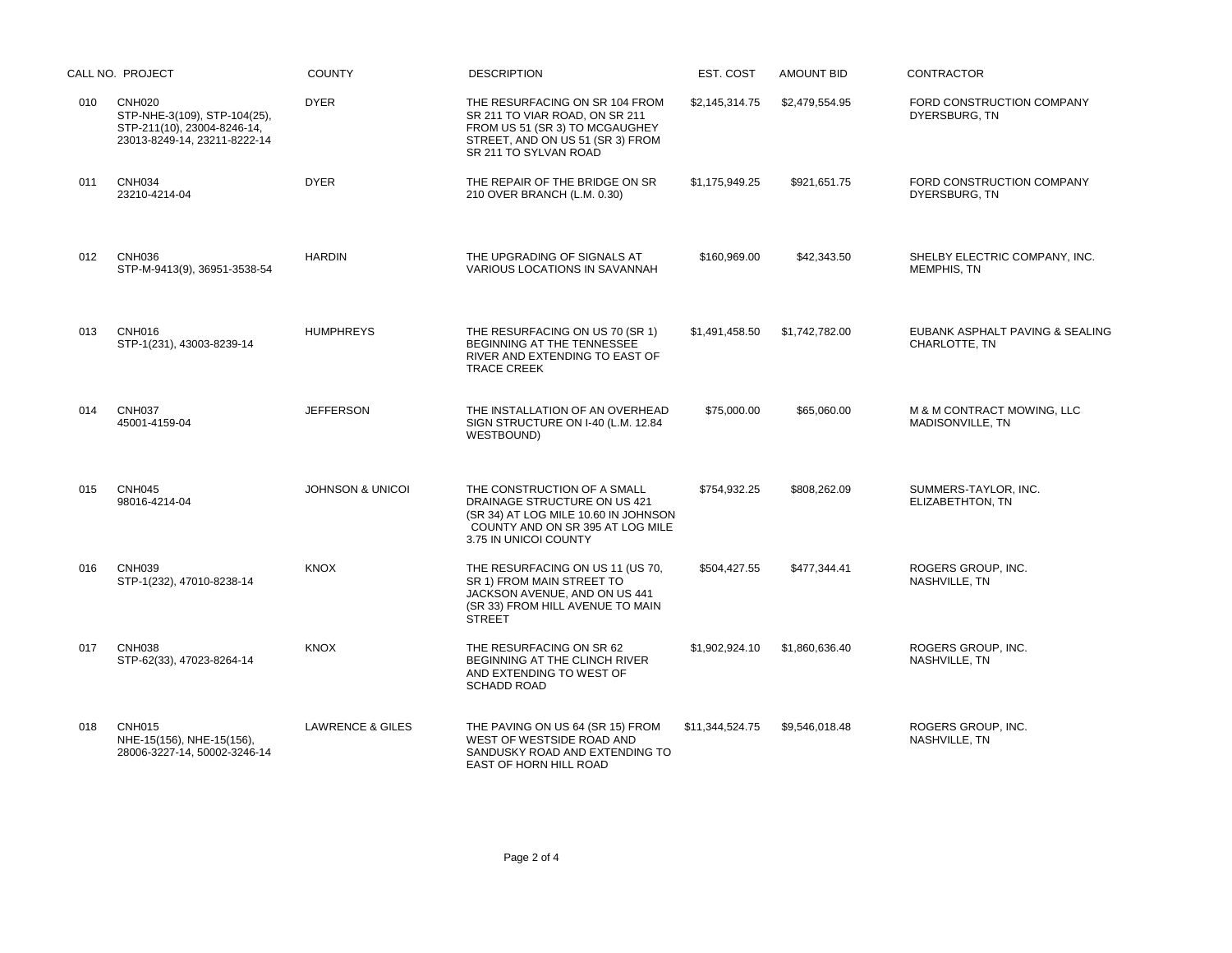|     | CALL NO. PROJECT                                                         | <b>COUNTY</b>     | <b>DESCRIPTION</b>                                                                                                       | EST. COST      | <b>AMOUNT BID</b> | <b>CONTRACTOR</b>                                 |
|-----|--------------------------------------------------------------------------|-------------------|--------------------------------------------------------------------------------------------------------------------------|----------------|-------------------|---------------------------------------------------|
| 019 | <b>CNH004</b><br>IME-75-2(39), 53002-8157-44                             | <b>LOUDON</b>     | THE RESURFACING ON I-75<br>BEGINNING AT US 321 (SR 73) (L.M.<br>15.28) AND EXTENDING TO I-40 (L.M.<br>18.39              | \$2,247,570.60 | \$2,224,758.39    | APAC-ATLANTIC, INC.<br>ALCOA, TN                  |
| 020 | <b>CNH014</b><br>STP-50(39), 59069-8210-14                               | <b>MARSHALL</b>   | THE RESURFACING ON SR 50<br>BEGINNING AT THE MAURY COUNTY<br>LINE AND EXTENDING TO US 431 (SR<br>106)                    | \$696,269.85   | \$549,374.68      | LINCOLN PAVING, L.L.C.<br><b>FAYETTEVILLE, TN</b> |
| 021 | <b>CNH008</b><br>STP-310(3), 54014-8220-14                               | <b>MCMINN</b>     | THE RESURFACING ON SR 310<br>BEGINNING AT US 411 (SR 30) AND<br>EXTENDING 3.61 MILES EASTWARDS                           | \$614.438.00   | \$540.493.35      | ROGERS GROUP, INC.<br>NASHVILLE, TN               |
| 022 | <b>CNH027</b><br>STP-SIP-NHE-15(149),<br>55003-3224-94                   | <b>MCNAIRY</b>    | THE INSTALLATION OF SIGNALS ON US<br>64 (SR 15) AT US 45 (SR 5) AND AT<br>MIDDLE SCHOOL ROAD                             | \$170,897.50   | \$129,444.70      | STANSELL ELECTRIC CO., INC.<br>NASHVILLE, TN      |
| 023 | <b>CNH046</b><br>STP-56(54), STP-56(55),<br>44003-8233-14, 71007-8222-14 | PUTNAM & JACKSON  | THE RESURFACING ON SR 56<br>BEGINNING AT US 70N (SR 24) IN<br>PUTNAM COUNTY AND EXTENDING<br>TO SR 290 IN JACKSON COUNTY | \$1,111,708.40 | \$952,089.00      | HIGHWAYS, INC.<br>BRENTWOOD, TN                   |
| 024 | <b>CNH006</b><br>STP-M-9211(9), 72950-8543-54                            | <b>RHEA</b>       | THE RESURFACING ON VARIOUS CITY<br><b>STREETS IN DAYTON</b>                                                              | \$221.222.25   | \$199,841.00      | HIGHWAYS, INC.<br>BRENTWOOD, TN                   |
| 025 | <b>CNH010</b><br>IME-24-1(94), 75001-8197-44                             | <b>RUTHERFORD</b> | THE RESURFACING ON I-24<br>BEGINNING AT THE DAVIDSON<br>COUNTY LINE AND EXTENDING TO<br><b>NEAR BAKER ROAD</b>           | \$4,244,674.40 | \$4,195,137.35    | LOJAC ENTERPRISES, INC.<br>LEBANON, TN            |
| 026 | CNH <sub>011</sub><br>HSIP-NHE-57(41),<br>79028-3261-94                  | <b>SHELBY</b>     | THE IMPROVEMENT OF THE<br>INTERSECTION ON US 72 (SR 57,<br>POPLAR AVENUE) AT JUNE ROAD (L.M.<br>7.63)                    | \$332,039.70   | \$363,449.06      | FERRELL PAVING, INC.<br><b>MEMPHIS, TN</b>        |
| 027 | <b>CNH021</b><br>STP-175(15), 79040-8226-14                              | <b>SHELBY</b>     | THE RESURFACING ON SR 175<br>BEGINNING AT SR 176 (GETWELL<br>AVENUE) AND EXTENDING TO US 78<br>(SR 4, LAMAR AVENUE)      |                | ALL BIDS REJECTED |                                                   |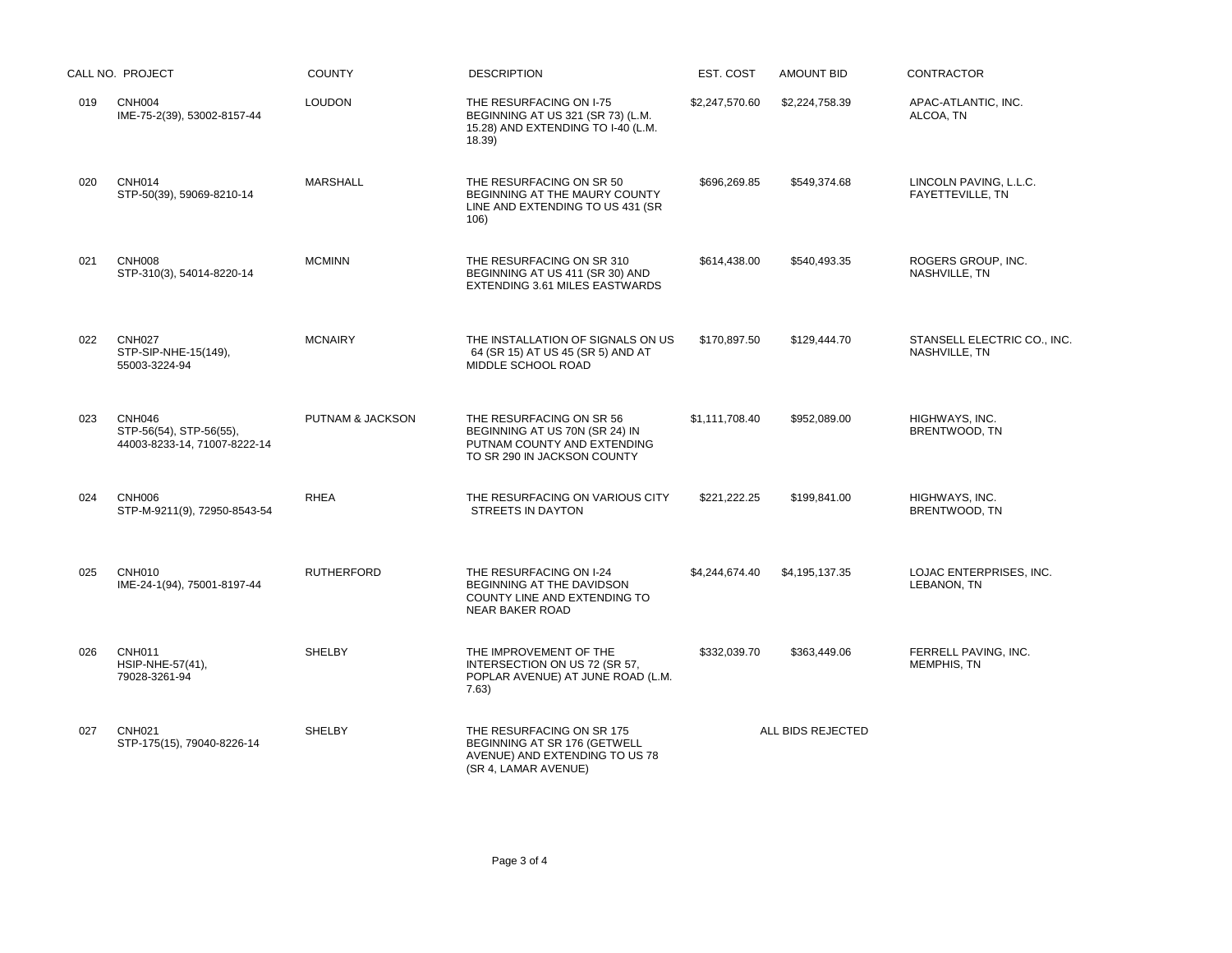|        | <b>COUNTY</b>                                                                                                         | <b>DESCRIPTION</b>                                                                                                          | EST. COST      | AMOUNT BID     | <b>CONTRACTOR</b>                        |
|--------|-----------------------------------------------------------------------------------------------------------------------|-----------------------------------------------------------------------------------------------------------------------------|----------------|----------------|------------------------------------------|
| CNH022 | <b>SHELBY</b>                                                                                                         | THE RESURFACING ON US 51 (SR 3)<br>BEGINNING AT SOUTH PARKWAY (L.M.<br>8.00) AND EXTENDING TO HEISTAN<br>PLACE (L.M. 9.00)  |                |                |                                          |
| CNH042 | <b>SULLIVAN</b>                                                                                                       | THE RESURFACING ON SR 394<br>BEGINNING AT SR 390 (BLUFF CITY<br>HIGHWAY) AND EXTENDING TO US 421<br>(SR 34)                 | \$2,845,403.40 | \$3,019,294.80 | SUMMERS-TAYLOR, INC.<br>ELIZABETHTON, TN |
|        | <b>SUMNER</b>                                                                                                         | THE RESURFACING ON US 31E (SR 6)<br>BEGINNING NORTHEAST OF LOWER<br>STATION CAMP CREEK ROAD AND<br>EXTENDING TO LOCK 4 ROAD | \$1,195,356.25 | \$1,225,405.90 | ROGERS GROUP, INC.<br>NASHVILLE, TN      |
|        | CALL NO. PROJECT<br>STP-3(108), 79016-8226-14<br>STP-394(12), 82099-8215-14<br>CNH026<br>STP-NHE-6(69), 83077-8211-14 |                                                                                                                             |                |                | ALL BIDS REJECTED                        |

LETTING TOTAL \$44,815,609.10 \$43,023,300.23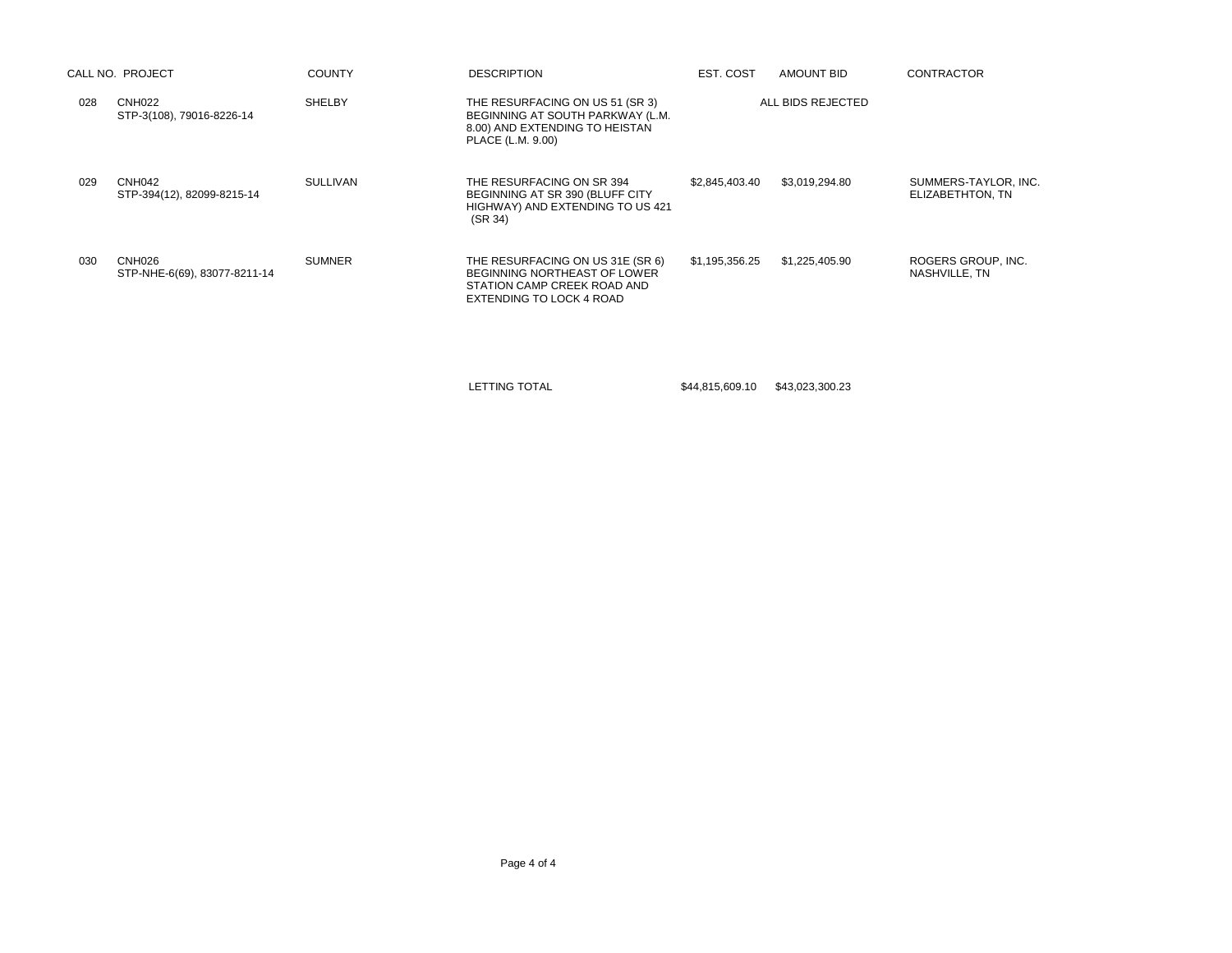## DT-1390V CONTRACT AWARDS FOR LETTING OF MARCH 20, 2009

| CALL NO. | <b>PROJECT</b>                                                                                         | <b>COUNTY</b>                   | <b>DESCRIPTION</b>                                                                                                                                          | EST. COST         | <b>AMOUNT BID</b> | <b>CONTRACTOR</b>                            |
|----------|--------------------------------------------------------------------------------------------------------|---------------------------------|-------------------------------------------------------------------------------------------------------------------------------------------------------------|-------------------|-------------------|----------------------------------------------|
| 001      | <b>CNH927</b><br>IM-40-1(313), 79003-3197-44,<br>79007-4173-04                                         | SHELBY                          | SEISMIC RETROFIT AND REPAIR OF BRIDGE<br>ON I-40 OVER THE MISSISSIPPI RIVER                                                                                 | \$15,389,203.50   | \$16,380,987.96   | OCCI, INC.<br>FULTON, MO                     |
| 002      | <b>CNH926</b><br>STP-NHE-1(224), 37070-8225-14                                                         | <b>HAWKINS</b>                  | RESURFACING (THIN MIX OVERLAY) ON US<br>11W (SR 1) FROM WEST LAKE DR. TO W MAIN<br>ST./CALDWELL DR.                                                         | ALL BIDS REJECTED |                   |                                              |
| 003      | <b>CNH928</b><br>STP-3(108), STP-175(15),<br>79016-8226-14, 79040-8226-14                              | <b>SHELBY</b>                   | THE RESURFACING ON SR 175 / US 51(SR 3)<br>FROM: L.M. 8.00 (SOUTH PARKWAY)<br>TO:<br>L.M. 9.00 (HEISTAN BEGINNING AT US 70 (SR<br>1) AND EXTENDING TO SR 77 | \$1.260.945.90    | \$1,480,390.00    | APAC-TENNESSEE. INC.<br>MEMPHIS, TN          |
| 004      | <b>CNH102</b><br>STP-9(54), 01002-8243-14                                                              | <b>ANDERSON</b>                 | RESURFACING (THIN MIX OVERLAY) ON US<br>25W (SR 9) FROM S OF INDUSTRIAL PARK RD<br>TO N OF OLD CANE CREEK RD                                                | \$163,271.25      | \$167,318.08      | ROGERS GROUP, INC.<br>NASHVILLE, TN          |
| 005      | <b>CNH071</b><br>STP-REG2(62), 98026-8282-14                                                           | <b>BLEDSOE &amp; SEQUATCHIE</b> | THE CRACK SEALING ON VARIOUS STATE<br><b>ROUTES</b>                                                                                                         | \$118,362.50      | \$109,775.00      | SCODELLER CONSTRUCTION, INC.<br>WIXOM, MI    |
| 006      | <b>CNH072</b><br>STP-301(5), STP-285(6),<br>STP-285(7), 04004-8208-14,<br>04011-8205-14, 88011-8224-14 | <b>BLEDSOE &amp; VAN BUREN</b>  | THE RESURFACING (MICROSURFACING) SR<br>285 FROM SR 30 IN VAN BUREN CO. TO SR<br>101 IN BLEDSOE CO. & ON SR 301 FROM SR<br>285 TO THE TAFT YOUTH CENTER      | \$789.750.40      | \$789,437.32      | SLURRY PAVERS, INC.<br><b>GLEN ALLEN, VA</b> |
| 007      | CNH070<br>STP-REG2(61), 98026-8281-14                                                                  | BRADLEY, COFFEE, ETC.           | THE LONGITUDINAL JOINT STABILIZATION<br>AT VARIOUS LOCATIONS ON VARIOUS<br><b>STATE ROUTES</b>                                                              | \$468,976.60      | \$262,565.40      | PAVEMENT RESTORATIONS, INC.<br>MILAN, TN     |
| 008      | <b>CNH103</b><br>STP-63(44), 13005-8227-14                                                             | <b>CLAIBORNE</b>                | THE RESURFACING (EITHER<br>MICROSURFACING OR THIN MIX OVERLAY)<br>ON SR 63 FROM THE CAMPBELL COUNTY<br>LINE TO .29 MILE WEST OF PICNIC ROAD                 | \$220,469.92      | \$241,277.27      | ROGERS GROUP, INC.<br>NASHVILLE, TN          |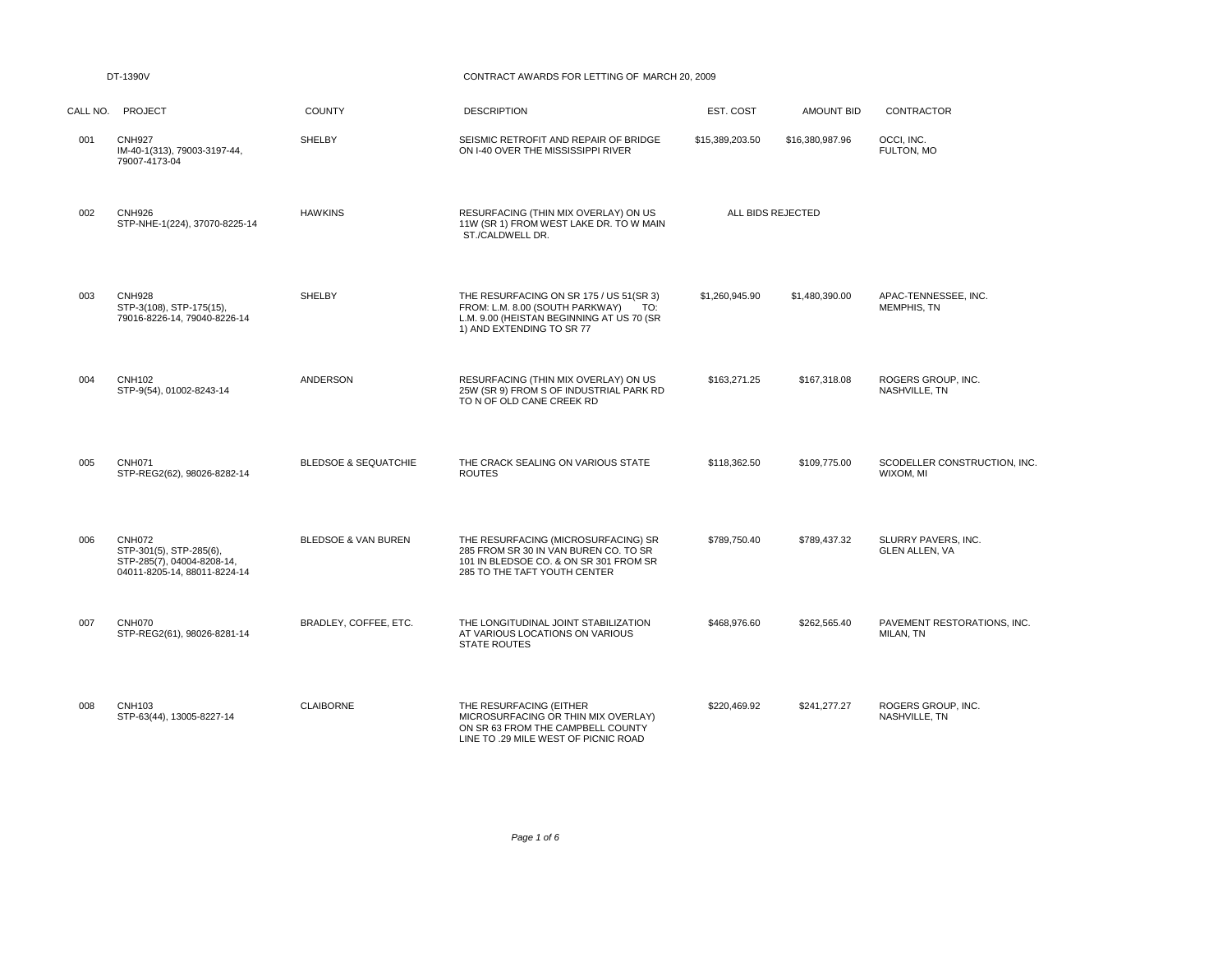| CALL NO. | <b>PROJECT</b>                                                                                                                         | <b>COUNTY</b>         | <b>DESCRIPTION</b>                                                                                                                                | EST. COST         | <b>AMOUNT BID</b> | <b>CONTRACTOR</b>                                |
|----------|----------------------------------------------------------------------------------------------------------------------------------------|-----------------------|---------------------------------------------------------------------------------------------------------------------------------------------------|-------------------|-------------------|--------------------------------------------------|
| 009      | <b>CNH090</b><br>PSB-1(213), 22002-3244-94                                                                                             | <b>DICKSON</b>        | IMPROVEMENT OF THE INTERSECTION ON<br>US 70 (SR 1) AT CCC ROAD AND DUPREE<br><b>ROAD</b>                                                          | \$289,474.50      | \$220,000.00      | EUBANK ASPHALT PAVING & SEALING<br>CHARLOTTE, TN |
| 010      | <b>CNH066</b><br>BR-STP-104(17), 23006-3232-94                                                                                         | <b>DYER</b>           | CONSTRUCTION OF A CONCRETE BOX BEAM<br>BRIDGE ON SR 104 OVER CROCKETT<br><b>CREEK</b>                                                             | \$435.921.22      | \$390,625.58      | FORD CONSTRUCTION COMPANY<br>DYERSBURG, TN       |
| 011      | <b>CNH080</b><br>HSIP-NHE-43(34), 27004-3277-14                                                                                        | <b>GIBSON</b>         | IMPROVEMENT OF THE INTERSECTION ON<br>US 45E (SR 43) AT OLD MEDINA ROAD                                                                           | \$539,929.40      | \$519,091.79      | DELTA CONTRACTING COMPANY, LLC<br>JACKSON, TN    |
| 012      | <b>CNH084</b><br>STP-130(14), STP-166(9),<br>STP-130(15), STP-438(4),<br>02013-8219-14, 28018-8214-14,<br>59015-8209-14, 68009-8239-14 | GILES, MARSHALL, ETC. | THE RESURFACING (MICROSURFACING) SR<br>166 IN GILES COUNTY, SR 438 IN PERRY<br>COUNTY, AND SR 130 IN BEDFORD AND<br>MARSHALL COUNTIES             | \$1.828.508.70    | \$1.962.440.63    | MUNICIPAL CONSTRUCTION. INC.<br>GOODRICH, MI     |
| 013      | <b>CNH106</b><br>30001-3697-04                                                                                                         | <b>GREENE</b>         | CONSTRUCTION OF A SHED AT THE BRAKE<br>INSPECTION FACILITY AT THE WEIGH<br>STATION ON I-81                                                        | \$80,500.00       | \$73,636.00       | M & M CONTRACT MOWING, LLC<br>MADISONVILLE, TN   |
| 014      | <b>CNH075</b><br>STP-56(56), 31005-8264-14                                                                                             | <b>GRUNDY</b>         | THE RESURFACING (EITHER<br>MICROSURFACING OR THIN MIX OVERLAY)<br>ON SR 56 FROM NORTH OF COLLINS RIVER<br>BRIDGE TO WARREN COUNTY LINE            | \$317,349.10      | \$326,102.06      | SLURRY PAVERS, INC.<br><b>GLEN ALLEN, VA</b>     |
| 015      | <b>CNH083</b><br>STP-2(90), STP-2(91),<br>33010-8230-14, 33011-8249-14                                                                 | <b>HAMILTON</b>       | THE RESURFACING (ULTRA-THIN OVERLAY)<br>US 11(US 64, SR 2) FROM ROSSVILLE BLVD.<br>TO DODDS AVE., AND FROM AIRPORT RD. TO<br>S OF SHALLOWFORD RD. | \$806.849.00      | \$879,990.00      | HIGHWAYS, INC.<br>BRENTWOOD, TN                  |
| 016      | <b>CNH082</b><br>STP-NHE-27(47), 33030-8205-14                                                                                         | <b>HAMILTON</b>       | RESURFACING ON SR 27 FROM SR 2 (LM 5.02)<br>TO I-24 (LM 5.42)                                                                                     | ALL BIDS REJECTED |                   |                                                  |
| 017      | <b>CNH035</b><br>35009-4244-04                                                                                                         | <b>HARDEMAN</b>       | THE REPAIR OF THE BRIDGE ON SR 125<br>OVER BRANCH (LM 19.00)                                                                                      | \$409,300.60      | \$501,679.70      | THOMSON & THOMSON, INC.<br>JACKSON, TN           |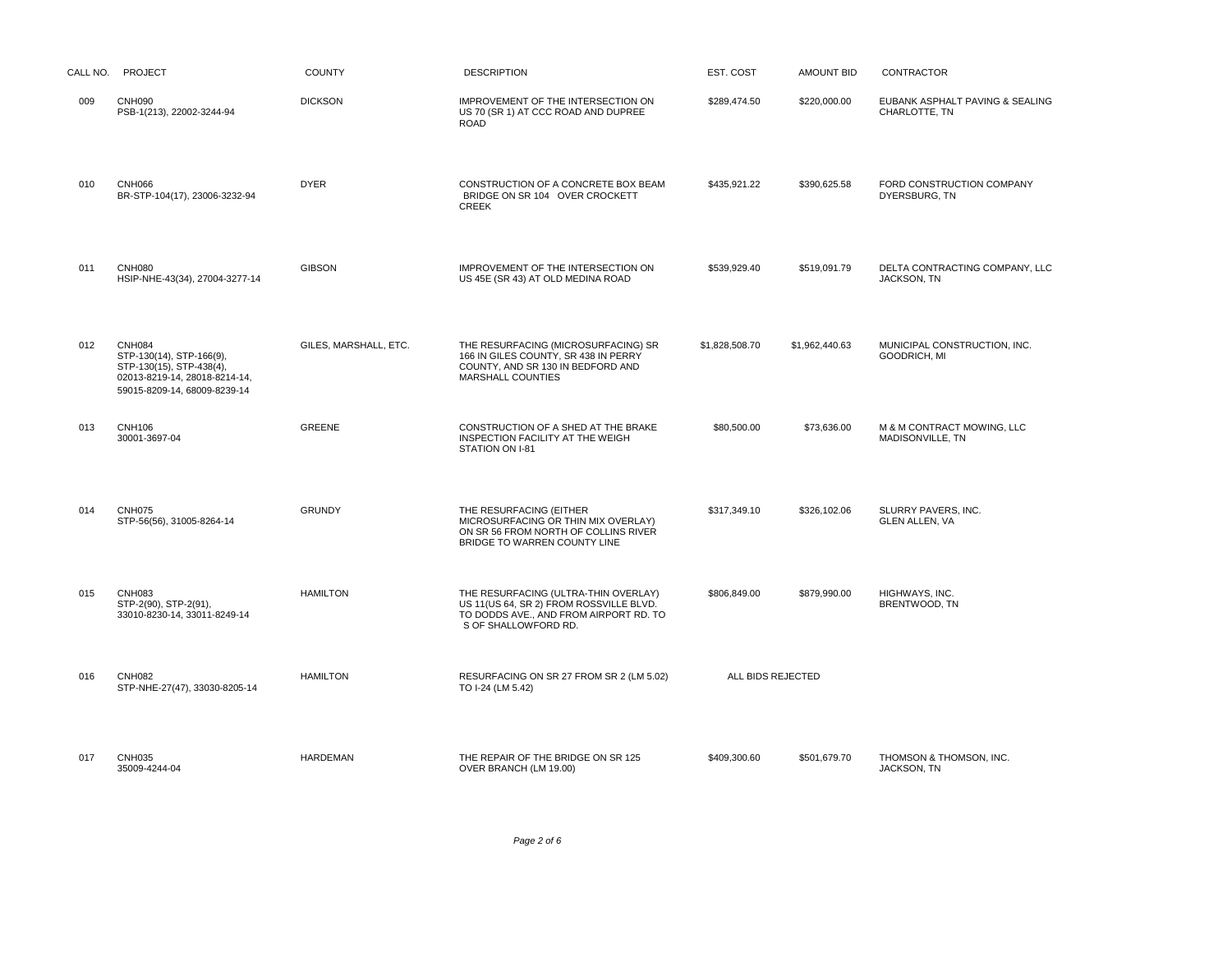| CALL NO. | <b>PROJECT</b>                                                                                                                                 | <b>COUNTY</b>           | <b>DESCRIPTION</b>                                                                                                                                                             | EST. COST      | <b>AMOUNT BID</b> | CONTRACTOR                                         |
|----------|------------------------------------------------------------------------------------------------------------------------------------------------|-------------------------|--------------------------------------------------------------------------------------------------------------------------------------------------------------------------------|----------------|-------------------|----------------------------------------------------|
| 018      | <b>CNH088</b><br>STP-125(17), STP-234(6),<br>35009-8245-14, 55026-8210-14                                                                      | HARDEMAN & MCNAIRY      | RESURFACING (MICROSURFACING) ON SR<br>125 FROM SR 18 TO CHESTER COUNTY LINE,<br>AND ON SR 234 FROM MISSISSIPPI STATE<br>LINE TO SR 57                                          | \$1,142,596.80 | \$1,292,075.50    | STANDARD CONSTRUCTION COMPANY, INC.<br>CORDOVA, TN |
| 019      | <b>CNH089</b><br>STP-128(21), 36010-8222-14                                                                                                    | <b>HARDIN</b>           | RESURFACING (EITHER MICROSURFACING<br>OR THIN MIX OVERLAY) ON SR 128 FROM SR<br>57 TO SR 226                                                                                   | \$273,245.56   | \$291,411.60      | DELTA CONTRACTING COMPANY, LLC<br>JACKSON, TN      |
| 020      | <b>CNH069</b><br>STP-290(5), STP-NHE-111(67),<br>STP-290(6), STP-NHE-111(68),<br>44052-8212-14, 71004-8230-14,<br>71038-8217-14, 93003-8227-14 | JACKSON, PUTNAM, ETC.   | RESURFACING (MICROSURFACING) ON SR<br>290 FROM SR 56 IN JACKSON CO. TO<br>SHIPLEY RD. IN PUTNAM CO. & ON SR 111<br>FROM SR 136 IN WHITE CO. TO JEFFERSON<br>AVE. IN PUTNAM CO. | \$823,180.85   | \$798,433.81      | SLURRY PAVERS, INC.<br><b>GLEN ALLEN, VA</b>       |
| 021      | <b>CNH057</b><br>STP-9(58), 45004-8235-14                                                                                                      | <b>JEFFERSON</b>        | RESURFACING (THIN MIX OVERLAY) ON US<br>25W (US 70, SR 9) FROM EAST OF THE<br>SEVIER COUNTY LINE TO SR 92                                                                      | \$846,155.60   | \$771,525.05      | CHARLES BLALOCK & SONS, INC.<br>SEVIERVILLE, TN    |
| 022      | <b>CNH054</b><br>BRZE-9109 (129), 47954-3522-94                                                                                                | <b>KNOX</b>             | CONSTRUCTION OF A CONCRETE BOX<br>BRIDGE ON WEISGARBER ROAD OVER<br><b>FOURTH CREEK</b>                                                                                        | \$1,225,237.70 | \$1,134,979.10    | CHARLES BLALOCK & SONS, INC.<br>SEVIERVILLE, TN    |
| 023      | <b>CNH087</b><br>STP-110(1), 52008-8215-14                                                                                                     | <b>LINCOLN</b>          | RESURFACING (EITHER MICROSURFACING<br>OR THIN MIX OVERLAY) ON SR 110<br>BEGINNING NEAR CHURCH ROAD<br>EXTENDING TO US 231 (US 431, SR 10)                                      | \$723,236.00   | \$697,570.43      | LINCOLN PAVING, LLC<br>FAYETTEVILLE, TN            |
| 024      | <b>CNH081</b><br>STP-261(2), 56011-8217-14                                                                                                     | <b>MACON</b>            | RESURFACING (EITHER MICROSURFACING<br>OR THIN MIX OVERLAY) ON SR 261 FROM THE<br>LAFAYETTE CITY LIMITS TO ANTIOCH ROAD                                                         | \$250,651.16   | \$261,126.90      | LOJAC ENTERPRISES, INC.<br>LEBANON, TN             |
| 025      | <b>CNH078</b><br>STP-1(234), 57005-8212-14                                                                                                     | <b>MADISON</b>          | RESURFACING ON US 70 (SR 1) FROM I-40 TO<br>THE CARROLL COUNTY LINE                                                                                                            | \$1,169,694.25 | \$1,245,979.98    | DELTA CONTRACTING COMPANY, LLC<br>JACKSON, TN      |
| 026      | <b>CNH076</b><br>STP-304(8), STP-302(5),<br>61014-8215-14, 72017-8214-14                                                                       | <b>MEIGS &amp; RHEA</b> | RESURFACING (MICROSURFACING) SR 304 IN<br>MEIGS COUNTY FROM SR 58 TO SR 68 AND IN<br>RHEA COUNTY ON SR 302 FROM SR 30 TO<br>SR 68                                              | \$974,331.00   | \$996,881.82      | STRAWSER CONSTRUCTION, INC.<br>COLUMBUS, OH        |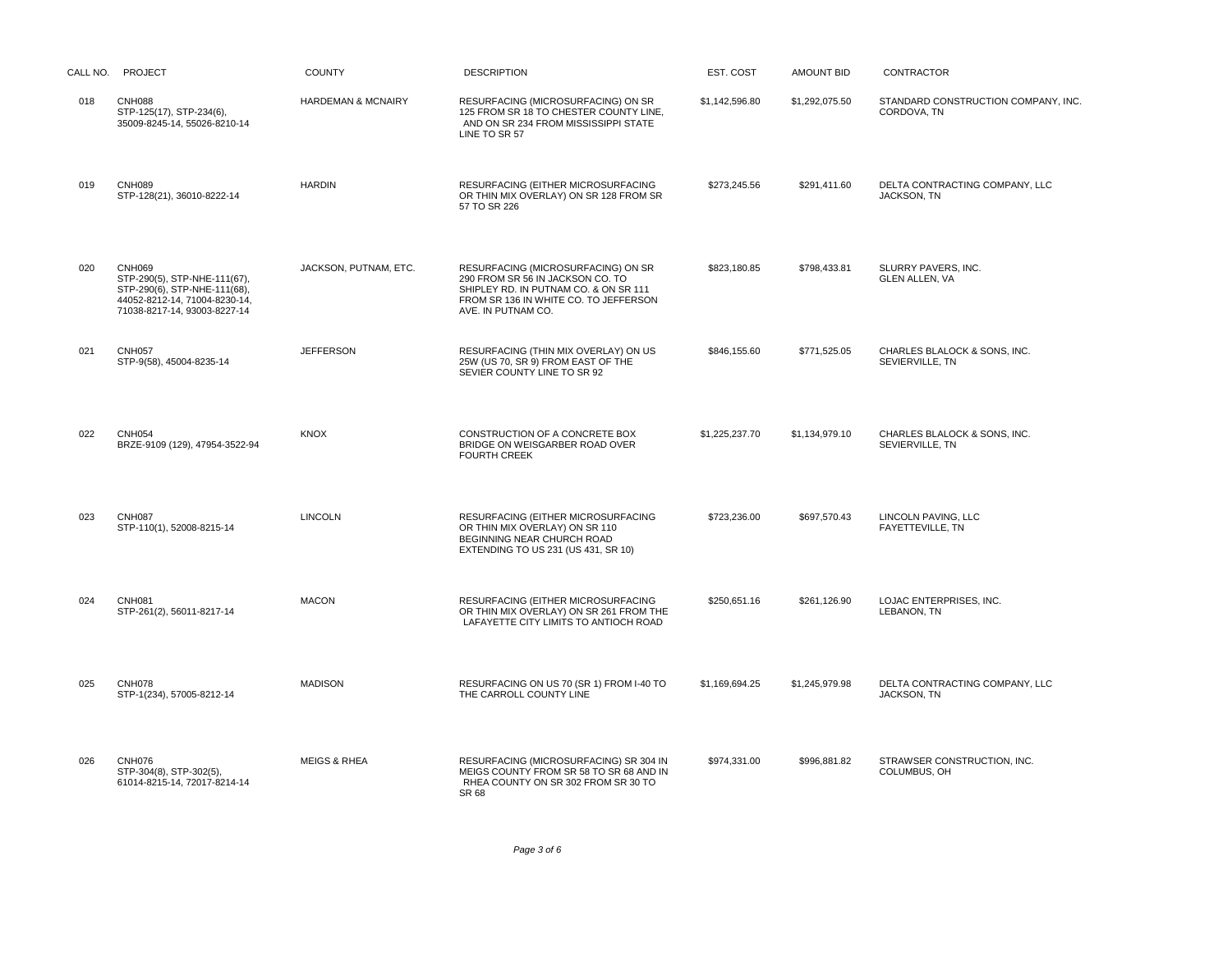|     | CALL NO. PROJECT                                                         | <b>COUNTY</b>               | <b>DESCRIPTION</b>                                                                                                                                                         | EST. COST         | <b>AMOUNT BID</b> | <b>CONTRACTOR</b>                                           |
|-----|--------------------------------------------------------------------------|-----------------------------|----------------------------------------------------------------------------------------------------------------------------------------------------------------------------|-------------------|-------------------|-------------------------------------------------------------|
| 027 | <b>CNH068</b><br>STP-NHE-111(66), 67001-8283-14                          | <b>OVERTON</b>              | RESURFACING (EITHER MICROSURFACING<br>OR THIN MIX OVERLAY) ON SR 111 FROM<br>SOUTH OF TWIN OAKS ROAD TO NORTH OF<br><b>BIG SPRINGS ROAD</b>                                | \$324,939.05      | \$369,948.00      | HIGHWAYS, INC.<br>BRENTWOOD, TN                             |
| 028 | <b>CNH062</b><br>STP-SIP-NHE-111(63),<br>67001-3282-94                   | <b>OVERTON</b>              | THE INSTALLATION OF SIGNALS ON SR 111<br>AT WEST FIRST STREET IN LIVINGSTON                                                                                                | \$140,734.50      | \$117,990.00      | DAVIS H. ELLIOT CONSTRUCTION COMPANY, INC.<br>LEXINGTON, KY |
| 029 | <b>CNH096</b><br>67945-3465-04                                           | <b>OVERTON</b>              | GRADING, DRAINAGE AND PAVING ON A<br>S.I.A. ROUTE (OAK HILL ROAD) SERVING<br>HYDROSERRE TENNESSEE LLC                                                                      | \$553,420.90      | \$464,747.70      | HIGHWAYS, INC.<br>BRENTWOOD, TN                             |
| 030 | <b>CNH104</b><br>STP-139(7), 78014-8210-14                               | <b>SEVIER</b>               | RESURFACING (EITHER MICROSURFACING<br>OR THIN MIX OVERLAY) ON SR 139 FROM SR<br>66 TO THE JEFFERSON COUNTY LINE                                                            | \$179,842.40      | \$168,562.40      | CHARLES BLALOCK & SONS, INC.<br>SEVIERVILLE, TN             |
| 031 | <b>CNH047</b><br>80002-4255-04                                           | <b>SMITH</b>                | THE REPAIR OF THE BRIDGE ON US 70N (SR<br>24) OVER THE CANEY FORK RIVER                                                                                                    | \$513,211.00      | \$442,468.40      | GENERAL CONSTRUCTORS, INC.<br>MT. JULIET, TN                |
| 032 | <b>CNH064</b><br>STP-120(2), 81005-8213-14                               | <b>STEWART</b>              | RESURFACING (EITHER MICROSURFACING<br>OR THIN MIX OVERLAY) ON SR 120 FROM US<br>79 (SR 76) TO NORTH OF BAZZIE DOCK ROAD                                                    | \$252,637.60      | \$215,256.98      | EUBANK ASPHALT PAVING & SEALING<br>CHARLOTTE, TN            |
| 033 | <b>CNH065</b><br>STP-46(11), STP-96(23),<br>81015-8234-14, 95010-8205-14 | <b>STEWART &amp; WILSON</b> | RESURFACING (MICROSURFACING) ON SR 46<br>FROM THE CUMBERLAND RIVER TO<br>DUNBARS CHAPEL FREEWILL BAPTIST<br>CHURCH AND ON SR 96 FROM CANNON CO.<br>LINE TO DEKALB CO. LINE | \$498,614.75      | \$497,403.29      | STRAWSER CONSTRUCTION, INC.<br>COLUMBUS, OH                 |
| 034 | <b>CNH061</b><br>HSIP-NHE-1(218), 82002-3272-94                          | <b>SULLIVAN</b>             | IMPROVEMENT OF THE INTERSECTION ON<br>US 11W (SR 1) AT SR 394                                                                                                              | \$600,595.10      | \$624,663.30      | SUMMERS-TAYLOR, INC.<br>ELIZABETHTON, TN                    |
| 035 | <b>CNH058</b><br>STP-34(67), STP-44(5),<br>82005-8245-14, 82094-8217-14  | <b>SULLIVAN</b>             | RESURFACING (THIN MIX OVERLAY) US 421<br>(SR 34) FROM E OF SR 435 TO THE HOLSTON<br>RIVER, AND ON SR 44 FROM EMMETT ROAD<br>TO US 421 (SR 34)                              | ALL BIDS REJECTED |                   |                                                             |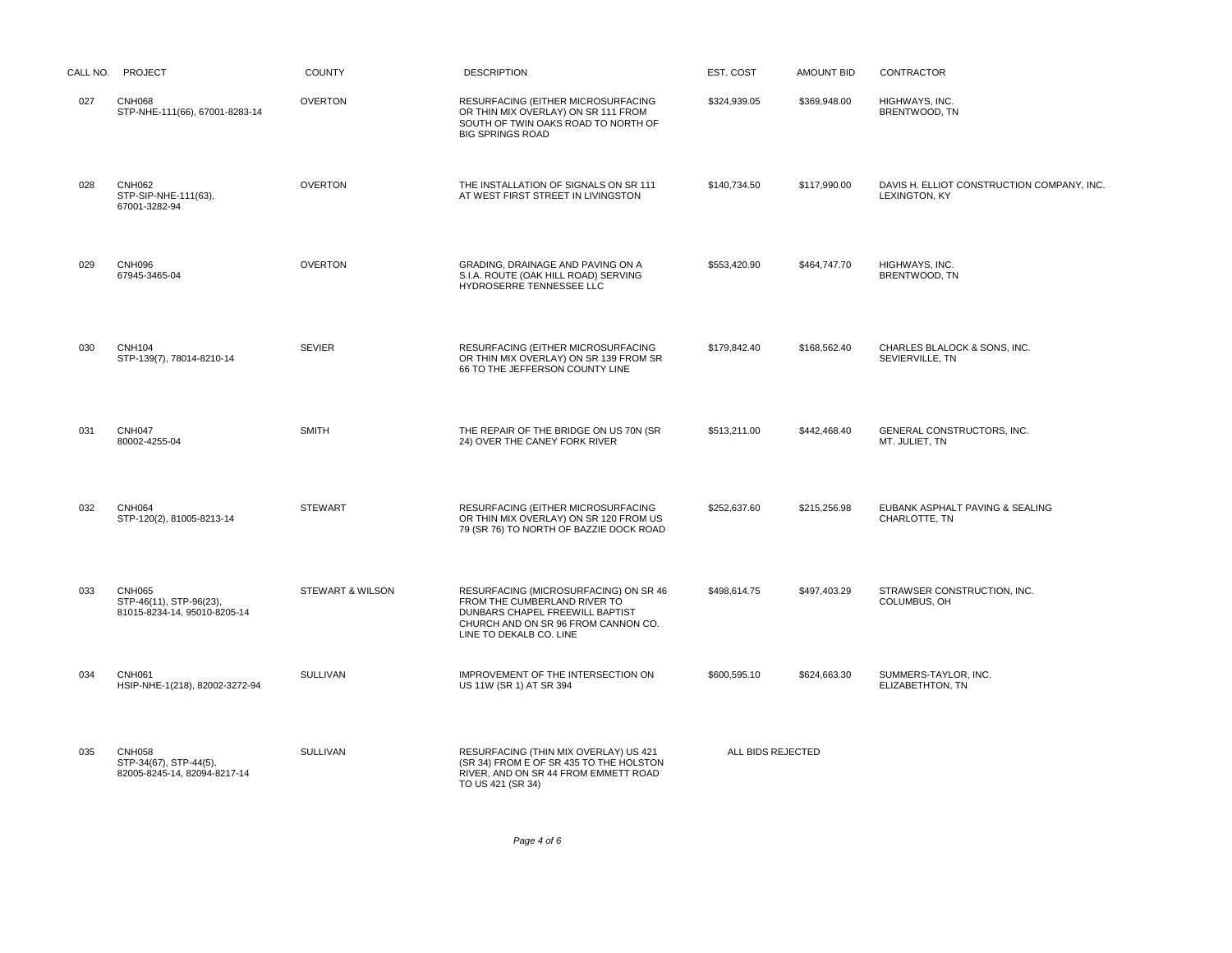| CALL NO. | PROJECT                                               | <b>COUNTY</b>   | <b>DESCRIPTION</b>                                                                                                                     | EST. COST      | <b>AMOUNT BID</b> | <b>CONTRACTOR</b>                                      |
|----------|-------------------------------------------------------|-----------------|----------------------------------------------------------------------------------------------------------------------------------------|----------------|-------------------|--------------------------------------------------------|
| 036      | <b>CNH060</b><br>STP-93(9), 82010-8234-14             | SULLIVAN        | RESURFACING (THIN MIX OVERLAY) ON SR<br>93 FROM GAYLEMONT DRIVE TO HORSE<br><b>CREEK</b>                                               | \$205,542.50   | \$232,908.00      | LYONS CONSTRUCTION COMPANY, INC.<br>ROGERSVILLE, TN    |
| 037      | <b>CNH085</b><br>STP-25(36), 85005-8212-14            | TROUSDALE       | RESURFACING (THIN MIX OVERLAY) ON SR<br>25 FROM WEST OF STARLITE ROAD TO THE<br>SMITH COUNTY LINE                                      | \$355,988.00   | \$338,643.10      | LOJAC ENTERPRISES, INC.<br>LEBANON, TN                 |
| 038      | <b>CNH073</b><br>STP-30(46), 89006-8213-14            | WARREN          | RESURFACING (EITHER MICROSURFACING<br>OR THIN MIX OVERLAY) ON SR 30 FROM US<br>70S (SR 1) TO THE VAN BUREN COUNTY<br>LINE <sup>®</sup> | \$396,721.80   | \$347,104.68      | SLURRY PAVERS, INC.<br>GLEN ALLEN, VA                  |
| 039      | <b>CNH086</b><br>STP-96(22), 94012-8220-14            | WILLIAMSON      | RESURFACING (THIN MIX OVERLAY) ON SR<br>96 FROM THE DAVIDSON COUNTY LINE TO<br>DOWNS BLVD.                                             | \$664,787.90   | \$628,906.00      | LOJAC ENTERPRISES, INC.<br>LEBANON, TN                 |
| 040      | CNH063<br>STP-SIP-171(23), 95015-3224-94              | <b>WILSON</b>   | THE INSTALLATION OF SCHOOL ZONE<br>SIGNALS ON SR 171 AT WESTON DRIVE                                                                   | \$46,440.00    | \$30,907.60       | STANSELL ELECTRIC CO., INC.<br>NASHVILLE, TN           |
| 041      | <b>CNH508</b><br>ARRA-BRZE-900(31),<br>09029-3406-94  | CARROLL         | CONSTRUCTION OF TWO CONCRETE BOX<br>BEAM BRIDGES ON WESTPORT ROAD OVER<br>THE BIG SANDY RIVER AND OVERFLOW                             | \$1,518,849.55 | \$1,638,921.00    | MOUNTAIN STATES CONTRACTORS, LLC<br>MT. JULIET, TN     |
| 042      | <b>CNH523</b><br>ARRA-BRZE-1000(25),<br>10022-3412-94 | CARTER          | CONSTRUCTION OF A CONCRETE I-BEAM<br>BRIDGE ON STEEL BRIDGE ROAD (WILBUR<br>DAM ROAD), OVER THE WATAUGA RIVER AT<br>LM 1.72            | \$1,591,161.35 | \$1,547,982.09    | CHARLES BLALOCK & SONS, INC.<br>SEVIERVILLE, TN        |
| 043      | <b>CNH516</b><br>ARRA-BRZE-1500(50).<br>15083-3404-94 | COCKE           | CONSTRUCTION OF A CONCRETE SLAB<br>BRIDGE ON SPLASHAWAY ROAD OVER<br>SINKING CREEK @ L.M. 0.04                                         | \$221,718.25   | \$169,068.75      | CHARLES BLALOCK & SONS, INC.<br>SEVIERVILLE, TN        |
| 044      | <b>CNH522</b><br>ARRA-BRZE-2500(24),<br>25945-3468-94 | <b>FENTRESS</b> | CONSTRUCTION OF A CONCRETE BOX BEAM<br>BRIDGE ON DELK CREEK ROAD OVER DELK<br>CREEK AT L.M. 3.22                                       | \$402,365.90   | \$425,820.65      | MID-STATE CONSTRUCTION COMPANY, INC.<br>LIVINGSTON, TN |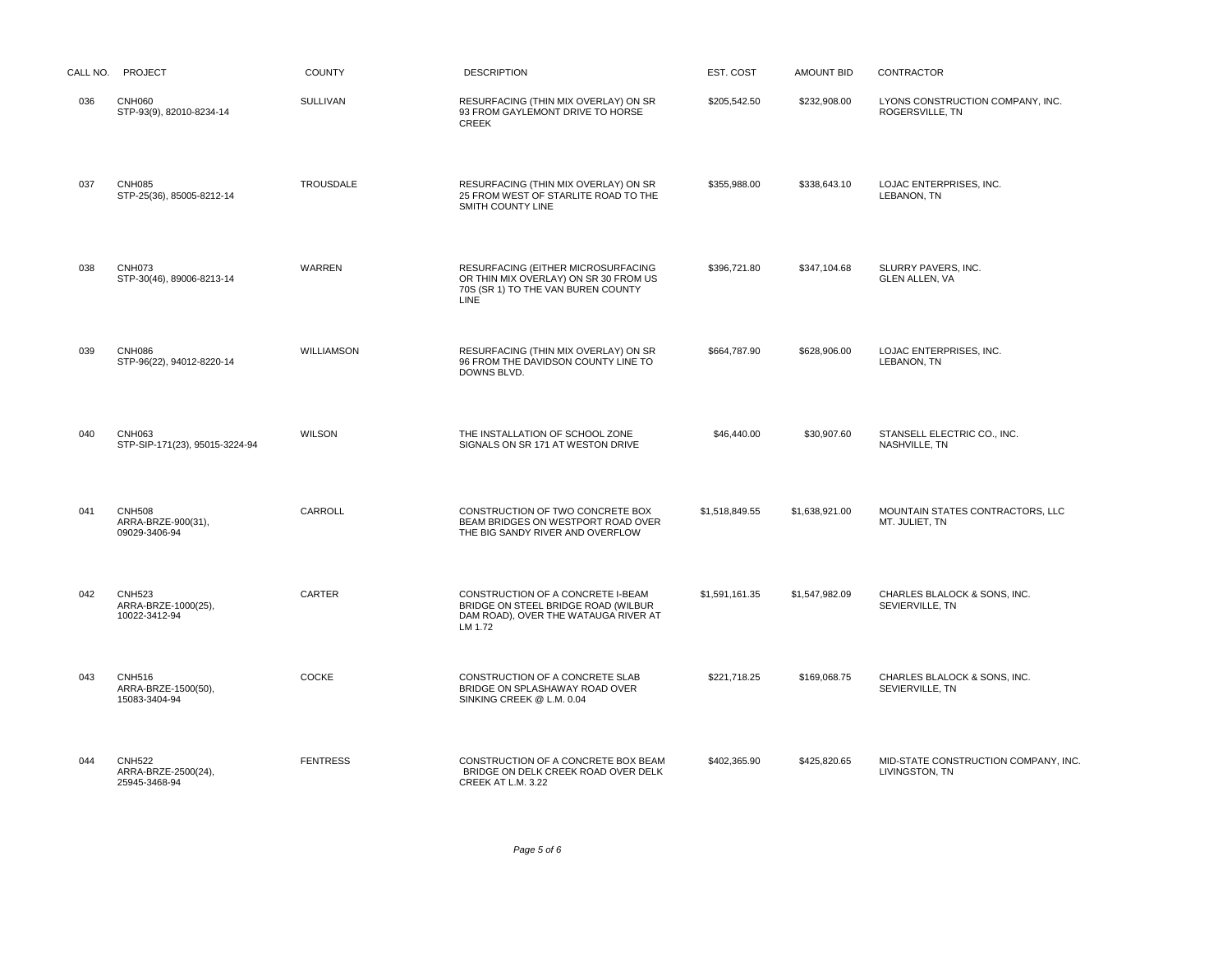|     | CALL NO. PROJECT                                      | <b>COUNTY</b>   | <b>DESCRIPTION</b>                                                                                               | EST. COST                          | AMOUNT BID   | <b>CONTRACTOR</b>                               |
|-----|-------------------------------------------------------|-----------------|------------------------------------------------------------------------------------------------------------------|------------------------------------|--------------|-------------------------------------------------|
| 045 | <b>CNH507</b><br>ARRA-BRZE-2700(51),<br>27945-3486-94 | <b>GIBSON</b>   | CONSTRUCTION OF THREE CONCRETE BOX<br>BEAM BRIDGES ON MCMURRY ROAD OVER<br>BRANCH, DAVIS CREEK, AND REAGAN CREEK | \$878,707.70                       | \$924,418.01 | FORD CONSTRUCTION COMPANY<br>DYERSBURG, TN      |
| 046 | <b>CNH510</b><br>ARRA-BRZE-2800(32),<br>28945-3497-94 | <b>GILES</b>    | CONSTRUCTION OF A CONCRETE BOX<br>BRIDGE ON EARL TOWNSEND ROAD OVER<br>THE WEST FORK OF SHOAL CREEK              | \$255,964.40                       | \$248,819.74 | RACON, INC.- TENNESSEE<br>TUSCALOOSA, AL        |
| 047 | <b>CNH512</b><br>ARRA-BRZE-3500(37),<br>35041-3411-94 | <b>HARDEMAN</b> | CONSTRUCTION OF A CONCRETE BOX BEAM<br>BRIDGE ON TEAGUE ROAD OVER CLOVER<br><b>CREEK</b>                         | \$681,928.48                       | \$685,709.85 | FORD CONSTRUCTION COMPANY<br>DYERSBURG, TN      |
| 048 | <b>CNH517</b><br>ARRA-BRZE-3700(28),<br>37042-3403-94 | <b>HAWKINS</b>  | CONSTRUCTION OF A CONCRETE SLAB<br>BRIDGE ON OKOLONA ROAD OVER<br>ALEXANDER CREEK                                | \$447,853.75                       | \$499,484.60 | HIGHWAYS, INC.<br>BRENTWOOD, TN                 |
| 049 | <b>CNH546</b><br>ARRA-BRZE-5600(46),<br>56946-3428-94 | <b>MACON</b>    | CONSTRUCTION OF A CONCRETE BOX<br>BRIDGE ON WEST WIXTOWN ROAD OVER<br>THE WEST FORK OF LONG CREEK                | \$276,045.40                       | \$281,265.25 | CONCRETE STRUCTURES, INC.<br>CHARLOTTE, TN      |
| 050 | <b>CNH518</b><br>ARRA-BRZE-6200(22),<br>62945-3471-94 | <b>MONROE</b>   | CONSTRUCTION OF A CONCRETE SLAB<br>BRIDGE ON BELCHER GAP ROAD OVER<br>NOTCHY CREEK                               | \$376,556.70                       | \$310,453.05 | CHARLES BLALOCK & SONS, INC.<br>SEVIERVILLE, TN |
|     |                                                       |                 | LETTING TOTAL                                                                                                    | \$41,931,768.49<br>\$43,006,753.42 |              |                                                 |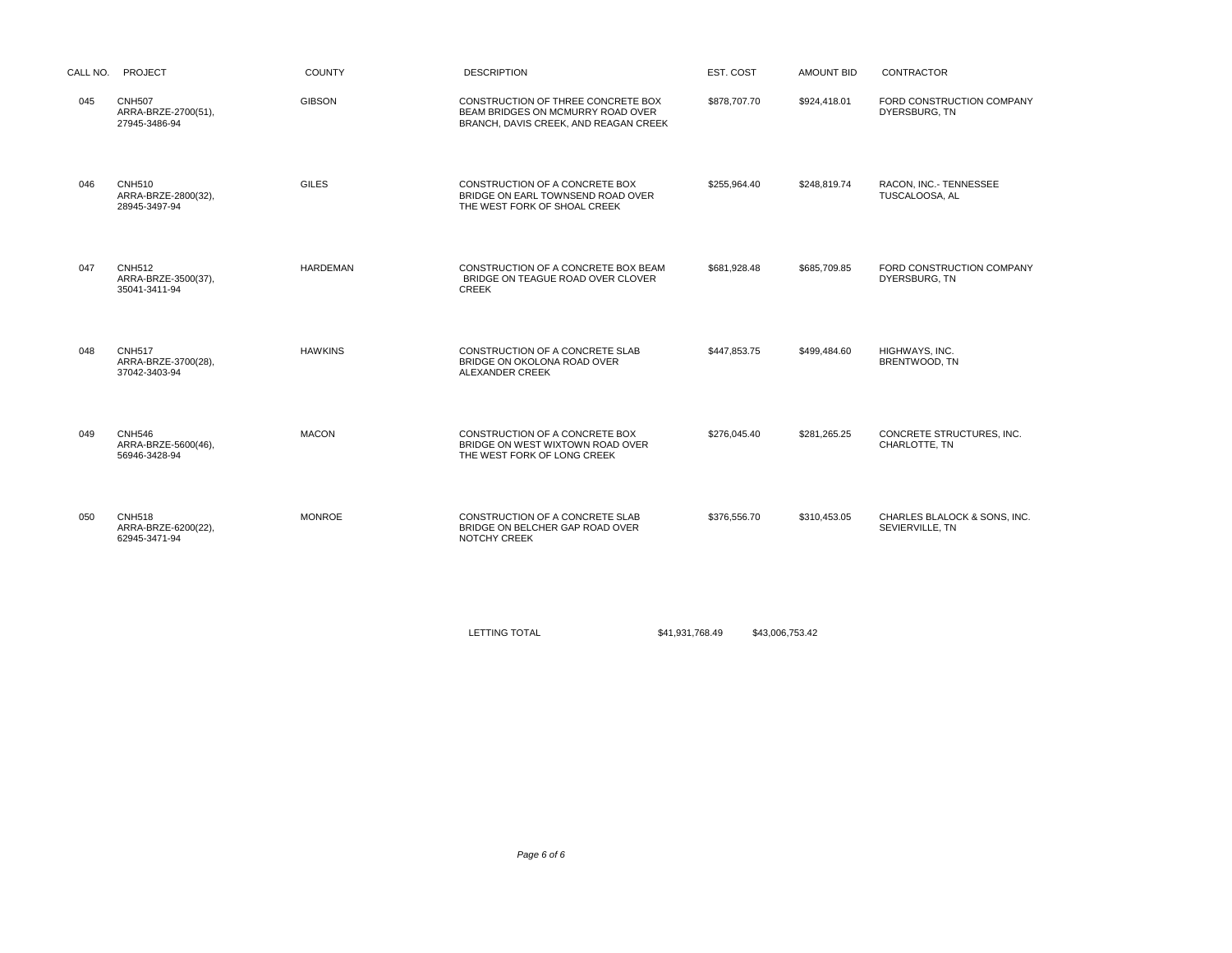

| Call                                                                                                  | 001 | <b>Contract</b> | <b>CNH929</b> | Project        | STP-NHE-27(47), 33030-8205-14                                                                            | County                          | <b>HAMILTON</b>            |
|-------------------------------------------------------------------------------------------------------|-----|-----------------|---------------|----------------|----------------------------------------------------------------------------------------------------------|---------------------------------|----------------------------|
| THE CONCRETE PAVEMENT REPAIR AND RESURFACING ON SR 27 FROM SR 2 (LM 5.02) EXTENDING TO I-24 (LM 5.42) |     |                 |               |                |                                                                                                          |                                 |                            |
|                                                                                                       |     |                 |               |                | <b>Contractor</b><br>INTERSTATE CONCRETE CONSTRUCTION, LLC, CLEVELAND, TN                                | Estimate<br>\$454,804.00        | <u>Bid</u><br>\$427.404.50 |
| Call                                                                                                  | 002 | <b>Contract</b> | <b>CNH513</b> | Project        | ARRA-BRZE-100(47), 01036-3404-94                                                                         | County                          | ANDERSON                   |
|                                                                                                       |     |                 |               |                | THE CONSTRUCTION OF A CONCRETE SLAB BRIDGE ON BINKLEY ACRES ROAD OVER BRUSHY FORK CREEK (LM 0.06)        |                                 |                            |
|                                                                                                       |     |                 |               |                | <b>NO BIDS RECEIVED</b>                                                                                  |                                 |                            |
| Call                                                                                                  | 003 | <b>Contract</b> | <b>CNH589</b> | Project        | ARRA-BRZE-100(48), 01946-3409-94, ARRA-BRZE-9117(11), 01950-<br>3522-94                                  | County                          | <b>ANDERSON</b>            |
|                                                                                                       |     |                 |               |                | THE CONSTRUCTION OF TWO CONCRETE BOX BRIDGES ON YARNELL ROAD OVER LITTLE DISMAL CREEK (LM 0.96, LM 0.80) |                                 |                            |
|                                                                                                       |     |                 |               |                | <b>Contractor</b><br>BELL & ASSOCIATES CONSTRUCTION, L.P., BRENTWOOD, TN                                 | <b>Estimate</b><br>\$442,137.20 | <u>Bid</u><br>\$450,757.10 |
| Call                                                                                                  | 004 | Contract        | <b>CNH514</b> | <b>Project</b> |                                                                                                          | County                          | ANDERSON                   |
|                                                                                                       |     |                 |               |                | THE CONSTRUCTION OF A CONCRETE SLAB BRIDGE ON HALF MOON ROAD OVER STONEY FLAT CREEK (LM 0.10)            |                                 |                            |
|                                                                                                       |     |                 |               |                | <b>ALL BIDS REJECTED</b>                                                                                 |                                 |                            |
| Call                                                                                                  | 005 | <b>Contract</b> | <b>CNH536</b> | Project        | ARRA-STP-116(10), 01015-8242-14                                                                          | County                          | ANDERSON                   |
|                                                                                                       |     |                 |               |                | THE RESURFACING ON SR 116 FROM NORTH OF BRADEN FLATS LANE (LM 6.95) TO SR 330 (LM 10.43)                 |                                 |                            |
|                                                                                                       |     |                 |               |                | <b>Contractor</b><br>ROGERS GROUP. INC NASHVILLE. TN                                                     | <b>Estimate</b><br>\$443.282.75 | Bid<br>\$471,905.95        |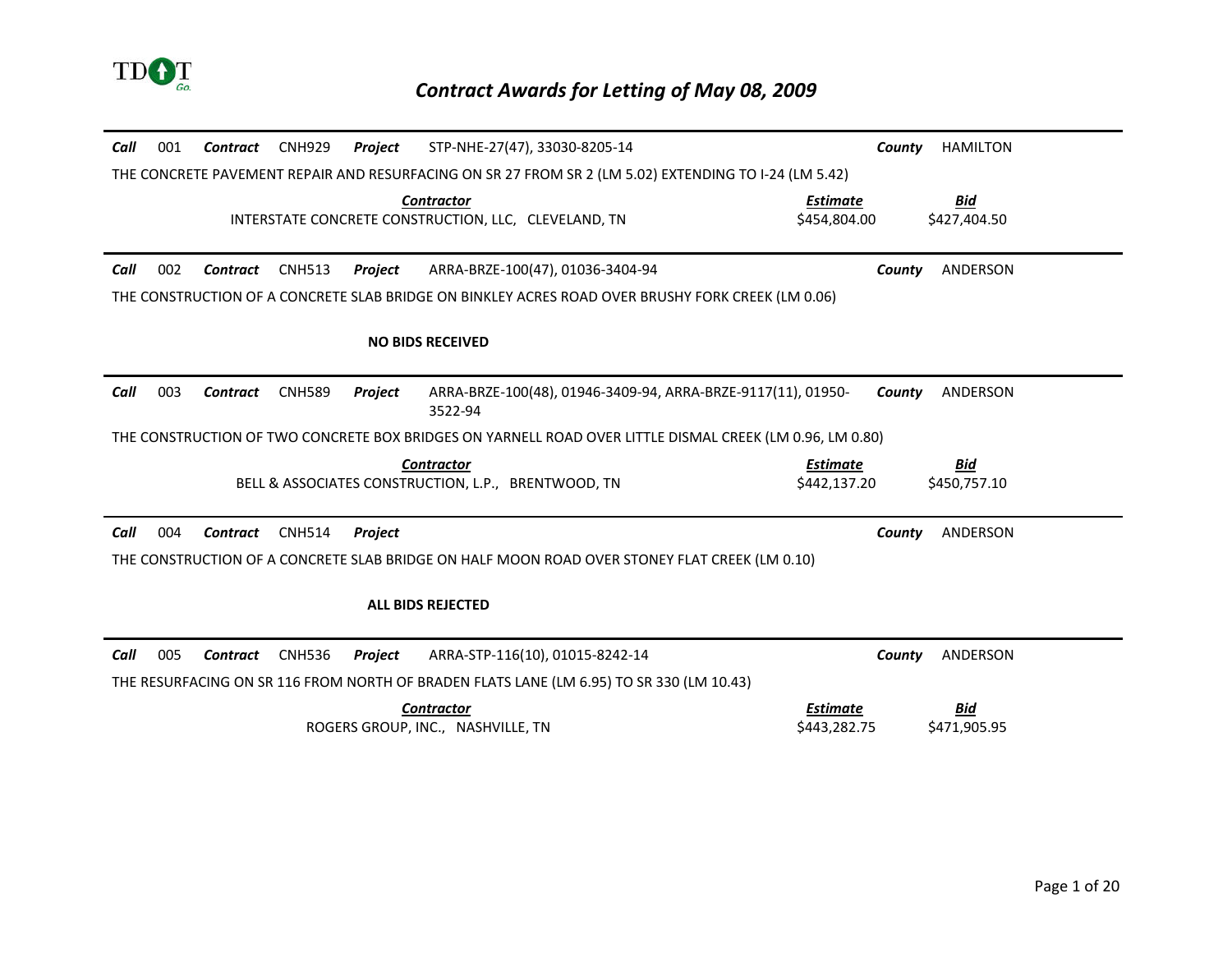| 006<br>HSIP-REG1(63), 98017-3209-94<br>Call<br><b>Contract</b><br><b>CNH124</b><br>Project                                                                            | County                            | ANDERSON, CAMPBELL,<br>ETC.  |
|-----------------------------------------------------------------------------------------------------------------------------------------------------------------------|-----------------------------------|------------------------------|
| THE INSTALLATION OF LONGITUDINAL CABLE BARRIER AT VARIOUS LOCATIONS ON VARIOUS INTERSTATE AND STATE ROUTES                                                            |                                   |                              |
| <b>Contractor</b><br>LU, INC., KINGSTON SPRINGS, TN                                                                                                                   | <b>Estimate</b><br>\$569,812.00   | <b>Bid</b><br>\$601,404.34   |
| 007<br>Call<br><b>Contract</b><br><b>CNH534</b><br>Project                                                                                                            | County                            | <b>BEDFORD</b>               |
| THE CONSTRUCTION OF SR 437 (SHELBYVILLE BYPASS) FROM US 231 (SR 10) TO US 41A (SR 16)                                                                                 |                                   |                              |
| <b>ALL BIDS REJECTED</b>                                                                                                                                              |                                   |                              |
| 008<br>Call<br>Contract<br><b>CNH560</b><br>Project                                                                                                                   | County                            | <b>BENTON</b>                |
| THE RESURFACING ON SR 147 FROM SR 69A (LM 0.00) TO PINE GROVE ROAD (LM 5.36)                                                                                          |                                   |                              |
| <b>ALL BIDS REJECTED</b>                                                                                                                                              |                                   |                              |
| 009<br>Call<br><b>Contract</b><br><b>CNH561</b><br>Project<br>ARRA-STP-191(4), 03015-8205-14, ARRA-STP-391(15), 03002-8221-<br>14, ARRA-STP-NHE-69(68), 03004-8226-14 | County                            | <b>BENTON</b>                |
| THE RESURFACING ON THE FOLLOWING ROUTES IN BENTON COUNTY: SR 191, US 70BR (SR 391), AND US 641 (SR 69)                                                                |                                   |                              |
| <b>Contractor</b><br>DELTA CONTRACTING COMPANY, LLC, JACKSON, TN                                                                                                      | <b>Estimate</b><br>\$1,825,940.50 | Bid<br>\$1,928,551.80        |
| 010<br>Call<br>Contract<br>CNH591<br><b>Project</b>                                                                                                                   | County                            | <b>BLEDSOE</b>               |
| THE RESURFACING ON SR 30 FROM WEST OF CRANWELL ROAD (LM 5.57) TO US 127 (SR 28) (LM 10.34)                                                                            |                                   |                              |
| <b>ALL BIDS REJECTED</b>                                                                                                                                              |                                   |                              |
| 011<br><b>CNH538</b><br>ARRA-BRZE-500(39), 05945-3486-94<br>Call<br>Contract<br>Project                                                                               | County                            | <b>BLOUNT</b>                |
| CONSTRUCTION OF A CONCRETE BULB-TEE BEAM BRIDGE ON THOMPSON BRIDGE ROAD OVER NINE MILE CREEK (LM 0.01)                                                                |                                   |                              |
| <b>Contractor</b><br>MOUNTAIN STATES CONTRACTORS, LLC, MT. JULIET, TN                                                                                                 | <b>Estimate</b><br>\$1,420,288.32 | <b>Bid</b><br>\$1,260,585.25 |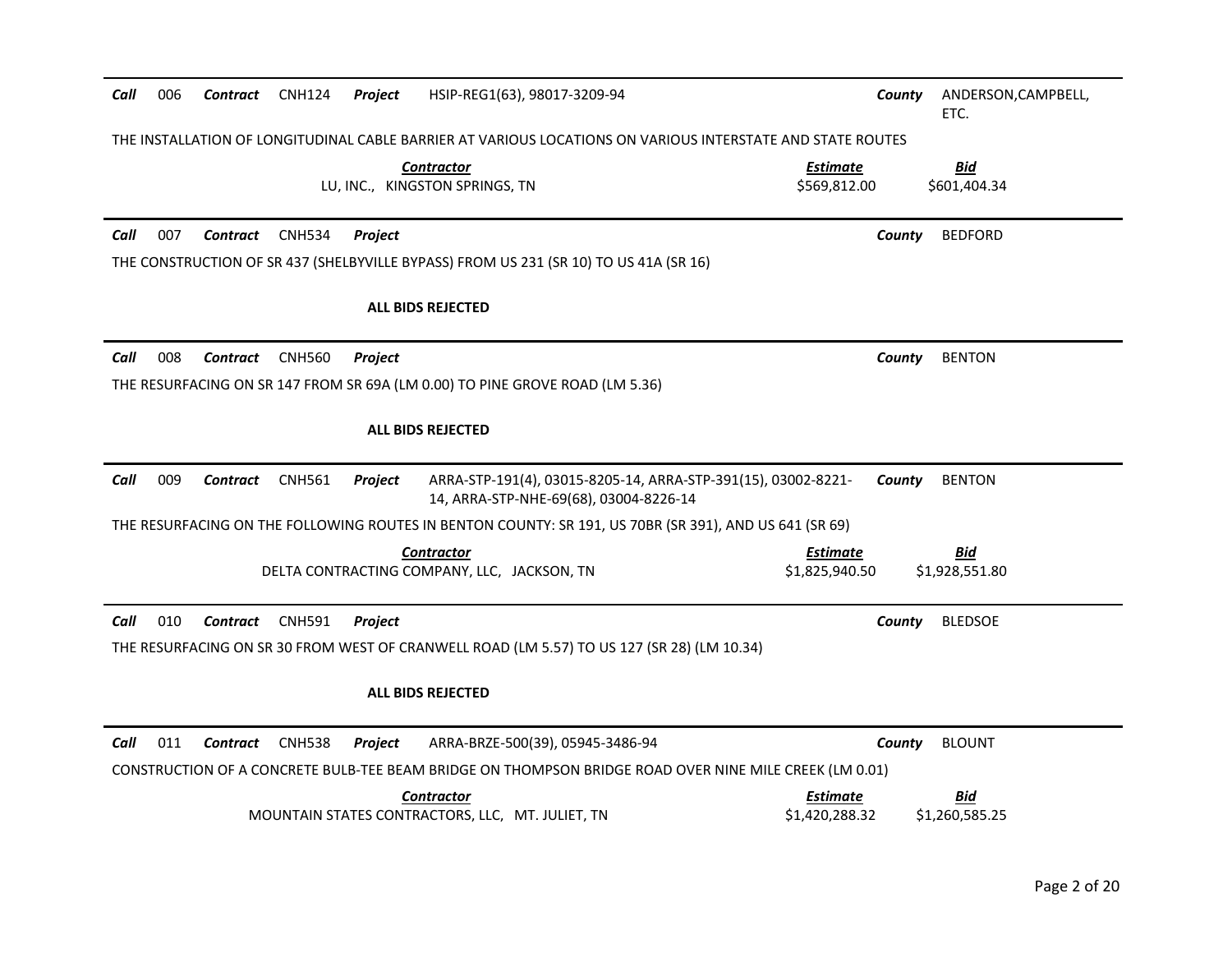| Call<br>012<br>Contract<br><b>CNH515</b><br>Project                             | ARRA-BRZE-500(40), 05945-3487-94                                                                             | County                            | <b>BLOUNT</b>              |
|---------------------------------------------------------------------------------|--------------------------------------------------------------------------------------------------------------|-----------------------------------|----------------------------|
|                                                                                 | THE CONSTRUCTION OF A CONCRETE SLAB BRIDGE ON REGAN MILL ROAD OVER NINE MILE CREEK (LM 0.21)                 |                                   |                            |
| <b>Contractor</b><br>WRIGHT BROTHERS CONSTRUCTION COMPANY, INC., CHARLESTON, TN |                                                                                                              | <b>Estimate</b><br>\$327,649.30   | <b>Bid</b><br>\$325,303.16 |
| 013<br>Contract<br><b>CNH606</b><br>Project<br>Call                             | ARRA-IME-75-1(118), 06001-8166-44                                                                            | County                            | <b>BRADLEY</b>             |
|                                                                                 | THE RESURFACING ON 1-75 FROM EAST OF SR 60 (LM 9.75) TO 4.0 MILES SOUTH OF THE MCMINN COUNTY LINE (LM 15.35) |                                   |                            |
| <b>Contractor</b><br>TALLEY CONSTRUCTION COMPANY, INC., ROSSVILLE, GA           |                                                                                                              | <b>Estimate</b><br>\$3,612,317.60 | Bid<br>\$3,859,501.04      |
| 014<br>CNH501<br>Call<br>Contract<br>Project                                    | ARRA-STP-2(94), 06002-8220-14                                                                                | County                            | <b>BRADLEY</b>             |
|                                                                                 | THE RESURFACING ON US 11 (US 64, SR 2) FROM THE CLEVELAND CITY LIMITS (LM 6.29) TO SR 40 (LM 8.89)           |                                   |                            |
| <b>Contractor</b><br>TALLEY CONSTRUCTION COMPANY, INC., ROSSVILLE, GA           |                                                                                                              | <b>Estimate</b><br>\$664,777.15   | <b>Bid</b><br>\$668,288.63 |
| Call<br>015<br>Contract<br><b>CNH586</b><br>Project                             | ARRA-STP-308(6), 06017-8209-14                                                                               | County                            | <b>BRADLEY</b>             |
| THE RESURFACING ON SR 308 FROM I-75 (LM 4.24) TO US 11 (SR 2) (LM 7.49)         |                                                                                                              |                                   |                            |
| <b>Contractor</b><br>TALLEY CONSTRUCTION COMPANY, INC., ROSSVILLE, GA           |                                                                                                              | <b>Estimate</b><br>\$708,211.00   | <u>Bid</u><br>\$701,406.85 |
| Call<br>016<br><b>CNH574</b><br><b>Contract</b><br>Project                      |                                                                                                              | County                            | CAMPBELL                   |
|                                                                                 | THE RESURFACING ON SR 297 FROM WEST OF LICK FORK LANE (LM 5.40) TO EAST OF LITTLE ELK CREEK ROAD (LM 11.48)  |                                   |                            |
| <b>ALL BIDS REJECTED</b>                                                        |                                                                                                              |                                   |                            |
| 017<br><b>CNH502</b><br>Call<br>Contract<br>Project                             | ARRA-STP-96(24), 08004-8211-14                                                                               | County                            | <b>CANNON</b>              |
|                                                                                 | THE RESURFACING ON SR 96 FROM THE RUTHERFORD COUNTY LINE (LM 0.00) TO THE WILSON COUNTY LINE (LM 4.96)       |                                   |                            |
| <b>Contractor</b><br>LOJAC ENTERPRISES, INC., LEBANON, TN                       |                                                                                                              | <b>Estimate</b><br>\$906,817.80   | <u>Bid</u><br>\$862,493.20 |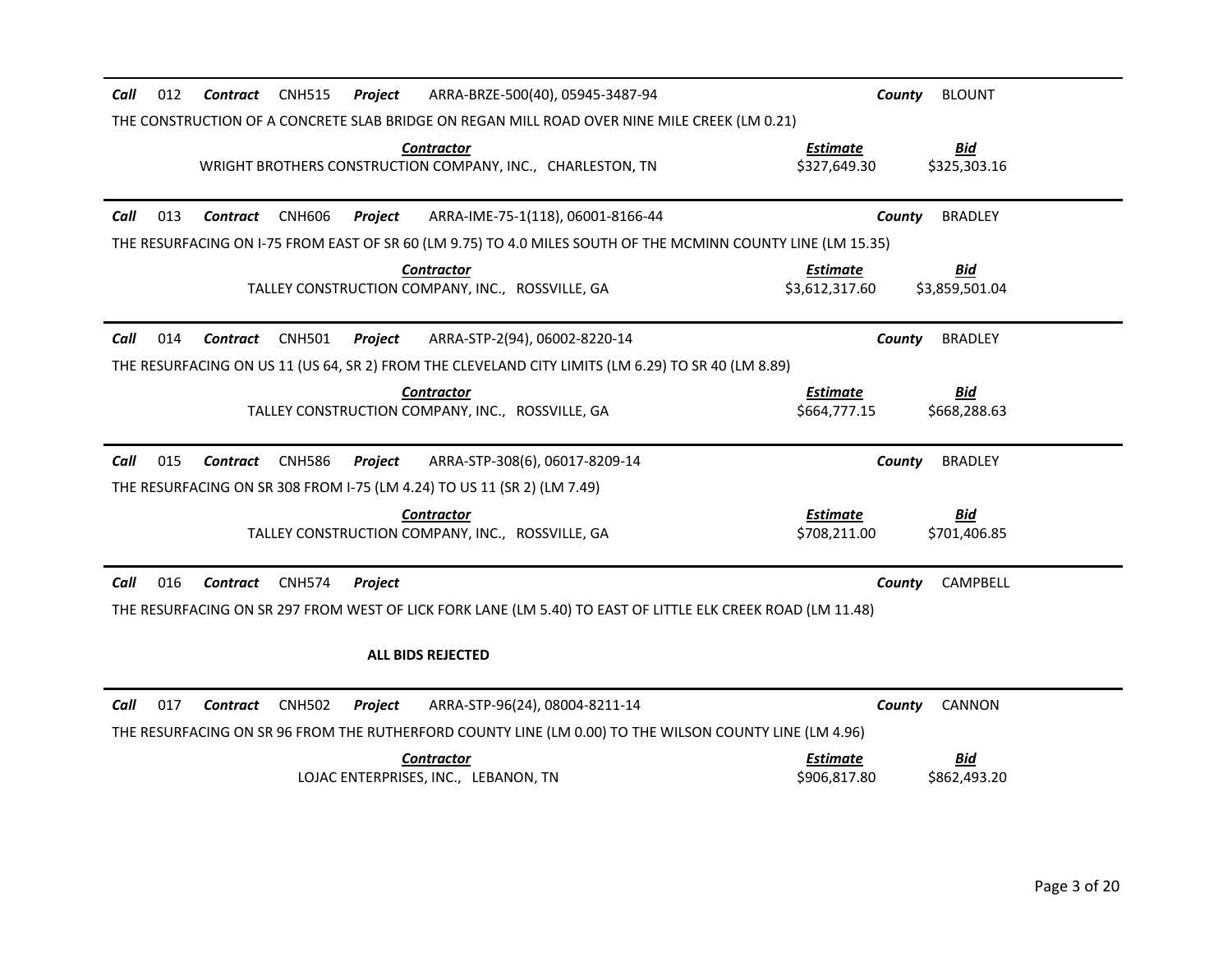Call 018 Contract CNH615 Project 018 *Contract* CNH615 *Project* ARRA-STP-146(4), 08006-8205-14, ARRA-STP-146(5), 21007-8225-14 *County* CANNON & DEKALB THE RESURFACING (MICROSURFACING) ON SR 146 IN CANNON COUNTY FROM US 70S (SR 1) EXTENDING INTO DEKALB COUNTY TO NORTH OF PINE CREEK (LM 5.46)

| <b>Contractor</b><br>STRAWSER CONSTRUCTION, INC., COLUMBUS, OH                                                                       | <b>Estimate</b><br><u>Bid</u><br>\$767,646.75<br>\$669,546.75     |
|--------------------------------------------------------------------------------------------------------------------------------------|-------------------------------------------------------------------|
| 019<br>Call<br><b>CNH577</b><br><b>Contract</b><br>Project<br>ARRA-BR-STP-22(57), 09006-3215-94                                      | CARROLL<br>County                                                 |
| THE CONSTRUCTION OF THREE (3) CONCRETE BOX BEAM BRIDGES ON SR 22 OVER BEAVER CREEK (LM 12.85) AND OVERFLOWS (LM 12.72 AND LM 12.95)  |                                                                   |
| <b>Contractor</b><br>DEMENT CONSTRUCTION COMPANY, LLC, JACKSON, TN                                                                   | <b>Bid</b><br><b>Estimate</b><br>\$2,569,750.23<br>\$2,331,197.60 |
| 020<br>Call<br><b>CNH572</b><br>Contract<br>Project                                                                                  | <b>CARTER</b><br>County                                           |
| RESURFACING ON SR 143 FROM THE NORTH CAROLINA STATE LINE (LM 0.00) TO US 19E (SR 37) (LM 12.64)                                      |                                                                   |
| <b>ALL BIDS REJECTED</b>                                                                                                             |                                                                   |
| Call<br>021<br><b>CNH571</b><br>ARRA-STP-361(3), 10021-8215-14, ARRA-STP-NHE-37(14), 10003-<br><b>Contract</b><br>Project<br>8263-14 | <b>CARTER</b><br>County                                           |
| RESURFACING ON SR 361 FROM SR 359 TO US 19E (SR 37) AND ON US 19E (US 321, SR 37) FROM NORTH OF CROOK STREET TO THE WATAUGA RIVER    |                                                                   |
| <b>Contractor</b><br>SUMMERS-TAYLOR, INC., ELIZABETHTON, TN                                                                          | <b>Estimate</b><br><b>Bid</b><br>\$3,532,924.00<br>\$3,859,983.50 |
| Call<br>022<br>ARRA-BRZE-1100(27), 11945-3485-94<br>Contract<br><b>CNH532</b><br>Project                                             | County<br>CHEATHAM                                                |
| THE CONSTRUCTION OF A CONCRETE SLAB BRIDGE ON SPRING CREEK ROAD OVER SPRING CREEK (LM 0.32)                                          |                                                                   |
| <b>Contractor</b><br>CONCRETE STRUCTURES, INC., CHARLOTTE, TN                                                                        | <b>Estimate</b><br>Bid<br>\$486,054.60<br>\$465,538.22            |
| 023<br>Call<br>Contract<br><b>CNH550</b><br>Project<br>ARRA-STP-251(12), 11014-8217-14                                               | County<br>CHEATHAM                                                |
| RESURFACING ON SR 251 FROM SR 249 (SAM'S CREEK ROAD) (LM 0.00) TO THE DAVIDSON COUNTY LINE (LM 4.01)                                 |                                                                   |
| <b>Contractor</b><br>EUBANK ASPHALT PAVING & SEALING, CHARLOTTE, TN                                                                  | <u>Bid</u><br><b>Estimate</b><br>\$566,936.25<br>\$693,260.50     |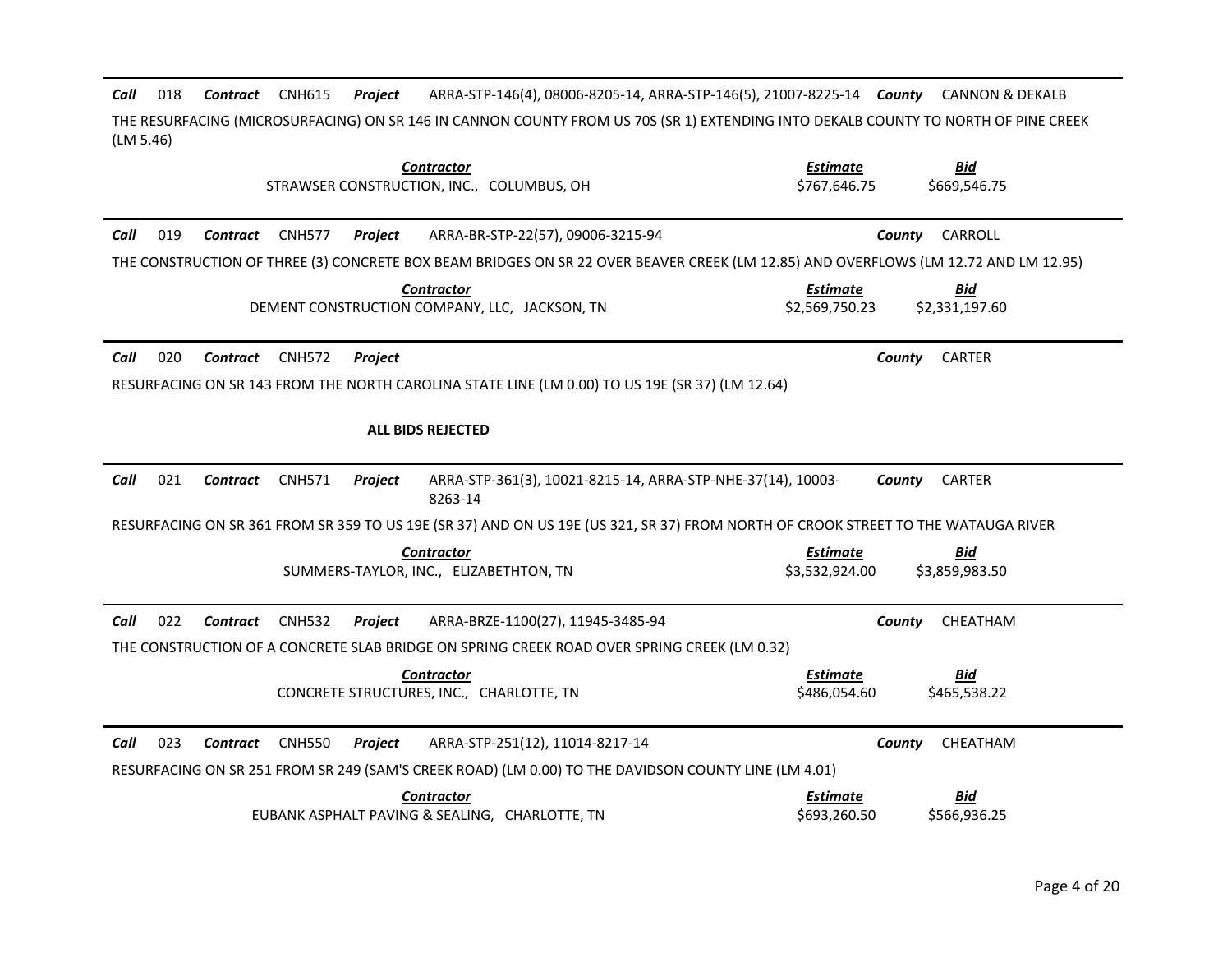| Call<br>024<br><b>Contract</b><br><b>CNH125</b><br>Project                                                 | HSIP-REG2(63), 98026-3283-94, HSIP-REG3(63), 98039-3205-94<br>County<br>CHEATHAM, COFFEE, ETC. |
|------------------------------------------------------------------------------------------------------------|------------------------------------------------------------------------------------------------|
| THE INSTALLATION OF LONGITUDINAL CABLE BARRIER AT VARIOUS LOCATIONS ON VARIOUS INTERSTATE AND STATE ROUTES |                                                                                                |
| <b>Contractor</b><br>LU, INC., KINGSTON SPRINGS, TN                                                        | <b>Bid</b><br><u>Estimate</u><br>\$368,306.10<br>\$551,425.00                                  |
| Call<br>025<br><b>CNH503</b><br>ARRA-STP-52(57), 14002-8252-14<br><b>Contract</b><br>Project               | County<br><b>CLAY</b>                                                                          |
| RESURFACING ON SR 52 FROM THE CUMBERLAND RIVER (LM 19.50) TO SR 53 (LM 20.57)                              |                                                                                                |
| <b>Contractor</b><br>HIGHWAYS, INC., BRENTWOOD, TN                                                         | <b>Estimate</b><br><u>Bid</u><br>\$283,331,00<br>\$289.752.00                                  |
| 026<br>Call<br>Contract<br><b>CNH541</b><br>Project                                                        | <b>COCKE</b><br>County                                                                         |
| RESURFACING ON US 25 (US 70, SR 9) FROM US 411 (SR 35) (LM 1.46) TO WHITE OAK AVENUE (LM 5.69)             |                                                                                                |
| <b>ALL BIDS REJECTED</b>                                                                                   |                                                                                                |
| 027<br>Call<br>Contract<br><b>CNH509</b><br>ARRA-BR-STP-127(13), 16023-3209-94<br>Project                  | <b>COFFEE</b><br>County                                                                        |
| THE CONSTRUCTION OF A CONCRETE BULB-TEE BEAM BRIDGE ON SR 127 OVER I-24 (LM 3.75)                          |                                                                                                |
| <b>Contractor</b><br>HIGHWAYS, INC., BRENTWOOD, TN                                                         | <b>Estimate</b><br><u>Bid</u><br>\$4,109,804.61<br>\$3,457,005.83                              |
| 028<br>Call<br><b>Contract</b><br><b>CNH625</b><br>ARRA-BR-STP-2(98), 16003-3237-94<br>Project             | County<br><b>COFFEE</b>                                                                        |
| THE CONSTRUCTION OF A WELDED STEEL GIRDER BRIDGE ON US 41 (SR 2) OVER THE DUCK RIVER (LM 12.72)            |                                                                                                |
| <b>Contractor</b><br>HIGHWAYS, INC., BRENTWOOD, TN                                                         | <b>Estimate</b><br><u>Bid</u><br>\$5,613,280.75<br>\$5,066,313.48                              |
| 029<br>Call<br>Contract<br><b>CNH609</b><br>Project<br>ARRA-IME-24-2(129), 16001-8169-44                   | County<br><b>COFFEE</b>                                                                        |
| RESURFACING ON I-24 FROM SR 55 (MCMINNVILLE HIGHWAY) TO THE ARNOLD ENGINEERING DEVELOPMENT CENTER          |                                                                                                |
| Contractor<br>ROGERS GROUP, INC., NASHVILLE, TN                                                            | <b>Estimate</b><br><b>Bid</b><br>\$4,898,775.75<br>\$4,748,133.20                              |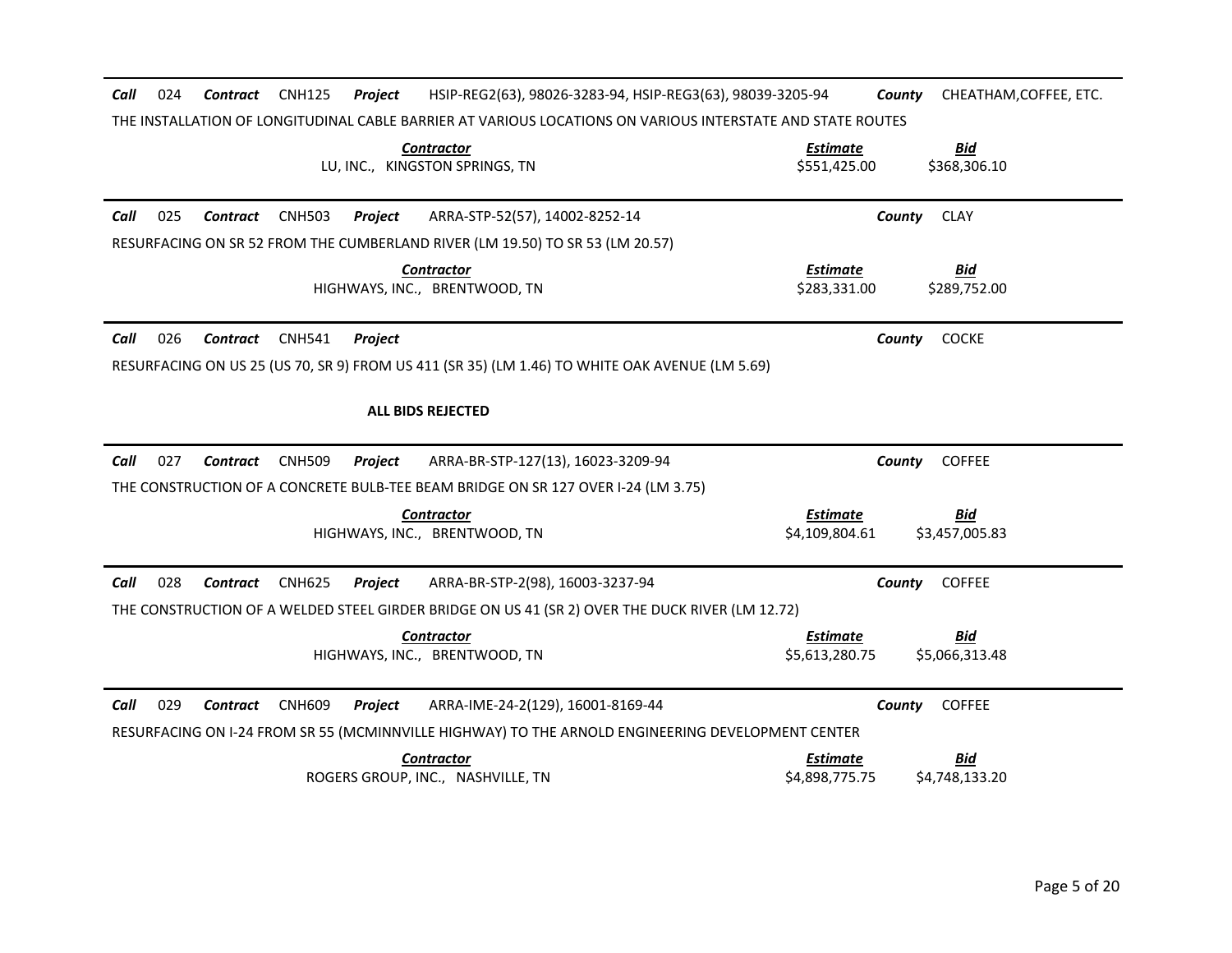| 030<br>ARRA-STP-2(96), 16004-8207-14<br>Call<br>Contract<br><b>CNH603</b><br>Project                                                                               | <b>COFFEE</b><br>County                                       |
|--------------------------------------------------------------------------------------------------------------------------------------------------------------------|---------------------------------------------------------------|
| RESURFACING ON US 41 (SR 2) FROM THE RUTHERFORD COUNTY LINE (LM 0.00) TO OLD HIGHWAY 41 (LM 6.14)                                                                  |                                                               |
| <b>Contractor</b><br>ROGERS GROUP, INC., NASHVILLE, TN                                                                                                             | <b>Bid</b><br><b>Estimate</b><br>\$881,424.90<br>\$764,213.07 |
| Call<br>031<br><b>CNH596</b><br>Contract<br>Project<br>ARRA-STP-28(39), 18005-8220-14                                                                              | CUMBERLAND<br>County                                          |
| RESURFACING ON US 127 (SR 28) FROM NORTH OF WINNINGHAM ROAD (LM 5.11) TO SR 68 (LM 10.11)                                                                          |                                                               |
| <b>Contractor</b><br>ROGERS GROUP, INC., NASHVILLE, TN                                                                                                             | <b>Estimate</b><br><u>Bid</u><br>\$670,335.75<br>\$539,474.00 |
| Call<br>032<br><b>CNH635</b><br>Contract<br>Project<br>ARRA-IM-40-3(140), 19003-3192-44, ARRA-IM-40-3(142), 19003-<br>3191-44                                      | <b>DAVIDSON</b><br>County                                     |
| PHASE 2 OF THE I-40/ROBERTSON ROAD INTERCHANGE AND REPLACEMENT OF THE ROBERTSON ROAD BRIDGE OVER I-40                                                              |                                                               |
| Contractor<br>BELL & ASSOCIATES CONSTRUCTION, L.P., BRENTWOOD, TN                                                                                                  | Bid<br>Estimate<br>\$34,360,429.83<br>\$32,087,874.10         |
| Call<br>033<br><b>CNH627</b><br>ARRA-IME-40-3(141), 19003-8193-44<br>Contract<br>Project                                                                           | <b>DAVIDSON</b><br>County                                     |
| RESURFACING ON I-40 BEGINNING AT CHARLOTTE PIKE (LM 9.34) AND EXTENDING TO WESTBORO DRIVE (LM 11.50)                                                               |                                                               |
| <b>Contractor</b>                                                                                                                                                  | <b>Estimate</b><br><b>Bid</b>                                 |
| LOJAC ENTERPRISES, INC., LEBANON, TN                                                                                                                               | \$1,477,938.00<br>\$1,370,180.50                              |
| Call<br>034<br><b>CNH551</b><br>Contract<br>Project<br>ARRA-STP-NHE-12(38), 19036-8220-14<br>RESURFACING ON US 41A (SR 12) FROM I-65 (LM 1.31) TO SR 112 (LM 4.34) | <b>DAVIDSON</b><br>County                                     |
| <b>Contractor</b>                                                                                                                                                  | <b>Estimate</b><br><u>Bid</u>                                 |
| LOJAC ENTERPRISES, INC., LEBANON, TN                                                                                                                               | \$1,061,418.90<br>\$1,034,635.15                              |
| Call<br>035<br>Contract<br><b>CNH127</b><br>Project<br>98039-4104-04<br>THE INSTALLATION OF OVERHEAD SIGN STRUCTURES AT VARIOUS LOCATIONS ON I-40                  | DAVIDSON & WILSON<br>County                                   |
| <b>Contractor</b>                                                                                                                                                  | <b>Estimate</b><br><u>Bid</u>                                 |
| LU, INC., KINGSTON SPRINGS, TN                                                                                                                                     | \$99,497.50<br>\$100,617.50                                   |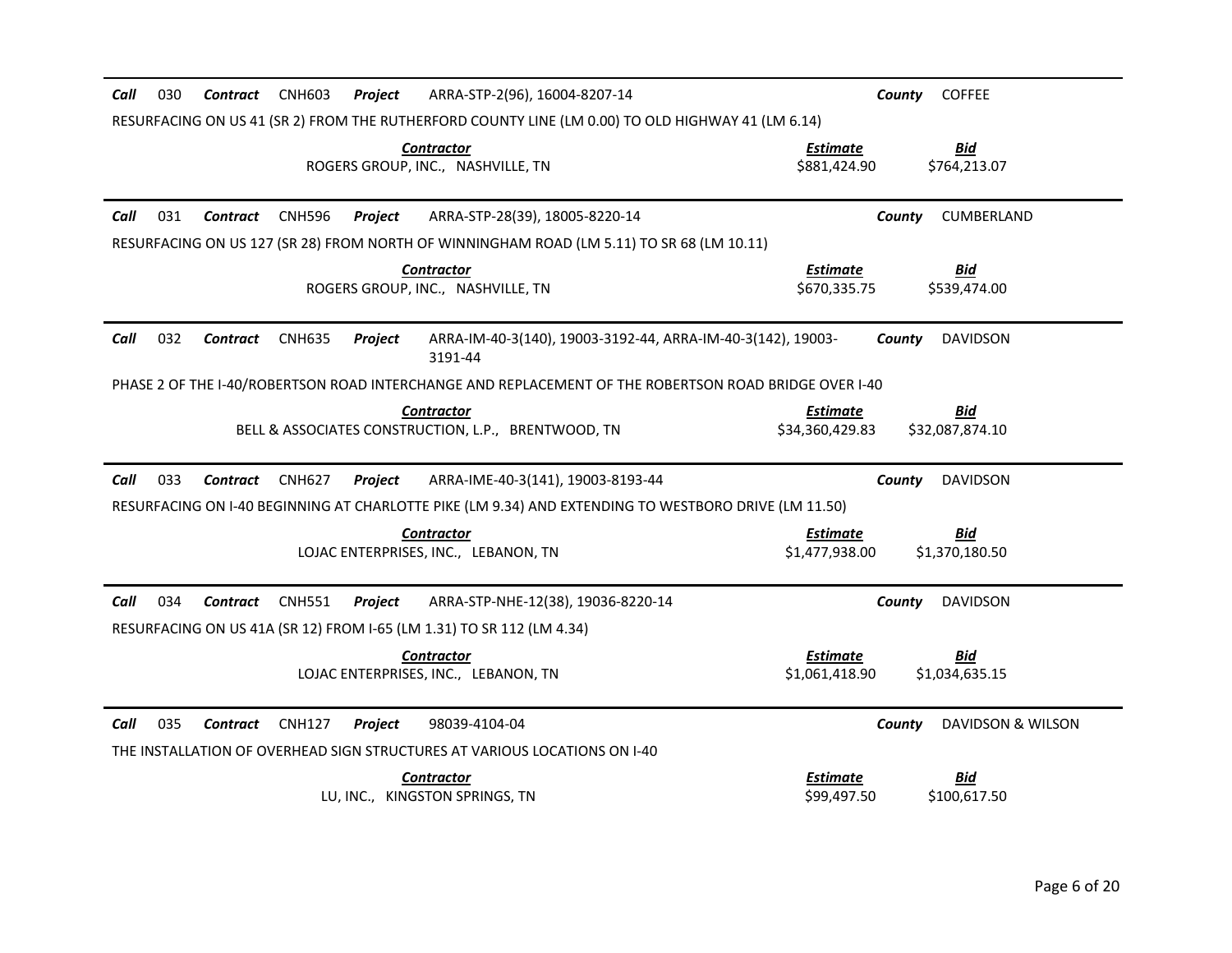| Call | 036 | Contract        | <b>CNH565</b> | Project | ARRA-STP-100(45), 20019-8228-14, ARRA-STP-202(15), 20023-8215- County<br>14                                                   |                                   | <b>DECATUR</b>                        |
|------|-----|-----------------|---------------|---------|-------------------------------------------------------------------------------------------------------------------------------|-----------------------------------|---------------------------------------|
|      |     |                 |               |         | RESURFACING ON SR 100 FROM SR 69 (LM 7.28) TO RUSHING CREEK (LM 9.63) AND ON SR 202 FROM SR 114 (LM 4.88) TO SR 69 (LM 10.10) |                                   |                                       |
|      |     |                 |               |         | <b>Contractor</b><br>DELTA CONTRACTING COMPANY, LLC, JACKSON, TN                                                              | <b>Estimate</b><br>\$1,129,777.70 | <u>Bid</u><br>\$1,219,355.13          |
| Call | 037 | Contract        | <b>CNH556</b> | Project | ARRA-STP-46(12), 22004-8244-14                                                                                                |                                   | <b>DICKSON</b><br>County              |
|      |     |                 |               |         | RESURFACING ON SR 46 FROM ROBIN HOOD ROAD (LM 4.23) TO US 70 (SR 1) BYPASS (LM 8.60)                                          |                                   |                                       |
|      |     |                 |               |         | <b>Contractor</b><br>EUBANK ASPHALT PAVING & SEALING, CHARLOTTE, TN                                                           | <b>Estimate</b><br>\$1,678,004.25 | <b>Bid</b><br>\$1,567,273.95          |
| Call | 038 | <b>Contract</b> | <b>CNH126</b> | Project | HSIP-REG4(63), 98047-3220-94                                                                                                  |                                   | FAYETTE, HENDERSON,<br>County<br>ETC. |
|      |     |                 |               |         | THE INSTALLATION OF LONGITUDINAL CABLE BARRIER AT VARIOUS LOCATIONS ON VARIOUS INTERSTATE AND STATE ROUTES                    |                                   |                                       |
|      |     |                 |               |         | <b>Contractor</b><br>LU, INC., KINGSTON SPRINGS, TN                                                                           | <b>Estimate</b><br>\$795,244.00   | <b>Bid</b><br>\$554,135.08            |
| Call | 039 | Contract        | <b>CNH504</b> | Project |                                                                                                                               |                                   | <b>FENTRESS</b><br>County             |
|      |     |                 |               |         | RESURFACING ON SR 52 FROM US 127 (SR 28) (LM 13.61) TO SR 296 (LM 17.60)                                                      |                                   |                                       |
|      |     |                 |               |         | <b>ALL BIDS REJECTED</b>                                                                                                      |                                   |                                       |
| Call | 040 | <b>Contract</b> | <b>CNH590</b> | Project | ARRA-STP-NHE-15(157), 26002-8241-14                                                                                           |                                   | <b>FRANKLIN</b><br>County             |
|      |     |                 |               |         | RESURFACING ON US 41A (SR 15) FROM NORTH OF SR 56 (LM 27.32) TO THE GRUNDY COUNTY LINE (LM 30.78)                             |                                   |                                       |
|      |     |                 |               |         | <b>Contractor</b>                                                                                                             | Estimate                          | <u>Bid</u>                            |
|      |     |                 |               |         | TINSLEY ASPHALT, LLC, ESTILL SPRINGS, TN                                                                                      | \$600,545.00                      | \$593,642.75                          |
| Call | 041 | <b>Contract</b> | <b>CNH511</b> | Project | ARRA-BRZE-2800(33), 28945-3496-94                                                                                             |                                   | County<br><b>GILES</b>                |
|      |     |                 |               |         | THE CONSTRUCTION OF A CONCRETE BOX BRIDGE ON ELLA WEST ROAD OVER THE EAST FORK OF LYNN CREEK (LM 2.42)                        |                                   |                                       |
|      |     |                 |               |         | <b>Contractor</b><br>CONCRETE STRUCTURES, INC., CHARLOTTE, TN                                                                 | Estimate<br>\$230,876.90          | <u>Bid</u><br>\$190,809.70            |
|      |     |                 |               |         |                                                                                                                               |                                   |                                       |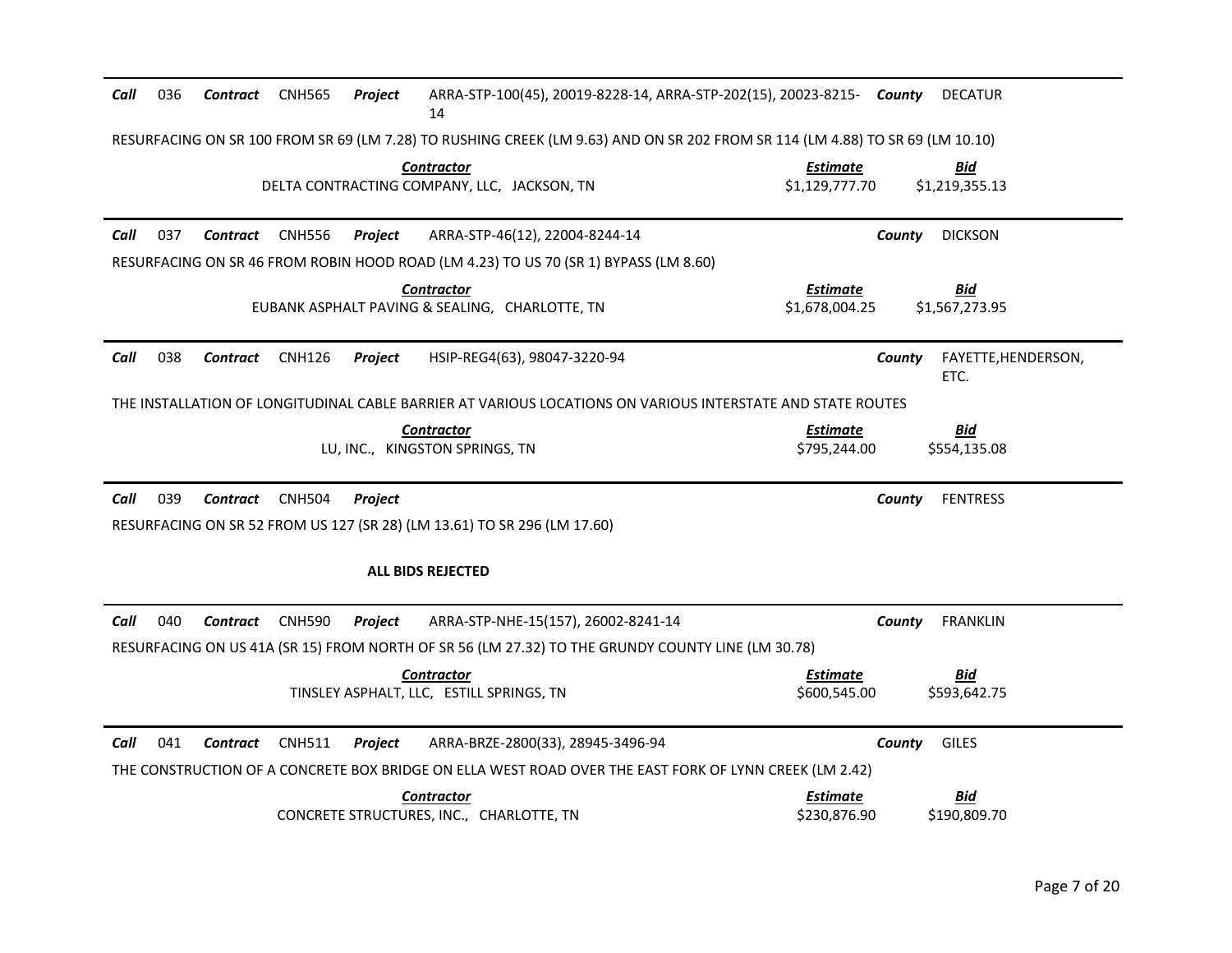| 042<br>CNH641<br>Call<br>Contract<br>Project               | ARRA-STP-7(20), 28002-8226-14                                                                                                        | County                            | <b>GILES</b>                 |
|------------------------------------------------------------|--------------------------------------------------------------------------------------------------------------------------------------|-----------------------------------|------------------------------|
|                                                            | RESURFACING ON US 31 (SR 7) FROM POLLY ROAD (LM 13.00) TO US 64 (SR 15) (LM 17.60)                                                   |                                   |                              |
|                                                            | <b>Contractor</b><br>ROGERS GROUP, INC., NASHVILLE, TN                                                                               | <b>Estimate</b><br>\$796,470.00   | <b>Bid</b><br>\$847,764.00   |
| Call<br>043<br><b>Contract</b><br><b>CNH619</b><br>Project | ARRA-BRZE-9104(11), 30950-3576-94                                                                                                    | County                            | <b>GREENE</b>                |
|                                                            | THE CONSTRUCTION OF A CONCRETE BOX BRIDGE ON HANNAH STREET (OLD TUSCULUM ROAD) OVER HOLLEY CREEK (LM 0.14)                           |                                   |                              |
|                                                            | <b>Contractor</b><br>SUMMERS-TAYLOR, INC., ELIZABETHTON, TN                                                                          | <b>Estimate</b><br>\$277,414.00   | <b>Bid</b><br>\$272,819.65   |
| 044<br>Contract<br><b>CNH575</b><br>Call<br>Project        |                                                                                                                                      | County                            | <b>GREENE</b>                |
|                                                            | RESURFACING ON SR 70 FROM 1-81 (LM 26.54) TO THE HAWKINS COUNTY LINE (LM 31.93)                                                      |                                   |                              |
|                                                            | <b>ALL BIDS REJECTED</b>                                                                                                             |                                   |                              |
|                                                            |                                                                                                                                      |                                   |                              |
| 045<br>Call<br>Contract<br><b>CNH598</b><br>Project        | ARRA-STP-2(95), 33008-8219-14                                                                                                        | County                            | <b>HAMILTON</b>              |
|                                                            | RESURFACING ON US 11 (US 41, US 64, US 72, SR 2) FROM LILAC AVENUE (LM 2.76) TO THE NORFOLK SOUTHERN RAILROAD (LM 5.75)              |                                   |                              |
|                                                            | <b>Contractor</b><br>HIGHWAYS, INC., BRENTWOOD, TN                                                                                   | <b>Estimate</b><br>\$746,262.25   | <b>Bid</b><br>\$769,795.00   |
| Call<br>046<br><b>CNH505</b><br>Contract<br>Project        | ARRA-STP-NHE-29(70), 33036-8286-14                                                                                                   | County                            | <b>HAMILTON</b>              |
|                                                            | RESURFACING ON US 27 (SR 29) FROM DAYTON PIKE (LM 20.39) TO OLD DAYTON PIKE (LM 25.77)                                               |                                   |                              |
|                                                            | <b>Contractor</b><br>ROGERS GROUP, INC., NASHVILLE, TN                                                                               | <b>Estimate</b><br>\$1,866,621.75 | <u>Bid</u><br>\$1,787,942.11 |
| Call<br>047<br><b>CNH122</b><br>Contract<br>Project        | 33052-4245-04                                                                                                                        | County                            | <b>HAMILTON</b>              |
|                                                            | THE REPAIR OF TWO BRIDGES ON SHALLOWFORD ROAD OVER SR 153 (LM 5.56 LEFT & RIGHT) AND THE BRIDGE ON JERSEY PIKE OVER SR 153 (LM 0.74) |                                   |                              |
|                                                            | <b>Contractor</b><br>JAMISON CONSTRUCTION, LLC, MCEWEN, TN                                                                           | <b>Estimate</b><br>\$392,250.00   | <u>Bid</u><br>\$347,709.90   |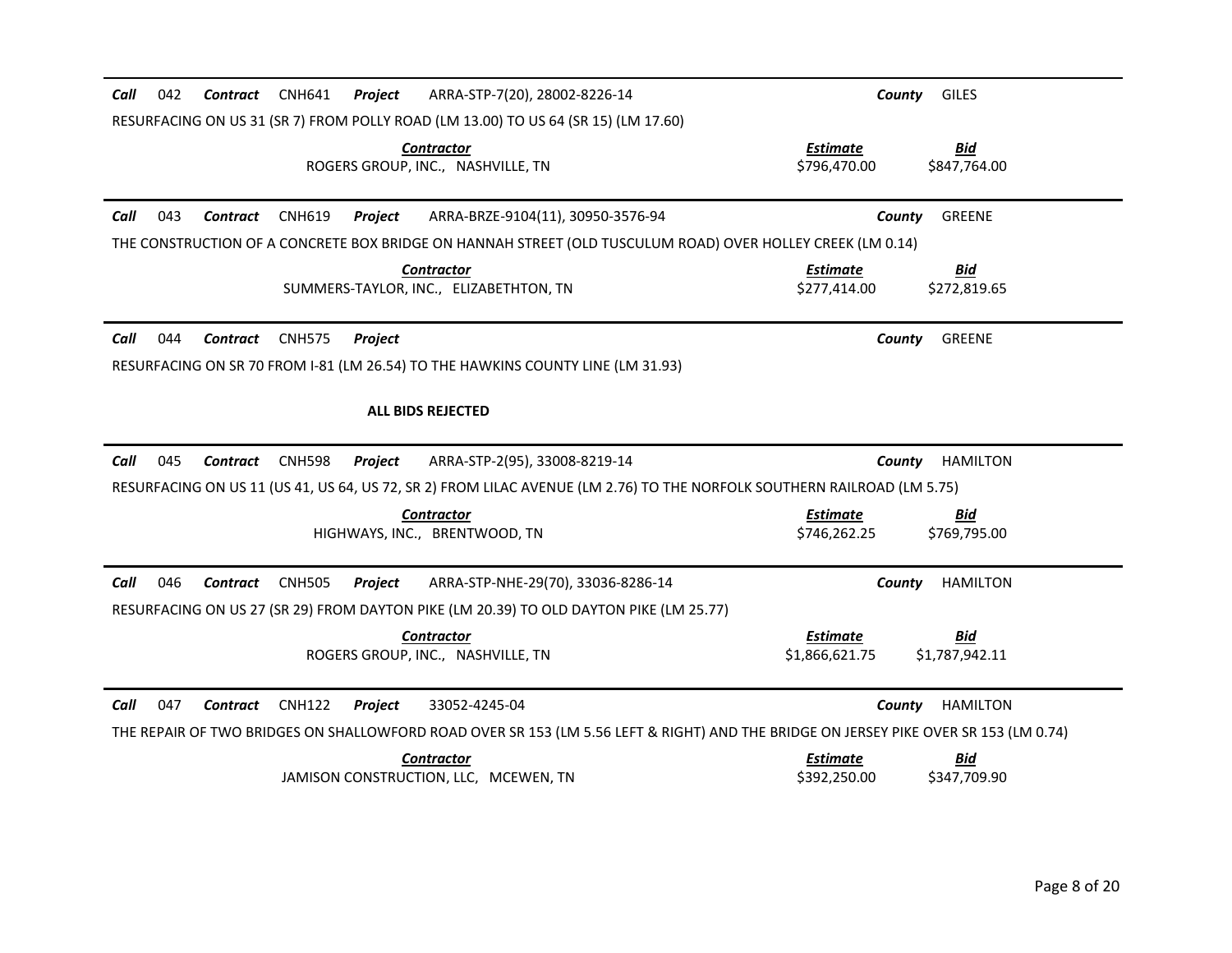| 048<br><b>CNH636</b><br>ARRA-BRZE-3500(36), 35068-3412-94<br>Call<br>Contract<br>Project                                                                                                                                                                                                                             | HARDEMAN<br>County                                                |  |  |  |
|----------------------------------------------------------------------------------------------------------------------------------------------------------------------------------------------------------------------------------------------------------------------------------------------------------------------|-------------------------------------------------------------------|--|--|--|
| THE CONSTRUCTION OF A CONCRETE BOX BRIDGE ON VAN BUREN ROAD OVER HAMER CREEK (LM 11.13)                                                                                                                                                                                                                              |                                                                   |  |  |  |
| <b>Contractor</b><br>VOLUNTEER BRIDGE CONSTRUCTION, INC., STANTONVILLE, TN                                                                                                                                                                                                                                           | <b>Bid</b><br><b>Estimate</b><br>\$430,554.62<br>\$467,216.55     |  |  |  |
| ARRA-BRZE-3500(38), 35945-3485-94<br>Call<br>049<br><b>Contract</b><br><b>CNH530</b><br>Project                                                                                                                                                                                                                      | County<br>HARDEMAN                                                |  |  |  |
| THE CONSTRUCTION OF A CONCRETE BOX BEAM BRIDGE ON PARK SWAIN ROAD OVER INDIAN CREEK (LM 3.21)                                                                                                                                                                                                                        |                                                                   |  |  |  |
| <b>Contractor</b><br>DEMENT CONSTRUCTION COMPANY, LLC, JACKSON, TN                                                                                                                                                                                                                                                   | <b>Estimate</b><br><u>Bid</u><br>\$924,685.76<br>\$926,638.39     |  |  |  |
| 050<br>Call<br><b>Contract</b><br><b>CNH566</b><br>ARRA-STP-100(46), 35007-8219-14<br>Project                                                                                                                                                                                                                        | County<br>HARDEMAN                                                |  |  |  |
| RESURFACING ON SR 100 FROM OLD SR 18 (LM 15.31) TO THE CHESTER COUNTY LINE (LM 19.23)                                                                                                                                                                                                                                |                                                                   |  |  |  |
| <b>Contractor</b><br>STANDARD CONSTRUCTION COMPANY, INC., CORDOVA, TN                                                                                                                                                                                                                                                | <b>Estimate</b><br><u>Bid</u><br>\$504,343.00<br>\$574,508.70     |  |  |  |
| 051<br>Call<br><b>CNH543</b><br>ARRA-STP-344(6), 37015-8212-14, STP-NHE-1(224), 37070-8225-14 County<br><b>HAWKINS</b><br>Contract<br>Project<br>RESURFACING ON SR 344 FROM SR 113 TO THE HOLSTON RIVER AND RESURFACING (THIN MIX OVERLAY) ON US 11W (SR 1) FROM WEST LAKE DRIVE TO W.<br>MAIN STREET/CALDWELL DRIVE |                                                                   |  |  |  |
| <b>Contractor</b>                                                                                                                                                                                                                                                                                                    | <b>Bid</b><br><b>Estimate</b>                                     |  |  |  |
| APAC-ATLANTIC, INC., KNOXVILLE, TN                                                                                                                                                                                                                                                                                   | \$1,100,272.90<br>\$920,756.78                                    |  |  |  |
| 052<br><b>CNH567</b><br>ARRA-STP-76(58), 38007-8227-14<br>Call<br>Contract<br>Project                                                                                                                                                                                                                                | <b>HAYWOOD</b><br>County                                          |  |  |  |
| RESURFACING ON SR 76 FROM THE FAYETTE COUNTY LINE TO SR 179 (LM 5.59)                                                                                                                                                                                                                                                |                                                                   |  |  |  |
| <b>Contractor</b><br>FORD CONSTRUCTION COMPANY, DYERSBURG, TN                                                                                                                                                                                                                                                        | <b>Bid</b><br><b>Estimate</b><br>\$1,494,456.50<br>\$1,231,097.00 |  |  |  |
| Call<br>053<br><b>CNH569</b><br>ARRA-IME-40-2(87), 39001-8168-44<br>Contract<br>Project                                                                                                                                                                                                                              | HENDERSON<br>County                                               |  |  |  |
| RESURFACING ON I-40 FROM THE MADISON COUNTY LINE (LM 0.00) TO SR 104 (LM 6.08)                                                                                                                                                                                                                                       |                                                                   |  |  |  |
| <b>Contractor</b>                                                                                                                                                                                                                                                                                                    | <b>Estimate</b><br>Bid                                            |  |  |  |
| DELTA CONTRACTING COMPANY, LLC, JACKSON, TN                                                                                                                                                                                                                                                                          | \$1,692,921.40<br>\$1,894,134.67                                  |  |  |  |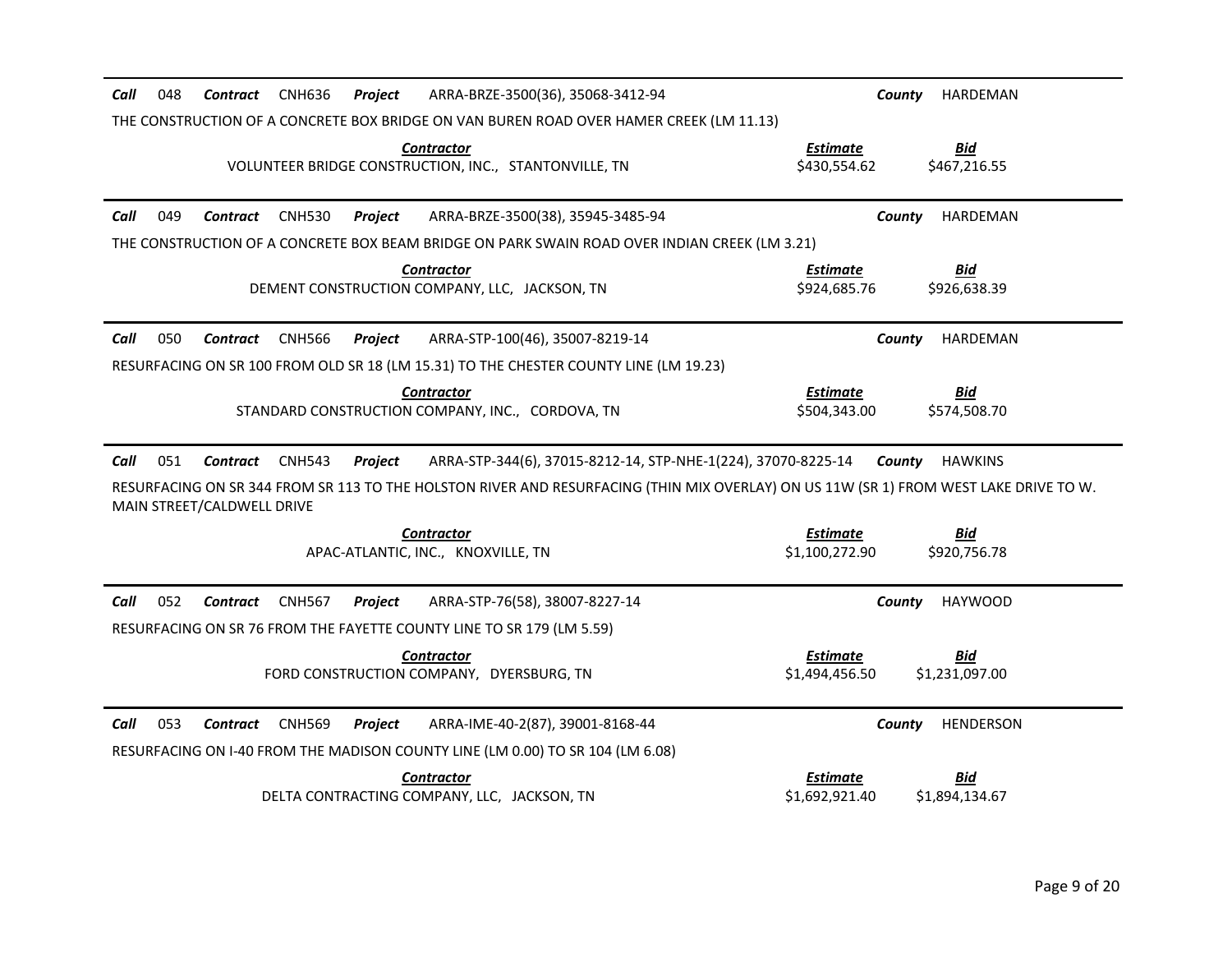| Call<br>054<br>CNH099<br>Contract<br>Project                                                                                                  | <b>HENDERSON</b><br>County                                 |
|-----------------------------------------------------------------------------------------------------------------------------------------------|------------------------------------------------------------|
| THE PAVING IMPROVEMENT ON SR 104 NEAR BARREN SPRINGS CHURCH AND CEMETERY                                                                      |                                                            |
| <b>ALL BIDS REJECTED</b>                                                                                                                      |                                                            |
| Call<br>055<br>ARRA-STP-356(1), 40007-8204-14, ARRA-STP-NHE-69(69), 40009-<br>Contract<br><b>CNH583</b><br>Project<br>8209-14                 | <b>HENRY</b><br>County                                     |
| RESURFACING ON SR 356 FROM US 641 (SR 69) TO SR 76 AND ON SR 69A FROM SCARBOROUGH ROAD/MAYS BRIDGE ROAD TO US 641 (SR 69)                     |                                                            |
| <b>Contractor</b><br>DELTA CONTRACTING COMPANY, LLC, JACKSON, TN                                                                              | <b>Estimate</b><br>Bid<br>\$1,506,303.00<br>\$1,615,037.00 |
| Call<br>056<br><b>CNH611</b><br>ARRA/STP-HPP-218(6), 40116-3210-14<br><b>Contract</b><br><b>Project</b>                                       | <b>HENRY</b><br>County                                     |
| THE GRADING, DRAINAGE AND PAVING ON SR 218 BEGINNING AT SR 54 AND EXTENDING TO SR 69                                                          |                                                            |
| <b>Contractor</b><br>VAUGHN CONTRACTORS, INC., WAVERLY, TN                                                                                    | <b>Estimate</b><br>Bid<br>\$8,934,373.59<br>\$8,020,611.72 |
| 057<br>Call<br><b>CNH613</b><br>ARRA-IME-40-3(137), 41001-8143-44, ARRA-IME-40-3(138), 22001-<br><b>Contract</b><br><b>Project</b><br>8178-44 | County<br>HICKMAN, HUMPHREYS,<br>ETC.                      |
| RESURFACING ON 1-40 IN HICKMAN, HUMPHREYS AND DICKSON COUNTIES                                                                                |                                                            |
| <b>NO BIDS RECEIVED</b>                                                                                                                       |                                                            |
| Call<br>058<br><b>Contract</b><br><b>CNH055</b><br>IM-81-1(106), 45003-3128-44<br>Project                                                     | <b>JEFFERSON</b><br>County                                 |
| THE INSTALLATION OF SIGNALS AT THE JUNCTION OF 1-81 WITH SR 341                                                                               |                                                            |
| <b>Contractor</b><br>DAVIS H. ELLIOT CONSTRUCTION COMPANY, INC., LEXINGTON, KY                                                                | <b>Estimate</b><br>Bid<br>\$201,759.00<br>\$146,388.00     |
| 059<br>Call<br><b>CNH607</b><br>Contract<br>ARRA-IME-75-3(147), 47007-8139-44<br><b>Project</b>                                               | <b>KNOX</b><br>County                                      |
| RESURFACING ON I-275 FROM NEAR SR 9 (LM 2.76) TO I-640 (LM 2.98) AND ON I-75 FROM I-640 (LM 3.60) TO SOUTH OF CALLAHAN DRIVE (LM 6.14)        |                                                            |
| <b>Contractor</b><br>APAC-ATLANTIC, INC., KNOXVILLE, TN                                                                                       | <b>Estimate</b><br>Bid<br>\$2.650.160.60<br>\$2,324,272.45 |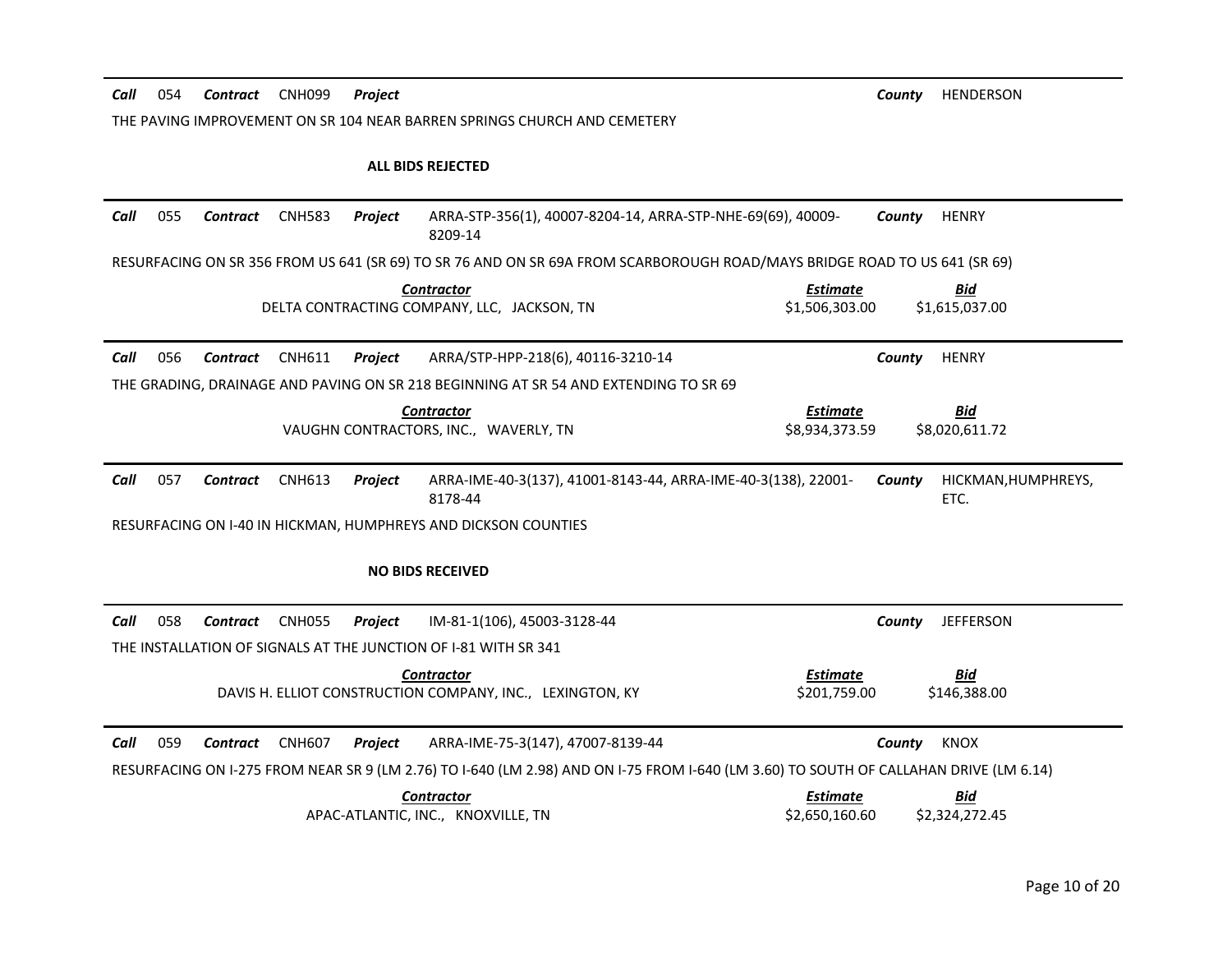| ARRA-STP-131(20), 47027-8219-14<br>060<br><b>Contract</b><br><b>CNH608</b><br>Project<br>Call                | County<br><b>KNOX</b>                                             |
|--------------------------------------------------------------------------------------------------------------|-------------------------------------------------------------------|
| RESURFACING ON SR 131 FROM SR 33 (LM 20.11) TO SR 331 (LM 25.03)                                             |                                                                   |
| <b>Contractor</b><br>APAC-ATLANTIC, INC., KNOXVILLE, TN                                                      | <b>Estimate</b><br><b>Bid</b><br>\$761,301.00<br>\$750,152.50     |
| 061<br>Call<br>Contract<br><b>CNH568</b><br>Project<br>ARRA-STP-NHE-3(110), 49001-8297-14                    | LAUDERDALE<br>County                                              |
| RESURFACING ON US 51 (SR 3) FROM THE TIPTON COUNTY LINE (LM 0.00) TO THE STATE HIGHWAY GARAGE (LM 5.00)      |                                                                   |
| <b>Contractor</b><br>FORD CONSTRUCTION COMPANY. DYERSBURG. TN                                                | <b>Bid</b><br>Estimate<br>\$1,629,433.90<br>\$1,324,265.30        |
| 062<br>Call<br><b>Contract</b><br><b>CNH500</b><br>ARRA-BRZE-5000(14), 50945-3460-94<br>Project              | LAWRENCE<br>County                                                |
| THE CONSTRUCTION OF A CONCRETE BOX BEAM BRIDGE ON LONG BRANCH ROAD OVER LONG BRANCH (LM 3.16)                |                                                                   |
| <b>Contractor</b><br>CONCRETE STRUCTURES, INC., CHARLOTTE, TN                                                | <b>Estimate</b><br><b>Bid</b><br>\$395,084.00<br>\$385,157.25     |
| Call<br>063<br><b>CNH630</b><br>ARRA-STP-NHE-6(70), 50001-8262-14<br>Contract<br>Project                     | LAWRENCE<br>County                                                |
| RESURFACING ON US 43 (SR 6) FROM BUSBY ROAD (LM 9.50) TO LEOMA (LM 14.50)                                    |                                                                   |
| <b>Contractor</b><br>ROGERS GROUP, INC., NASHVILLE, TN                                                       | <b>Estimate</b><br><u>Bid</u><br>\$1,935,776.65<br>\$1,889,000.50 |
| 064<br>Call<br>Contract<br><b>CNH621</b><br>ARRA-IME-75-2(37), 53002-8156-44<br>Project                      | <b>LOUDON</b><br>County                                           |
| RESURFACING ON I-75 FROM THE TENNESSEE RIVER (LM 7.86) TO SR 73 (LM 14.75)                                   |                                                                   |
| <b>Contractor</b><br>APAC-ATLANTIC, INC., KNOXVILLE, TN                                                      | <b>Estimate</b><br><b>Bid</b><br>\$4,811,198.00<br>\$4,911,590.51 |
| 065<br>Contract<br><b>CNH576</b><br>ARRA-STP-2(92), 53004-8242-14<br>Call<br>Project                         | County<br><b>LOUDON</b>                                           |
| RESURFACING ON US 11 (SR 2) FROM WEST OF US 321 (SR 73) (LM 13.26) TO WEST OF US 11 (US 70, SR 1) (LM 18.33) |                                                                   |
| <b>Contractor</b><br>APAC-ATLANTIC, INC., KNOXVILLE, TN                                                      | <b>Estimate</b><br><u>Bid</u><br>\$780,967.00<br>\$827,086.55     |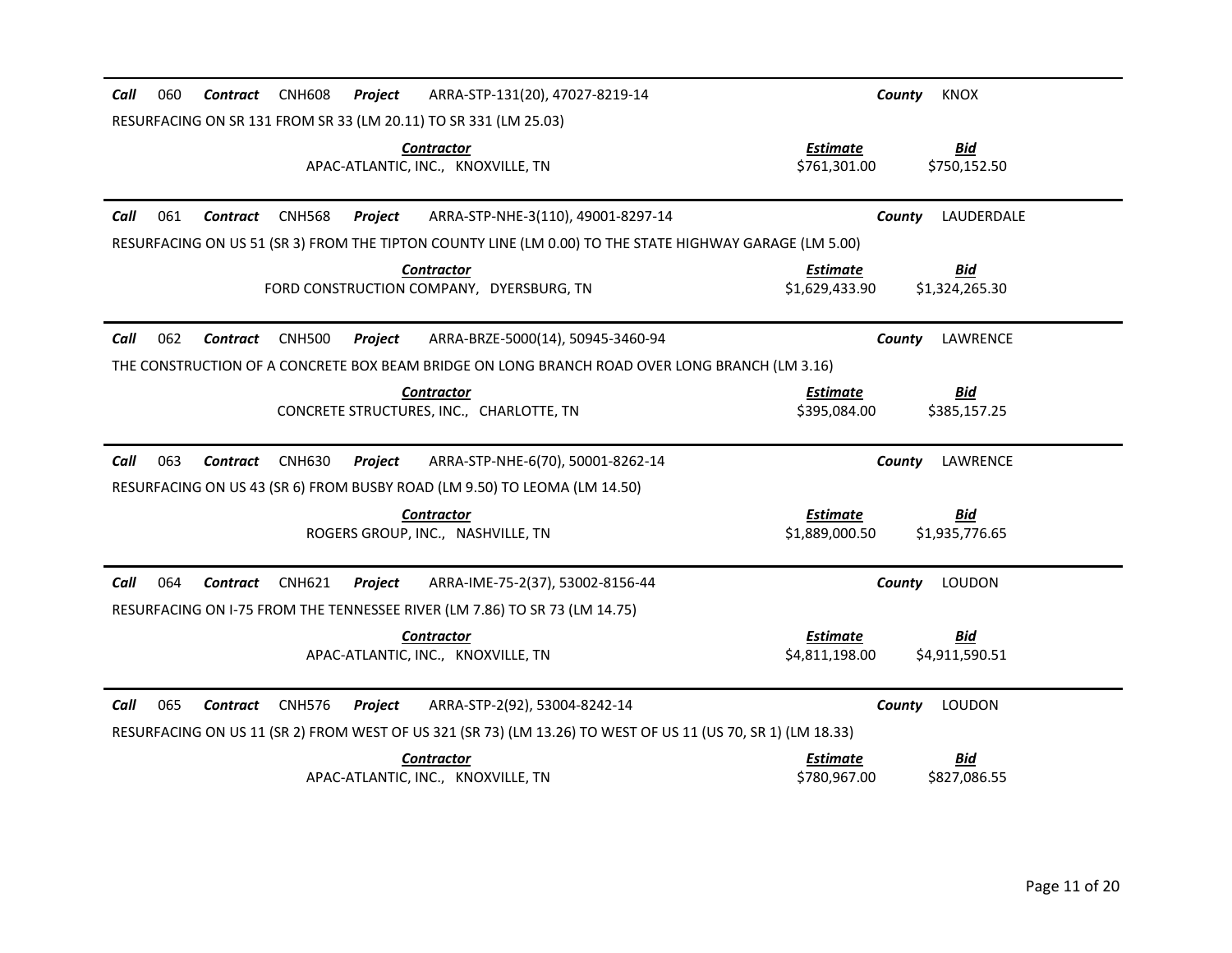| 066<br><b>CNH595</b><br>ARRA-BRZE-5600(45), 56946-3425-94<br>Call<br><b>Contract</b><br>Project     | <b>MACON</b><br>County                                            |
|-----------------------------------------------------------------------------------------------------|-------------------------------------------------------------------|
| THE CONSTRUCTION OF A CONCRETE SLAB BRIDGE ON CARR BRANCH ROAD OVER CARR CREEK (LM 0.89)            |                                                                   |
| <b>Contractor</b><br>EATHERLY GROUP, INC., CARTHAGE, TN                                             | <b>Estimate</b><br><b>Bid</b><br>\$376,110.68<br>\$296,765.43     |
| 067<br><b>CNH535</b><br>ARRA-BRZE-5700(66), 57946-3452-94<br>Call<br><b>Contract</b><br>Project     | <b>MADISON</b><br>County                                          |
| THE CONSTRUCTION OF TWO CONCRETE BOX BRIDGES ON JOHN ANDERSON ROAD OVER BRANCHES (LM 1.46 AND 1.51) |                                                                   |
| <b>Contractor</b><br>KING CONSTRUCTION CO., INC., GIBSON, TN                                        | Estimate<br><u>Bid</u><br>\$299,504.44<br>\$286,785.03            |
| 068<br>Call<br><b>Contract</b><br><b>CNH520</b><br>Project                                          | <b>MADISON</b><br>County                                          |
| THE CONSTRUCTION OF A CONCRETE BOX BRIDGE ON SECOND STREET OVER ANDERSON BRANCH (LM 0.07)           |                                                                   |
| <b>ALL BIDS REJECTED</b>                                                                            |                                                                   |
|                                                                                                     |                                                                   |
| 069<br>Call<br><b>Contract</b><br><b>CNH580</b><br>ARRA-IME-40-1(317), 57201-8134-44<br>Project     | <b>MADISON</b><br>County                                          |
| RESURFACING ON I-40 FROM WEST OF EXIT 74 (LM 7.19) TO EAST OF EXIT 83 (LM 16.64)                    |                                                                   |
| <b>Contractor</b><br>FORD CONSTRUCTION COMPANY, DYERSBURG, TN                                       | <b>Estimate</b><br><u>Bid</u><br>\$2,587,117.30<br>\$2,999,840.80 |
| Call<br>070<br><b>CNH562</b><br>ARRA-STP-18(25), 57010-8214-14<br>Contract<br>Project               | <b>MADISON</b><br>County                                          |
| RESURFACING ON SR 18 FROM MERIDIAN CREEK (LM 4.70) EXTENDING TO ABANDONED RAILROAD (LM 9.62)        |                                                                   |
| <b>Contractor</b><br>FORD CONSTRUCTION COMPANY. DYERSBURG. TN                                       | <b>Estimate</b><br><u>Bid</u><br>\$905,071.50<br>\$879,324.90     |
| 071<br>Call<br><b>Contract</b><br><b>CNH563</b><br>ARRA-STP-223(9), 57058-8228-14<br>Project        | County<br><b>MADISON</b>                                          |
| RESURFACING ON SR 223 FROM SOUTH OF LOWER BROWNSVILLE ROAD (LM 14.42) TO I-40 (LM 15.05)            |                                                                   |
| <b>Contractor</b><br>FORD CONSTRUCTION COMPANY, DYERSBURG, TN                                       | <b>Estimate</b><br><u>Bid</u><br>\$376,628.00<br>\$408,520.10     |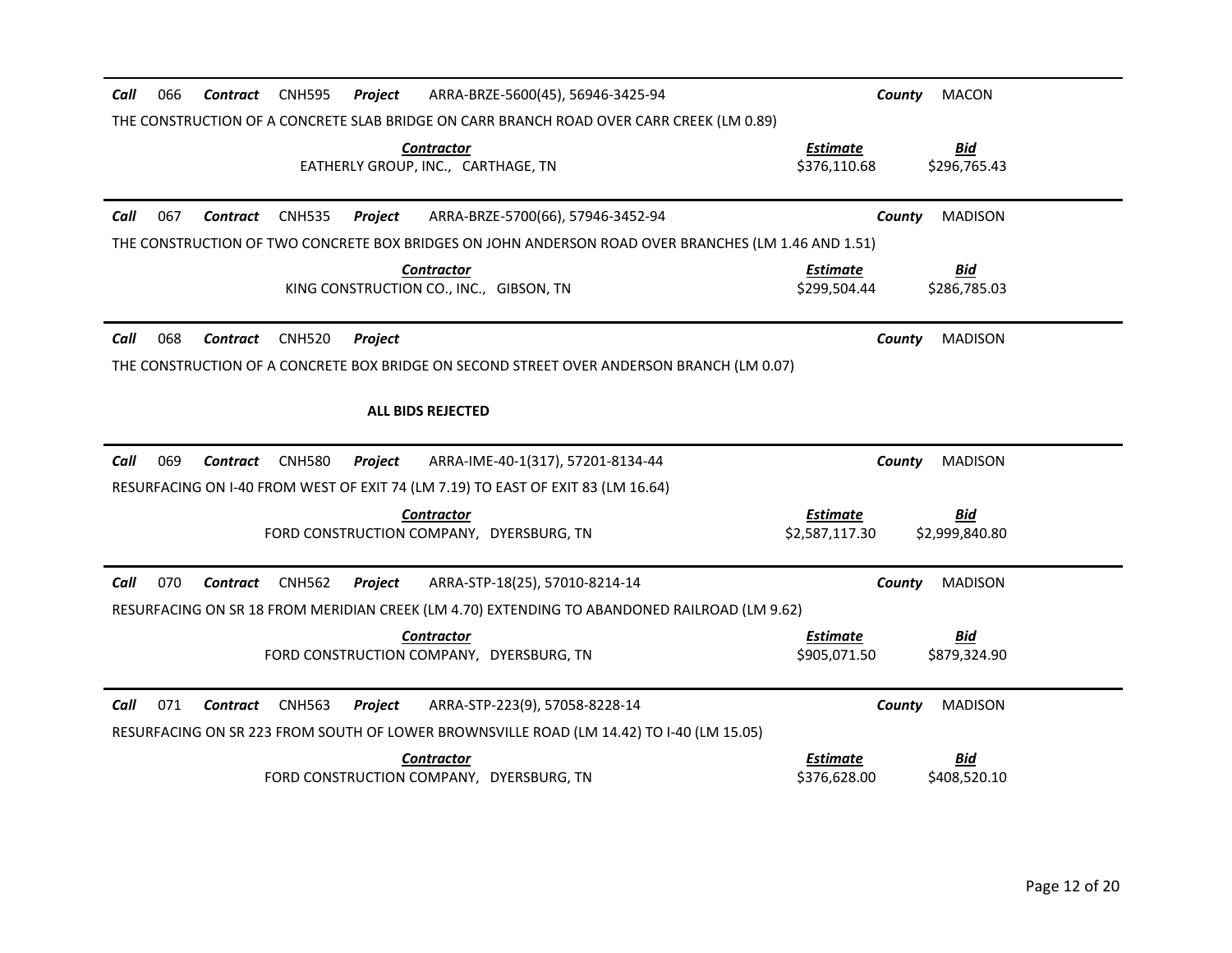| Call<br>072<br><b>CNH578</b><br>Contract        | ARRA-STP-NHE-20(45), 57012-8211-14<br>Project                                                                                 | <b>MADISON</b><br>County                                          |
|-------------------------------------------------|-------------------------------------------------------------------------------------------------------------------------------|-------------------------------------------------------------------|
|                                                 | RESURFACING ON US 412 (SR 20) FROM POPLAR CORNER ROAD (LM 1.77) TO OLD SR 20 (LM 6.21)                                        |                                                                   |
|                                                 | <b>Contractor</b><br>DELTA CONTRACTING COMPANY, LLC, JACKSON, TN                                                              | <b>Estimate</b><br><b>Bid</b><br>\$1,778,281.00<br>\$1,471,854.65 |
| Call<br>073<br><b>Contract</b><br><b>CNH599</b> | ARRA-STP-156(6), 58024-8215-14<br><b>Project</b>                                                                              | <b>MARION</b><br>County                                           |
|                                                 | RESURFACING (THIN MIX OVERLAY) ON SR 156 FROM THE FRANKLIN STATE FOREST ENTRANCE (LM 3.03) TO ORME MOUNTAIN ROAD (LM 9.44)    |                                                                   |
|                                                 | <b>Contractor</b><br>TINSLEY ASPHALT, LLC. ESTILL SPRINGS, TN                                                                 | <b>Estimate</b><br><u>Bid</u><br>\$450,987.50<br>\$384,988.60     |
| 074<br>Call<br><b>Contract</b><br><b>CNH644</b> | Project<br>ARRA-STP-373(7), 59007-3212-14                                                                                     | MARSHALL<br>County                                                |
|                                                 | THE WIDENING AND RELOCATION OF SR 373 (MOORESVILLE HIGHWAY) BEGINNING AT I-65 AND EXTENDING TO EAST OF SR 417                 |                                                                   |
|                                                 | <b>Contractor</b><br>CIVIL CONSTRUCTORS, INC., FRANKLIN, TN                                                                   | <b>Estimate</b><br>Bid<br>\$16,987,294.17<br>\$15,756,732.00      |
| Call<br>075<br><b>Contract</b><br><b>CNH552</b> | ARRA-STP-11(51), 59003-8220-14, ARRA-STP-11(52), 75007-8202-<br>Project<br>14, ARRA-STP-11(54), 94007-8226-14                 | MARSHALL, WILLIAMSON,<br>County<br>ETC.                           |
|                                                 | RESURFACING ON US 31A (SR 11) IN MARSHALL, WILLIAMSON, AND RUTHERFORD COUNTIES FROM CHAPEL HILL CITY LIMITS NORTH 9.430 MILES |                                                                   |
|                                                 | <b>Contractor</b><br>WRIGHT PAVING CONTRACTORS, INC., FAYETTEVILLE, TN                                                        | <b>Estimate</b><br>Bid<br>\$1,413,055.75<br>\$1,342,036.86        |
| Call<br>076<br>Contract<br><b>CNH553</b>        | Project<br>ARRA-STP-7(21), 60003-8222-14                                                                                      | <b>MAURY</b><br>County                                            |
|                                                 | RESURFACING ON US 31 (SR 7) FROM THE GILES COUNTY LINE (LM 0.00) TO SOUTH OF SR 50 (LM 11.60)                                 |                                                                   |
|                                                 | <b>Contractor</b><br>LOJAC ENTERPRISES, INC., LEBANON, TN                                                                     | <b>Estimate</b><br><u>Bid</u><br>\$1,563,092.00<br>\$1,463,248.40 |
| 077<br>Call<br><b>CNH604</b><br><b>Contract</b> | Project<br>RESURFACING ON US 11 (SR 2) FROM NORTH OF NIOTA (LM 21.93) TO THE MONROE COUNTY LINE (LM 24.38)                    | <b>MCMINN</b><br>County                                           |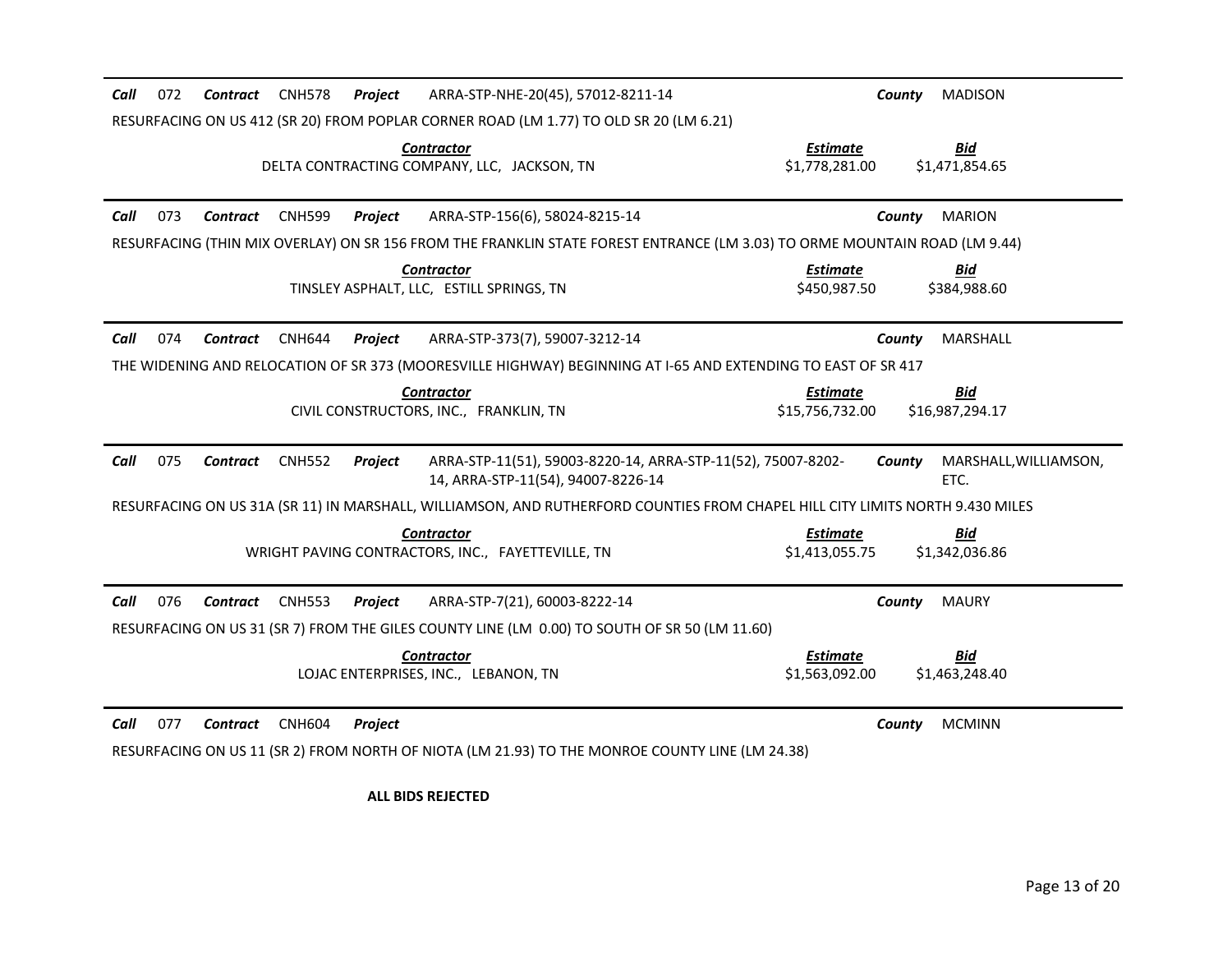| Call<br>078<br>CNH101<br>Project<br>STP-SIP-39(8), 54003-3217-94<br>Contract                       | <b>MCMINN</b><br>County                                       |
|----------------------------------------------------------------------------------------------------|---------------------------------------------------------------|
| THE INSTALLATION OF SIGNALS ON US 11BR (SR 39, MADISON AVENUE) AT COOK DRIVE                       |                                                               |
| <b>Contractor</b><br>NABCO ELECTRIC COMPANY, INC., CHATTANOOGA, TN                                 | <b>Bid</b><br><b>Estimate</b><br>\$73,349.50<br>\$69,613.00   |
| Call<br>079<br><b>CNH601</b><br>ARRA-BRZE-5500(50), 55019-3421-94<br>Contract<br>Project           | <b>MCNAIRY</b><br>County                                      |
| THE CONSTRUCTION OF A CONCRETE BOX BEAM BRIDGE ON SULPHUR SPRINGS ROAD OVER MOSSES CREEK (LM 3.29) |                                                               |
| <b>Contractor</b><br>VOLUNTEER BRIDGE CONSTRUCTION, INC., STANTONVILLE, TN                         | <u>Bid</u><br>Estimate<br>\$457,291.27<br>\$485.984.55        |
| 080<br>Call<br><b>Contract</b><br><b>CNH525</b><br>Project<br>ARRA-NHE-15(141), 55003-3221-14      | <b>MCNAIRY</b><br>County                                      |
| THE WIDENING AND RECONSTRUCTION OF US 64 (SR 15) FROM NEAR SR 225 AND EXTENDING TO SANDY FLAT ROAD |                                                               |
| <b>ALL BIDS REJECTED</b>                                                                           |                                                               |
|                                                                                                    |                                                               |
| 081<br>Call<br>ARRA-STP-15(158), 55003-8225-14<br>Contract<br><b>CNH564</b><br>Project             | <b>MCNAIRY</b><br>County                                      |
| RESURFACING ON US 64BR (SR 15) IN THE CITY OF SELMER                                               |                                                               |
| <b>Contractor</b><br>STANDARD CONSTRUCTION COMPANY, INC., CORDOVA, TN                              | <b>Estimate</b><br><u>Bid</u><br>\$925,104.25<br>\$969,975.80 |
| 082<br>Call<br>Contract<br><b>CNH527</b><br>ARRA-BRZE-6100(21), 61945-3448-94<br>Project           | County<br><b>MEIGS</b>                                        |
| THE CONSTRUCTION OF A CONCRETE BOX BEAM BRIDGE ON LAMONTVILLE ROAD OVER PRICE CREEK (LM 4.39)      |                                                               |
| <b>Contractor</b><br>SIMPSON BRIDGE COMPANY, INC., CLEVELAND, TN                                   | <b>Estimate</b><br><b>Bid</b><br>\$460,956.81<br>\$484,056.30 |
| 083<br>Call<br><b>Contract</b><br><b>CNH521</b><br>Project<br>ARRA-BRZE-6200(23), 62057-3403-94    | <b>MONROE</b><br>County                                       |
| THE CONSTRUCTION OF A CONCRETE I-BEAM BRIDGE ON GRIFFITH BRANCH ROAD OVER NOTCHY CREEK (LM 3.35)   |                                                               |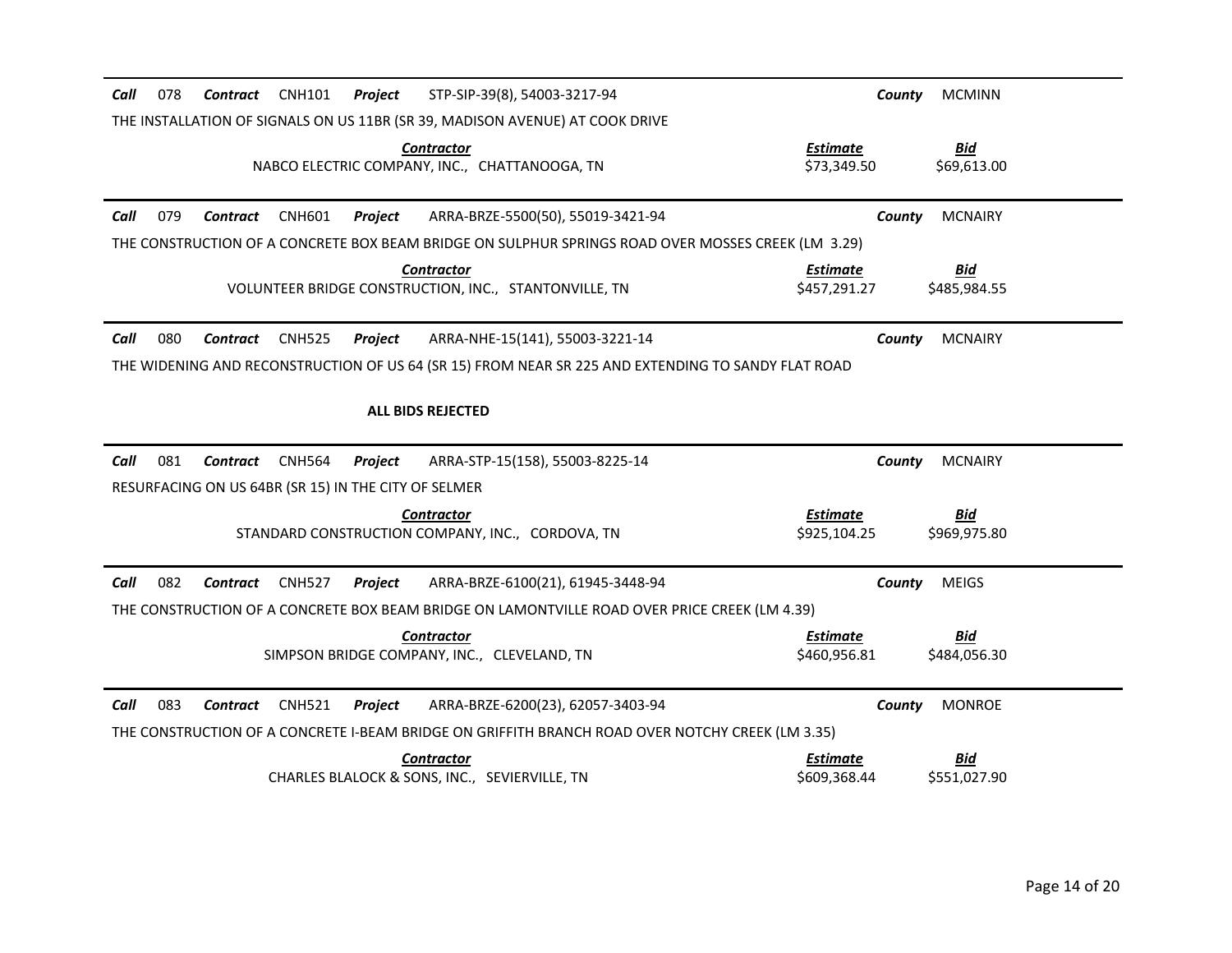*Call* 084 *Contract* CNH526 *Project* ARRA-STP-52(55), 65004-8221-14, ARRA-STP-52(56), 76002-8212- 14, ARRA-STP-NHE-29(69), 76001-8275-14 *County* MORGAN & SCOTT

RESURFACING ON SR 52 FROM CLEAR FORK RIVER (LM 0.11) IN MORGAN CO. TO US 27 (SR 29) IN SCOTT CO., AND A THIN MIX OVERLAY OF 6.86 MILES OF US 27 IN SCOTT CO.

| <b>Contractor</b><br>ROGERS GROUP, INC., NASHVILLE, TN                                                 | <b>Estimate</b><br><b>Bid</b><br>\$1,859,337.00<br>\$1,862,429.53 |
|--------------------------------------------------------------------------------------------------------|-------------------------------------------------------------------|
| 085<br>Call<br>Contract<br><b>CNH592</b><br>Project<br>ARRA-BR-STP-89(16), 66021-3203-94               | County<br><b>OBION</b>                                            |
| THE CONSTRUCTION OF A CONCRETE BOX BEAM BRIDGE ON SR 89 OVER GRASSY CREEK (LM 6.14)                    |                                                                   |
| <b>Contractor</b><br>FORD CONSTRUCTION COMPANY, DYERSBURG, TN                                          | <b>Estimate</b><br><u>Bid</u><br>\$949,142.34<br>\$1,010,617.29   |
| 086<br><b>CNH119</b><br>Call<br>Contract<br>Project<br>66945-3460-04                                   | <b>OBION</b><br>County                                            |
| THE GRADING, DRAINAGE, AND PAVING ON A S.I.A. ROUTE SERVING ETHANOL PROCESSORS, L.L.C.                 |                                                                   |
| <b>Contractor</b>                                                                                      | <b>Estimate</b><br>Bid                                            |
| FORD CONSTRUCTION COMPANY, DYERSBURG, TN                                                               | \$2,791,615.35<br>\$2,705,697.07                                  |
| 087<br>ARRA-STP-294(2), 67013-8207-14<br>Call<br><b>Contract</b><br><b>CNH617</b><br>Project           | <b>OVERTON</b><br>County                                          |
| RESURFACING (THIN MIX OVERLAY) ON SR 294 FROM SR 111 (LM 0.58) TO OAKLEY-ALLONS ROAD (LM 6.77)         |                                                                   |
| <b>Contractor</b>                                                                                      | Estimate<br>Bid                                                   |
| HIGHWAYS, INC., BRENTWOOD, TN                                                                          | \$413,133.00<br>\$434,834.00                                      |
| 088<br><b>CNH645</b><br>ARRA-NHE-33(76), 70003-3238-14<br>Call<br><b>Contract</b><br>Project           | <b>POLK</b><br>County                                             |
| THE WIDENING AND RECONSTRUCTION ON US 411 (SR 33) FROM THE BENTON CITY LIMITS TO SR 30                 |                                                                   |
| <b>Contractor</b>                                                                                      | <b>Estimate</b><br>Bid                                            |
| CHARLES BLALOCK & SONS, INC., SEVIERVILLE, TN                                                          | \$23,674,461.79<br>\$23,243,355.66                                |
| 089<br><b>CNH610</b><br>ARRA-IME-40-6(143), 71100-8106-44<br>Call<br><b>Contract</b><br><b>Project</b> | PUTNAM<br>County                                                  |
| RESURFACING ON I-40 FROM THE SMITH COUNTY LINE (LM 0.00) TO EAST OF SR 56 (LM 6.64)                    |                                                                   |
| <b>Contractor</b>                                                                                      | <b>Estimate</b><br>Bid                                            |
| HIGHWAYS, INC., BRENTWOOD, TN                                                                          | \$1,806,563.50<br>\$1,694,962.00                                  |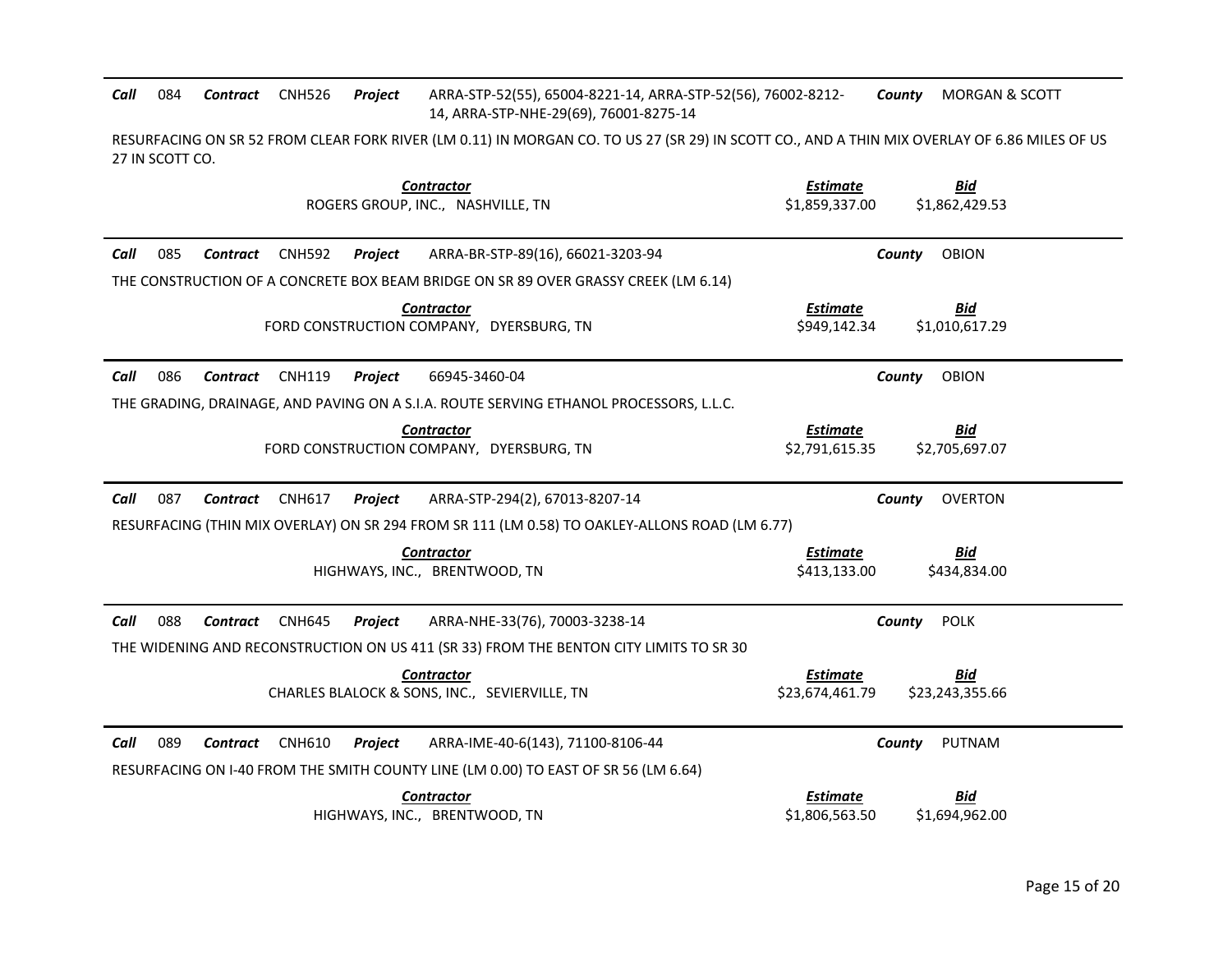| Call<br>090 | Contract        | <b>CNH506</b> | Project | ARRA-STP-135(12), 71011-8232-14                                                                                                         | County                            | PUTNAM                     |
|-------------|-----------------|---------------|---------|-----------------------------------------------------------------------------------------------------------------------------------------|-----------------------------------|----------------------------|
|             |                 |               |         | RESURFACING ON SR 135 FROM NORTH OF DIXIE AVENUE (LM 12.84) TO THE JACKSON COUNTY LINE (LM 17.76)                                       |                                   |                            |
|             |                 |               |         | <b>Contractor</b><br>HIGHWAYS, INC., BRENTWOOD, TN                                                                                      | <b>Estimate</b><br>\$950.855.25   | <u>Bid</u><br>\$789,860.00 |
| 091<br>Call | <b>Contract</b> | <b>CNH554</b> | Project | ARRA-STP-257(4), 74020-8207-14                                                                                                          | County                            | <b>ROBERTSON</b>           |
|             |                 |               |         | RESURFACING ON SR 257 FROM SR 49 (LM 0.00) TO NEW CUT ROAD (LM 5.80)                                                                    |                                   |                            |
|             |                 |               |         | <b>Contractor</b><br>EUBANK ASPHALT PAVING & SEALING. CHARLOTTE, TN                                                                     | <b>Estimate</b><br>\$853,922,00   | <b>Bid</b><br>\$724.639.00 |
| 092<br>Call | <b>Contract</b> | <b>CNH531</b> | Project |                                                                                                                                         | County                            | <b>RUTHERFORD</b>          |
|             |                 |               |         | THE CONSTRUCTION OF TWO (2) CONCRETE BOX BRIDGES ON SR 102 (ALMAVILLE ROAD) OVER MAXWELL CREEK (LM 1.89) AND ROCKY FORK CREEK (LM 5.31) |                                   |                            |
|             |                 |               |         | <b>ALL BIDS REJECTED</b>                                                                                                                |                                   |                            |
| 093<br>Call | Contract        | <b>CNH555</b> | Project | ARRA-STP-2(93), 75004-8210-14                                                                                                           | County                            | <b>RUTHERFORD</b>          |
|             |                 |               |         | RESURFACING ON US 41(SR 2) FROM NORTH OF RUTHERFORD BOULEVARD (LM 1.80) TO EPPS MILL ROAD (LM 8.60)                                     |                                   |                            |
|             |                 |               |         | <b>Contractor</b><br>HOOVER, INC., LAVERGNE, TN                                                                                         | <b>Estimate</b><br>\$1,064,203.00 | Bid<br>\$997,594.70        |
| 094<br>Call | Contract        | <b>CNH121</b> | Project | IM-24-1(96), 75001-3198-44                                                                                                              | County                            | <b>RUTHERFORD</b>          |
|             |                 |               |         | THE CONSTRUCTION OF A NOISE WALL ON I-24 FROM EAST OF SR 96 TO THE STONES RIVER                                                         |                                   |                            |
|             |                 |               |         | <b>Contractor</b><br>BROWN BUILDERS, INC., SPRINGFIELD, TN                                                                              | <b>Estimate</b><br>\$1,056,289.70 | <b>Bid</b><br>\$671,989.40 |
| 095<br>Call | <b>Contract</b> | <b>CNH585</b> | Project | RESURFACING ON SR 283 FROM THE MARION COUNTY LINE (LM 0.00) TO US 127 (SR 8) (LM 5.54)                                                  | County                            | SEQUATCHIE                 |
|             |                 |               |         |                                                                                                                                         |                                   |                            |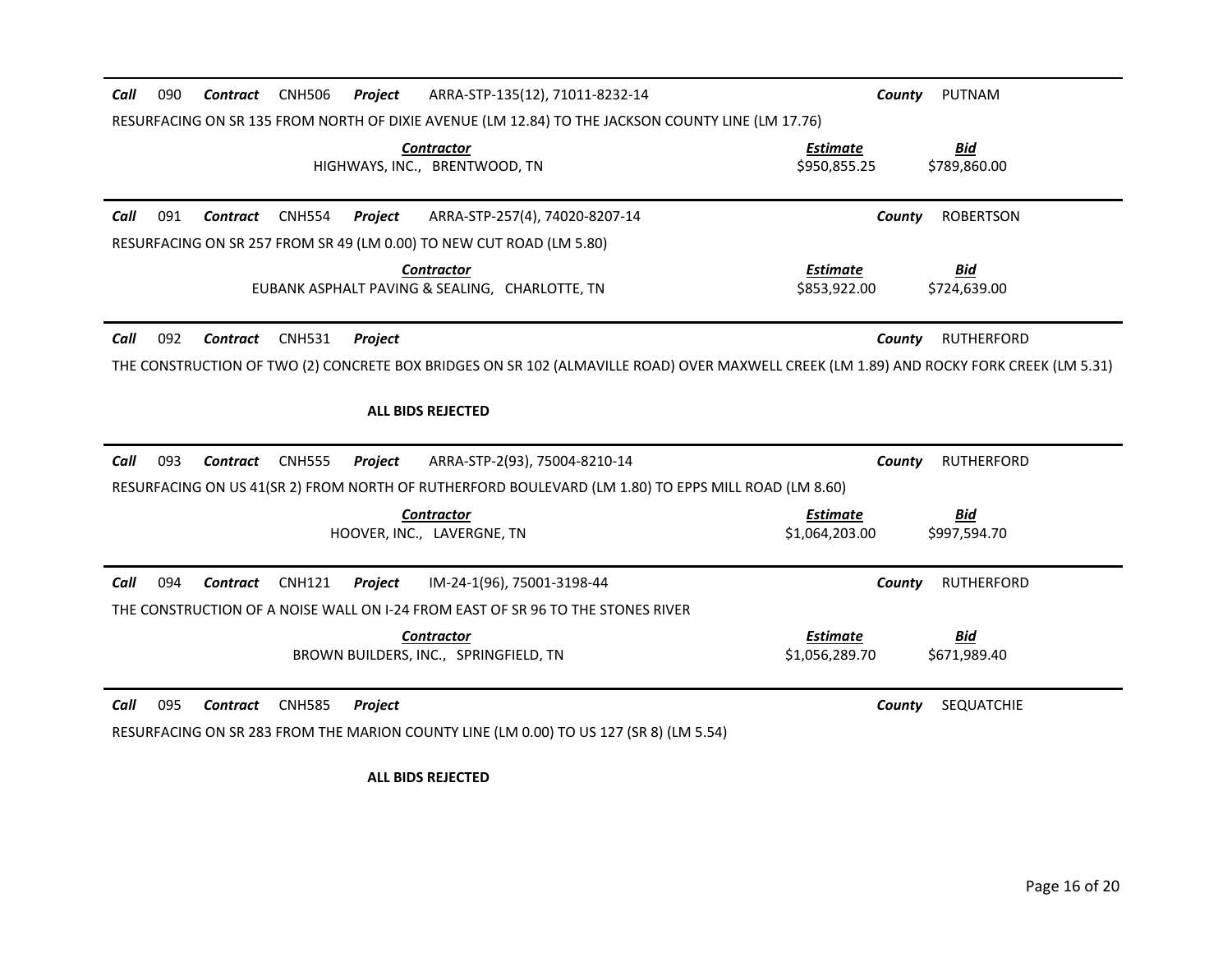| Call<br>096<br><b>CNH533</b><br>ARRA-BRZE-7800(53), 78950-3520-94<br>Contract<br>Project                                                          | County<br><b>SEVIER</b>                                       |
|---------------------------------------------------------------------------------------------------------------------------------------------------|---------------------------------------------------------------|
| THE CONSTRUCTION OF A PRECAST CONCRETE STRUCTURE ON ROARING FORK EXTENSION ROAD OVER ROARING FORK CREEK (LM 0.01)                                 |                                                               |
| <b>Contractor</b><br>ERBY CONTRACTORS, INC., NEWPORT, TN                                                                                          | <b>Bid</b><br><b>Estimate</b><br>\$206,375.50<br>\$188,104.50 |
| Call<br>097<br><b>CNH622</b><br>Project<br>ARRA-BRZE-7800(54), 78945-3499-94<br>Contract                                                          | <b>SEVIER</b><br>County                                       |
| THE CONSTRUCTION OF A CONCRETE I-BEAM BRIDGE ON OLD NEWPORT HIGHWAY OVER THE EAST FORK OF THE LITTLE PIGEON RIVER (LM 0.77)                       |                                                               |
| <b>Contractor</b><br>CHARLES BLALOCK & SONS, INC., SEVIERVILLE, TN                                                                                | <b>Estimate</b><br>Bid<br>\$490,992.48<br>\$459,149.86        |
| 098<br>Call<br><b>Contract</b><br><b>CNH594</b><br>ARRA-BRZE-7800(55), 78950-3519-94<br>Project                                                   | <b>SEVIER</b><br>County                                       |
| THE CONSTRUCTION OF A CONCRETE BOX BEAM BRIDGE ON LECONTE STREET OVER THE WEST PRONG OF THE LITTLE PIGEON RIVER (LM 0.12) IN<br><b>GATLINBURG</b> |                                                               |
| <b>Contractor</b>                                                                                                                                 | <b>Estimate</b><br>Bid                                        |
| CHARLES BLALOCK & SONS, INC., SEVIERVILLE, TN                                                                                                     | \$1,075,784.35<br>\$1,217,045.25                              |
| 099<br>Call<br><b>CNH519</b><br>ARRA-BRZE-7800(56), 78946-3404-94<br>Contract<br>Project                                                          | <b>SEVIER</b><br>County                                       |
| THE CONSTRUCTION OF A CONCRETE BOX BEAM BRIDGE ON ROCKY FLATS ROAD OVER DUNN CREEK (LM 2.29)                                                      |                                                               |
|                                                                                                                                                   |                                                               |
| <b>Contractor</b>                                                                                                                                 | <b>Estimate</b><br><b>Bid</b>                                 |
| CHARLES BLALOCK & SONS, INC., SEVIERVILLE, TN                                                                                                     | \$634,204.20<br>\$555,752.50                                  |
| 100<br>Call<br>Contract<br><b>CNH559</b><br>Project<br>ARRA-STP-1(236), 79011-8262-14                                                             | <b>SHELBY</b><br>County                                       |
| RESURFACING ON US 64 (US 70, US 79, SR 1) FROM ISABELLE STREET (LM 9.34) TO WHITE STATION ROAD (LM 12.04) IN MEMPHIS                              |                                                               |
| <b>Contractor</b>                                                                                                                                 | <b>Bid</b><br><b>Estimate</b>                                 |
| STANDARD CONSTRUCTION COMPANY, INC., CORDOVA, TN                                                                                                  | \$989,414.75<br>\$1,029,202.60                                |
| Call<br>101<br><b>CNH110</b><br>STP-SIP-1(227), 79011-3261-94<br>Contract<br>Project                                                              | <b>SHELBY</b><br>County                                       |
| THE INSTALLATION OF SIGNALS ON US 70 (SR 1) AT LAMB ROAD                                                                                          |                                                               |
| <b>Contractor</b><br>DESOTO COUNTY ELECTRIC, INC., HORN LAKE, MS                                                                                  | <b>Bid</b><br><u>Estimate</u><br>\$144,937.50<br>\$150,161.00 |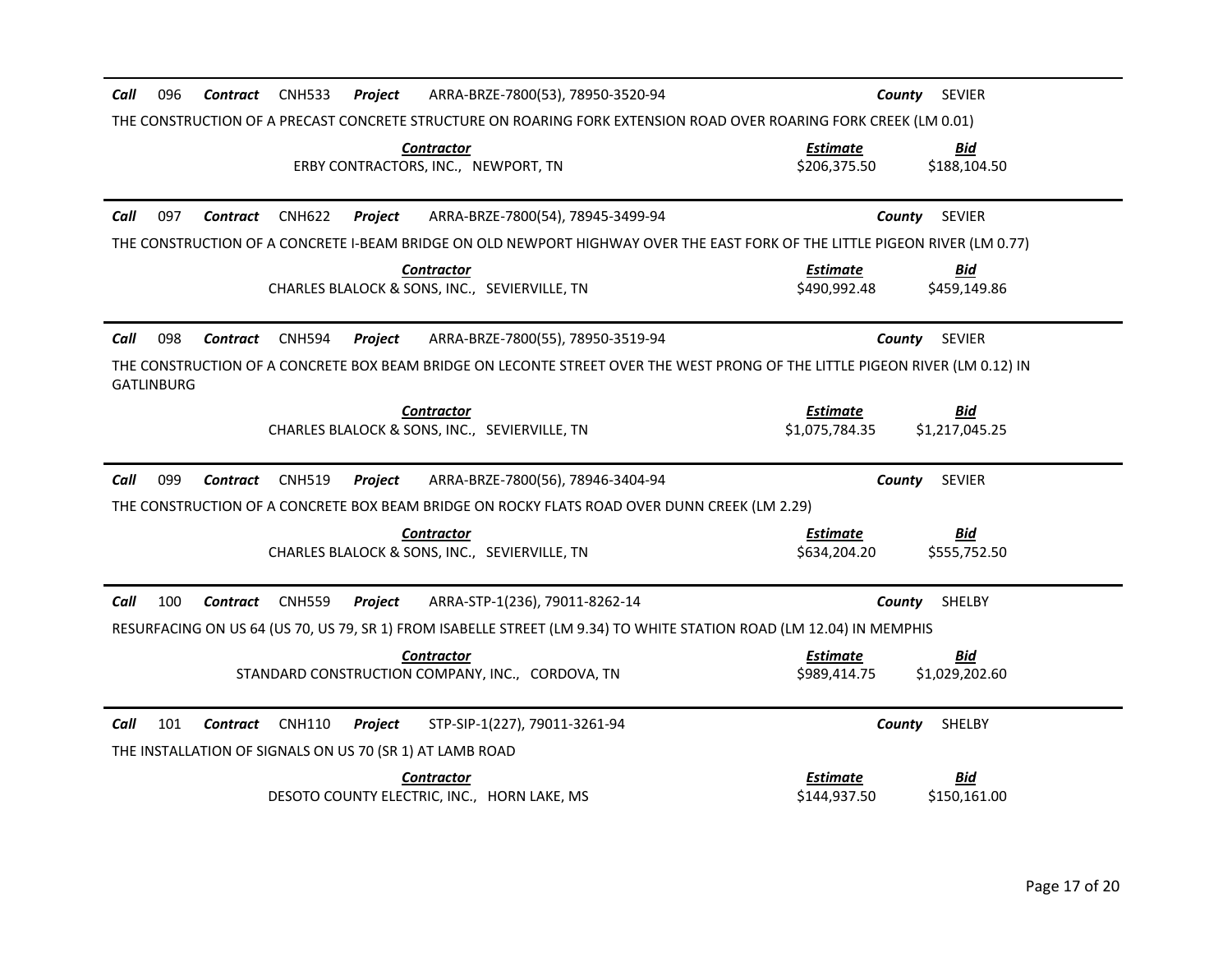| 102<br><b>CNH637</b><br>ARRA-IME-40-5(135), 80001-8182-44<br>Call<br>Contract<br>Project                                                                                               | County<br><b>SMITH</b>       |
|----------------------------------------------------------------------------------------------------------------------------------------------------------------------------------------|------------------------------|
| RESURFACING ON I-40 FROM SR 53 (LM 8.60) TO THE PUTNAM COUNTY LINE (LM 17.17)                                                                                                          |                              |
| <b>Contractor</b><br>Estimate<br>LOJAC ENTERPRISES, INC., LEBANON, TN<br>\$2,039,096.10                                                                                                | <b>Bid</b><br>\$2,195,244.45 |
| Call<br>103<br><b>CNH545</b><br>Project<br>ARRA-STP-44(6), 82014-8218-14, STP-34(67), 82005-8245-14, STP-<br>Contract<br>44(5), 82094-8217-14                                          | County<br>SULLIVAN           |
| RESURFACING ON SR 44 FROM US 421(SR 34) TO THE VA STATE LINE, AND THIN MIX OVERLAY ON US 421(SR 34) FROM SR 435 TO THE HOLSTON RIVER AND<br>ON SR 44 FROM EMMETT ROAD TO US 421(SR 34) |                              |
| <b>Estimate</b><br><b>Contractor</b><br>SUMMERS-TAYLOR, INC., ELIZABETHTON, TN<br>\$682,097.53                                                                                         | <b>Bid</b><br>\$758,760.95   |
| Call<br>104<br><b>CNH605</b><br>Contract<br>Project                                                                                                                                    | <b>SUMNER</b><br>County      |
| THE PAVING ON SR 109 FROM THE GALLATIN BYPASS TO SOUTH OF HOLLIS CHAPEL ROAD                                                                                                           |                              |
|                                                                                                                                                                                        |                              |
| <b>ALL BIDS REJECTED</b>                                                                                                                                                               |                              |
| 105<br>Call<br><b>Contract</b><br><b>CNH638</b><br>ARRA-STP-11(53), 83004-8216-14, ARRA-STP-41(19), 83008-8226-14 County<br>Project                                                    | SUMNER                       |
| RESURFACING ON US 41 (SR 11, DICKERSON PIKE) FROM THE DAVIDSON CO. LINE TO S OF KASPER WAY AND ON US 31W (SR 41) FROM US 31W (US 41, SR 11,<br>DICKERSON PIKE) TO SR 257               |                              |
| <b>Contractor</b><br>Estimate                                                                                                                                                          | <b>Bid</b>                   |
| ROGERS GROUP, INC., NASHVILLE, TN<br>\$1,668,446.50                                                                                                                                    | \$1,360,992.28               |
| Call<br>106<br><b>Contract</b><br><b>CNH579</b><br>ARRA-BR-STP-59(23), 84007-3220-94<br><b>Project</b>                                                                                 | <b>TIPTON</b><br>County      |
| THE CONSTRUCTION OF A CONCRETE BOX BRIDGE ON SR 59 OVER DRAINAGE DITCH OF LITTLE BEAVER CREEK (LM 24.54)                                                                               |                              |
| <b>Contractor</b><br><b>Estimate</b>                                                                                                                                                   | <b>Bid</b>                   |
| FERRELL PAVING, INC., MEMPHIS, TN<br>\$1,274,854.85                                                                                                                                    | \$1,301,357.83               |
| 107<br>Call<br><b>Contract</b><br><b>CNH612</b><br>Project                                                                                                                             | <b>TIPTON</b><br>County      |
| THE CONSTRUCTION OF A CONCRETE BOX BRIDGE ON ROBERT JOHNSON ROAD OVER DRAINAGE CANAL (LM 1.17)                                                                                         |                              |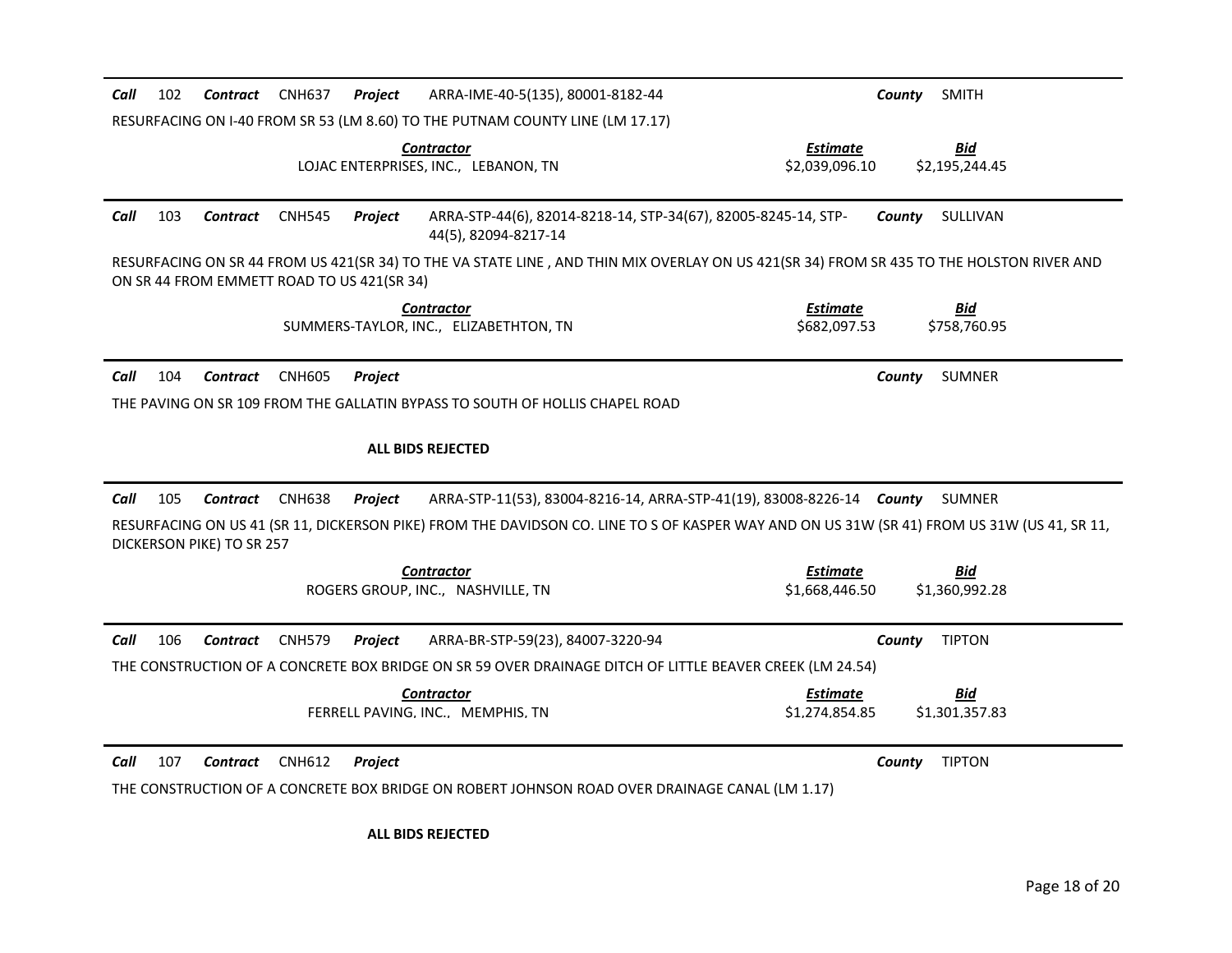| Call | 108 | Contract        | <b>CNH616</b> | <b>Project</b>                                                                                 | <b>TIPTON</b><br>County                                             |
|------|-----|-----------------|---------------|------------------------------------------------------------------------------------------------|---------------------------------------------------------------------|
|      |     |                 |               | THE CONSTRUCTION OF A CONCRETE BOX BRIDGE ON BUCKSNORT ROAD OVER MATHIS CREEK (LM 1.95)        |                                                                     |
|      |     |                 |               |                                                                                                |                                                                     |
|      |     |                 |               | <b>ALL BIDS REJECTED</b>                                                                       |                                                                     |
| Call | 109 | <b>Contract</b> | <b>CNH614</b> | ARRA-BRZE-8400(69), 84020-3405-94<br>Project                                                   | <b>TIPTON</b><br>County                                             |
|      |     |                 |               | THE CONSTRUCTION OF A CONCRETE I-BEAM BRIDGE ON ANTIOCH HIGHWAY OVER FLAT CREEK (LM 4.09) 4.09 |                                                                     |
|      |     |                 |               | <b>Contractor</b>                                                                              | <b>Estimate</b><br>Bid                                              |
|      |     |                 |               | DEMENT CONSTRUCTION COMPANY, LLC. JACKSON, TN                                                  | \$588.109.55<br>\$651,602.36                                        |
| Call | 110 | Contract        | <b>CNH643</b> | Project<br>ARRA-STP-14(48), 84003-3216-14                                                      | <b>TIPTON</b><br>County                                             |
|      |     |                 |               | THE WIDENING ON SR 14 (AUSTIN PEAY HIGHWAY) FROM NORTH OF SR 206 TO 1.2 MILES EAST OF SR 384   |                                                                     |
|      |     |                 |               |                                                                                                |                                                                     |
|      |     |                 |               | <b>Contractor</b><br>FORD CONSTRUCTION COMPANY, DYERSBURG, TN                                  | <b>Estimate</b><br><u>Bid</u><br>\$12,884,420.08<br>\$13,513,416.10 |
|      |     |                 |               |                                                                                                |                                                                     |
| Call | 111 | Contract        | <b>CNH123</b> | STP-M-8400(66), 84955-3403-54<br>Project                                                       | <b>TIPTON</b><br>County                                             |
|      |     |                 |               |                                                                                                |                                                                     |
|      |     |                 |               | RESURFACING ON CORBIT STREET, PARK STREET AND MCLAUGHLIN DRIVE IN ATOKA                        |                                                                     |
|      |     |                 |               | <b>Contractor</b>                                                                              | <b>Estimate</b><br>Bid                                              |
|      |     |                 |               | LEHMAN-ROBERTS COMPANY, MEMPHIS, TN                                                            | \$246,045.00<br>\$226,396.54                                        |
|      |     |                 |               |                                                                                                |                                                                     |
| Call | 112 | <b>Contract</b> | <b>CNH600</b> | ARRA-STP-127(12), 89025-8208-14<br>Project                                                     | WARREN<br>County                                                    |
|      |     |                 |               | RESURFACING ON SR 127 FROM FAIRVIEW ROAD (LM 6.26) TO SR 30 (LM 9.28)                          |                                                                     |
|      |     |                 |               | <b>Contractor</b>                                                                              | <b>Estimate</b><br><u>Bid</u>                                       |
|      |     |                 |               | APAC-ATLANTIC, INC., KNOXVILLE, TN                                                             | \$451,195.00<br>\$503,546.70                                        |
| Call | 113 | Contract        | <b>CNH581</b> | ARRA/HPP-STP-NHE-1(237), 89001-3229-14<br>Project                                              | County<br>WARREN                                                    |
|      |     |                 |               | THE RELOCATION OF US 70S (SR 1) FROM CENTERTOWN TO SPRING VALLEY ROAD                          |                                                                     |
|      |     |                 |               | <b>Contractor</b>                                                                              | <b>Estimate</b><br>Bid                                              |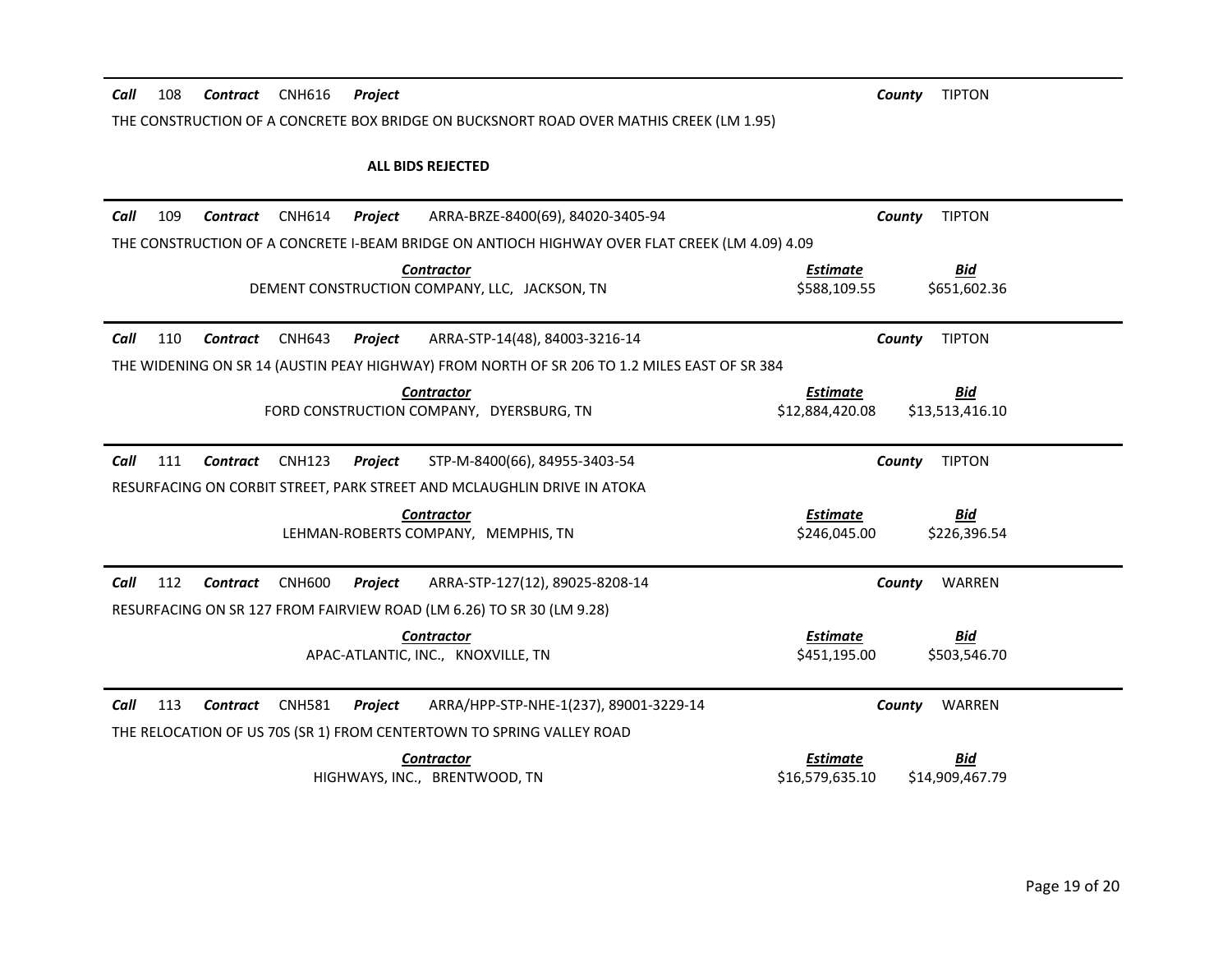| Call | 114 | Contract                 | <b>CNH524</b> | <b>Project</b> | ARRA-BRZE-9000(45), 90946-3425-94                                                                                                            | County                          | <b>WASHINGTON</b>          |
|------|-----|--------------------------|---------------|----------------|----------------------------------------------------------------------------------------------------------------------------------------------|---------------------------------|----------------------------|
|      |     |                          |               |                | THE CONSTRUCTION OF A CONCRETE I-BEAM BRIDGE ON BOB DAVIS ROAD OVER THE C.S.X. RAILROAD (LM 0.01)                                            |                                 |                            |
|      |     |                          |               |                | <b>Contractor</b><br>SUMMERS-TAYLOR, INC., ELIZABETHTON, TN                                                                                  | <b>Estimate</b><br>\$825,384.85 | <b>Bid</b><br>\$867,132.23 |
| Call | 115 | Contract                 | <b>CNH540</b> | Project        |                                                                                                                                              | County                          | <b>WASHINGTON</b>          |
|      |     | ANDERSON ROAD (LM 13.44) |               |                | RESURFACING ON SR 75 FROM S. OF SHADDEN ROAD (LM 14.17) TO N. OF I-26 (LM 15.62) AND ON SR 81 FROM S. OF RIDGECREST ROAD (LM 10.97) TO N. OF |                                 |                            |
|      |     |                          |               |                | <b>ALL BIDS REJECTED</b>                                                                                                                     |                                 |                            |
| Call | 116 | Contract                 | <b>CNH602</b> | <b>Project</b> |                                                                                                                                              | County                          | <b>WHITE</b>               |
|      |     |                          |               |                | RESURFACING ON US 70 (SR 26) FROM EAST OF SR 136 (LM 5.35) TO WEST OF SR 111 (LM 9.82)                                                       |                                 |                            |
|      |     |                          |               |                | <b>ALL BIDS REJECTED</b>                                                                                                                     |                                 |                            |
| Call | 117 | Contract                 | <b>CNH629</b> | Project        | ARRA-STP-26(29), 95009-8209-14                                                                                                               | County                          | <b>WILSON</b>              |
|      |     |                          |               |                | RESURFACING ON US 70 (SR 26) FROM MADDOX-SIMPSON PARKWAY (LM 5.30) TO EAST OF TAYLOR ROAD (LM 13.00)                                         |                                 |                            |
|      |     |                          |               |                | <b>Contractor</b><br>LOJAC ENTERPRISES, INC., LEBANON, TN                                                                                    | <b>Estimate</b><br>\$844,490.50 | <u>Bid</u><br>\$794,239.75 |
|      |     |                          |               |                |                                                                                                                                              |                                 |                            |
|      |     |                          |               |                |                                                                                                                                              |                                 |                            |

*<u>Total Estimate</u>* <u>Total Awarded</u>

**Letting Totals Exercise 3216,731,273.52** \$209,582,114.19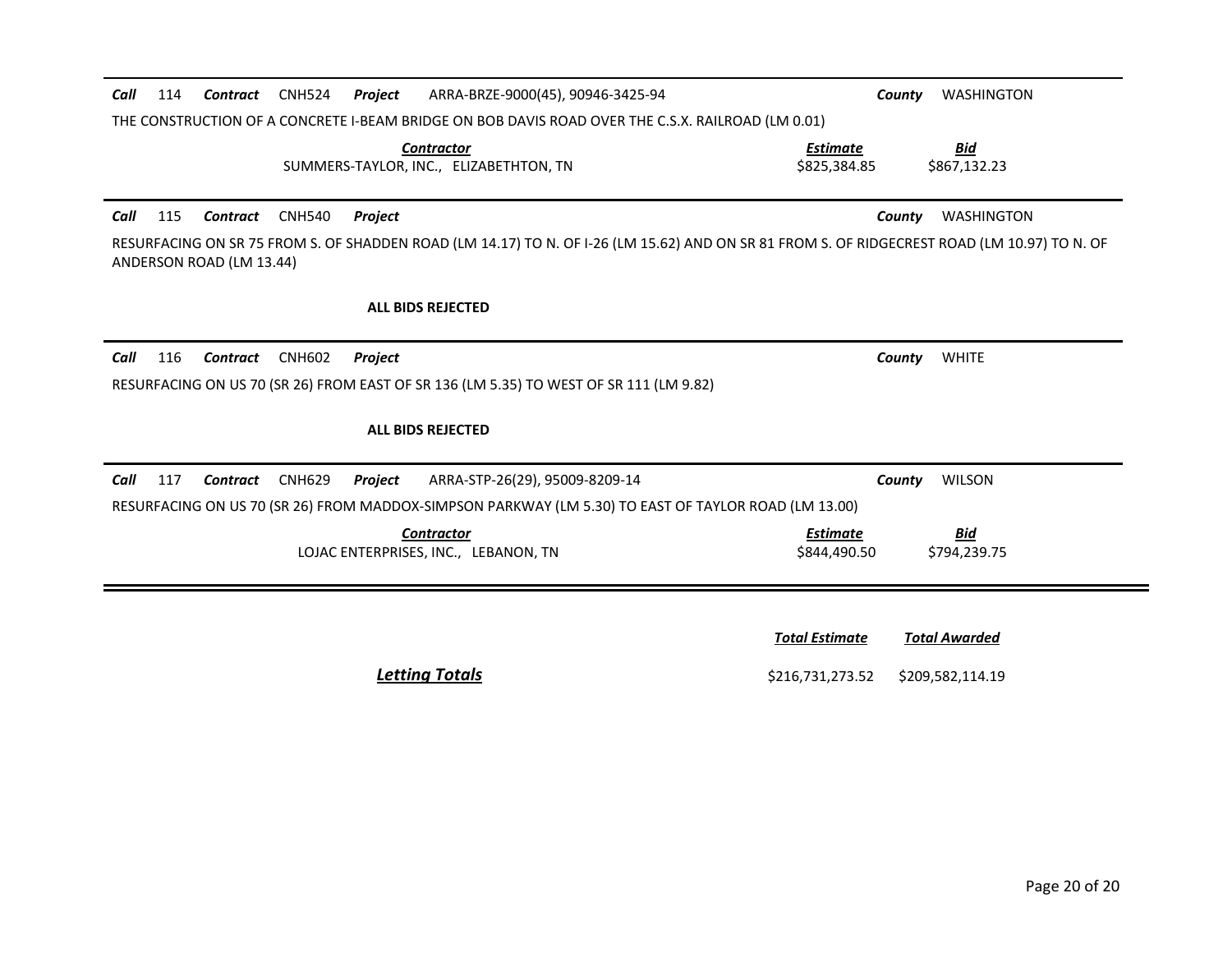

| Call | 001 | Contract | CNH192 | Project | IME-26(31), 86004-3150-44                                                                                     |                                | <b>UNICOI</b><br>County   |  |
|------|-----|----------|--------|---------|---------------------------------------------------------------------------------------------------------------|--------------------------------|---------------------------|--|
|      |     |          |        |         | THE SINKHOLE REPAIR ON INTERSTATE ROUTE 26 @ M.M. 29.9 THE SINKHOLE REPAIR ON INTERSTATE ROUTE 26 @ M.M. 29.9 |                                |                           |  |
|      |     |          |        |         | <b>Contractor</b><br>SUMMERS-TAYLOR, INC., ELIZABETHTON, TN                                                   | <b>Estimate</b><br>\$76,510.00 | <b>Bid</b><br>\$89,386.50 |  |
|      |     |          |        |         |                                                                                                               | <b>Total Estimate</b>          | <b>Total Awarded</b>      |  |
|      |     |          |        |         | <b>Letting Totals</b>                                                                                         | \$76,510.00                    | \$89,386.50               |  |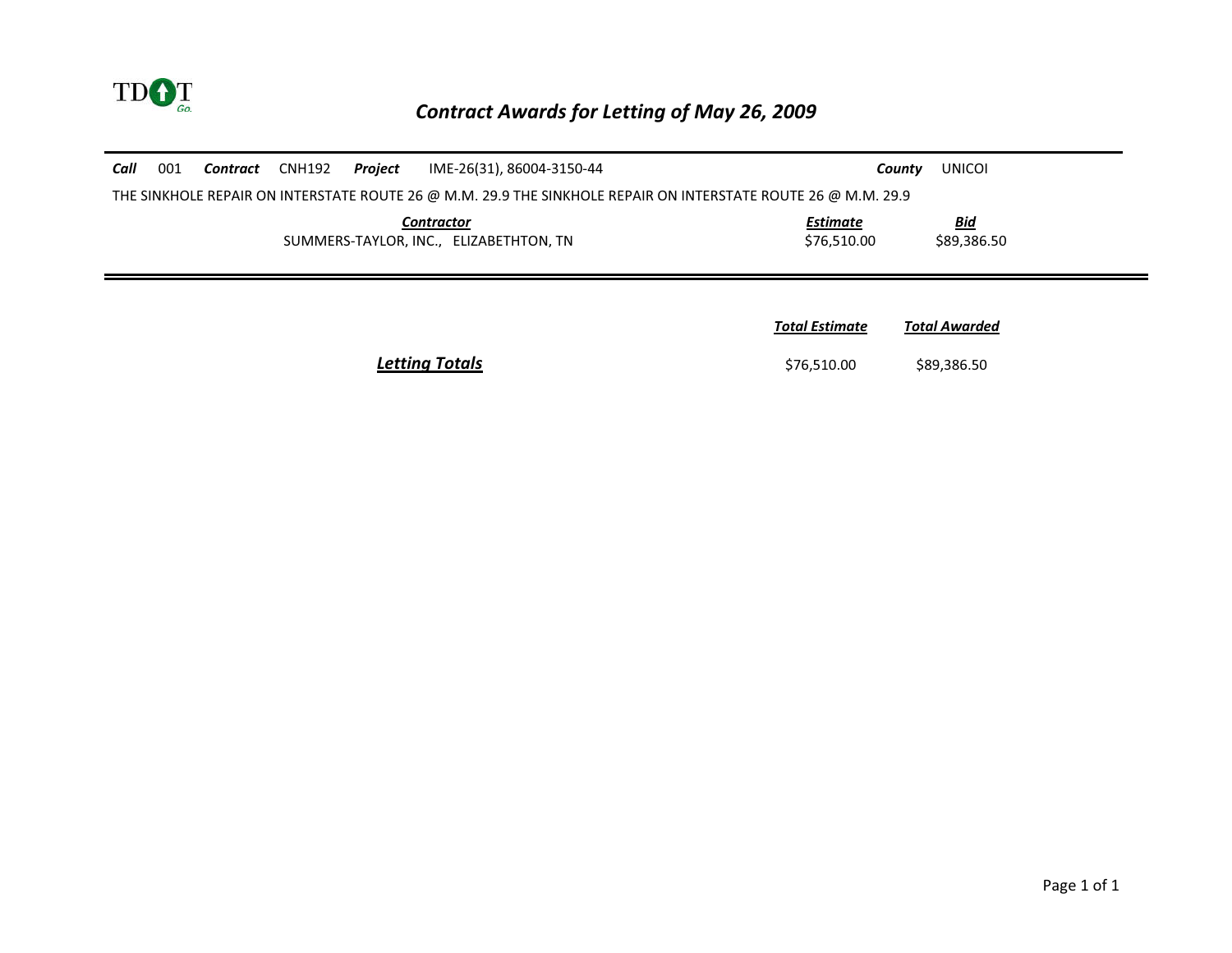

## *Contract Awards for Letting of June 12, 2009*

| Call | 001 | Contract        | <b>CNH930</b> | Project | HRRR-104(24), 39009-3222-94                                                                       | County                            | <b>HENDERSON</b>             |
|------|-----|-----------------|---------------|---------|---------------------------------------------------------------------------------------------------|-----------------------------------|------------------------------|
|      |     |                 |               |         | THE PAVING IMPROVEMENT ON SR 104 NEAR BARREN SPRINGS CHURCH AND CEMETERY                          |                                   |                              |
|      |     |                 |               |         | <b>ALL BIDS REJECTED</b>                                                                          |                                   |                              |
| Call | 002 | <b>Contract</b> | <b>CNH650</b> | Project | ARRA-BR-STP-61(22), 01004-3243-94                                                                 | County                            | ANDERSON                     |
|      |     |                 |               |         | THE WIDENING OF THE EXISTING CONCRETE I-BEAM BRIDGE ON SR 61 OVER POPLAR CREEK (LM 2.43)          |                                   |                              |
|      |     |                 |               |         | <b>Contractor</b><br>MID-STATE CONSTRUCTION COMPANY, INC., LIVINGSTON, TN                         | <b>Estimate</b><br>\$1,829,904.88 | <u>Bid</u><br>\$1,579,079.10 |
| Call | 003 | Contract        | <b>CNH513</b> | Project | ARRA-BRZE-100(47), 01036-3404-94                                                                  | County                            | ANDERSON                     |
|      |     |                 |               |         | THE CONSTRUCTION OF A CONCRETE SLAB BRIDGE ON BINKLEY ACRES ROAD OVER BRUSHY FORK CREEK (LM 0.06) |                                   |                              |
|      |     |                 |               |         | <b>Contractor</b><br>WRIGHT BROTHERS CONSTRUCTION COMPANY, INC., CHARLESTON, TN                   | <b>Estimate</b><br>\$297,619.70   | <b>Bid</b><br>\$426,216.17   |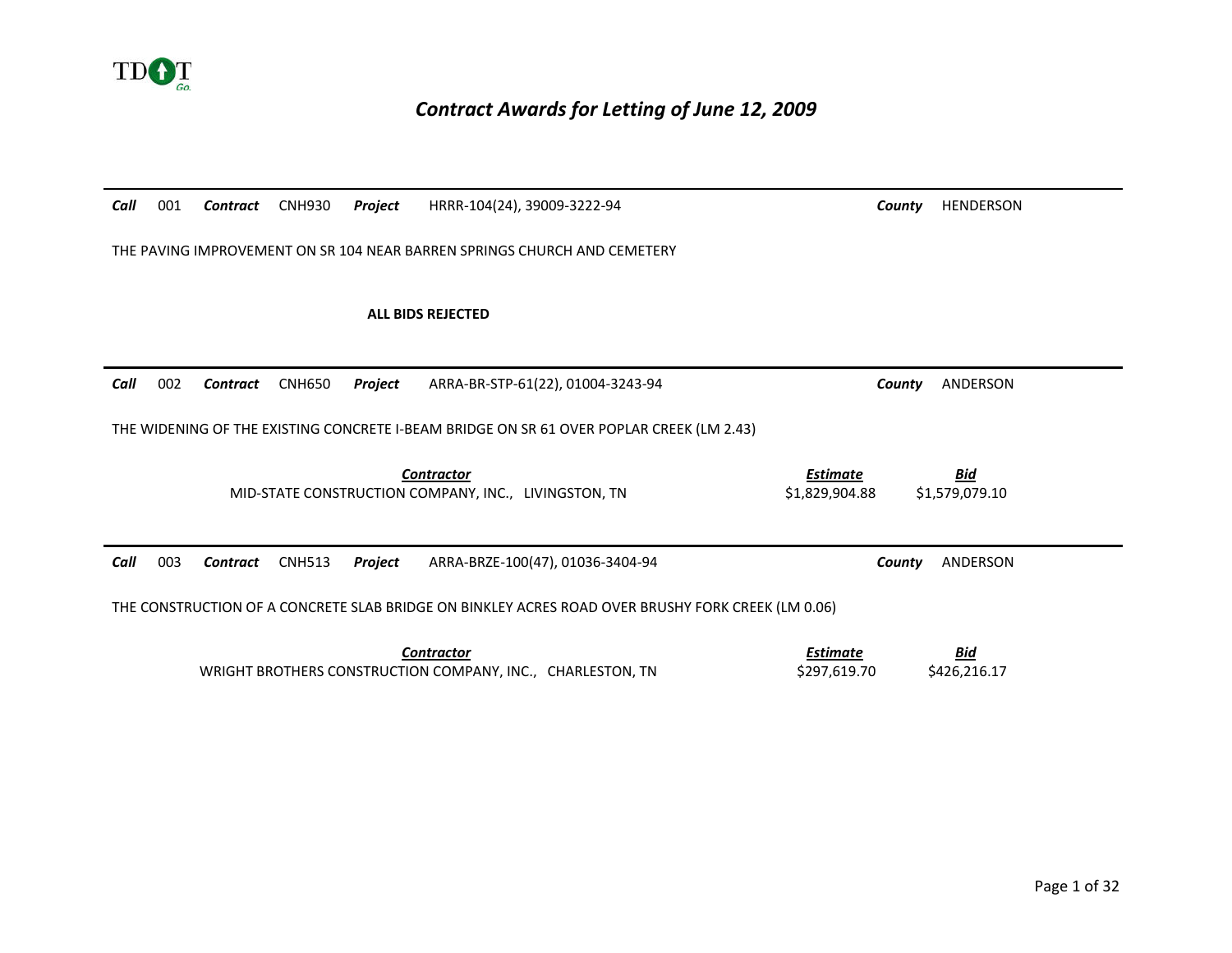| Call | 004 | Contract        | <b>CNH704</b> | Project | ARRA-BRZE-100(49), 01946-3411-94                                                              | ANDERSON<br>County                                                |
|------|-----|-----------------|---------------|---------|-----------------------------------------------------------------------------------------------|-------------------------------------------------------------------|
|      |     |                 |               |         | THE CONSTRUCTION OF A CONCRETE SLAB BRIDGE ON HALF MOON ROAD OVER STONEY FLAT CREEK (LM 0.10) |                                                                   |
|      |     |                 |               |         | <b>Contractor</b><br>MARK MCKINNON CONSTRUCTION CO., LLC, LOUDON, TN                          | <b>Bid</b><br><b>Estimate</b><br>\$193,483.50<br>\$160,788.50     |
| Call | 005 | <b>Contract</b> | <b>CNH660</b> | Project | ARRA-STP-NHE-95(7), 01013-8225-14                                                             | ANDERSON<br>County                                                |
|      |     |                 |               |         | RESURFACING ON SR 95 FROM MELTON LAKE ROAD (LM 7.55) TO SR 61 (LM 8.72)                       |                                                                   |
|      |     |                 |               |         | <b>Contractor</b><br>ROGERS GROUP, INC., NASHVILLE, TN                                        | <b>Estimate</b><br><b>Bid</b><br>\$512,319.75<br>\$426,522.78     |
| Call | 006 | <b>Contract</b> | <b>CNH044</b> | Project | 98017-4106-04, 98017-4105-04                                                                  | ANDERSON, BLOUNT, ETC.<br>County                                  |
|      |     |                 |               |         | PAVEMENT MARKING ON VARIOUS INTERSTATE AND STATE ROUTES                                       |                                                                   |
|      |     |                 |               |         | <b>Contractor</b><br>INTERSTATE ROAD MANAGEMENT CORPORATION, HAZLETON, PA                     | <b>Estimate</b><br><u>Bid</u><br>\$2,279,869.20<br>\$2,648,050.00 |
| Call | 007 | Contract        | <b>CNH142</b> | Project | 98017-4111-04                                                                                 | ANDERSON, BLOUNT, ETC.<br>County                                  |
|      |     |                 |               |         | RANDOM ON CALL ATTENUATOR REPAIR ON VARIOUS INTERSTATE AND STATE ROUTES                       |                                                                   |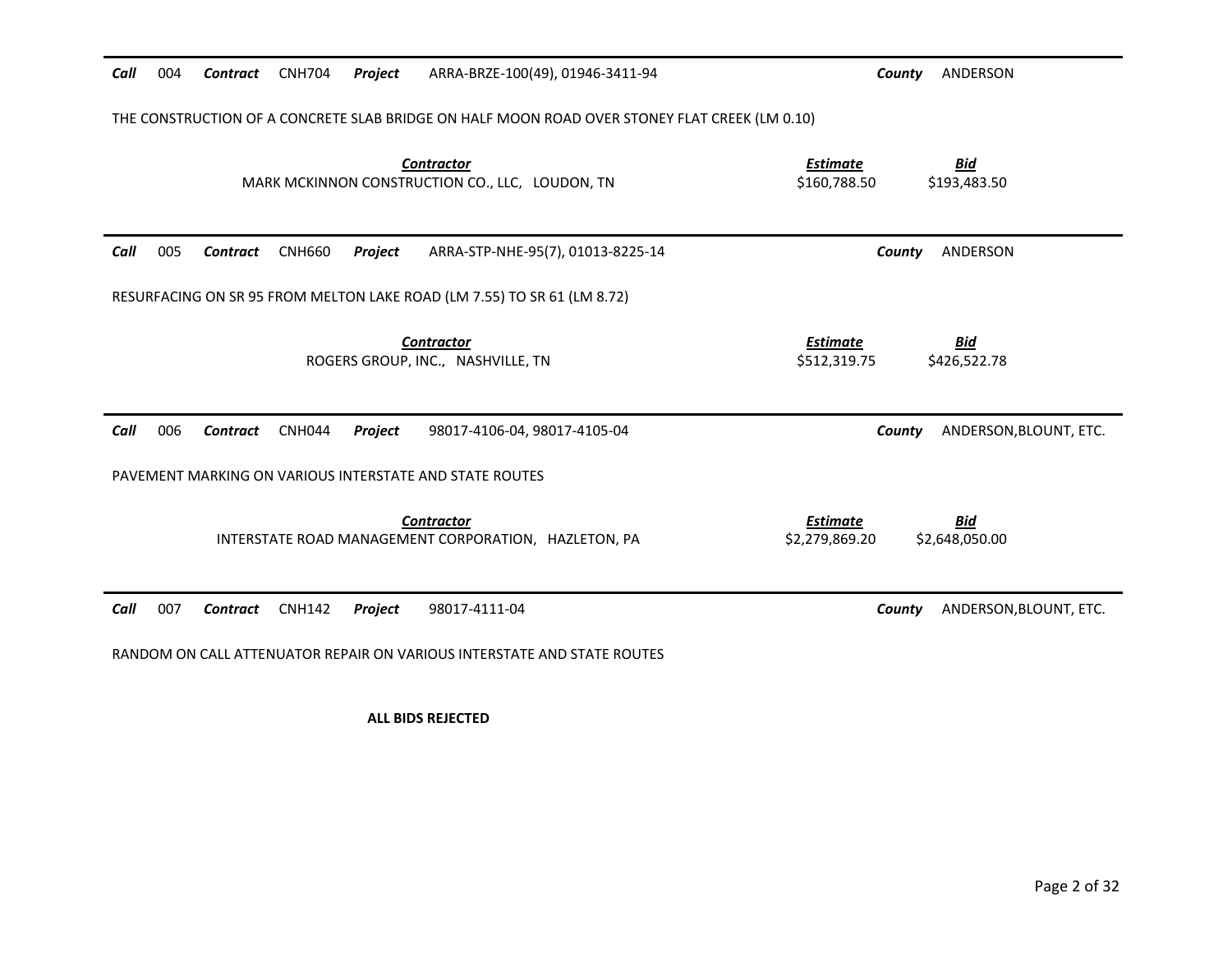| Call | 008                                                           | Contract        | <b>CNH143</b> | Project | 98017-4112-04                                                                         | County                          | ANDERSON, BLOUNT, ETC.      |  |
|------|---------------------------------------------------------------|-----------------|---------------|---------|---------------------------------------------------------------------------------------|---------------------------------|-----------------------------|--|
|      | RANDOM ON-CALL SIGNING ON VARIOUS INTERSTATE AND STATE ROUTES |                 |               |         |                                                                                       |                                 |                             |  |
|      |                                                               |                 |               |         | <b>Contractor</b><br>3M COMPANY, ST. PAUL, MN                                         | <b>Estimate</b><br>\$218,275.00 | <b>Bid</b><br>\$205,951.99  |  |
| Call | 009                                                           | <b>Contract</b> | <b>CNH140</b> | Project | 98017-4114-04                                                                         | County                          | ANDERSON, BLOUNT, ETC.      |  |
|      |                                                               |                 |               |         | RELENSING OF SNOWPLOWABLE PAVEMENT MARKERS ON VARIOUS INTERSTATE AND STATE ROUTES     |                                 |                             |  |
|      |                                                               |                 |               |         | <b>Contractor</b><br>TRAFFIC SPECIALISTS, INC., SHANDON, OH                           | <b>Estimate</b><br>\$597,537.50 | <u>Bid</u><br>\$559,037.46  |  |
|      |                                                               |                 |               |         |                                                                                       |                                 |                             |  |
| Call | 010                                                           | <b>Contract</b> | <b>CNH144</b> | Project | 98017-4115-04                                                                         | County                          | ANDERSON, CAMPBELL,<br>ETC. |  |
|      |                                                               |                 |               |         | ATTENUATOR UPGRADE ON VARIOUS INTERSTATE AND STATE ROUTES                             |                                 |                             |  |
|      |                                                               |                 |               |         | <b>Contractor</b><br>SITE-SAFE PRODUCTS OF KENTUCKY, LLC, CLARKSON, KY                | <b>Estimate</b><br>\$439,000.00 | <u>Bid</u><br>\$288,691.11  |  |
| Call | 011                                                           | Contract        | <b>CNH705</b> | Project | ARRA/HPP-NHE-437(2), 02437-3204-14                                                    | County                          | <b>BEDFORD</b>              |  |
|      |                                                               |                 |               |         | THE CONSTRUCTION OF SR 437 (SHELBYVILLE BYPASS) FROM US 231 (SR 10) TO US 41A (SR 16) |                                 |                             |  |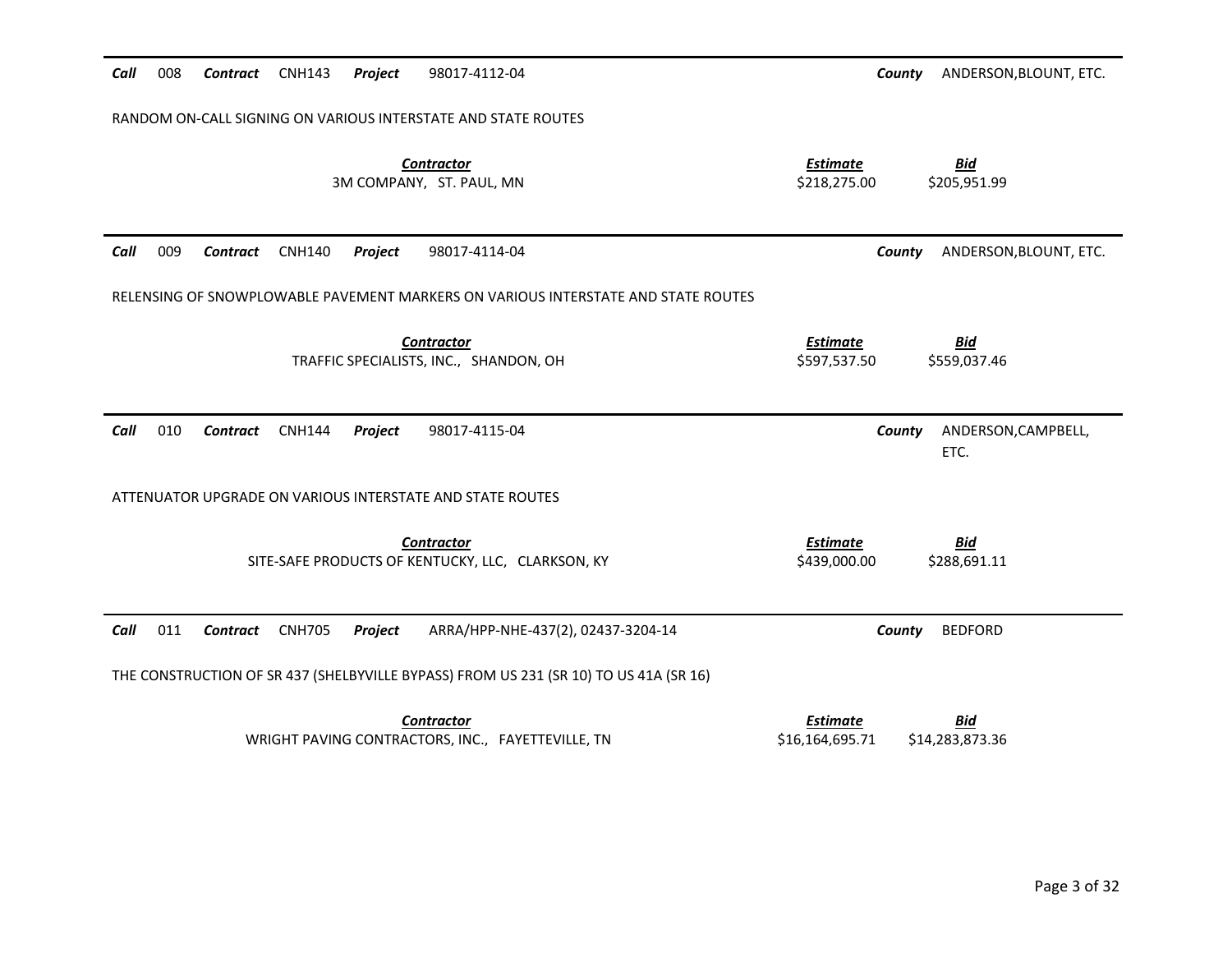| Call | 012                                                     | Contract CNH032 |               | Project | 98039-4102-04, 98039-4101-04                                                      |                                   | County | BEDFORD, CHEATHAM,<br>ETC.   |
|------|---------------------------------------------------------|-----------------|---------------|---------|-----------------------------------------------------------------------------------|-----------------------------------|--------|------------------------------|
|      | PAVEMENT MARKING ON VARIOUS INTERSTATE AND STATE ROUTES |                 |               |         |                                                                                   |                                   |        |                              |
|      |                                                         |                 |               |         | <b>Contractor</b><br>C & D SAFETY COMPANY, LLC, NASHVILLE, TN                     | <b>Estimate</b><br>\$1,768,593.00 |        | <b>Bid</b><br>\$1,835,892.00 |
| Call | 013                                                     | <b>Contract</b> | <b>CNH181</b> | Project | 98039-4109-04                                                                     |                                   | County | BEDFORD, CHEATHAM,<br>ETC.   |
|      |                                                         |                 |               |         | RANDOM ON-CALL SIGNING ON VARIOUS INTERSTATE AND STATE ROUTES                     |                                   |        |                              |
|      |                                                         |                 |               |         | <b>Contractor</b><br>LAW SIGNS LLC, BEECH GROVE, TN                               | <b>Estimate</b><br>\$277,840.00   |        | <b>Bid</b><br>\$223,370.00   |
| Call | 014                                                     | <b>Contract</b> | <b>CNH182</b> | Project | 98039-4111-04                                                                     |                                   | County | BEDFORD, CHEATHAM,<br>ETC.   |
|      |                                                         |                 |               |         | RELENSING OF SNOWPLOWABLE PAVEMENT MARKERS ON VARIOUS INTERSTATE AND STATE ROUTES |                                   |        |                              |
|      |                                                         |                 |               |         | <b>Contractor</b><br>WL MARKERS, INC., COLUMBUS, OH                               | <b>Estimate</b><br>\$760,139.00   |        | <b>Bid</b><br>\$541,466.81   |
| Call | 015                                                     | Contract        | <b>CNH706</b> | Project | ARRA-STP-147(2), 03040-8215-14                                                    |                                   | County | <b>BENTON</b>                |
|      |                                                         |                 |               |         | RESURFACING ON SR 147 FROM SR 69A (LM 0.00) TO PINE GROVE ROAD (LM 5.36)          |                                   |        |                              |
|      |                                                         |                 |               |         | <b>Contractor</b><br>DELTA CONTRACTING COMPANY, LLC, JACKSON, TN                  | <b>Estimate</b><br>\$653,267.50   |        | <b>Bid</b><br>\$735,077.80   |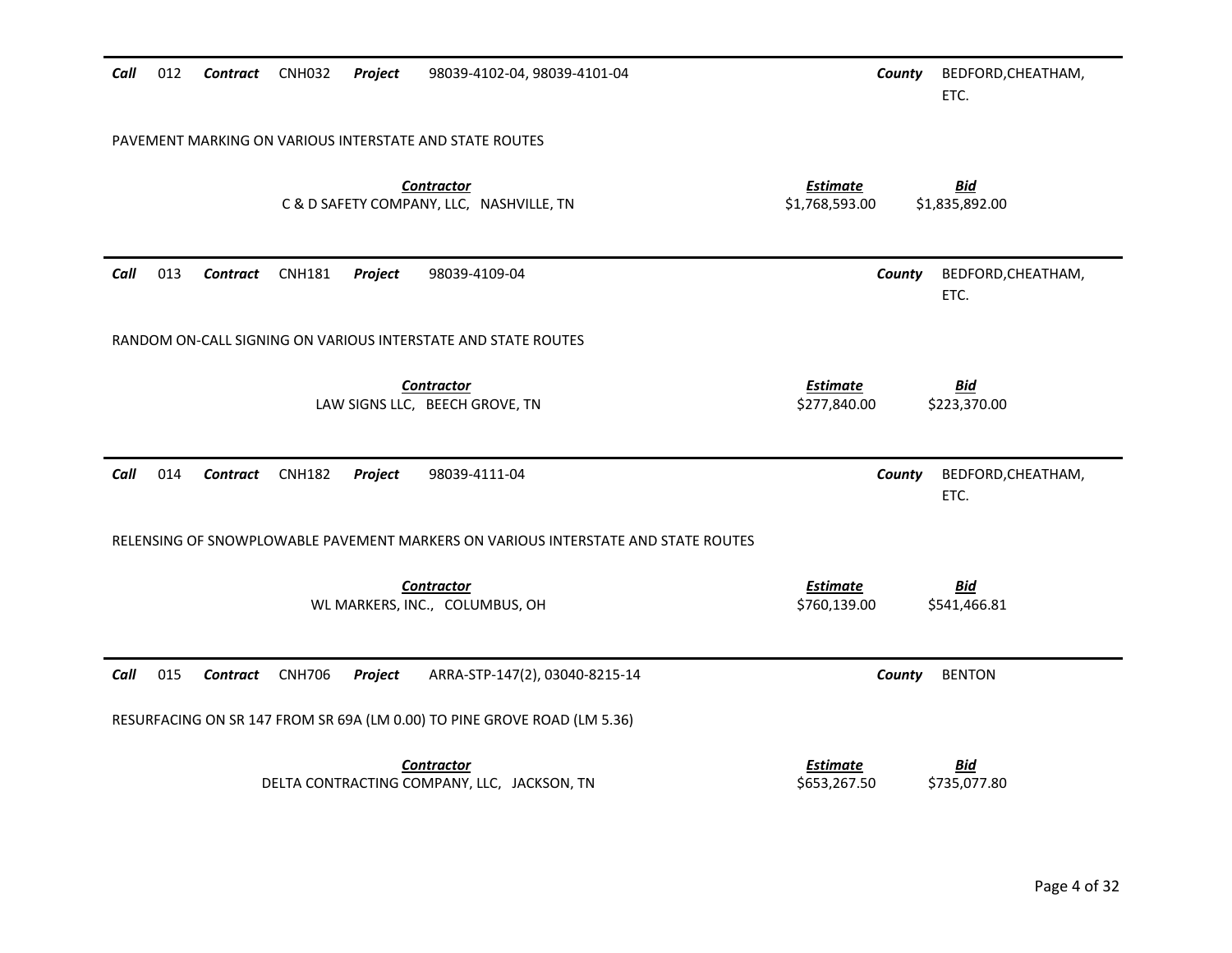| Call | 016                                                     | <b>Contract</b> | <b>CNH033</b> | Project | 98047-4119-04, 98047-4118-04                                            | BENTON, CARROLL, ETC.<br>County                                   |  |  |
|------|---------------------------------------------------------|-----------------|---------------|---------|-------------------------------------------------------------------------|-------------------------------------------------------------------|--|--|
|      | PAVEMENT MARKING ON VARIOUS INTERSTATE AND STATE ROUTES |                 |               |         |                                                                         |                                                                   |  |  |
|      |                                                         |                 |               |         | <b>Contractor</b><br>TRAF-MARK, INC., MEMPHIS, TN                       | <b>Estimate</b><br><b>Bid</b><br>\$2,233,400.00<br>\$2,816,607.75 |  |  |
| Call | 017                                                     | Contract        | <b>CNH184</b> | Project | 98047-4122-04                                                           | BENTON, CARROLL, ETC.<br>County                                   |  |  |
|      |                                                         |                 |               |         | RANDOM ON-CALL SIGNING ON VARIOUS INTERSTATE AND STATE ROUTES           |                                                                   |  |  |
|      |                                                         |                 |               |         | <b>Contractor</b><br>LAW SIGNS LLC, BEECH GROVE, TN                     | <b>Estimate</b><br><u>Bid</u><br>\$217,157.50<br>\$188,295.00     |  |  |
| Call | 018                                                     | <b>Contract</b> | <b>CNH183</b> | Project | 98047-4121-04                                                           | BENTON, CARROLL, ETC.<br>County                                   |  |  |
|      |                                                         |                 |               |         | RANDOM ON-CALL ATTENUATOR REPAIR ON VARIOUS INTERSTATE AND STATE ROUTES |                                                                   |  |  |
|      |                                                         |                 |               |         | <b>ALL BIDS REJECTED</b>                                                |                                                                   |  |  |
| Call | 019                                                     | <b>Contract</b> | <b>CNH186</b> | Project | 98047-4125-04                                                           | County<br>BENTON, HARDEMAN, ETC.                                  |  |  |
|      |                                                         |                 |               |         | ATTENUATOR UPGRADE ON VARIOUS INTERSTATE AND STATE ROUTES               |                                                                   |  |  |
|      |                                                         |                 |               |         | <b>Contractor</b><br>TRAF-MARK, INC., MEMPHIS, TN                       | <b>Bid</b><br><b>Estimate</b><br>\$370,220.00<br>\$652,600.00     |  |  |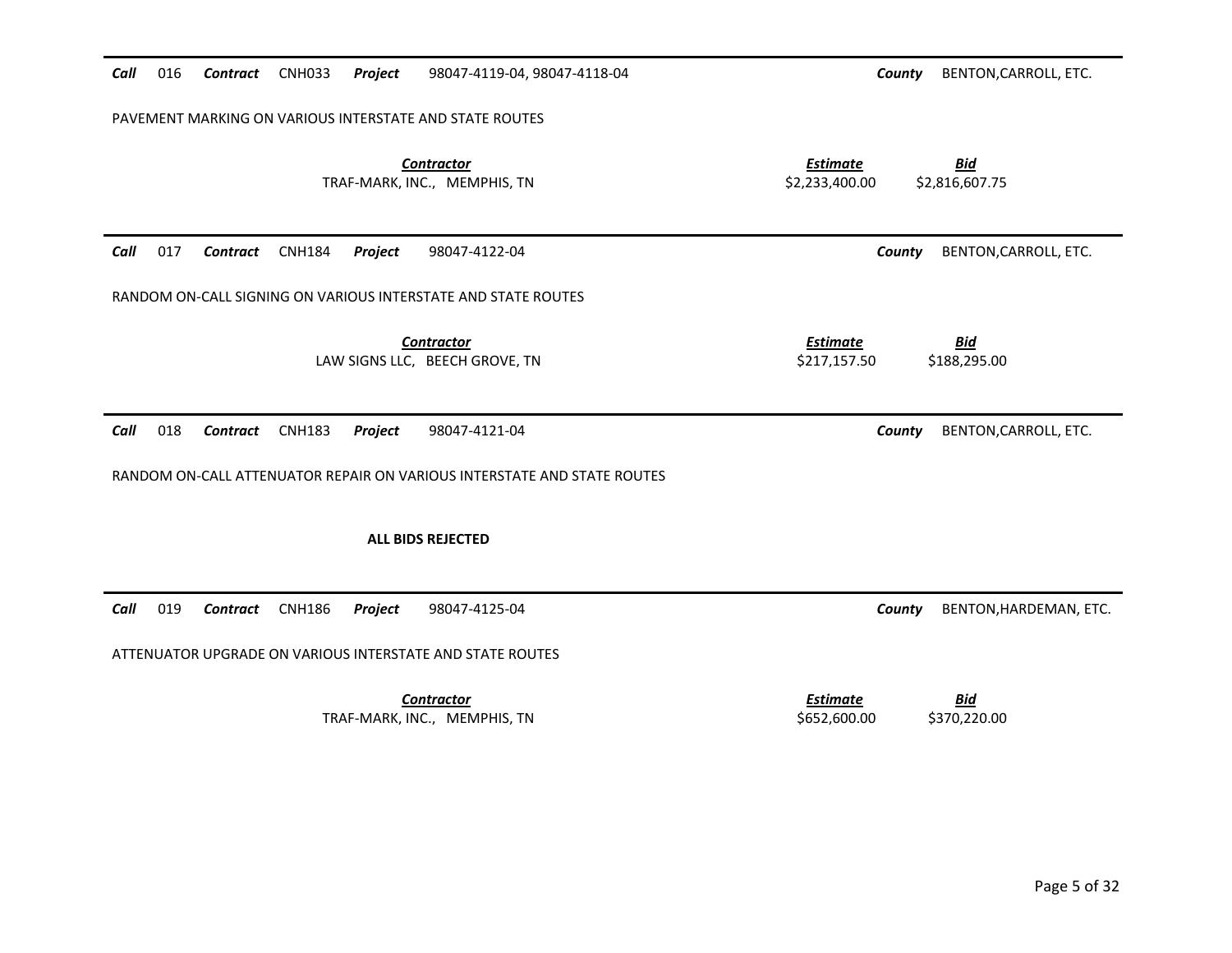| <b>CNH031</b><br>020<br>Contract<br>Project<br>Call                     | 98026-4180-04, 98026-4179-04                                                                                                          | County<br>BLEDSOE, BRADLEY, ETC.                                  |  |  |  |  |  |  |
|-------------------------------------------------------------------------|---------------------------------------------------------------------------------------------------------------------------------------|-------------------------------------------------------------------|--|--|--|--|--|--|
| PAVEMENT MARKING ON VARIOUS INTERSTATE AND STATE ROUTES                 |                                                                                                                                       |                                                                   |  |  |  |  |  |  |
|                                                                         | <b>Contractor</b><br>INTERSTATE ROAD MANAGEMENT CORPORATION, HAZLETON, PA                                                             | <b>Bid</b><br><b>Estimate</b><br>\$2,275,811.57<br>\$2,393,681.14 |  |  |  |  |  |  |
| 021<br><b>CNH177</b><br>Project<br>Call<br><b>Contract</b>              | 98026-4186-04                                                                                                                         | BLEDSOE, BRADLEY, ETC.<br>County                                  |  |  |  |  |  |  |
| RANDOM ON-CALL SIGNING ON VARIOUS INTERSTATE AND STATE ROUTES           |                                                                                                                                       |                                                                   |  |  |  |  |  |  |
|                                                                         | <b>Contractor</b><br>LAW SIGNS LLC, BEECH GROVE, TN                                                                                   | <b>Estimate</b><br><b>Bid</b><br>\$182,672.50<br>\$147,710.00     |  |  |  |  |  |  |
| 022<br>Call<br><b>CNH675</b><br>Contract<br>Project                     | ARRA-STP-30(47), 04002-8214-14, ARRA-STP-443(2), 04443-8203-<br>14, ARRA-STP-443(3), 72009-8204-14                                    | <b>BLEDSOE &amp; RHEA</b><br>County                               |  |  |  |  |  |  |
| <b>COUNTY TO SR 30</b>                                                  | RESURFACING ON SR 30 IN BLEDSOE COUNTY FROM CRANWELL RD. TO US 127 (SR 28) AND ON SR 443 FROM OGDEN RD.(90° TURN) EXTENDING INTO RHEA |                                                                   |  |  |  |  |  |  |
|                                                                         | <b>Contractor</b><br>THOMAS BROTHERS CONSTRUCTION COMPANY, INC., HIXSON, TN                                                           | <b>Bid</b><br><b>Estimate</b><br>\$1,221,478.75<br>\$1,160,224.00 |  |  |  |  |  |  |
| 023<br>Call<br><b>Contract</b><br><b>CNH157</b><br>Project              | 98026-4185-04                                                                                                                         | County<br>BRADLEY, DEKALB, ETC.                                   |  |  |  |  |  |  |
| RANDOM ON-CALL ATTENUATOR REPAIR ON VARIOUS INTERSTATE AND STATE ROUTES |                                                                                                                                       |                                                                   |  |  |  |  |  |  |
|                                                                         | <b>ALL BIDS REJECTED</b>                                                                                                              |                                                                   |  |  |  |  |  |  |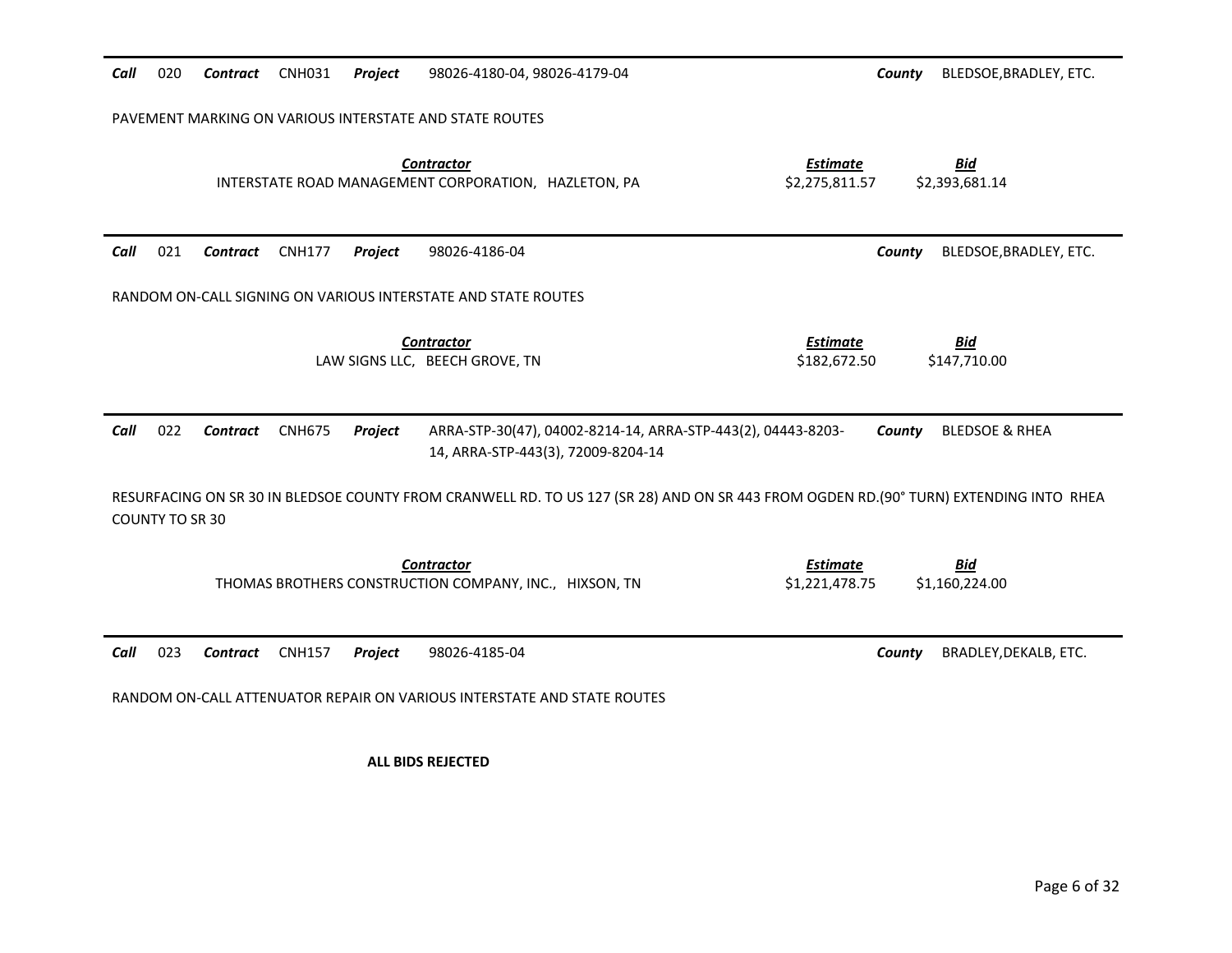| Call                                                                                              | 024 | Contract        | <b>CNH573</b> | Project | ARRA-BR-STP-9(60), 07003-3236-94                                                                        | County                          | CAMPBELL                   |  |
|---------------------------------------------------------------------------------------------------|-----|-----------------|---------------|---------|---------------------------------------------------------------------------------------------------------|---------------------------------|----------------------------|--|
| THE CONSTRUCTION OF A CONCRETE I-BEAM BRIDGE ON US 25W (SR 9) OVER THE C.S.X. RAILROAD (LM 26.77) |     |                 |               |         |                                                                                                         |                                 |                            |  |
|                                                                                                   |     |                 |               |         | <b>WITHDRAWN</b>                                                                                        |                                 |                            |  |
| Call                                                                                              | 025 | <b>Contract</b> | <b>CNH703</b> | Project | ARRA-STP-297(2), 07026-8208-14                                                                          | County                          | CAMPBELL                   |  |
|                                                                                                   |     |                 |               |         | RESURFACING ON SR 297 FROM WEST OF LICK FORK LANE (LM 5.40) TO EAST OF LITTLE ELK CREEK ROAD (LM 11.48) |                                 |                            |  |
|                                                                                                   |     |                 |               |         | <b>Contractor</b><br>ROGERS GROUP, INC., NASHVILLE, TN                                                  | <b>Estimate</b><br>\$846,187.15 | <b>Bid</b><br>\$869,565.07 |  |
|                                                                                                   |     |                 |               |         |                                                                                                         |                                 |                            |  |
| Call                                                                                              | 026 | <b>Contract</b> | <b>CNH149</b> | Project | 98026-4188-04                                                                                           | County                          | CANNON, COFFEE, ETC.       |  |
|                                                                                                   |     |                 |               |         | RELENSING OF SNOWPLOWABLE PAVEMENT MARKERS ON VARIOUS INTERSTATE AND STATE ROUTES                       |                                 |                            |  |
|                                                                                                   |     |                 |               |         | <b>Contractor</b><br>TRAFFIC SPECIALISTS, INC., SHANDON, OH                                             | <b>Estimate</b><br>\$494.186.75 | <b>Bid</b><br>\$417,168.27 |  |
| Call                                                                                              | 027 | <b>Contract</b> | <b>CNH185</b> | Project | 98047-4124-04                                                                                           | County                          | CARROLL, CHESTER, ETC.     |  |
|                                                                                                   |     |                 |               |         | RELENSING OF SNOWPLOWABLE PAVEMENT MARKERS ON VARIOUS INTERSTATE AND STATE ROUTES                       |                                 |                            |  |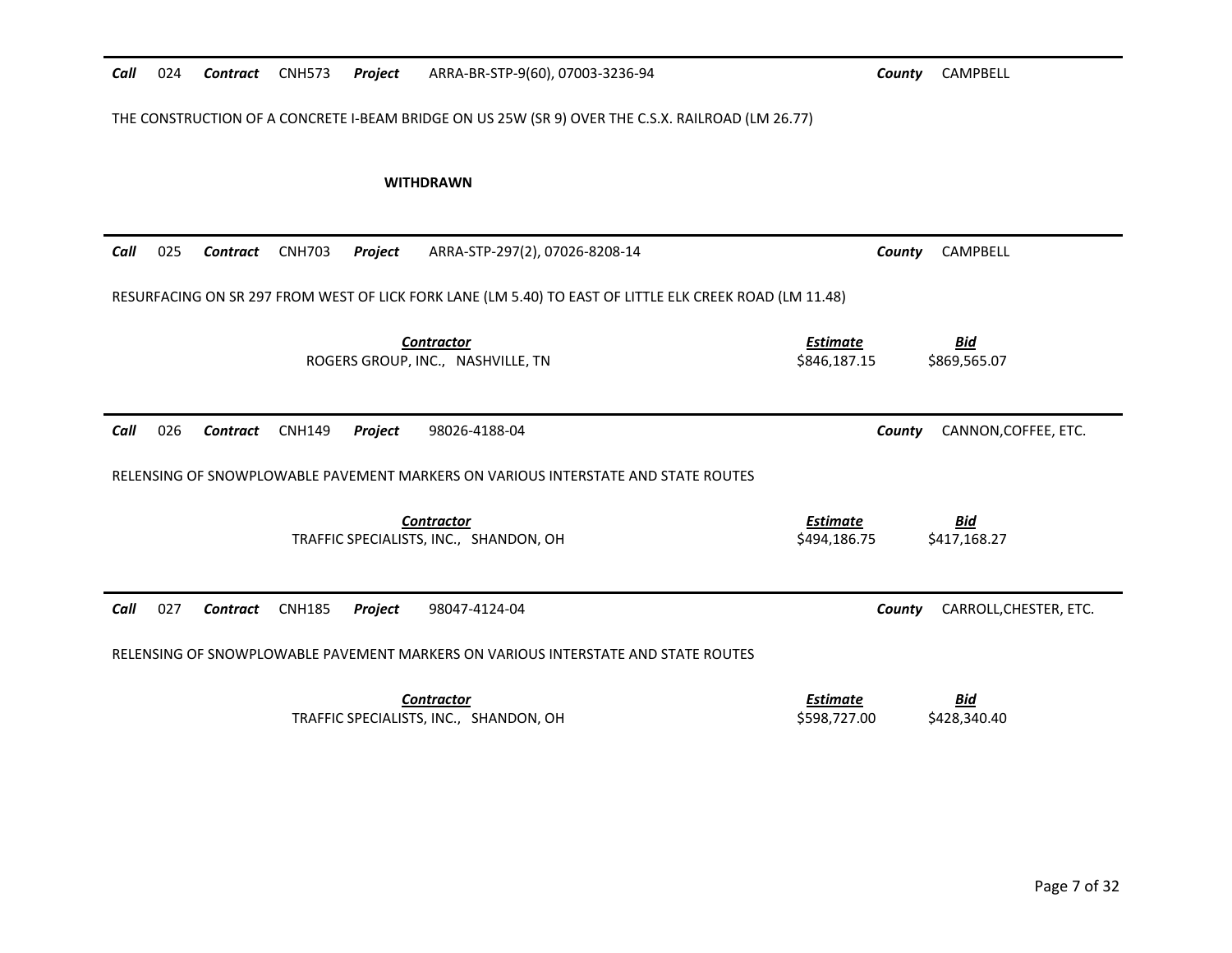### Call 028 Contract CNH665 Project 028 *Contract* CNH665 *Project* ARRA-STP-143(6), 10012-8219-14, ARRA-STP-173(7), 10018-8207-14 *County* CARTER

# RESURFACING ON SR 143 FROM THE NORTH CAROLINA STATE LINE TO US 19E (SR 37), AND ON SR 173 FROM THE UNICOI COUNTY LINE TO US 19E (SR 37)

| <b>Contractor</b><br>SUMMERS-TAYLOR, INC., ELIZABETHTON, TN                                   | <b>Estimate</b><br><b>Bid</b><br>\$2,244,292.05<br>\$2,353,545.57 |
|-----------------------------------------------------------------------------------------------|-------------------------------------------------------------------|
| 029<br>Call<br><b>CNH134</b><br>Project<br>10007-4231-04<br>Contract                          | <b>CARTER</b><br>County                                           |
| THE REHABILITATION OF THE BRIDGE ON SR 67 OVER THE WATAUGA RIVER (LM 17.61)                   |                                                                   |
| <b>Contractor</b><br>SOUTHERN CONSTRUCTORS, INC., KNOXVILLE, TN                               | <u>Estimate</u><br><u>Bid</u><br>\$4,809,295.00<br>\$3,627,944.00 |
| 030<br>Call<br><b>CNH187</b><br>NHTSA-HE-FY09(2), 97108-3152-04<br><b>Contract</b><br>Project | CHEATHAM, MONTGOMER<br>County<br>Y, ETC.                          |
| INSTALLATION OF EMERGENCY REFERENCE MARKERS ON VARIOUS INTERSTATE AND STATE ROUTES            |                                                                   |
| <b>Contractor</b><br>LOJAC SAFETY, INC., LEBANON, TN                                          | <b>Estimate</b><br><b>Bid</b><br>\$124,100.00<br>\$93,870.00      |
| 031<br><b>CNH646</b><br>Call<br>Contract<br>Project<br>ARRA-STP-225(3), 12046-8214-14         | <b>CHESTER</b><br>County                                          |
| RESURFACING ON SR 225 FROM OLD FRIENDSHIP ROAD (LM 7.12) TO MONTEZUMA ROAD (LM 12.42)         |                                                                   |
| <b>Contractor</b><br>DELTA CONTRACTING COMPANY, LLC, JACKSON, TN                              | <b>Estimate</b><br><b>Bid</b><br>\$560,960.50<br>\$557,243.60     |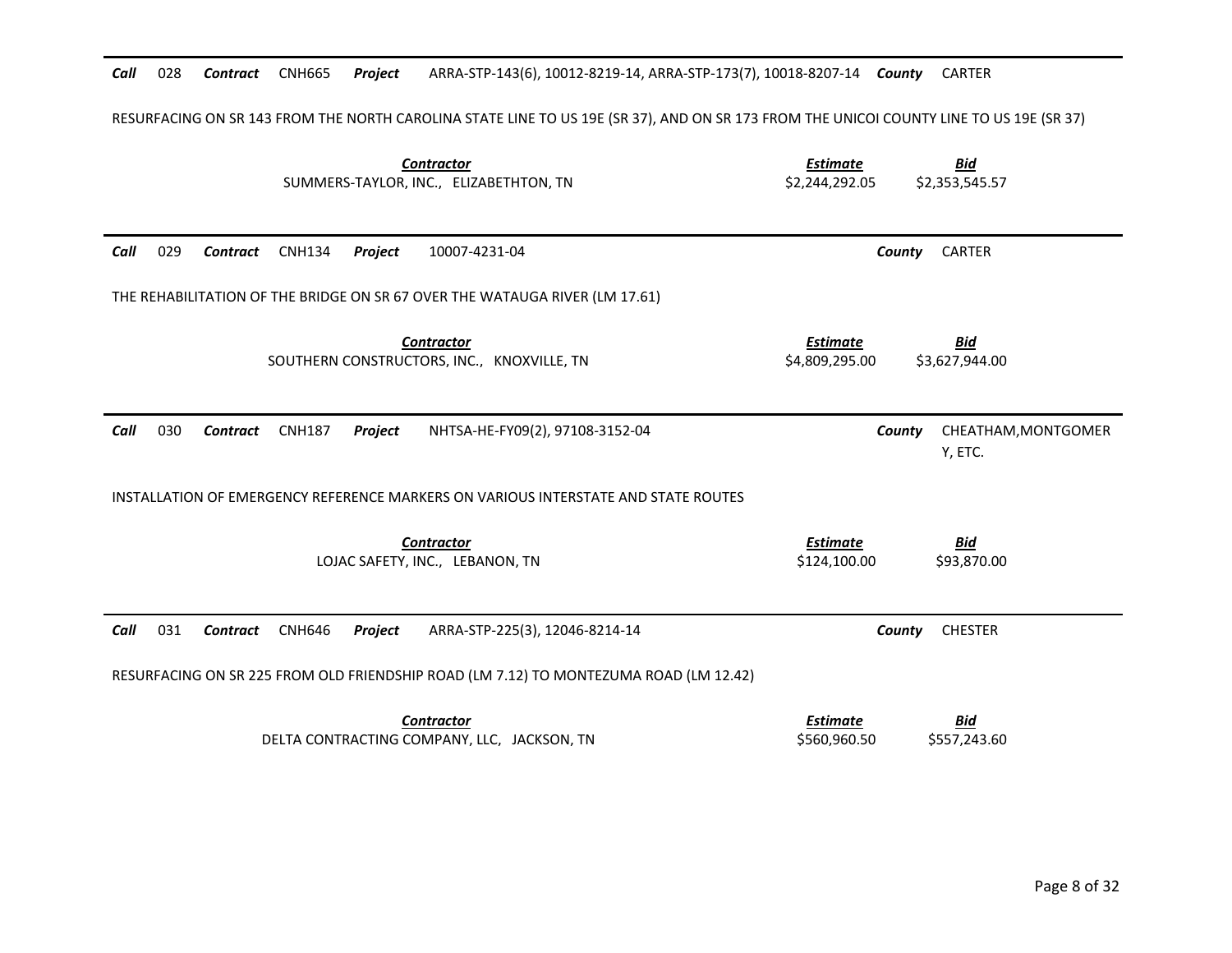| Call                                                                                        | 032 | Contract CNH661 |               | Project | ARRA-STP-33(77), 13003-8239-14                                                                      | County                            | <b>CLAIBORNE</b>             |  |
|---------------------------------------------------------------------------------------------|-----|-----------------|---------------|---------|-----------------------------------------------------------------------------------------------------|-----------------------------------|------------------------------|--|
| RESURFACING ON SR 33 FROM SOUTH OF MOLLY HOLLOW ROAD (LM 2.48) TO SOUTH OF OLD SR 33 (4.70) |     |                 |               |         |                                                                                                     |                                   |                              |  |
|                                                                                             |     |                 |               |         | <b>Contractor</b><br>ROGERS GROUP, INC., NASHVILLE, TN                                              | <b>Estimate</b><br>\$513,203.15   | <u>Bid</u><br>\$513,050.98   |  |
| Call                                                                                        | 033 | Contract        | <b>CNH175</b> | Project | 98026-3290-04                                                                                       | County                            | <b>CLAY &amp; OVERTON</b>    |  |
|                                                                                             |     |                 |               |         | THE CONSTRUCTION OF EQUIPMENT SHEDS AT THE TDOT MAINTENANCE FACILITIES IN CLAY AND OVERTON COUNTIES |                                   |                              |  |
|                                                                                             |     |                 |               |         | <b>Contractor</b><br>HODGES GROUP, INC., PORTLAND, TN                                               | <b>Estimate</b><br>\$110,532.00   | <b>Bid</b><br>\$77,412.10    |  |
| Call                                                                                        | 034 | Contract        | <b>CNH702</b> | Project | ARRA-STP-9(59), 15003-8238-14                                                                       | County                            | <b>COCKE</b>                 |  |
|                                                                                             |     |                 |               |         | RESURFACING ON US 25 (US 70, SR 9) FROM US 411 (SR 35) (LM 1.46) TO WHITE OAK AVENUE (LM 5.69)      |                                   |                              |  |
|                                                                                             |     |                 |               |         | <b>Contractor</b><br>CHARLES BLALOCK & SONS, INC., SEVIERVILLE, TN                                  | <b>Estimate</b><br>\$1,641,320.65 | <b>Bid</b><br>\$1,654,268.00 |  |
| Call                                                                                        | 035 | Contract        | <b>CNH130</b> | Project | IM-40-8(142), 15001-3179-44                                                                         | County                            | <b>COCKE</b>                 |  |
|                                                                                             |     |                 |               |         | CONSTRUCTION OF A RETAINING WALL ON I-40 AT THE PIGEON RIVER (LM 17.86)                             |                                   |                              |  |

**ALL BIDS REJECTED**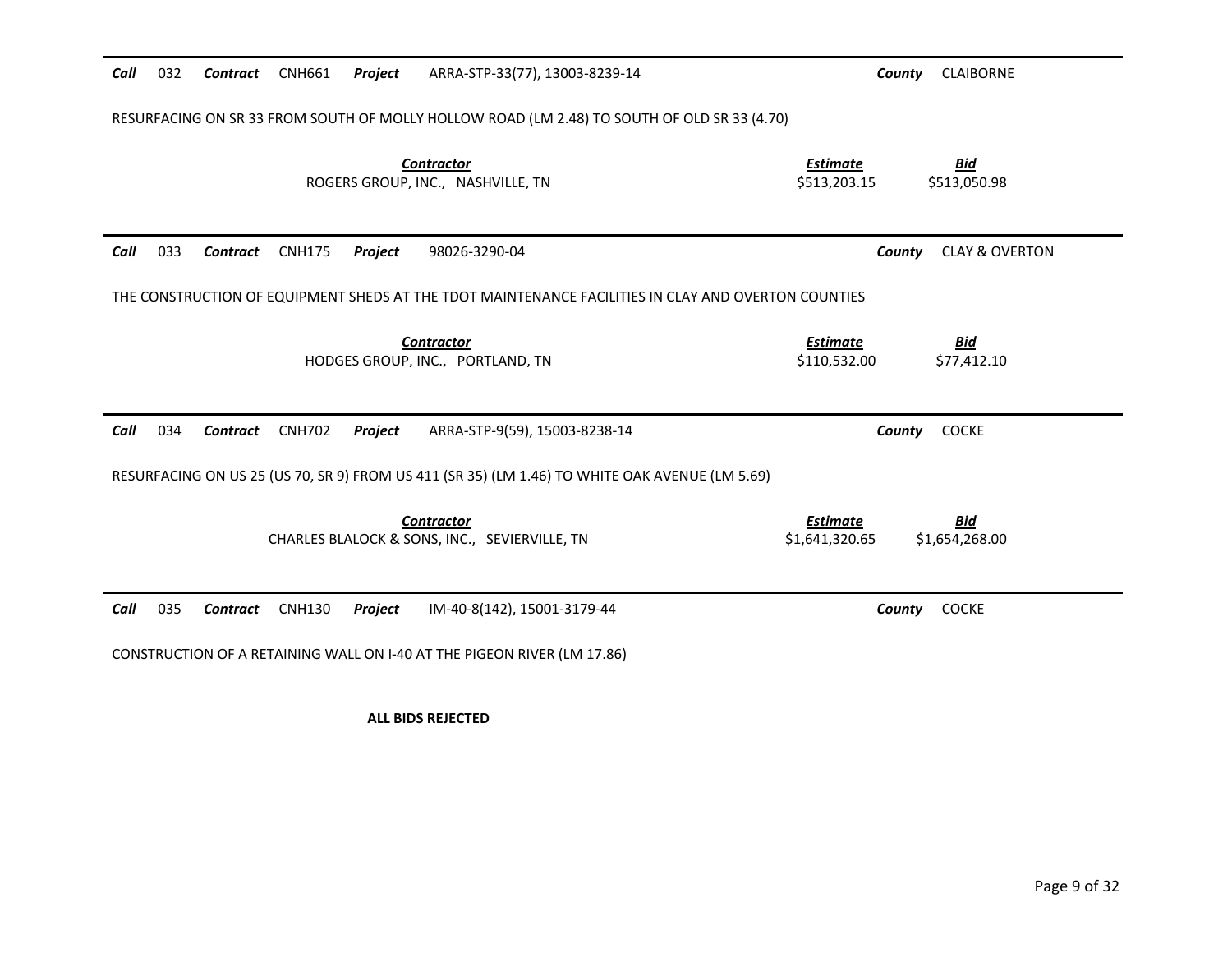| Call | 036                                                                                                     | Contract        | <b>CNH165</b> | Project | 98017-3217-04                                                                                                | County                            | <b>COCKE &amp; WASHINGTON</b> |  |
|------|---------------------------------------------------------------------------------------------------------|-----------------|---------------|---------|--------------------------------------------------------------------------------------------------------------|-----------------------------------|-------------------------------|--|
|      | THE CONSTRUCTION OF EQUIPMENT SHEDS AT THE TDOT MAINTENANCE FACILITIES IN COCKE AND WASHINGTON COUNTIES |                 |               |         |                                                                                                              |                                   |                               |  |
|      |                                                                                                         |                 |               |         | <b>Contractor</b><br>HODGES GROUP, INC., PORTLAND, TN                                                        | <b>Estimate</b><br>\$110,532.00   | <b>Bid</b><br>\$77,812.10     |  |
| Call | 037                                                                                                     | Contract        | <b>CNH548</b> | Project | ARRA-BRZE-1600(16), 16951-3552-94                                                                            | County                            | <b>COFFEE</b>                 |  |
|      |                                                                                                         |                 |               |         | THE CONSTRUCTION OF A CONCRETE BOX BRIDGE ON MCKELLAR DRIVE OVER THE LITTLE DUCK RIVER (LM 0.35)             |                                   |                               |  |
|      |                                                                                                         |                 |               |         | <b>Contractor</b><br>WRIGHT BROTHERS CONSTRUCTION COMPANY, INC., CHARLESTON, TN                              | <b>Estimate</b><br>\$545,976.25   | <b>Bid</b><br>\$488,597.20    |  |
|      |                                                                                                         |                 |               |         |                                                                                                              |                                   |                               |  |
| Call | 038                                                                                                     | Contract        | <b>CNH671</b> | Project | ARRA-IME-24-2(130), 16001-8170-44                                                                            | County                            | <b>COFFEE</b>                 |  |
|      |                                                                                                         |                 |               |         | RESURFACING ON I-24 FROM NOAH FORK CREEK (LM 3.45) TO US 41 (SR 2) (LM 8.77)                                 |                                   |                               |  |
|      |                                                                                                         |                 |               |         | <b>Contractor</b><br>WRIGHT PAVING CONTRACTORS, INC., FAYETTEVILLE, TN                                       | <b>Estimate</b><br>\$3,240,115.40 | <u>Bid</u><br>\$3,134,461.80  |  |
| Call | 039                                                                                                     | <b>Contract</b> | <b>CNH176</b> | Project | 98026-3291-04                                                                                                | County                            | COFFEE, GRUNDY, ETC.          |  |
|      |                                                                                                         |                 |               |         | THE CONSTRUCTION OF EQUIPMENT SHEDS AT THE TDOT MAINTENANCE FACILITIES IN COFFEE, GRUNDY AND MCMINN COUNTIES |                                   |                               |  |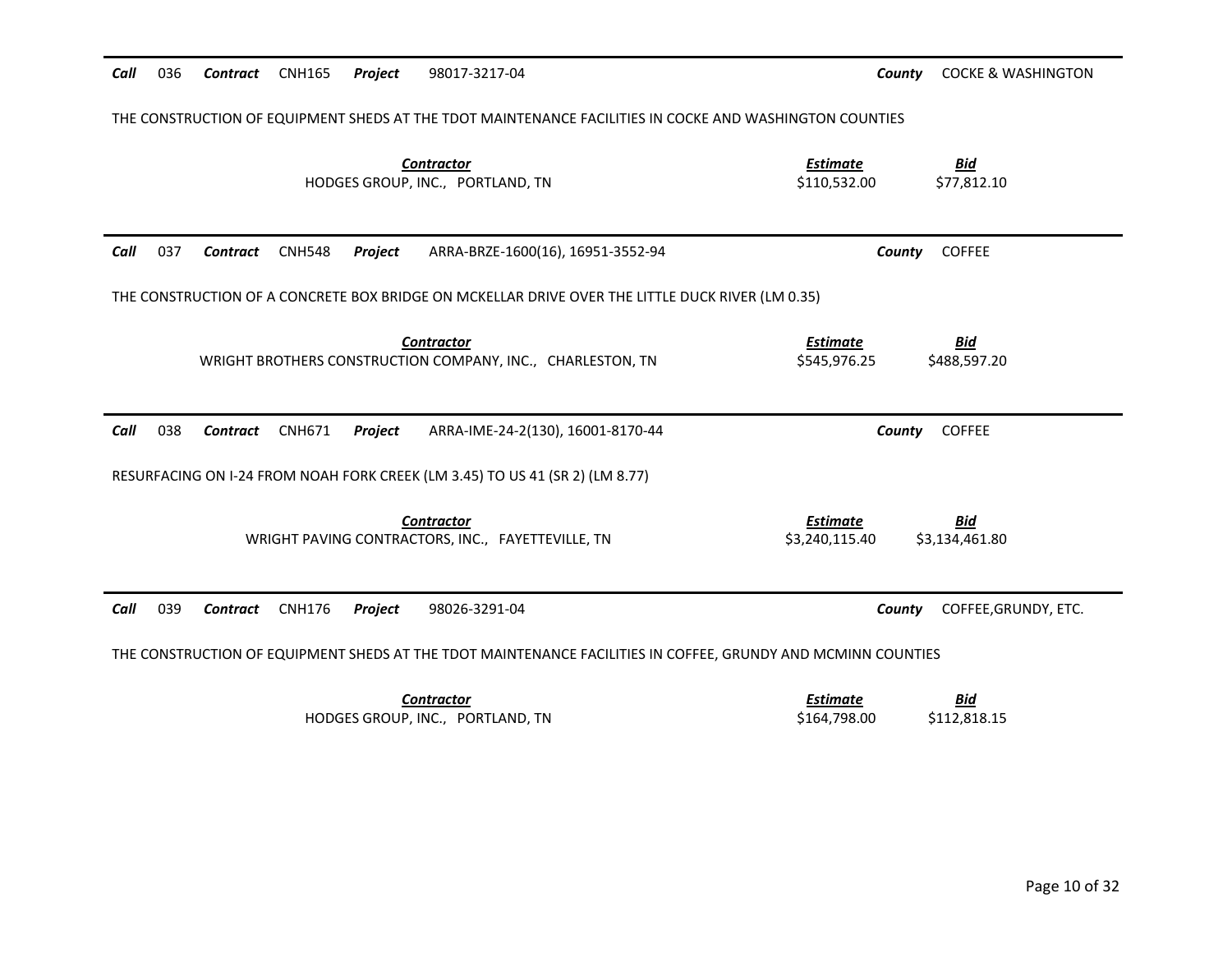| Call<br>040 | <b>Contract</b> | <b>CNH695</b> | Project | ARRA/HPP-STP-101(14), 18038-3236-14                                                                       | County<br>CUMBERLAND                                                |  |
|-------------|-----------------|---------------|---------|-----------------------------------------------------------------------------------------------------------|---------------------------------------------------------------------|--|
|             |                 |               |         | THE WIDENING ON SR 101 (LANTANA ROAD) FROM SR 282 (DUNBAR ROAD) TO SR 392 (MILLER AVENUE)                 |                                                                     |  |
|             |                 |               |         | <b>Contractor</b><br>ROGERS GROUP, INC., NASHVILLE, TN                                                    | <b>Estimate</b><br><u>Bid</u><br>\$22,923,023.94<br>\$21,991,685.21 |  |
| Call<br>041 | Contract        | <b>CNH624</b> | Project | ARRA-BRZE-1900(29), 19959-3546-94                                                                         | <b>DAVIDSON</b><br>County                                           |  |
|             |                 |               |         | THE CONSTRUCTION OF A WELDED STEEL PLATE GIRDER BRIDGE ON CHESTNUT STREET OVER THE CSX RAILROAD (LM 1.57) |                                                                     |  |
|             |                 |               |         | <b>Contractor</b><br>BELL & ASSOCIATES CONSTRUCTION, L.P., BRENTWOOD, TN                                  | <b>Estimate</b><br><b>Bid</b><br>\$1,879,031.32<br>\$2,012,000.00   |  |
| Call<br>042 | <b>Contract</b> | <b>CNH699</b> | Project | ARRA-IME-40-3(143), 19003-8194-44                                                                         | <b>DAVIDSON</b><br>County                                           |  |
|             |                 |               |         | RESURFACING ON I-40 FROM US 70S (SR 1) TO US 70 (SR 24, CHARLOTTE PIKE)                                   |                                                                     |  |
|             |                 |               |         | <b>Contractor</b><br>LOJAC ENTERPRISES, INC., LEBANON, TN                                                 | <b>Bid</b><br><b>Estimate</b><br>\$1,770,277.45<br>\$1,773,181.90   |  |
| Call<br>043 | <b>Contract</b> | <b>CNH700</b> | Project | ARRA-IME-440-4(77), 19014-8153-44                                                                         | <b>DAVIDSON</b><br>County                                           |  |
|             |                 |               |         | THE CONCRETE PAVEMENT REPAIR ON I-440 FROM I-40 (LM 0.00) TO I-24 (LM 7.60)                               |                                                                     |  |
|             |                 |               |         | <b>Contractor</b><br>LOJAC, INC., LEBANON, TN                                                             | <b>Estimate</b><br><b>Bid</b><br>\$5,403,597.50<br>\$4,334,787.50   |  |
|             |                 |               |         |                                                                                                           |                                                                     |  |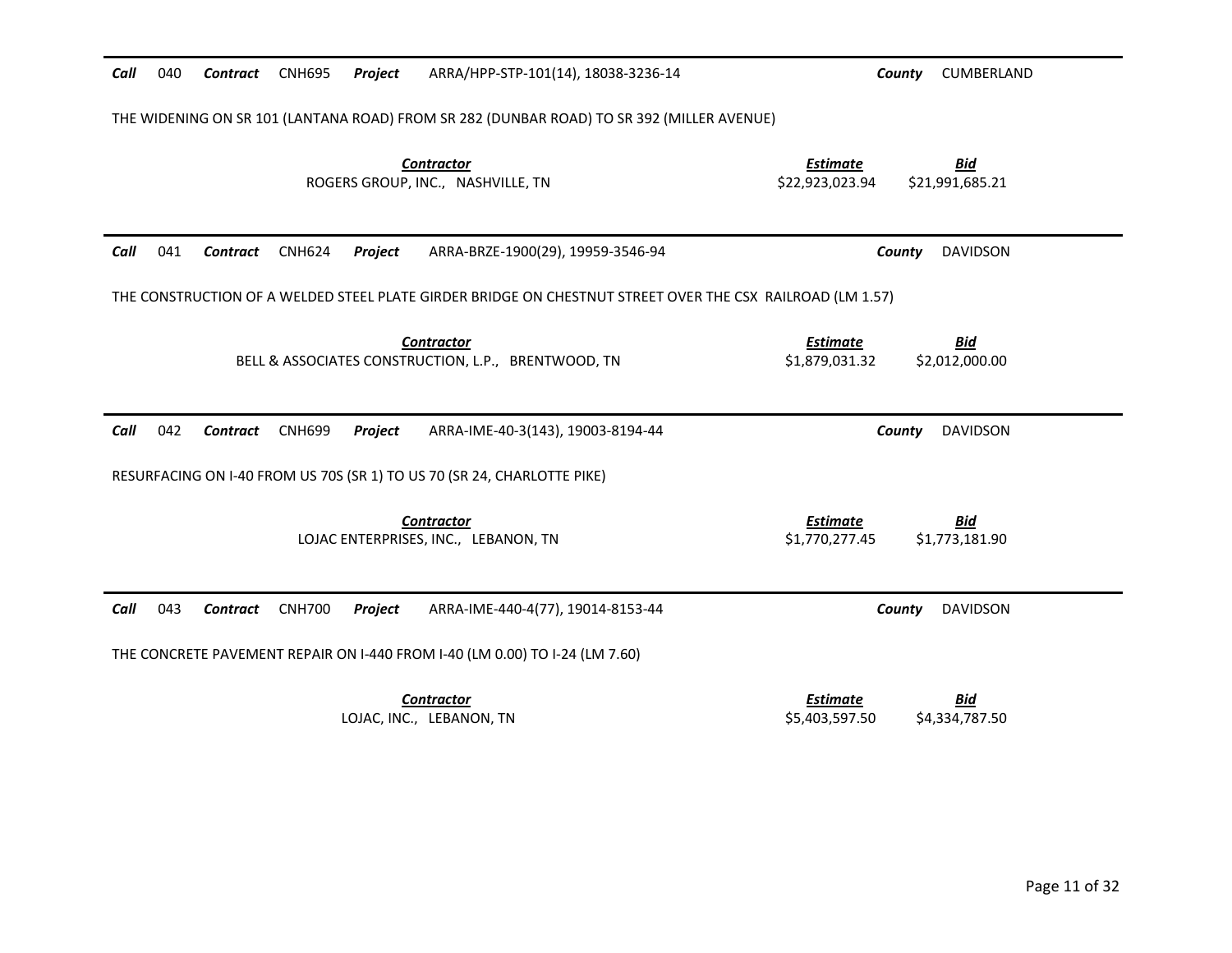| Call                                                                                           | 044 | <b>Contract</b> | <b>CNH701</b> | Project | ARRA-STP-106(25), 19045-8242-14                                         | County                            | <b>DAVIDSON</b>              |
|------------------------------------------------------------------------------------------------|-----|-----------------|---------------|---------|-------------------------------------------------------------------------|-----------------------------------|------------------------------|
| RESURFACING ON US 431 (SR 106, HILLSBORO ROAD) FROM HARDING PLACE (LM 3.67) TO I-440 (LM 6.35) |     |                 |               |         |                                                                         |                                   |                              |
|                                                                                                |     |                 |               |         | <b>Contractor</b><br>HMA CONTRACTORS, LLC, MOUNT JULIET, TN             | <b>Estimate</b><br>\$1,750,099.50 | <b>Bid</b><br>\$1,824,525.60 |
| Call                                                                                           | 045 | <b>Contract</b> | <b>CNH168</b> | Project | 19047-4228-04                                                           | County                            | <b>DAVIDSON</b>              |
|                                                                                                |     |                 |               |         | THE CLEANING OF THE THOMPSON LANE UNDERPASS ON SR 155                   |                                   |                              |
|                                                                                                |     |                 |               |         | <b>Contractor</b><br>DIAMOND SPECIALIZED, INC., STEUBENVILLE, OH        | <b>Estimate</b><br>\$41,650.00    | <u>Bid</u><br>\$52,100.00    |
| Call                                                                                           | 046 | Contract        | <b>CNH180</b> | Project | 98039-4108-04                                                           | County                            | DAVIDSON, DICKSON, ETC.      |
|                                                                                                |     |                 |               |         | RANDOM ON-CALL ATTENUATOR REPAIR ON VARIOUS INTERSTATE AND STATE ROUTES |                                   |                              |
|                                                                                                |     |                 |               |         | <b>ALL BIDS REJECTED</b>                                                |                                   |                              |
| Call                                                                                           | 047 | Contract        | <b>CNH160</b> | Project | 98039-4112-04                                                           | County                            | DAVIDSON, MAURY, ETC.        |
|                                                                                                |     |                 |               |         | THE ATTENUATOR UPGRADE ON VARIOUS INTERSTATE AND STATE ROUTES           |                                   |                              |
|                                                                                                |     |                 |               |         | <b>Contractor</b><br>SITE-SAFE PRODUCTS OF KENTUCKY, LLC, CLARKSON, KY  | <b>Estimate</b><br>\$569,000.00   | <u>Bid</u><br>\$344,876.66   |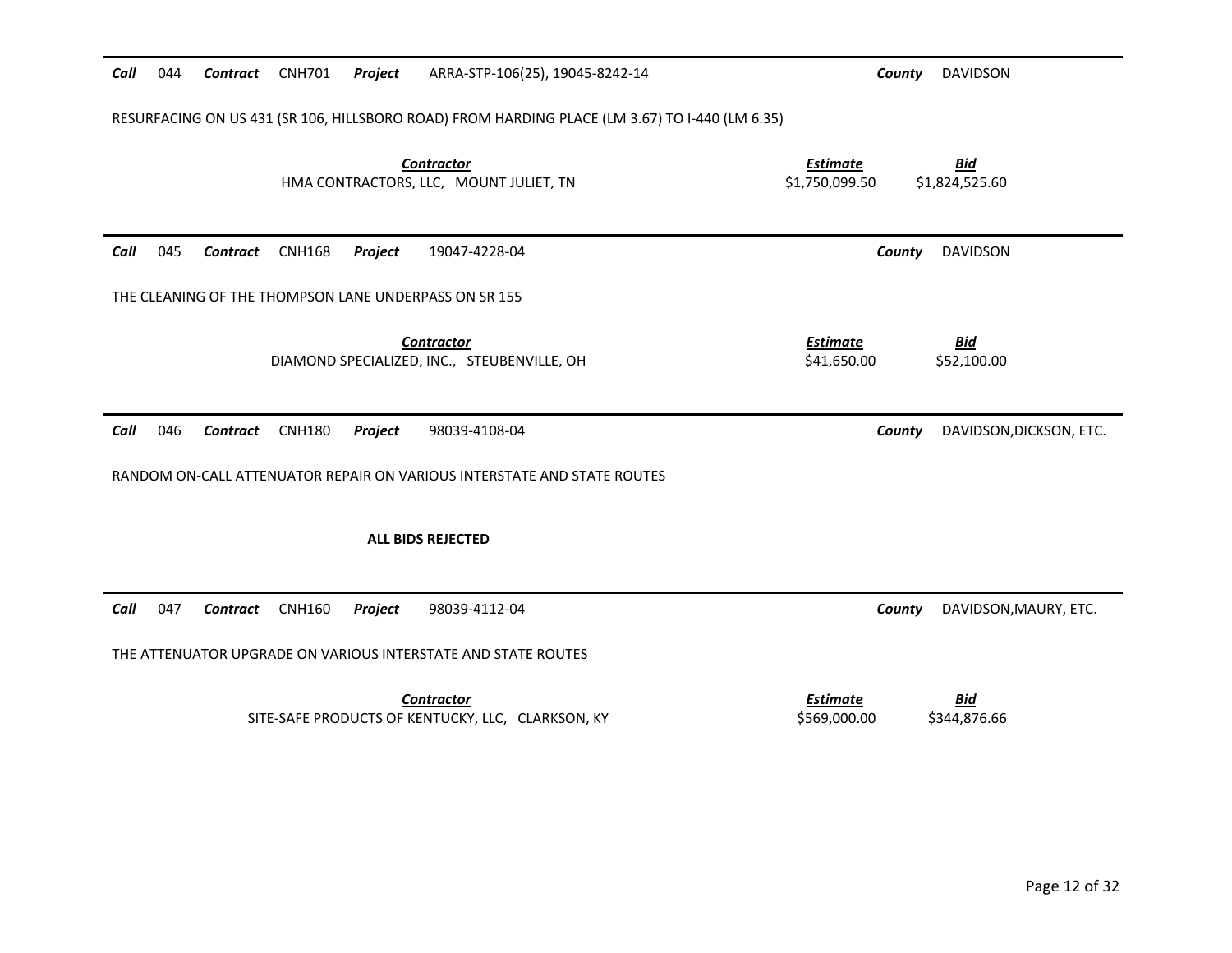| Call<br>048                                                                                       | <b>Contract</b> | <b>CNH547</b> | <b>Project</b> | ARRA-BRZE-2400(32), 24022-3416-94                                                                | County                          | FAYETTE                    |  |  |
|---------------------------------------------------------------------------------------------------|-----------------|---------------|----------------|--------------------------------------------------------------------------------------------------|---------------------------------|----------------------------|--|--|
| THE CONSTRUCTION OF A CONCRETE BOX BRIDGE ON FEATHERS CHAPEL ROAD OVER TREADVILLE CREEK (LM 7.08) |                 |               |                |                                                                                                  |                                 |                            |  |  |
|                                                                                                   |                 |               |                | <b>Contractor</b><br>FERRELL PAVING, INC., MEMPHIS, TN                                           | <b>Estimate</b><br>\$337,200.50 | <b>Bid</b><br>\$314,488.43 |  |  |
| 049<br>Call                                                                                       | Contract        | <b>CNH681</b> | <b>Project</b> | ARRA-STP-194(11), 24014-8218-14                                                                  | County                          | FAYETTE                    |  |  |
|                                                                                                   |                 |               |                | RESURFACING (THIN MIX OVERLAY) ON SR 194 FROM US 64 (SR 15) (LM 15.10) TO SR 59 (LM 23.53)       |                                 |                            |  |  |
|                                                                                                   |                 |               |                | <b>Contractor</b><br>STANDARD CONSTRUCTION COMPANY, INC., CORDOVA, TN                            | <b>Estimate</b><br>\$608,824.25 | <b>Bid</b><br>\$551,969.20 |  |  |
|                                                                                                   |                 |               |                |                                                                                                  |                                 |                            |  |  |
| 050<br>Call                                                                                       | <b>Contract</b> | <b>CNH682</b> | Project        | ARRA-STP-57(45), 24006-8247-14                                                                   | County                          | FAYETTE                    |  |  |
|                                                                                                   |                 |               |                | RESURFACING (THIN MIX OVERLAY) ON SR 57 FROM COWAN LOOP ROAD (LM 20.14) TO SR 18 (LM 25.18)      |                                 |                            |  |  |
|                                                                                                   |                 |               |                | <b>Contractor</b><br>STANDARD CONSTRUCTION COMPANY, INC., CORDOVA, TN                            | <b>Estimate</b><br>\$325,368.00 | <b>Bid</b><br>\$348,294.00 |  |  |
| 051<br>Call                                                                                       | Contract        | <b>CNH167</b> | Project        | 24945-4186-04                                                                                    | County                          | <b>FAYETTE</b>             |  |  |
|                                                                                                   |                 |               |                | THE REPAIR OF FIVE (5) BRIDGES ON I-40 AND ONE (1) ON US 64 (SR 15) OVER CYPRESS CREEK (LM 0.55) |                                 |                            |  |  |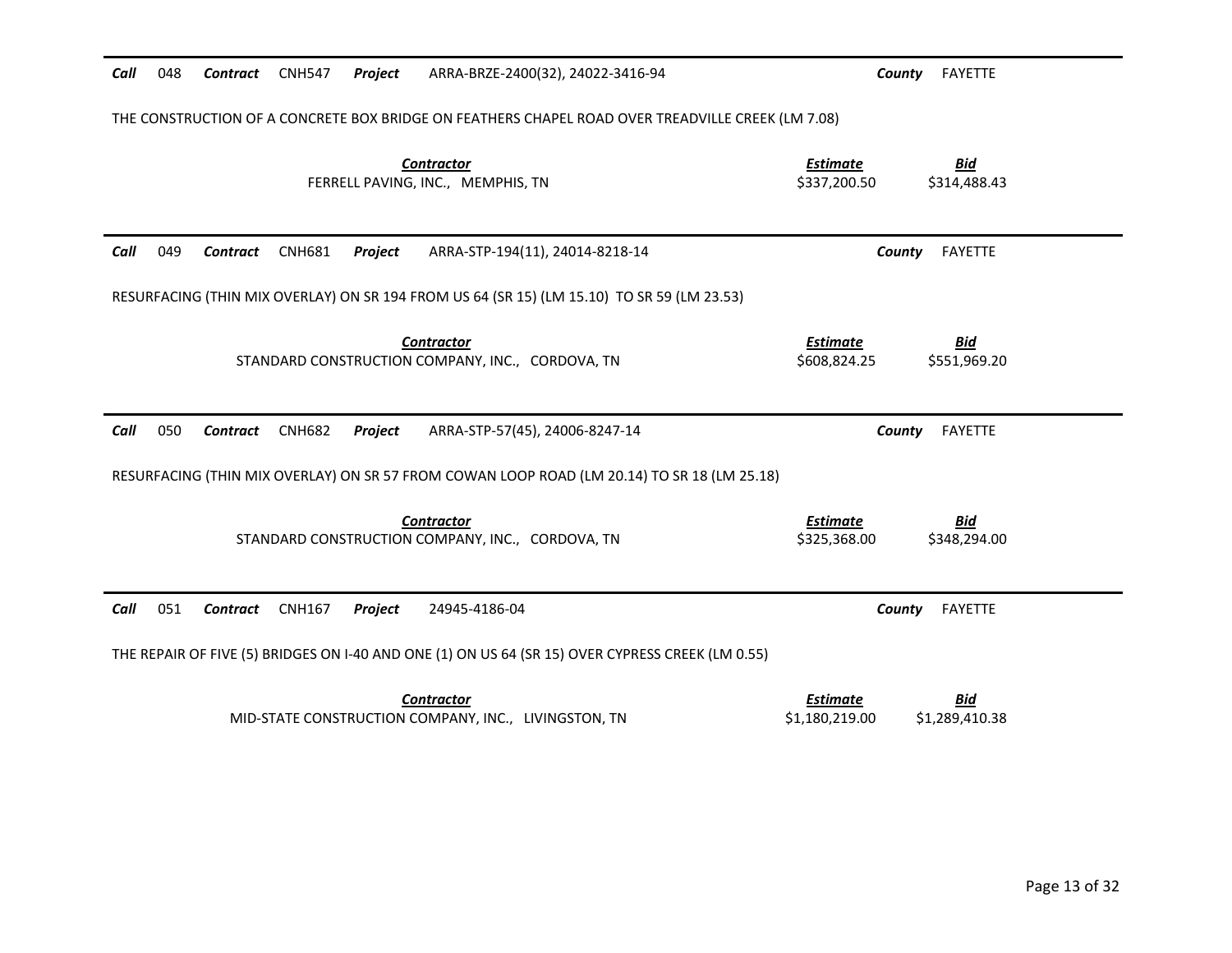| Call | 052                                                                                                                                                                         | Contract            | <b>CNH679</b> | Project | ARRA-STP-325(7), 25008-8208-14, ARRA-STP-325(8), 69006-8221-<br>14, ARRA-STP-52(58), 25004-8225-14 | <b>FENTRESS &amp; PICKETT</b><br>County                                                                                           |  |  |  |
|------|-----------------------------------------------------------------------------------------------------------------------------------------------------------------------------|---------------------|---------------|---------|----------------------------------------------------------------------------------------------------|-----------------------------------------------------------------------------------------------------------------------------------|--|--|--|
|      | RESURFACING ON SR 325 IN PICKETT CO. FROM W OF HILL RD. EXTENDING THRU FENTRESS CO. & BACK TO US 127 (SR 28), AND ON SR 52 IN FENTRESS CO.<br>FROM US 127 (SR 28) TO SR 296 |                     |               |         |                                                                                                    |                                                                                                                                   |  |  |  |
|      |                                                                                                                                                                             |                     |               |         | <b>Contractor</b><br>ROGERS GROUP, INC., NASHVILLE, TN                                             | <b>Estimate</b><br>Bid<br>\$1,295,096.61<br>\$1,172,286.10                                                                        |  |  |  |
| Call | 053                                                                                                                                                                         | <b>Contract</b>     | <b>CNH677</b> | Project | ARRA/NH-76(51), 27009-3213-14                                                                      | <b>GIBSON</b><br>County                                                                                                           |  |  |  |
|      |                                                                                                                                                                             |                     |               |         | THE RECONSTRUCTION ON US 79 (SR 76) FROM US 45E (SR 43) TO THE CARROLL COUNTY LINE                 |                                                                                                                                   |  |  |  |
|      |                                                                                                                                                                             |                     |               |         | <b>Contractor</b><br>FORD CONSTRUCTION COMPANY, DYERSBURG, TN                                      | <b>Estimate</b><br><b>Bid</b><br>\$30,874,962.20<br>\$31,761,564.12                                                               |  |  |  |
| Call | 054                                                                                                                                                                         | <b>Contract</b>     | <b>CNH091</b> | Project | 27008-4229-04                                                                                      | County<br><b>GIBSON</b>                                                                                                           |  |  |  |
|      |                                                                                                                                                                             | RAILROAD (LM 11.97) |               |         |                                                                                                    | THE REPAIR OF TWO (2) BRIDGES ON US 79 (SR 76) OVER THE NORTH FORK OF THE FORKED DEER RIVER (LM 9.89) AND OVER THE WEST TENNESSEE |  |  |  |
|      |                                                                                                                                                                             |                     |               |         | <b>Contractor</b><br>THOMSON & THOMSON, INC., JACKSON, TN                                          | <b>Estimate</b><br><b>Bid</b><br>\$873,800.00<br>\$845,551.20                                                                     |  |  |  |
| Call | 055                                                                                                                                                                         | Contract            | <b>CNH139</b> | Project | 30946-4166-04                                                                                      | GREENE<br>County                                                                                                                  |  |  |  |
|      |                                                                                                                                                                             |                     |               |         |                                                                                                    | THE REPAIR OF TWO (2) BRIDGES ON I-81 OVER US 11E (SR 34) (LM 5.46) AND THE BRIDGE ON GAP CREEK ROAD OVER I-81 (LM 5.38)          |  |  |  |
|      |                                                                                                                                                                             |                     |               |         | <b>Contractor</b><br>GENERAL CONSTRUCTORS, INC., MT. JULIET, TN                                    | <b>Estimate</b><br><u>Bid</u><br>\$1,595,041.50<br>\$1,246,401.09                                                                 |  |  |  |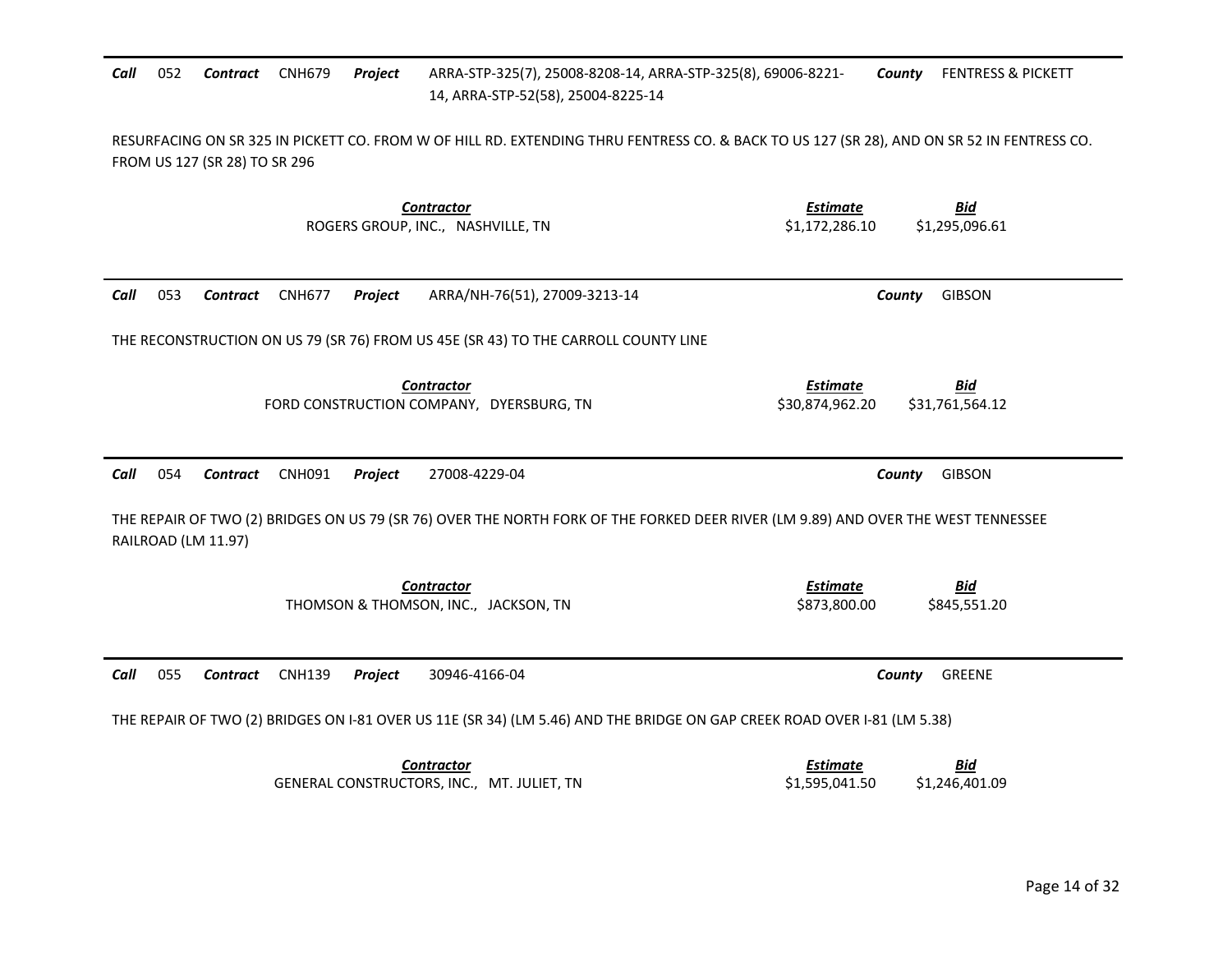| Call | 056 | Contract        | <b>CNH664</b> | Project                                       | ARRA-STP-107(14), 90014-8220-14, ARRA-STP-70(15), 30007-8235-<br>14, ARRA-STP-75(9), 90018-8231-14, ARRA-STP-81(17), 90009-8235-<br>14 |                                   | County | <b>GREENE &amp; WASHINGTON</b> |
|------|-----|-----------------|---------------|-----------------------------------------------|----------------------------------------------------------------------------------------------------------------------------------------|-----------------------------------|--------|--------------------------------|
|      |     |                 |               |                                               | RESURFACING IN WASHINGTON COUNTY ON STATE ROUTES 75, 81 AND 107 AND IN GREENE COUNTY ON STATE ROUTE 70                                 |                                   |        |                                |
|      |     |                 |               |                                               | <b>Contractor</b><br>SUMMERS-TAYLOR, INC., ELIZABETHTON, TN                                                                            | <b>Estimate</b><br>\$4,130,240.00 |        | <b>Bid</b><br>\$4,158,500.85   |
| Call | 057 | Contract        | <b>CNH549</b> | Project                                       | ARRA-BR-STP-56(58), 31005-3259-94                                                                                                      |                                   | County | <b>GRUNDY</b>                  |
|      |     |                 |               |                                               | THE CONSTRUCTION OF A PRECAST CONCRETE STRUCTURE ON SR 56 OVER FIRESCALD CREEK (LM 21.30)                                              |                                   |        |                                |
|      |     |                 |               |                                               | <b>Contractor</b><br>MOUNTAIN STATES CONTRACTORS, LLC, MT. JULIET, TN                                                                  | <b>Estimate</b><br>\$1,613,356.68 |        | <u>Bid</u><br>\$1,537,372.60   |
| Call | 058 | <b>Contract</b> | <b>CNH542</b> | Project                                       | ARRA-STP-343(7), 32080-8203-14                                                                                                         |                                   | County | <b>HAMBLEN</b>                 |
|      |     |                 |               |                                               | RESURFACING ON SR 343 FROM US 25E (SR 32) TO US 11E (SR 34, MORRIS BOULEVARD)                                                          |                                   |        |                                |
|      |     |                 |               |                                               | <b>Contractor</b><br>APAC-ATLANTIC, INC., KNOXVILLE, TN                                                                                | <b>Estimate</b><br>\$669,263.20   |        | <b>Bid</b><br>\$662,146.65     |
| Call | 059 | Contract        | <b>CNH655</b> | Project                                       | ARRA-I-EN-75-1(126), 33005-3174-44                                                                                                     |                                   | County | <b>HAMILTON</b>                |
|      |     |                 |               | THE LANDSCAPING ON I-75 AT THE WELCOME CENTER |                                                                                                                                        |                                   |        |                                |
|      |     |                 |               |                                               | <b>Contractor</b><br>CHW LANDSCAPING, INC, CROSSVILLE, TN                                                                              | <b>Estimate</b><br>\$63,239.50    |        | <u>Bid</u><br>\$127,779.38     |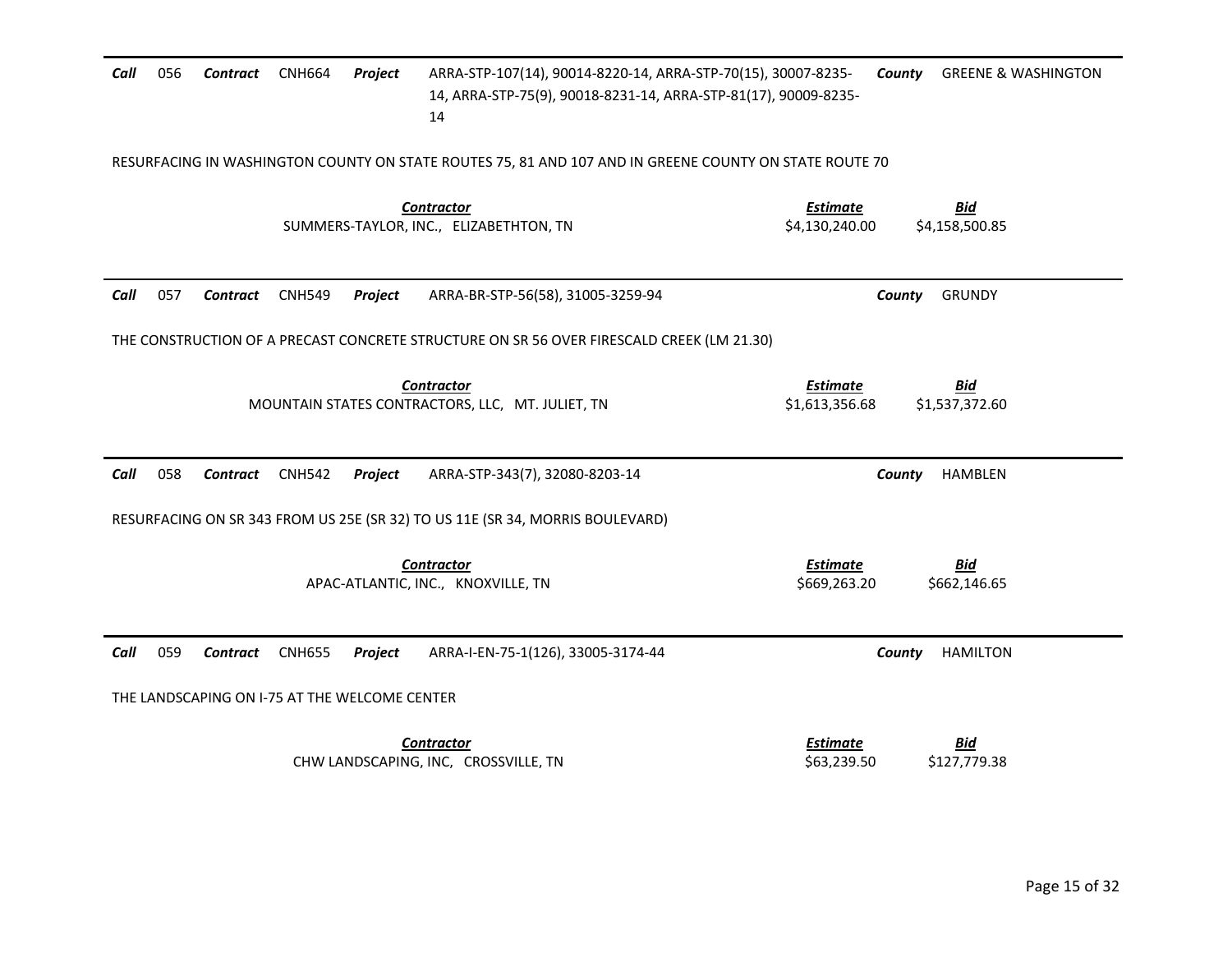| Call | 060 | <b>Contract</b> | <b>CNH678</b> | Project | ARRA-STP-58(32), 33044-8245-14                                                                | County                          | <b>HAMILTON</b>            |
|------|-----|-----------------|---------------|---------|-----------------------------------------------------------------------------------------------|---------------------------------|----------------------------|
|      |     |                 |               |         | RESURFACING ON SR 58 FROM NORTH OF RUNYAN ROAD (LM 21.37) TO SOUTH OF SR 60                   |                                 |                            |
|      |     |                 |               |         | <b>Contractor</b><br>HIGHWAYS, INC., BRENTWOOD, TN                                            | <b>Estimate</b><br>\$487,401.25 | <b>Bid</b><br>\$409,884.00 |
| Call | 061 | Contract        | <b>CNH693</b> | Project | ARRA-STP-M-8(41), 33015-3261-54                                                               | County                          | <b>HAMILTON</b>            |
|      |     |                 |               |         | THE INSTALLATION OF SIGNALS ON US 41 (US 76, SR 8, RINGGOLD ROAD) AT CAMP JORDAN PARKWAY      |                                 |                            |
|      |     |                 |               |         | <b>Contractor</b><br>STANSELL ELECTRIC CO., INC., NASHVILLE, TN                               | <b>Estimate</b><br>\$154,151.25 | <b>Bid</b><br>\$122,171.50 |
| Call | 062 | Contract        | <b>CNH152</b> | Project | 33948-4215-04                                                                                 | County                          | <b>HAMILTON</b>            |
|      |     |                 |               |         | THE TUNNEL CLEANING ON THE MCCALLIE TUNNEL, THE STRINGERS RIDGE TUNNEL, AND THE BACHMAN TUBES |                                 |                            |
|      |     |                 |               |         | <b>Contractor</b><br>DIAMOND SPECIALIZED, INC., STEUBENVILLE, OH                              | <b>Estimate</b><br>\$136,850.00 | <b>Bid</b><br>\$139,600.00 |
| Call | 063 | <b>Contract</b> | <b>CNH691</b> | Project | ARRA-STP-69(70), 36005-8239-14                                                                | County                          | <b>HARDIN</b>              |
|      |     |                 |               |         | RESURFACING ON SR 69 FROM HOLLAND CREEK ROAD (LM 10.57) TO NEAR SR 226 (LM 17.94)             |                                 |                            |
|      |     |                 |               |         | <b>Contractor</b><br>DELTA CONTRACTING COMPANY, LLC, JACKSON, TN                              | Estimate<br>\$1,311,678.40      | Bid<br>\$1,239,888.83      |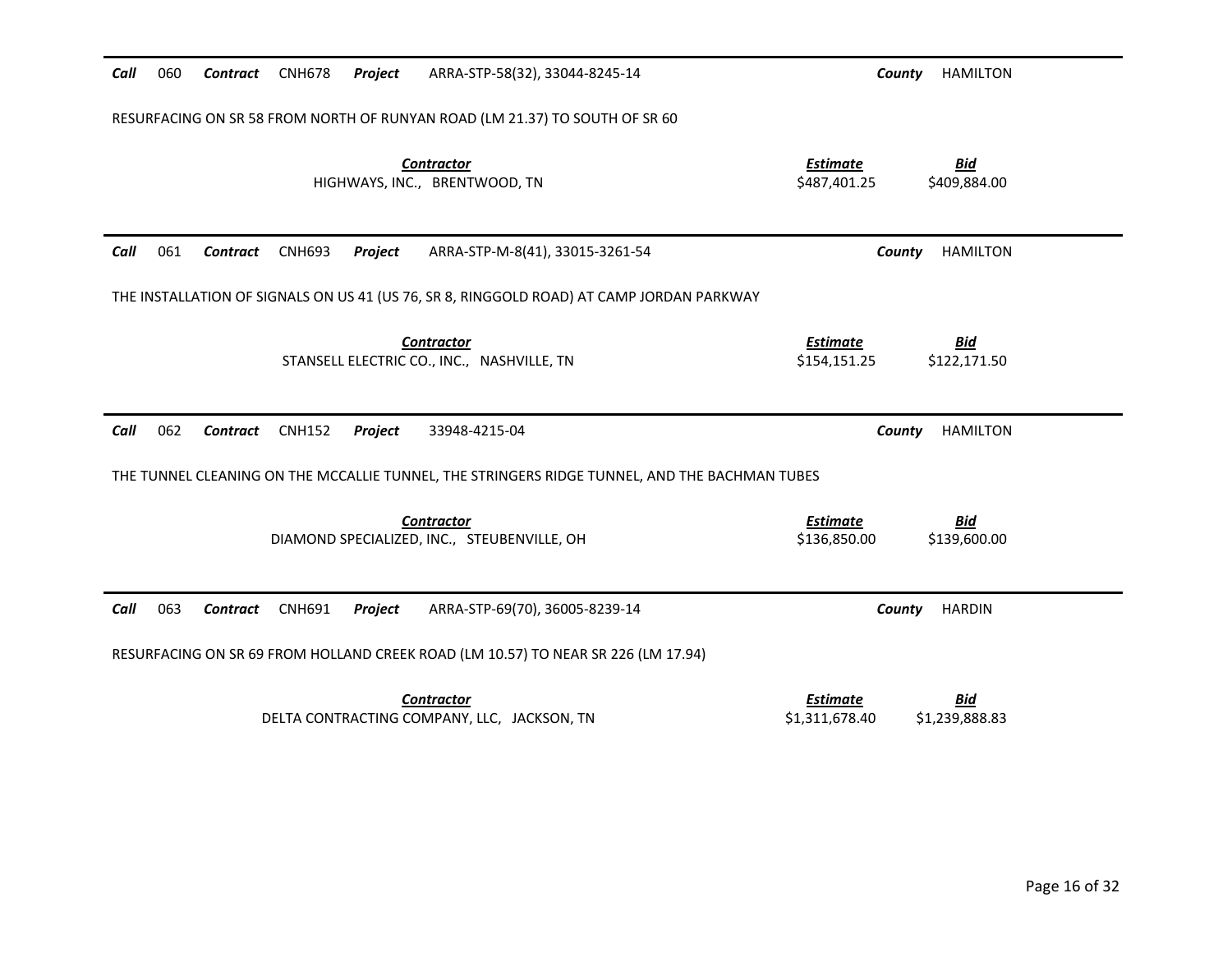| Call | 064                                                                                            | <b>Contract</b> | <b>CNH174</b> | Project | 98047-3226-04                                                                                           | County                            | <b>HARDIN &amp; HENDERSON</b> |  |
|------|------------------------------------------------------------------------------------------------|-----------------|---------------|---------|---------------------------------------------------------------------------------------------------------|-----------------------------------|-------------------------------|--|
|      |                                                                                                |                 |               |         | THE CONSTRUCTION OF EQUIPMENT SHEDS AT THE TDOT MAINTENANCE FACILITIES IN HARDIN AND HENDERSON COUNTIES |                                   |                               |  |
|      |                                                                                                |                 |               |         | <b>Contractor</b><br>HODGES GROUP, INC., PORTLAND, TN                                                   | <b>Estimate</b><br>\$110,532.00   | <u>Bid</u><br>\$76,812.10     |  |
| Call | 065                                                                                            | Contract        | <b>CNH684</b> | Project | ARRA-STP-1(244), 38003-8226-14                                                                          | County                            | <b>HAYWOOD</b>                |  |
|      | RESURFACING ON US 70 (US 79, SR 1) FROM THE TIPTON COUNTY LINE (LM 0.00) TO OVERFLOW (LM 5.58) |                 |               |         |                                                                                                         |                                   |                               |  |
|      |                                                                                                |                 |               |         | <b>Contractor</b><br>FORD CONSTRUCTION COMPANY, DYERSBURG, TN                                           | <b>Estimate</b><br>\$872,466.00   | <b>Bid</b><br>\$802,995.50    |  |
| Call | 066                                                                                            | <b>Contract</b> | <b>CNH041</b> | Project | 38002-4214-04                                                                                           | County                            | <b>HAYWOOD</b>                |  |
|      |                                                                                                |                 |               |         | THE REPAIR OF SIX (6) BRIDGES ON US 70 (US 79, SR 1) OVER OVERFLOWS OF THE HATCHIE RIVER                |                                   |                               |  |
|      |                                                                                                |                 |               |         | <b>Contractor</b><br>THOMSON & THOMSON, INC., JACKSON, TN                                               | <b>Estimate</b><br>\$4,823,708.40 | <u>Bid</u><br>\$4,888,320.31  |  |
| Call | 067                                                                                            | <b>Contract</b> | <b>CNH613</b> | Project | ARRA-IME-40-3(137), 41001-8143-44, ARRA-IME-40-3(138), 22001-<br>8178-44                                | County                            | HICKMAN, HUMPHREYS,<br>ETC.   |  |
|      |                                                                                                |                 |               |         | RESURFACING ON I-40 IN HICKMAN, HUMPHREYS AND DICKSON COUNTIES FOR A TOTAL OF 8.263 MILES               |                                   |                               |  |

**NO BIDS RECEIVED**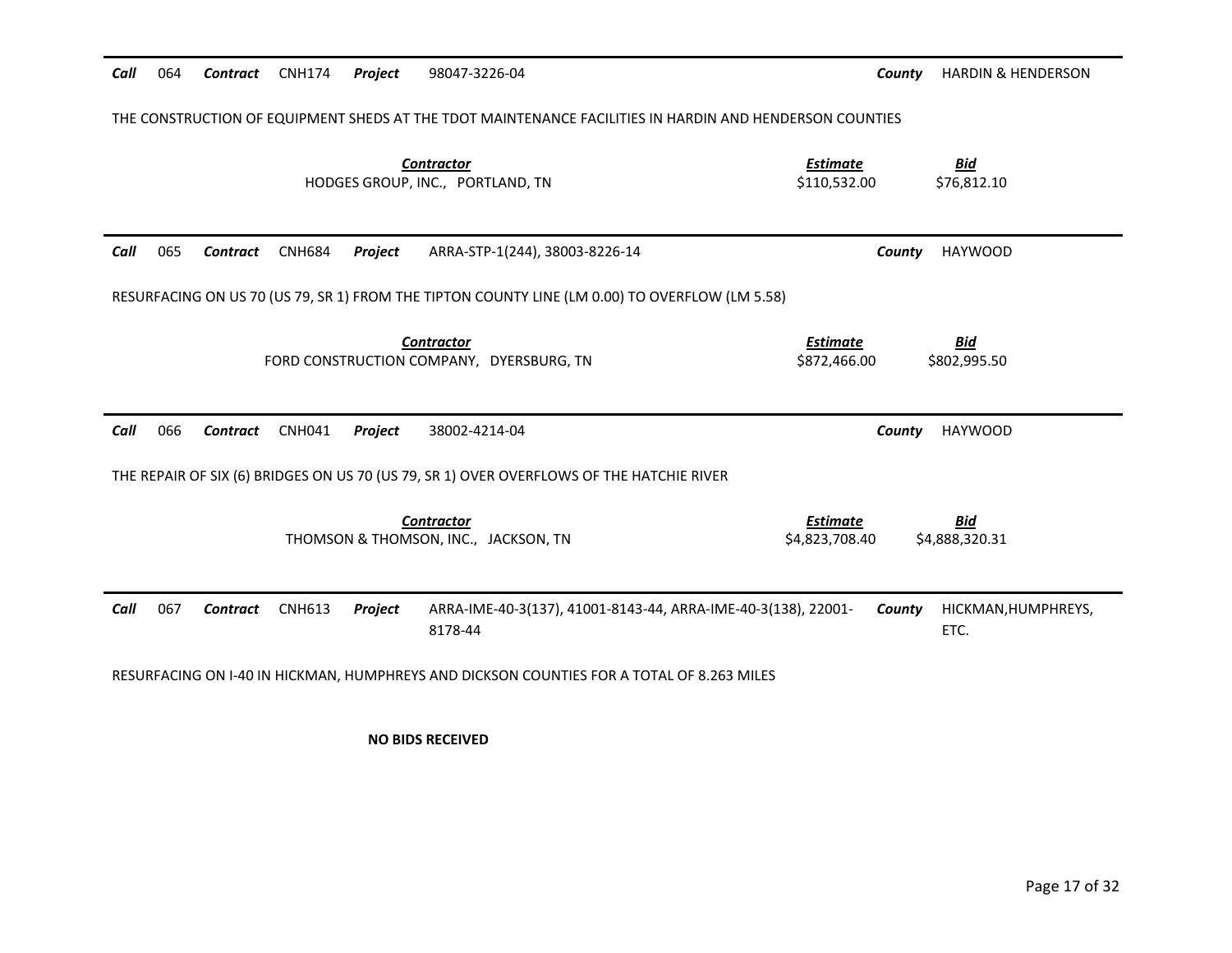| THE CONSTRUCTION OF EQUIPMENT SHEDS AT THE TDOT MAINTENANCE FACILITIES IN HICKMAN AND ROBERTSON COUNTIES |                                                                   |
|----------------------------------------------------------------------------------------------------------|-------------------------------------------------------------------|
| <b>Contractor</b><br>HODGES GROUP, INC., PORTLAND, TN                                                    | <b>Estimate</b><br><b>Bid</b><br>\$75,062.10<br>\$110,532.00      |
| Call<br>069<br><b>CNH657</b><br>Project<br>ARRA-STP-49(20), 42002-8210-14<br>Contract                    | <b>HOUSTON</b><br>County                                          |
| RESURFACING ON SR 49 FROM SR 147 (LM 0.96) TO SR 13 (LM 5.90)                                            |                                                                   |
| <b>Contractor</b><br>EUBANK ASPHALT PAVING & SEALING, CHARLOTTE, TN                                      | <b>Estimate</b><br><b>Bid</b><br>\$846,233.90<br>\$676,304.07     |
| Call<br>070<br><b>CNH667</b><br>Project<br>ARRA-STP-13(33), 43005-8241-14<br>Contract                    | HUMPHREYS<br>County                                               |
| RESURFACING ON SR 13 FROM NORTH OF TUMBLING CREEK ROAD (LM 8.30) TO SOUTH OF PUMPKIN CREEK (LM 15.21)    |                                                                   |
| <b>Contractor</b><br>EUBANK ASPHALT PAVING & SEALING, CHARLOTTE, TN                                      | <b>Estimate</b><br><u>Bid</u><br>\$1,116,639.68<br>\$1,288,644.90 |
| 071<br>Call<br><b>Contract</b><br><b>CNH164</b><br>Project<br>98017-3216-04                              | County<br><b>JEFFERSON &amp; KNOX</b>                             |
| THE CONSTRUCTION OF EQUIPMENT SHEDS AT THE TDOT MAINTENANCE FACILITIES IN JEFFERSON AND KNOX COUNTIES    |                                                                   |
| <b>Contractor</b>                                                                                        | <b>Estimate</b><br>Bid                                            |

*Call* 068 *Contract* CNH173 *Project* 98039-3213-04 *County* HICKMAN & ROBERTSON

HODGES GROUP, INC., PORTLAND, TN \$195,404.50 \$138,006.23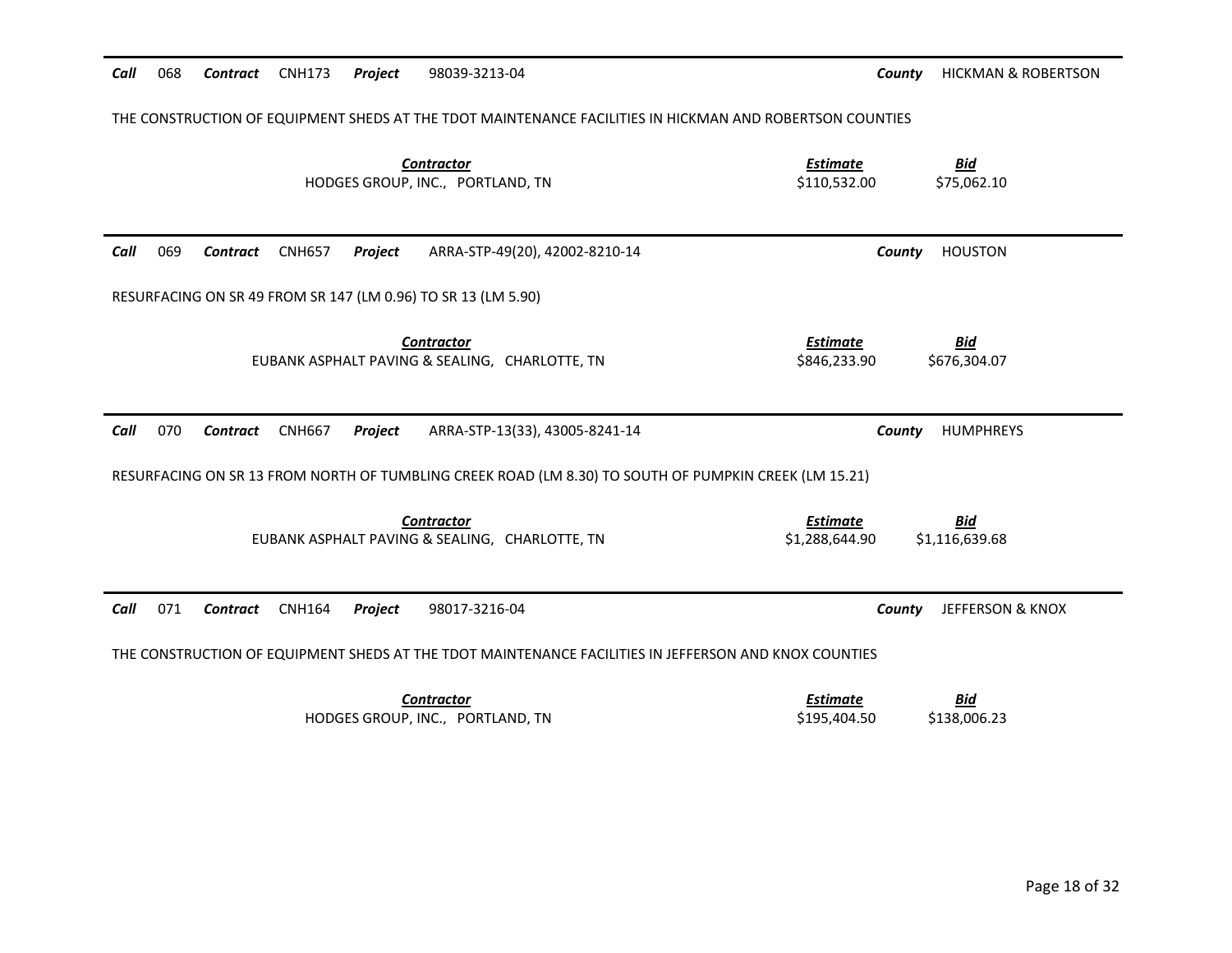### Call 072 Contract CNH668 Project 072 *Contract* CNH668 *Project* ARRA-STP-167(4), 46009-8214-14, STP-34(68), 46002-8219-14 *County* JOHNSON

RESURFACING ON SR 167 FROM LITTLE DRY RUN RD. (LM 6.35) TO US 421 (SR 34) AND A THIN MIX OVERLAY ON US 421 (SR 34) FROM S. OF TRIPLETT RD. (LM 17.60) TO THE NC STATE LINE

## **ALL BIDS REJECTED**

| Call | 073                                                                                                   | Contract        | <b>CNH662</b> | Project        | ARRA-STP-131(22), 47039-8237-14                                   | County                            | <b>KNOX</b>                  |  |
|------|-------------------------------------------------------------------------------------------------------|-----------------|---------------|----------------|-------------------------------------------------------------------|-----------------------------------|------------------------------|--|
|      | RESURFACING ON SR 131 FROM US 25W (SR 9) (CLINTON HIGHWAY) (LM 12.00) TO WEST OF GILL ROAD (LM 14.25) |                 |               |                |                                                                   |                                   |                              |  |
|      |                                                                                                       |                 |               |                | <b>Contractor</b><br>ROGERS GROUP, INC., NASHVILLE, TN            | <b>Estimate</b><br>\$444,417.20   | <u>Bid</u><br>\$417,749.50   |  |
| Call | 074                                                                                                   | <b>Contract</b> | <b>CNH670</b> | <b>Project</b> | ARRA/STP-HPP-9109(130), 47956-3523-54                             | County                            | <b>KNOX</b>                  |  |
|      | THE WIDENING ON CAMPBELL STATION ROAD FROM PARKSIDE DRIVE TO JAMESTOWN BOULEVARD IN FARRAGUT          |                 |               |                |                                                                   |                                   |                              |  |
|      |                                                                                                       |                 |               |                | <b>Contractor</b><br>APAC-ATLANTIC, INC., KNOXVILLE, TN           | <b>Estimate</b><br>\$5,859,567.55 | <u>Bid</u><br>\$5,211,681.75 |  |
| Call | 075                                                                                                   | <b>Contract</b> | <b>CNH137</b> | Project        | 47010-4239-04                                                     | County                            | <b>KNOX</b>                  |  |
|      |                                                                                                       |                 |               |                | THE TUNNEL CLEANING ON THE HENLEY STREET CONNECTOR TUNNEL ON SR 1 |                                   |                              |  |
|      |                                                                                                       |                 |               |                | <b>Contractor</b><br>DIAMOND SPECIALIZED, INC., STEUBENVILLE, OH  | <u>Estimate</u><br>\$95,775.00    | <u>Bid</u><br>\$98,700.00    |  |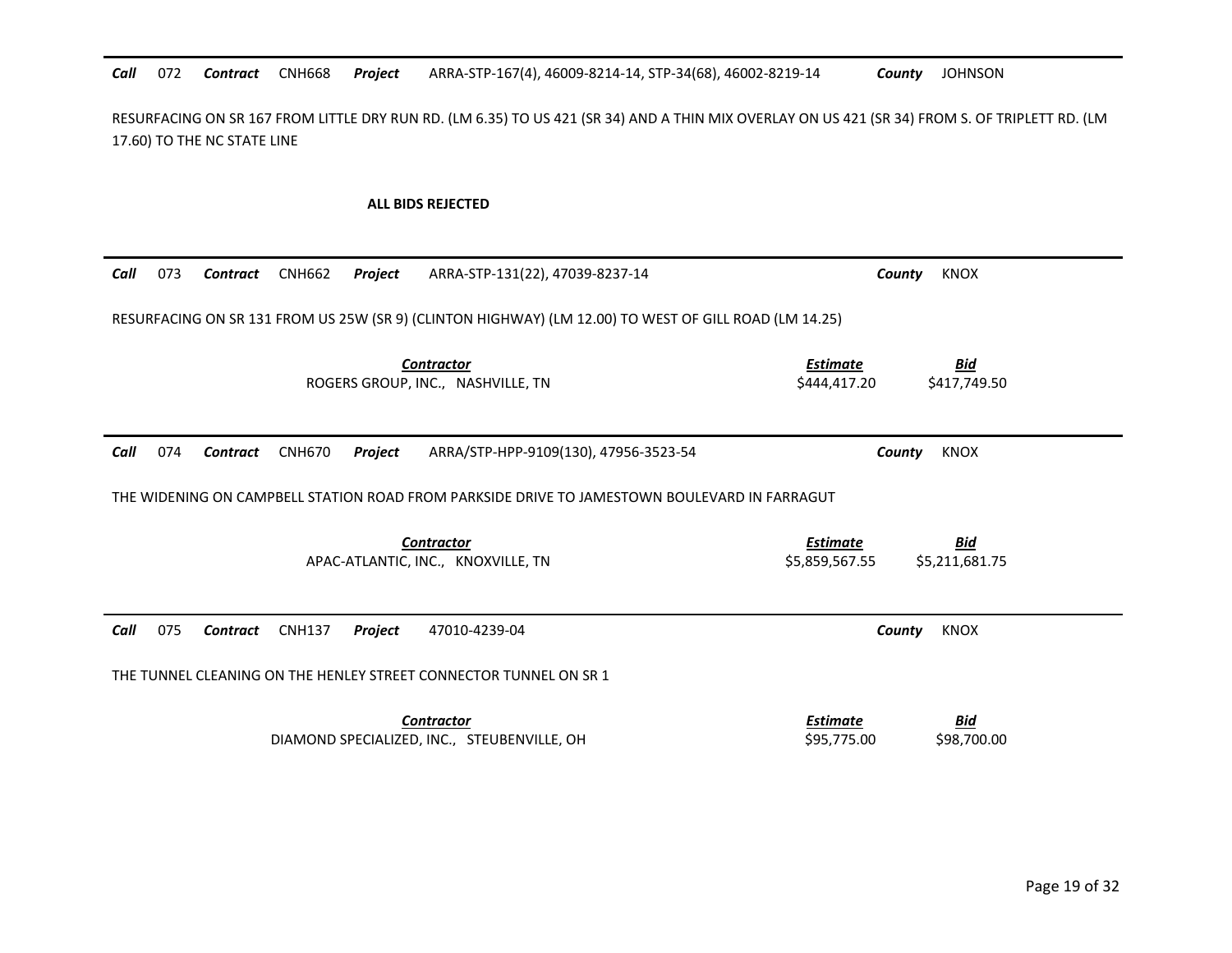| Call | 076 | Contract        | <b>CNH649</b> | Project | ARRA-STP-78(15), 48005-8215-14                                                                                   | County<br>LAKE                                                                                                                     |
|------|-----|-----------------|---------------|---------|------------------------------------------------------------------------------------------------------------------|------------------------------------------------------------------------------------------------------------------------------------|
|      |     |                 |               |         | RESURFACING ON SR 78 FROM SR 21 (LM 10.64) TO VAN WORKS ROAD (LM 15.59)                                          |                                                                                                                                    |
|      |     |                 |               |         | <b>Contractor</b><br>FORD CONSTRUCTION COMPANY, DYERSBURG, TN                                                    | <b>Estimate</b><br><b>Bid</b><br>\$514,207.00<br>\$466,453.00                                                                      |
| Call | 077 | Contract        | <b>CNH147</b> | Project | BR-STP-21(11), 48002-3222-94, 48002-3224-04                                                                      | LAKE & OBION<br>County                                                                                                             |
|      |     |                 |               |         |                                                                                                                  | THE CONSTRUCTION OF A SPILLWAY ON REELFOOT LAKE PLUS CONSTRUCTION OF A CONCRETE I-BEAM BRIDGE ON SR 21 OVER THE SPILLWAY (LM 7.60) |
|      |     |                 |               |         | <b>Contractor</b><br>DEMENT CONSTRUCTION COMPANY, LLC, JACKSON, TN                                               | <b>Estimate</b><br><u>Bid</u><br>\$19,904,421.64<br>\$18,393,009.47                                                                |
| Call | 078 | Contract        | <b>CNH171</b> | Project | 98047-3227-04                                                                                                    | LAUDERDALE, OBION, ETC.<br>County                                                                                                  |
|      |     |                 |               |         | THE CONSTRUCTION OF EQUIPMENT SHEDS AT THE TDOT MAINTENANCE FACILITIES IN LAUDERDALE, OBION AND WEAKLEY COUNTIES |                                                                                                                                    |
|      |     |                 |               |         | <b>Contractor</b><br>HODGES GROUP, INC., PORTLAND, TN                                                            | <b>Estimate</b><br><b>Bid</b><br>\$163,298.00<br>\$115,218.15                                                                      |
| Call | 079 | <b>Contract</b> | <b>CNH652</b> | Project | ARRA-BRZE-5000(15), 50945-3461-94                                                                                | LAWRENCE<br>County                                                                                                                 |
|      |     |                 |               |         | THE CONSTRUCTION OF A CONCRETE BOX BEAM BRIDGE ON PINEY ROAD OVER PINEY BRANCH (LM 11.62)                        |                                                                                                                                    |
|      |     |                 |               |         | <b>Contractor</b><br>CURBERS, INC., FAYETTEVILLE, TN                                                             | <b>Estimate</b><br><b>Bid</b><br>\$401,191.38<br>\$375,336.30                                                                      |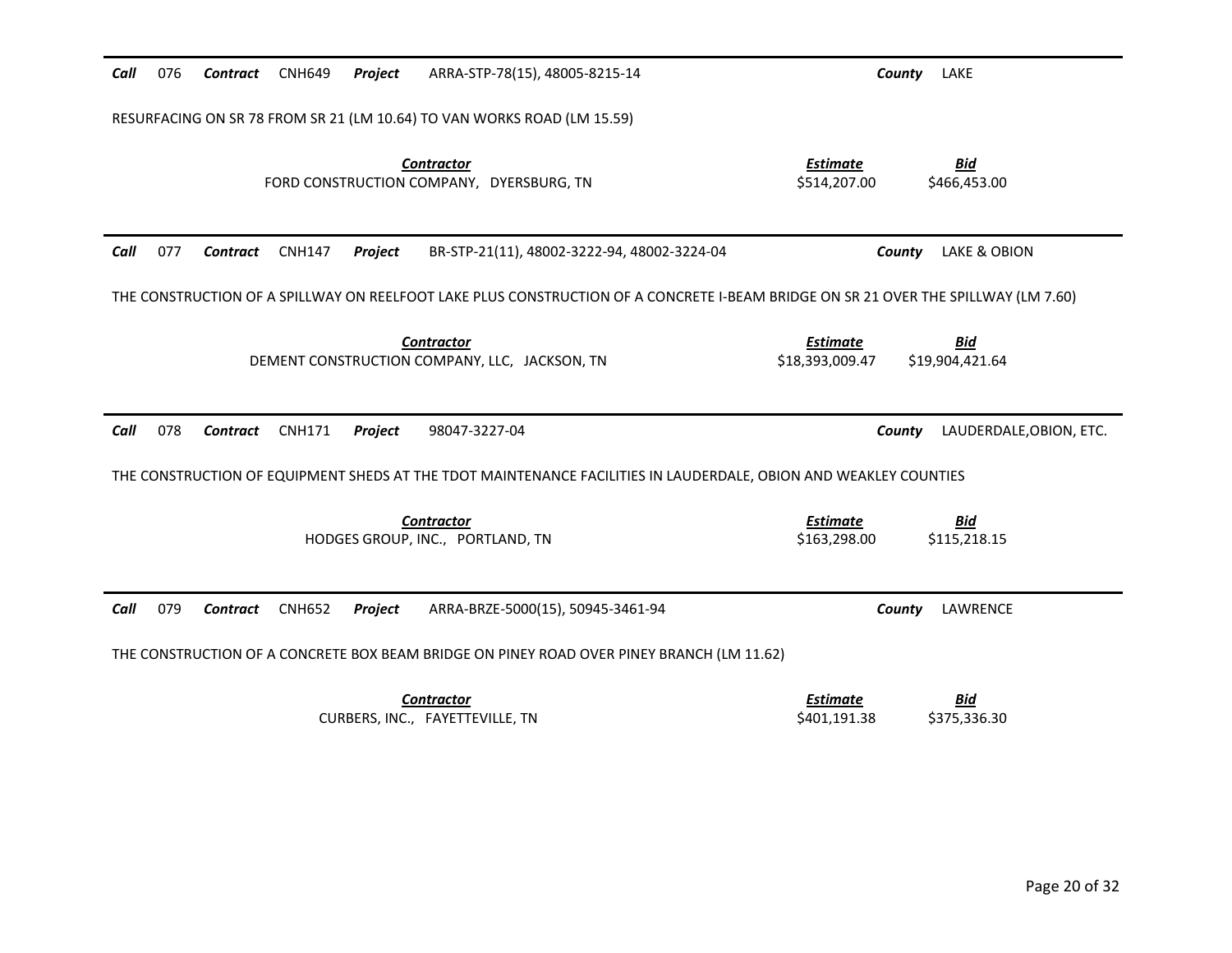| 080<br>Call        | <b>CNH692</b><br>Project<br>Contract        | ARRA-NHE-6(72), 50001-8263-14                                                                                                   | LAWRENCE<br>County                                                |                                                                                                                |  |  |  |  |  |  |  |
|--------------------|---------------------------------------------|---------------------------------------------------------------------------------------------------------------------------------|-------------------------------------------------------------------|----------------------------------------------------------------------------------------------------------------|--|--|--|--|--|--|--|
|                    |                                             | RESURFACING ON US 43 (SR 6) FROM THE LAWRENCEBURG CITY LIMITS (LM 23.00) TO ALEXANDER SPRINGS ROAD (LM 29.80)                   |                                                                   |                                                                                                                |  |  |  |  |  |  |  |
|                    |                                             | <b>Contractor</b><br>ROGERS GROUP, INC., NASHVILLE, TN                                                                          | <b>Estimate</b><br><u>Bid</u><br>\$1,774,742.70<br>\$1,661,000.00 |                                                                                                                |  |  |  |  |  |  |  |
| Call<br>081        | <b>CNH172</b><br>Contract<br>Project        | 98039-3214-04                                                                                                                   | LAWRENCE, LINCOLN, ETC.<br>County                                 |                                                                                                                |  |  |  |  |  |  |  |
|                    |                                             | THE CONSTRUCTION OF EQUIPMENT SHEDS AT THE TDOT MAINTENANCE FACILITIES IN LAWRENCE, LINCOLN AND MOORE COUNTIES                  |                                                                   |                                                                                                                |  |  |  |  |  |  |  |
|                    |                                             | <b>Contractor</b><br>DOSS BROTHERS, INCORPORATED, LAWRENCEBURG, TN                                                              | <b>Bid</b><br><b>Estimate</b><br>\$198,799.40<br>\$130,212.92     |                                                                                                                |  |  |  |  |  |  |  |
| Call<br>082        | <b>Contract</b><br><b>CNH697</b><br>Project | ARRA-STP-275(6), 52021-8217-14                                                                                                  | <b>LINCOLN</b><br>County                                          |                                                                                                                |  |  |  |  |  |  |  |
|                    |                                             |                                                                                                                                 |                                                                   | RESURFACING WITH A BITUMINOUS SEAL COAT ON SR 275 FROM THE FOUR-WAY STOP (LM 7.00) TO US 64 (SR 15) (LM 14.20) |  |  |  |  |  |  |  |
|                    |                                             |                                                                                                                                 |                                                                   |                                                                                                                |  |  |  |  |  |  |  |
|                    |                                             | <b>Contractor</b><br>WRIGHT PAVING CONTRACTORS, INC., FAYETTEVILLE, TN                                                          | <b>Estimate</b><br><b>Bid</b><br>\$287,103.00<br>\$286,063.18     |                                                                                                                |  |  |  |  |  |  |  |
| Call<br>083        | <b>CNH698</b><br>Contract<br>Project        | ARRA-STP-262(9), 56020-8201-14, ARRA-STP-56(57), 56005-8227-14 County                                                           | <b>MACON</b>                                                      |                                                                                                                |  |  |  |  |  |  |  |
| <b>COUNTY LINE</b> |                                             | RESURFACING WITH A BITUMINOUS SEAL COAT ON SR 56 FROM THE JACKSON COUNTY LINE TO SR 262 AND ON SR 262 FROM SR 56 TO THE JACKSON |                                                                   |                                                                                                                |  |  |  |  |  |  |  |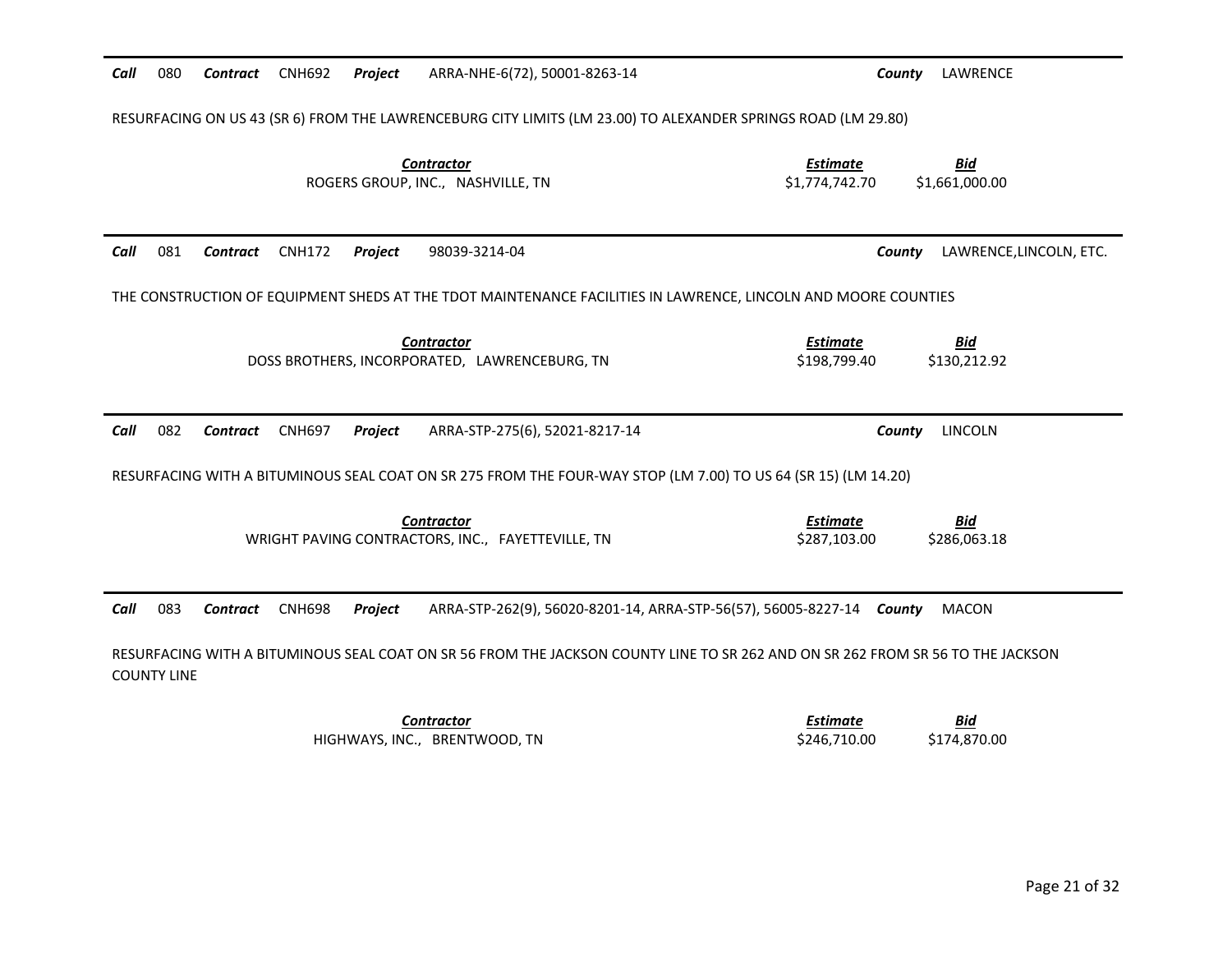| 084<br>Call                    | Contract CNH685<br>Project | ARRA-STP-52(59), 56003-8256-14                                                               | County                                                                                      | <b>MACON</b>                 |  |  |  |  |  |  |
|--------------------------------|----------------------------|----------------------------------------------------------------------------------------------|---------------------------------------------------------------------------------------------|------------------------------|--|--|--|--|--|--|
|                                |                            | RESURFACING ON SR 52 FROM THE LAFAYETTE CITY LIMITS (LM 9.80) TO NEAR BUTLER ROAD (LM 15.15) |                                                                                             |                              |  |  |  |  |  |  |
|                                |                            | <b>Contractor</b><br>ROGERS GROUP, INC., NASHVILLE, TN                                       | <u>Estimate</u><br>\$1,177,087.50                                                           | <b>Bid</b><br>\$1,138,477.40 |  |  |  |  |  |  |
| 085<br>Call<br>Contract        | <b>CNH707</b><br>Project   | ARRA-BRZE-9406(8), 57951-3571-94                                                             | County                                                                                      | <b>MADISON</b>               |  |  |  |  |  |  |
|                                |                            | THE CONSTRUCTION OF A CONCRETE BOX BRIDGE ON SECOND STREET OVER ANDERSON BRANCH (LM 0.07)    |                                                                                             |                              |  |  |  |  |  |  |
|                                |                            | <b>Contractor</b><br>DEMENT CONSTRUCTION COMPANY, LLC, JACKSON, TN                           | <b>Estimate</b><br>\$297,361.78                                                             | <b>Bid</b><br>\$341,777.54   |  |  |  |  |  |  |
| Call<br>086<br>Contract        | <b>CNH666</b><br>Project   | ARRA-IME-24-2(127), 58100-8155-44                                                            | County                                                                                      | <b>MARION</b>                |  |  |  |  |  |  |
|                                |                            |                                                                                              | RESURFACING ON I-24 FROM US 72 (SR 27, SR 150) (LM 17.61) TO THE TENNESSEE RIVER (LM 25.84) |                              |  |  |  |  |  |  |
|                                |                            |                                                                                              |                                                                                             |                              |  |  |  |  |  |  |
|                                |                            | <b>Contractor</b>                                                                            | <b>Estimate</b>                                                                             | <u>Bid</u>                   |  |  |  |  |  |  |
|                                |                            | HIGHWAYS, INC., BRENTWOOD, TN                                                                | \$2,577,703.45                                                                              | \$2,194,781.00               |  |  |  |  |  |  |
| 087<br>Call<br><b>Contract</b> | <b>CNH178</b><br>Project   | 98026-4189-04                                                                                | County                                                                                      | MARION, PUTNAM, ETC.         |  |  |  |  |  |  |
|                                |                            | THE ATTENUATOR UPGRADE ON VARIOUS INTERSTATE AND STATE ROUTES                                |                                                                                             |                              |  |  |  |  |  |  |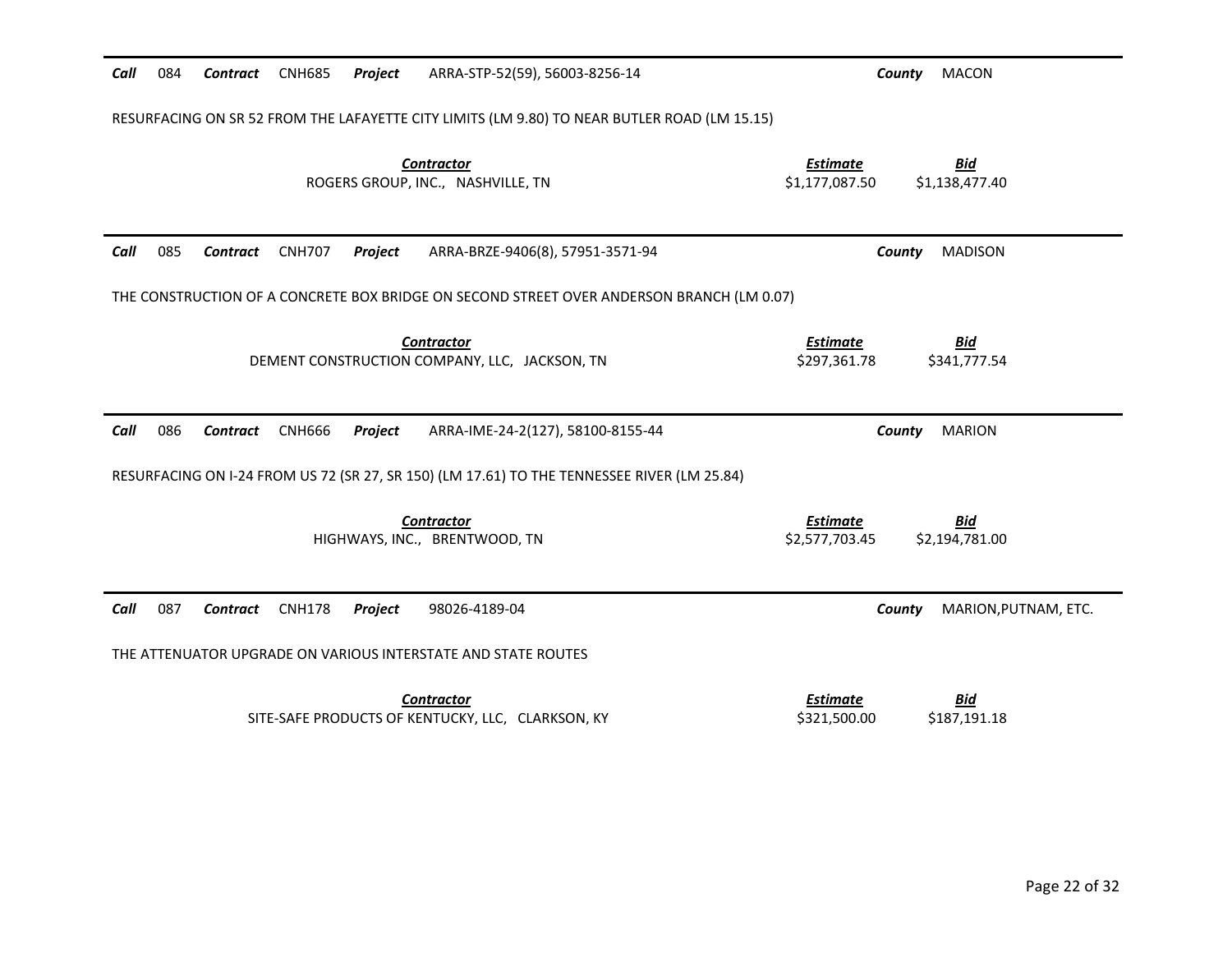| Call<br>088<br>Contract | <b>CNH683</b><br>Project<br>ARRA-BRZE-9302(16), 60950-3540-94                                                        | <b>MAURY</b><br>County                                            |
|-------------------------|----------------------------------------------------------------------------------------------------------------------|-------------------------------------------------------------------|
|                         | THE CONSTRUCTION OF A WELDED STEEL PLATE GIRDER BRIDGE ON INDUSTRIAL PARK ROAD OVER THE DUCK RIVER (LM 0.70)         |                                                                   |
|                         | <b>Contractor</b><br>DEMENT CONSTRUCTION COMPANY, LLC, JACKSON, TN                                                   | <b>Estimate</b><br><b>Bid</b><br>\$2,372,696.12<br>\$2,448,984.29 |
| Call<br>089<br>Contract | <b>CNH708</b><br>ARRA-STP-2(97), 54002-8237-14<br>Project                                                            | <b>MCMINN</b><br>County                                           |
|                         | RESURFACING ON US 11 (SR 2) FROM NORTH OF NIOTA (LM 21.93) TO THE MONROE COUNTY LINE (LM 24.38)                      |                                                                   |
|                         | <b>Contractor</b><br>APAC-ATLANTIC, INC., KNOXVILLE, TN                                                              | <b>Estimate</b><br><u>Bid</u><br>\$383,166.00<br>\$379,839.50     |
| Call<br>090<br>Contract | <b>CNH653</b><br>Project<br>ARRA-STP-60(17), 98026-8284-14                                                           | County<br><b>MEIGS &amp; RHEA</b>                                 |
|                         | RESURFACING ON SR 60 FROM MCINTRUFF ROAD (LM 1.06) IN MEIGS COUNTY TO NEAR FIVE POINTS ROAD (LM 2.52) IN RHEA COUNTY |                                                                   |
|                         | <b>Contractor</b><br>ROGERS GROUP, INC., NASHVILLE, TN                                                               | <b>Estimate</b><br><u>Bid</u><br>\$709,603.30<br>\$664,717.45     |
| Call<br>091<br>Contract | <b>CNH131</b><br>Project<br>HSIP-NHE-33(69), 62004-3250-94                                                           | <b>MONROE</b><br>County                                           |
|                         | THE INTERSECTION IMPROVEMENTS ON US 411 (SR 33) AT WAYMAN ROAD                                                       |                                                                   |
|                         |                                                                                                                      |                                                                   |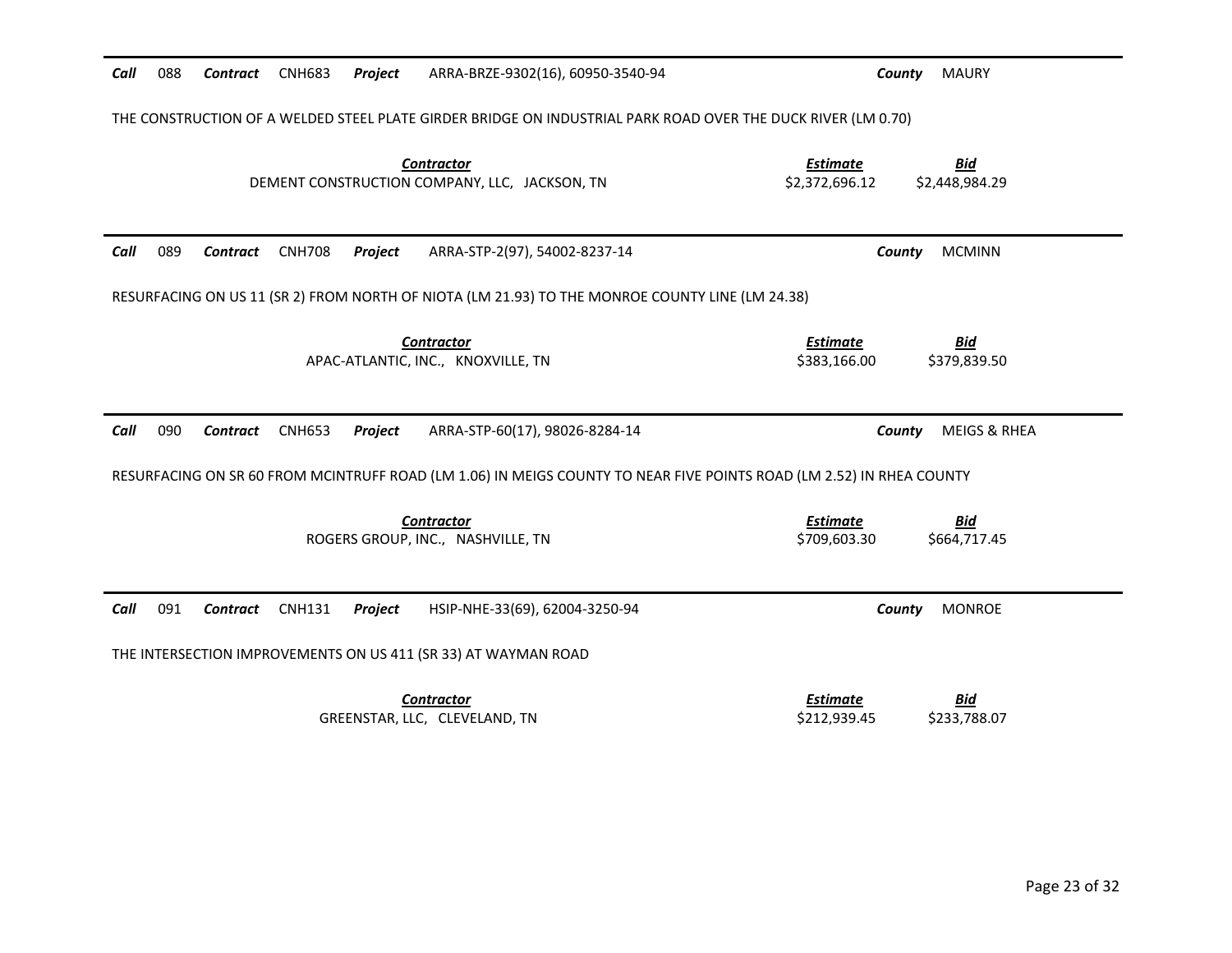| 092<br>Call | Contract<br><b>CNH642</b>                             | Project | ARRA-STP-238(3), 63045-8210-14                                                                                | <b>MONTGOMERY</b><br>County                                       |
|-------------|-------------------------------------------------------|---------|---------------------------------------------------------------------------------------------------------------|-------------------------------------------------------------------|
|             |                                                       |         | RESURFACING ON SR 238 FROM SR 76 (LM 0.00) TO THE KENTUCKY STATE LINE (LM 8.25)                               |                                                                   |
|             |                                                       |         | <b>Contractor</b><br>EUBANK ASPHALT PAVING & SEALING, CHARLOTTE, TN                                           | <b>Bid</b><br><b>Estimate</b><br>\$725,863.00<br>\$563,413.80     |
| 093<br>Call | Contract<br><b>CNH620</b>                             | Project | ARRA-STP-NHE-12(39), 63005-8241-14                                                                            | County<br><b>MONTGOMERY</b>                                       |
|             |                                                       |         | RESURFACING ON US 41A (SR 12, FT. CAMPBELL BLVD) FROM SR 374 (LM 19.68) TO THE KENTUCKY STATE LINE (LM 23.74) |                                                                   |
|             |                                                       |         | <b>Contractor</b><br>EUBANK ASPHALT PAVING & SEALING, CHARLOTTE, TN                                           | <b>Estimate</b><br><b>Bid</b><br>\$1,707,193.75<br>\$1,404,991.75 |
|             |                                                       |         |                                                                                                               |                                                                   |
| 094<br>Call | Contract<br><b>CNH151</b>                             | Project | 63004-4214-04                                                                                                 | County<br><b>MONTGOMERY</b>                                       |
|             | THE IMPROVEMENT OF THE INTERSECTION ON SR 12 AT SR 13 |         |                                                                                                               |                                                                   |
|             |                                                       |         | <b>Contractor</b><br>EUBANK ASPHALT PAVING & SEALING, CHARLOTTE, TN                                           | <b>Estimate</b><br><u>Bid</u><br>\$2,822,303.10<br>\$2,588,770.55 |
| 095<br>Call | <b>Contract</b><br><b>CNH150</b>                      | Project | 63945-3477-04                                                                                                 | <b>MONTGOMERY</b><br>County                                       |
|             |                                                       |         | THE CONSTRUCTION OF A S.I.A. ROUTE SERVING HEMLOCK SEMICONDUCTOR CORPORATION                                  |                                                                   |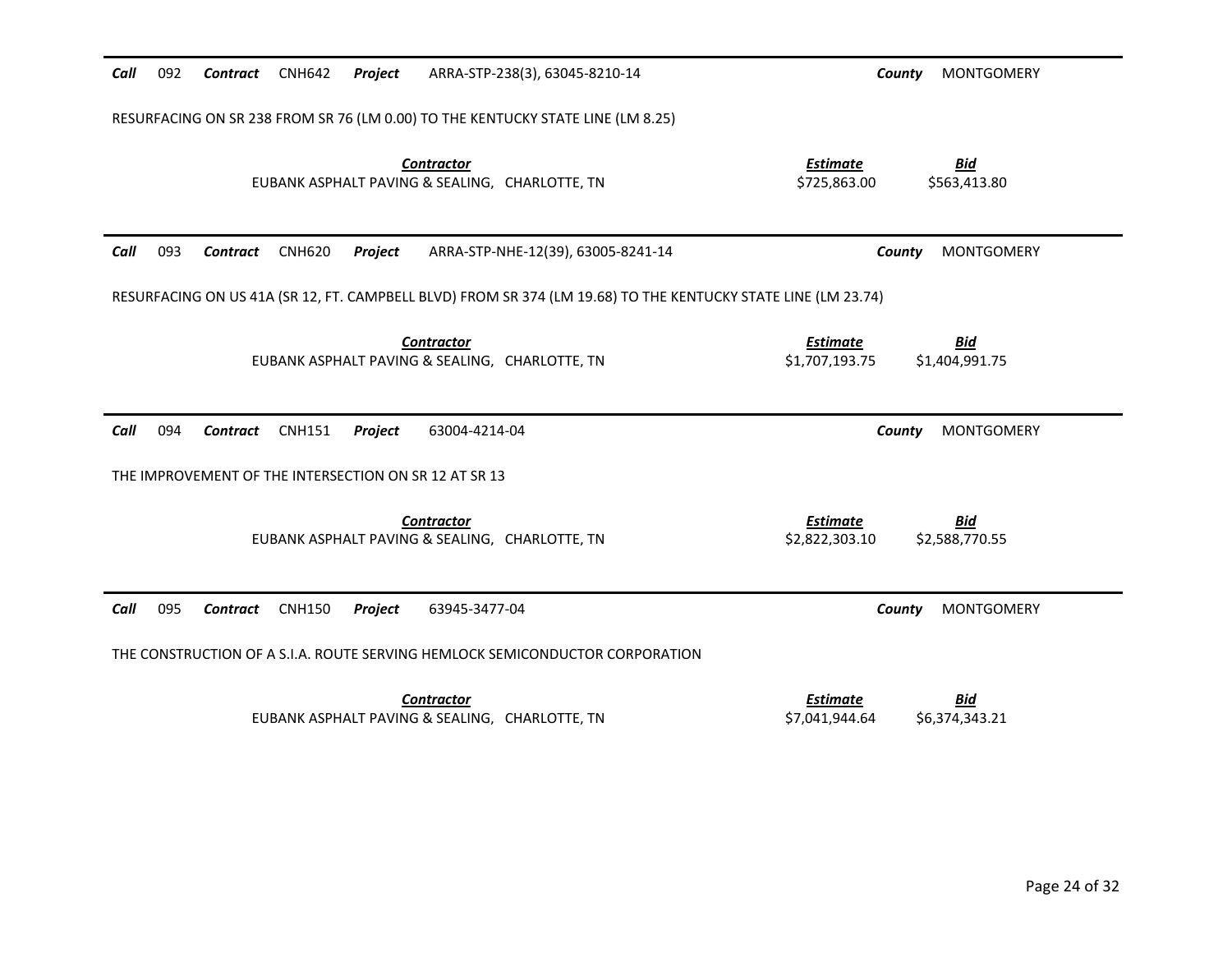| 096<br>Call                    | Contract CNH674<br>Project                         | ARRA-STP-314(4), 70011-8230-14                                                                                                                       | <b>POLK</b><br>County                                             |
|--------------------------------|----------------------------------------------------|------------------------------------------------------------------------------------------------------------------------------------------------------|-------------------------------------------------------------------|
|                                |                                                    | RESURFACING ON SR 314 FROM US 64 (SR 40) (LM 0.00) TO US 411 (SR 33) (LM 6.08)                                                                       |                                                                   |
|                                |                                                    | <b>Contractor</b><br>TALLEY CONSTRUCTION COMPANY, INC., ROSSVILLE, GA                                                                                | <b>Estimate</b><br><b>Bid</b><br>\$1,016,231.15<br>\$1,043,602.06 |
| Call<br>097<br><b>Contract</b> | <b>CNH148</b><br>Project                           | 71100-4108-04                                                                                                                                        | PUTNAM<br>County                                                  |
|                                | THE CONSTRUCTION OF A SALT BIN ON I-40 AT EXIT 276 |                                                                                                                                                      |                                                                   |
|                                |                                                    | <b>Contractor</b><br>A & W LEASING CORPORATION, MCKENZIE, TN                                                                                         | <b>Estimate</b><br><b>Bid</b><br>\$101,000.00<br>\$162,500.00     |
| 098<br>Call<br>Contract        | <b>CNH639</b><br>Project                           | ARRA-STP-NH-29(71), 72001-8297-14, ARRA-STP-NHE-1(240),<br>88040-8208-14, ARRA-STP-NHE-1(242), 89073-8211-14, ARRA-STP-<br>NHE-1(243), 93078-8213-14 | County<br>RHEA, WARREN, ETC.                                      |
|                                | BUREN CO. INTO WHITE CO. TO COLE RD.               | RESURFACING (MICRO-SURFACING) ON US 27 (SR 29) IN RHEA CO., AND ON US 70S (SR 1) STARTING IN WARREN CO. AT VICTOR J. YOUNG RD. THROUGH VAN           |                                                                   |
|                                |                                                    | <b>Contractor</b><br>HIGHWAYS, INC., BRENTWOOD, TN                                                                                                   | <b>Estimate</b><br>Bid<br>\$1,357,209.00<br>\$1,128,759.00        |
| 099<br>Call<br>Contract        | <b>CNH709</b><br>Project                           | ARRA-BR-STP-102(11), 75021-3205-94                                                                                                                   | County<br><b>RUTHERFORD</b>                                       |
|                                |                                                    | THE CONSTRUCTION OF TWO (2) CONCRETE BOX BRIDGES ON SR 102 (ALMAVILLE ROAD) OVER MAXWELL CREEK (LM 1.89) AND ROCKY FORK CREEK (LM 5.31)              |                                                                   |
|                                |                                                    | <b>Contractor</b><br>JENCO CONSTRUCTION, INC., BON AQUA, TN                                                                                          | Estimate<br>Bid<br>\$1,504,288.10<br>\$1,528,505.49               |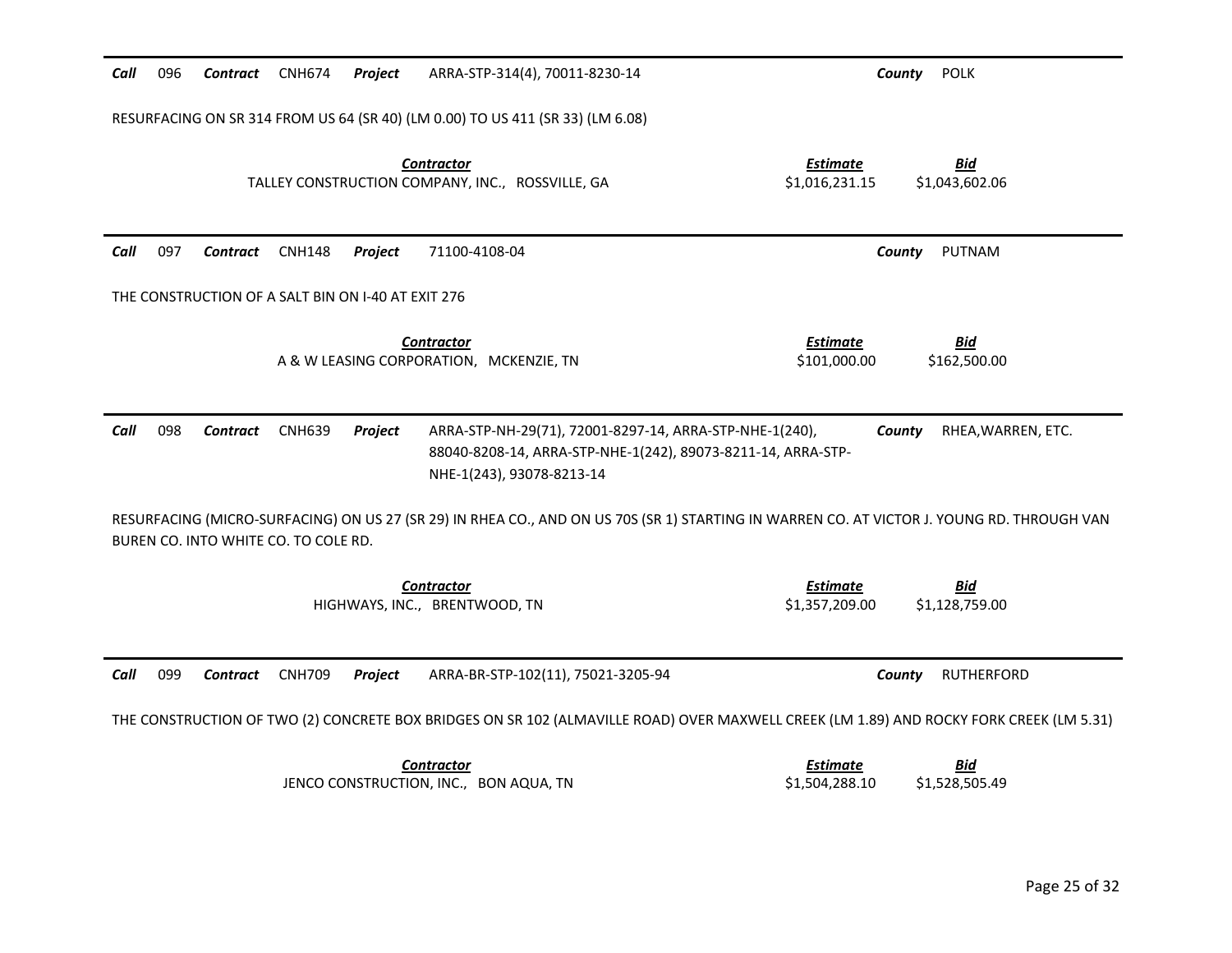| Call | 100                                                                                              | Contract        | <b>CNH710</b> | Project | ARRA-STP-283(10), 77003-8212-14                                                        | SEQUATCHIE<br>County                                                                                                                |  |  |
|------|--------------------------------------------------------------------------------------------------|-----------------|---------------|---------|----------------------------------------------------------------------------------------|-------------------------------------------------------------------------------------------------------------------------------------|--|--|
|      |                                                                                                  |                 |               |         | RESURFACING ON SR 283 FROM THE MARION COUNTY LINE (LM 0.00) TO US 127 (SR 8) (LM 5.54) |                                                                                                                                     |  |  |
|      |                                                                                                  |                 |               |         | <b>Contractor</b><br>THOMAS BROTHERS CONSTRUCTION COMPANY, INC., HIXSON, TN            | <b>Estimate</b><br><b>Bid</b><br>\$535,537.00<br>\$574,655.00                                                                       |  |  |
| Call | 101                                                                                              | <b>Contract</b> | <b>CNH593</b> | Project | ARRA/NHE-HPP-66(39), 78072-3248-14                                                     | <b>SEVIER</b><br>County                                                                                                             |  |  |
|      | THE WIDENING AND IMPROVEMENT ON SR 66 BEGINNING NORTH OF NICHOLS STREET TO SR 338 IN SEVIERVILLE |                 |               |         |                                                                                        |                                                                                                                                     |  |  |
|      |                                                                                                  |                 |               |         | <b>Contractor</b><br>CHARLES BLALOCK & SONS, INC., SEVIERVILLE, TN                     | <b>Estimate</b><br><u>Bid</u><br>\$38,698,150.68<br>\$37,963,987.82                                                                 |  |  |
| Call | 102                                                                                              | Contract        | <b>CNH696</b> | Project | ARRA-IME-240-1(289), 79006-8187-44                                                     | County<br>SHELBY                                                                                                                    |  |  |
|      |                                                                                                  |                 |               |         |                                                                                        | RESURFACING ON I-240 FROM MADISON AVENUE (LM 0.09) TO I-55 (LM 5.46), AND ON I-55 FROM NONCONNAH CREEK (LM 5.25) TO I-240 (LM 5.74) |  |  |
|      |                                                                                                  |                 |               |         | <b>Contractor</b><br>APAC-TENNESSEE, INC., MEMPHIS, TN                                 | <b>Estimate</b><br><b>Bid</b><br>\$4,269,234.65<br>\$3,785,118.05                                                                   |  |  |
| Call | 103                                                                                              | Contract        | <b>CNH188</b> | Project | 79011-4264-04                                                                          | SHELBY<br>County                                                                                                                    |  |  |
|      |                                                                                                  |                 |               |         | THE REPAIR OF THE BRIDGE ON US 70 (US 79, SR 1) OVER BRANCH (LM 29.81)                 |                                                                                                                                     |  |  |
|      |                                                                                                  |                 |               |         | <b>Contractor</b><br>CHRIS-HILL CONSTRUCTION CO., LLC, MEMPHIS, TN                     | <b>Estimate</b><br><u>Bid</u><br>\$224,924.10<br>\$215,047.00                                                                       |  |  |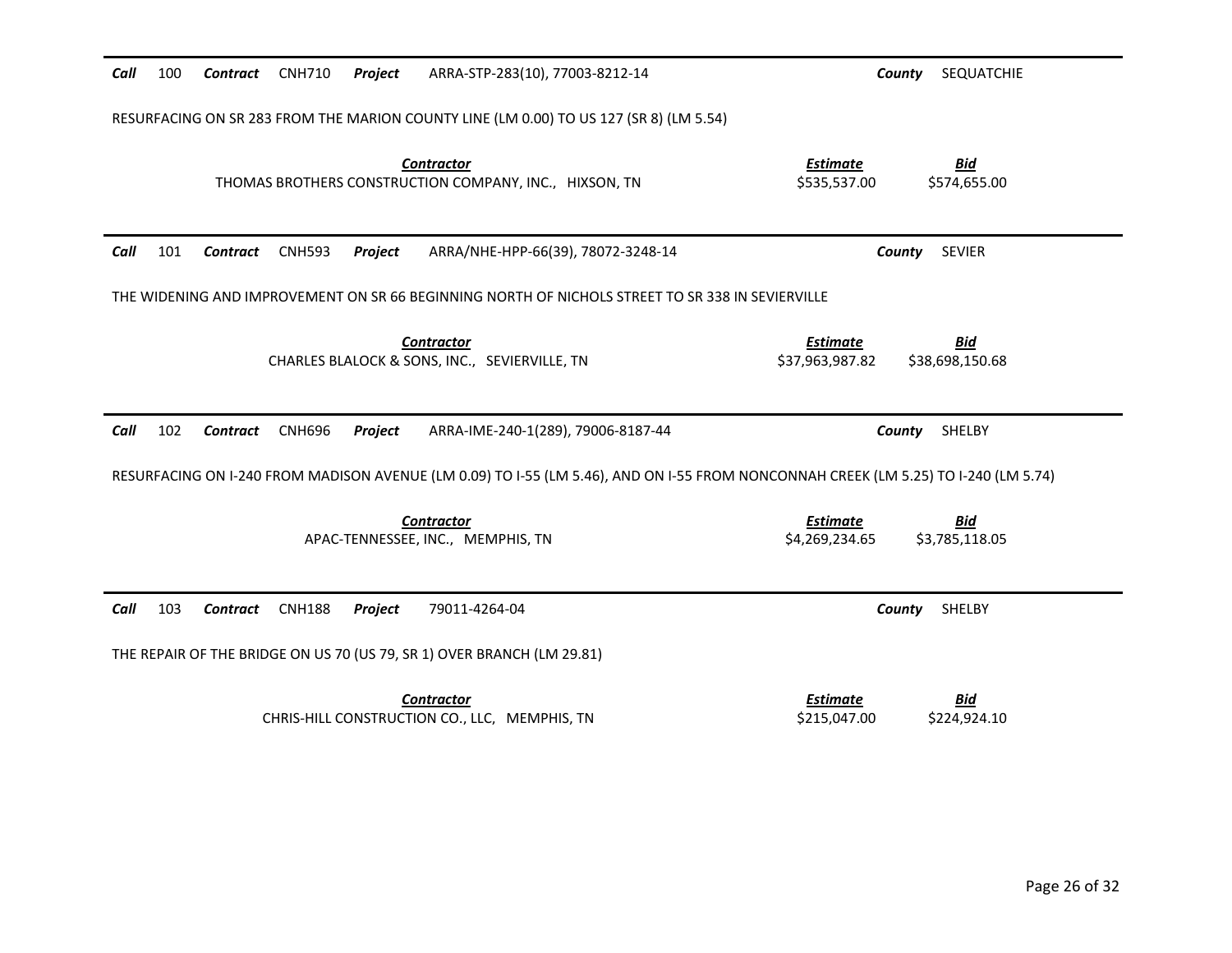| Call                                             | 104 | Contract                                      | <b>CNH623</b> | Project | ARRA-NHE-76(59), 81004-3243-14                                                         |                                   | <b>STEWART</b><br>County     |
|--------------------------------------------------|-----|-----------------------------------------------|---------------|---------|----------------------------------------------------------------------------------------|-----------------------------------|------------------------------|
| FROM S.R. 120 TO EAST OF THE MONTGOMERY CO. LINE |     |                                               |               |         |                                                                                        |                                   |                              |
|                                                  |     |                                               |               |         | ALL BIDS REJECTED                                                                      |                                   |                              |
| Call                                             | 105 | Contract                                      | <b>CNH672</b> | Project | ARRA-I-EN-81-1(107), 82001-3171-44                                                     |                                   | SULLIVAN<br>County           |
|                                                  |     | THE LANDSCAPING ON I-81 AT THE WELCOME CENTER |               |         |                                                                                        |                                   |                              |
|                                                  |     |                                               |               |         | <b>Contractor</b><br>EAST TENNESSEE MECHANICAL CONTRACTORS, INC., KNOXVILLE, TN        | <b>Estimate</b><br>\$86,086.50    | <b>Bid</b><br>\$124,804.32   |
| Call                                             | 106 | Contract                                      | <b>CNH694</b> | Project | ARRA-IME-81-1(108), 82001-8172-44                                                      |                                   | SULLIVAN<br>County           |
|                                                  |     |                                               |               |         | RESURFACING ON I-81 FROM SOUTH OF SR 357 (LM 9.27) TO NORTH OF SR 394 (LM 16.57)       |                                   |                              |
|                                                  |     |                                               |               |         | <b>Contractor</b><br>APAC-ATLANTIC, INC., KNOXVILLE, TN                                | <b>Estimate</b><br>\$5,517,892.50 | <b>Bid</b><br>\$4,719,780.50 |
| Call                                             | 107 | <b>Contract</b>                               | <b>CNH711</b> | Project | ARRA-NHE-109(24), 83011-3229-14                                                        |                                   | County<br>SUMNER             |
|                                                  |     |                                               |               |         | THE PAVING ON SR 109 FROM THE GALLATIN BY-PASS TO 400 FEET SOUTH OF HOLLIS CHAPEL ROAD |                                   |                              |
|                                                  |     |                                               |               |         | <b>Contractor</b><br>ROGERS GROUP, INC., NASHVILLE, TN                                 | <b>Estimate</b><br>\$9,462,492.65 | <u>Bid</u><br>\$9,889,438.51 |
|                                                  |     |                                               |               |         |                                                                                        |                                   |                              |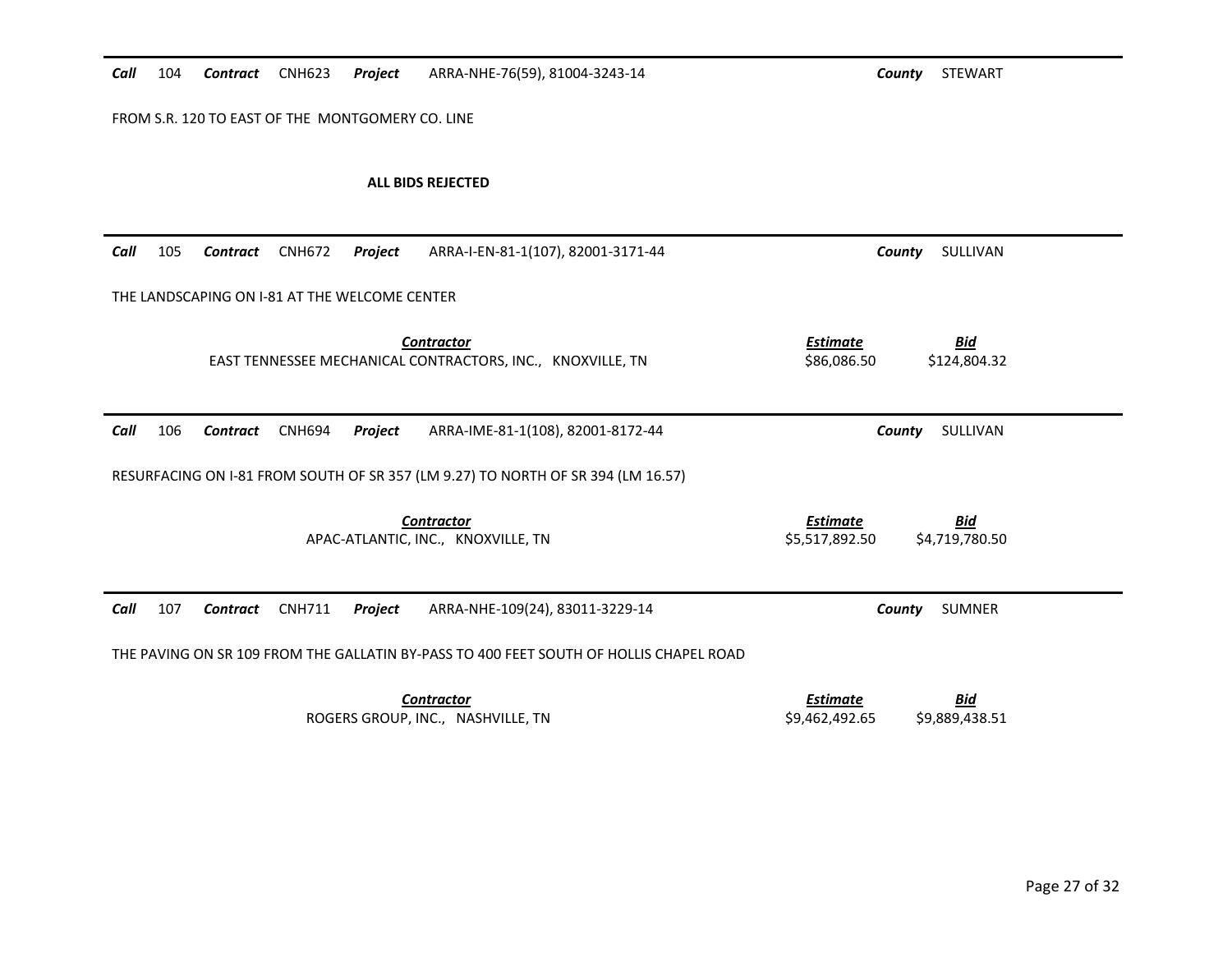| Call | 108                                                                                            | Contract        | CNH712        | Project | ARRA-BRZE-8400(67), 84087-3402-94                                                           | County                          | <b>TIPTON</b>              |
|------|------------------------------------------------------------------------------------------------|-----------------|---------------|---------|---------------------------------------------------------------------------------------------|---------------------------------|----------------------------|
|      | THE CONSTRUCTION OF A CONCRETE BOX BRIDGE ON ROBERT JOHNSON ROAD OVER DRAINAGE CANAL (LM 1.17) |                 |               |         |                                                                                             |                                 |                            |
|      |                                                                                                |                 |               |         | <b>Contractor</b><br>ROSE CONSTRUCTION, INC., COVINGTON, TN                                 | <b>Estimate</b><br>\$240,202.00 | <b>Bid</b><br>\$263,431.79 |
| Call | 109                                                                                            | <b>Contract</b> | <b>CNH713</b> | Project | ARRA-BRZE-8400(68), 84063-3406-94                                                           | County                          | <b>TIPTON</b>              |
|      |                                                                                                |                 |               |         | THE CONSTRUCTION OF A CONCRETE BOX BRIDGE ON BUCKSNORT ROAD OVER MATHIS CREEK (LM 1.95)     |                                 |                            |
|      |                                                                                                |                 |               |         | <b>Contractor</b><br>ROSE CONSTRUCTION, INC., COVINGTON, TN                                 | <b>Estimate</b><br>\$671,893.83 | <b>Bid</b><br>\$685,805.25 |
| Call | 110                                                                                            | <b>Contract</b> | <b>CNH640</b> | Project | ARRA-BRZE-8400(70), 84096-3401-94                                                           | County                          | <b>TIPTON</b>              |
|      |                                                                                                |                 |               |         |                                                                                             |                                 |                            |
|      |                                                                                                |                 |               |         | THE CONSTRUCTION OF A CONCRETE BOX BRIDGE ON PORTERSVILLE ROAD OVER HEBRON BRANCH (LM 3.38) |                                 |                            |
|      |                                                                                                |                 |               |         | <b>Contractor</b><br>RONALD S. TERRY CONSTRUCTION CO., INC., MEMPHIS, TN                    | <b>Estimate</b><br>\$395,650.35 | <b>Bid</b><br>\$445,056.10 |
| Call | 111                                                                                            | <b>Contract</b> | <b>CNH686</b> | Project | ARRA-STP-10(37), 85001-8223-14                                                              | County                          | TROUSDALE                  |
|      |                                                                                                |                 |               |         | RESURFACING ON SR 10 FROM SR 141 (LM 11.90) TO SR 25 (LM 14.76)                             |                                 |                            |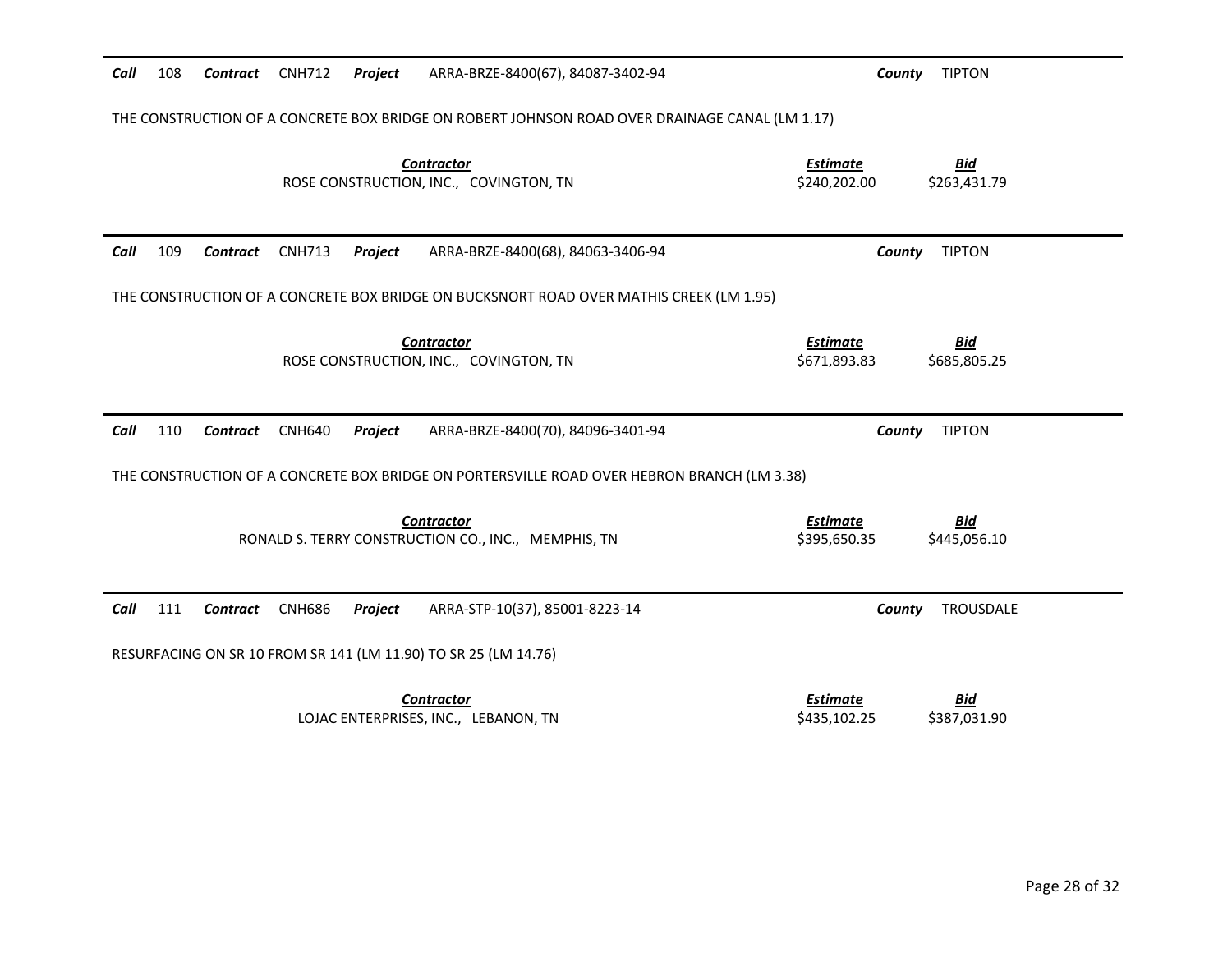| Call                                                                                                          | 112 | <b>Contract</b> | <b>CNH669</b> | Project | ARRA-STP-33(75), 87001-8260-14                                                                               | <b>UNION</b><br>County                                                                                                              |
|---------------------------------------------------------------------------------------------------------------|-----|-----------------|---------------|---------|--------------------------------------------------------------------------------------------------------------|-------------------------------------------------------------------------------------------------------------------------------------|
|                                                                                                               |     |                 |               |         | RESURFACING (THIN MIX OVERLAY) ON SR 33 FROM THE KNOX COUNTY LINE (LM 0.00) TO EAST OF MAIN STREET (LM 7.57) |                                                                                                                                     |
|                                                                                                               |     |                 |               |         | <b>Contractor</b><br>DURACAP ASPHALT PAVING CO, INC., KNOXVILLE, TN                                          | <b>Estimate</b><br><b>Bid</b><br>\$605,327.60<br>\$611,530.76                                                                       |
| Call                                                                                                          | 113 | Contract        | <b>CNH190</b> | Project | HPP-8900(35), 89945-3474-94                                                                                  | County<br>WARREN                                                                                                                    |
| THE CONSTRUCTION OF A LOCAL CONNECTOR ROAD FROM NORTH OF MOUNTAIN VIEW INDUSTRIAL DRIVE TO DOYLE-FRAZIER ROAD |     |                 |               |         |                                                                                                              |                                                                                                                                     |
|                                                                                                               |     |                 |               |         | <b>Contractor</b><br>HILL BROS. EXCAVATING, INC., LIVINGSTON, TN                                             | <b>Estimate</b><br><u>Bid</u><br>\$1,412,743.12<br>\$926,094.31                                                                     |
| Call                                                                                                          | 114 | <b>Contract</b> | <b>CNH663</b> | Project | ARRA-STP-400(23), 90016-8214-14, ARRA-STP-91(33), 90011-8217-<br>14                                          | WASHINGTON<br>County                                                                                                                |
| <b>STREET</b>                                                                                                 |     |                 |               |         |                                                                                                              | RESURFACING ON SR 91 EB & WB FROM US 11E (US 321, SR 34) TO LEGION STREET, AND ON SR 400 NB & SB FROM W. MAIN STREET TO N. BROADWAY |
|                                                                                                               |     |                 |               |         | <b>Contractor</b><br>SUMMERS-TAYLOR, INC., ELIZABETHTON, TN                                                  | <b>Estimate</b><br><b>Bid</b><br>\$1,717,578.01<br>\$1,595,122.50                                                                   |
| Call                                                                                                          | 115 | <b>Contract</b> | <b>CNH673</b> | Project | ARRA-STP-190(9), 92018-8215-14                                                                               | County<br>WEAKLEY                                                                                                                   |
|                                                                                                               |     |                 |               |         | RESURFACING ON SR 190 FROM THE CARROLL COUNTY LINE (LM 0.00) TO SR 124 (LM 4.55)                             |                                                                                                                                     |
|                                                                                                               |     |                 |               |         | <b>Contractor</b><br>FORD CONSTRUCTION COMPANY, DYERSBURG, TN                                                | <b>Estimate</b><br><b>Bid</b><br>\$585,172.00<br>\$624,808.00                                                                       |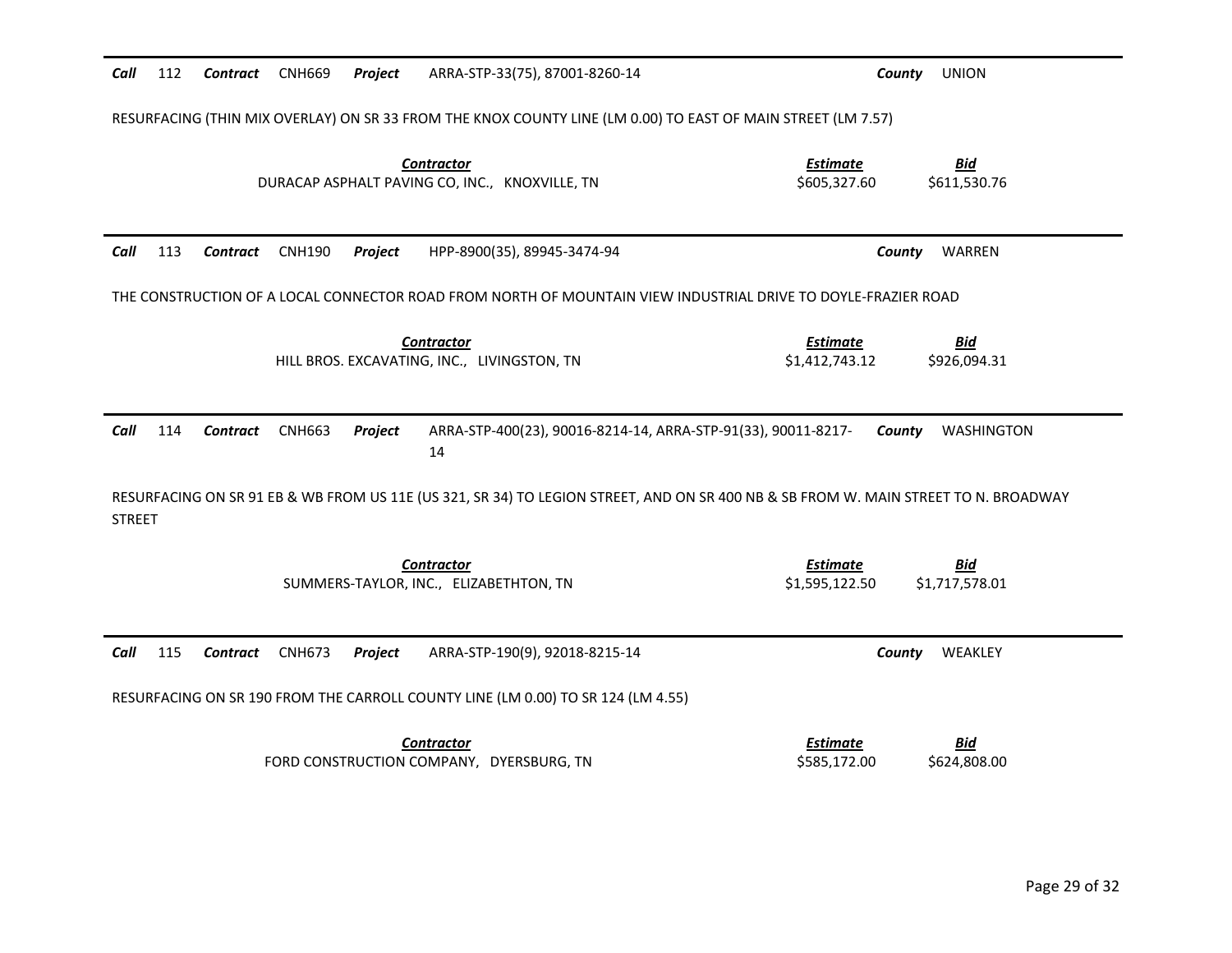| Call<br>116<br>Contract<br><b>CNH648</b><br>Project<br>ARRA-STP-431(11), 92001-8230-14        | WEAKLEY<br>County                                                 |
|-----------------------------------------------------------------------------------------------|-------------------------------------------------------------------|
| RESURFACING ON SR 431 FROM CENTRAL STREET (LM 3.07) TO SR 22 (LM 5.26)                        |                                                                   |
| <b>Contractor</b><br>FORD CONSTRUCTION COMPANY, DYERSBURG, TN                                 | <b>Estimate</b><br><b>Bid</b><br>\$1,333,940.80<br>\$1,414,491.95 |
| 117<br>Call<br><b>CNH714</b><br>Contract<br>Project<br>ARRA-STP-26(30), 93002-8212-14         | <b>WHITE</b><br>County                                            |
| RESURFACING ON US 70 (SR 26) FROM EAST OF SR 136 (LM 5.35) TO WEST OF SR 111 (LM 9.82)        |                                                                   |
| <b>Contractor</b><br>HIGHWAYS, INC., BRENTWOOD, TN                                            | <b>Estimate</b><br><b>Bid</b><br>\$573,662.50<br>\$589,367.00     |
| Call<br>118<br>Contract<br><b>CNH659</b><br>Project<br>ARRA-BRZE-9300(39), 93039-3405-94      | County<br><b>WHITE</b>                                            |
| THE CONSTRUCTION OF A CONCRETE I-BEAM BRIDGE ON FANCHER MILL ROAD OVER TAYLOR CREEK (LM 0.19) |                                                                   |
| <b>Contractor</b>                                                                             | <b>Estimate</b><br><b>Bid</b>                                     |
| SIMPSON CONSTRUCTION COMPANY, INC., CLEVELAND, TN                                             | \$970,614.05<br>\$810,176.04                                      |
| Call<br>119<br><b>Contract</b><br><b>CNH687</b><br>Project<br>ARRA-STP-46(13), 94017-8214-14  | County<br>WILLIAMSON                                              |
| RESURFACING ON SR 46 FROM PEWITT ROAD (LM 19.29) TO NEAR SR 100 (LM 24.50)                    |                                                                   |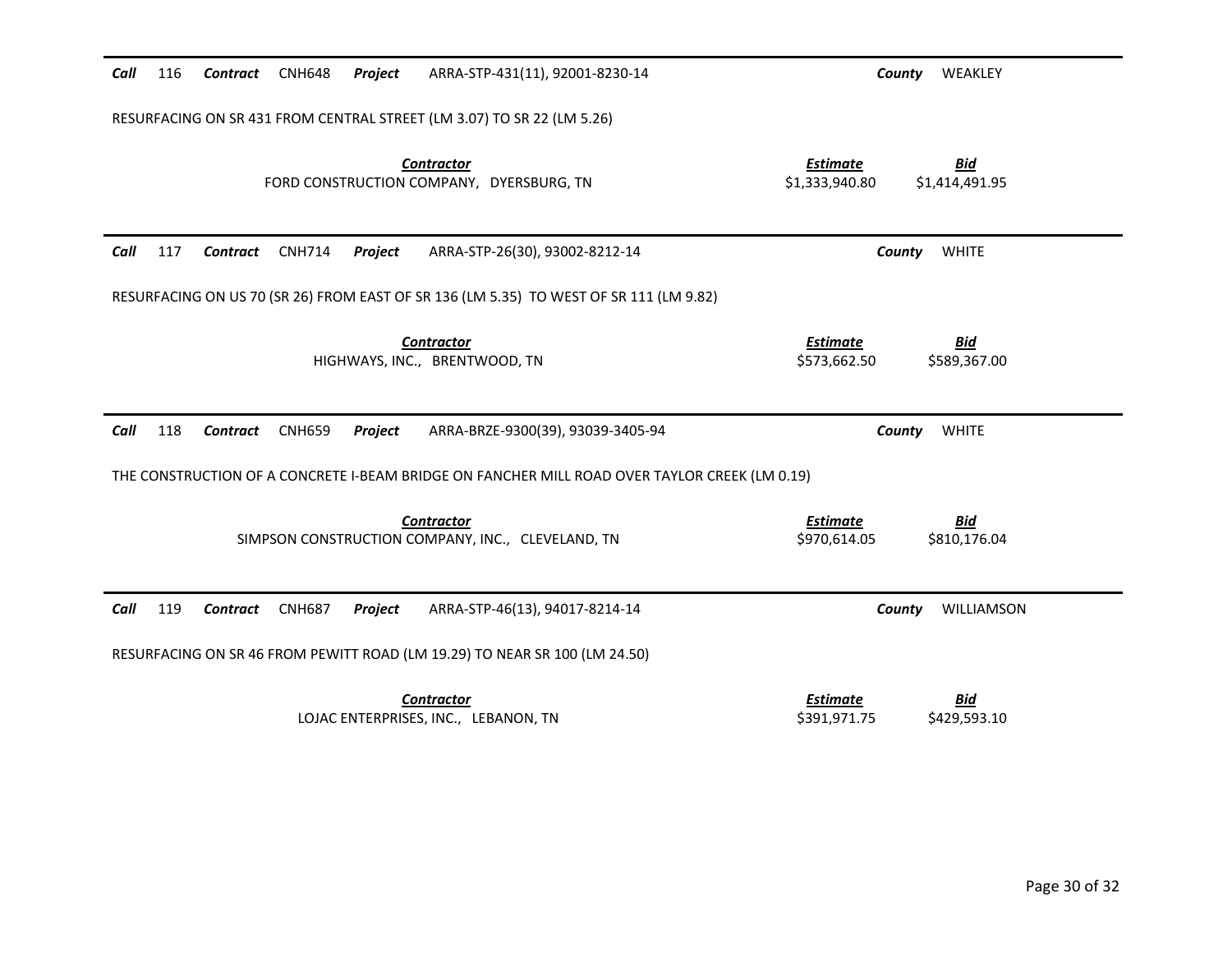| Call                                                                                                           | 120 | Contract        | <b>CNH170</b> | Project | STP-253(5), 94053-3218-14                                                                        | County                             | WILLIAMSON                    |
|----------------------------------------------------------------------------------------------------------------|-----|-----------------|---------------|---------|--------------------------------------------------------------------------------------------------|------------------------------------|-------------------------------|
|                                                                                                                |     |                 |               |         | THE WIDENING AND IMPROVEMENT ON SR 253 (CONCORD ROAD) FROM EDMONDSON PIKE TO EAST OF SUNSET ROAD |                                    |                               |
|                                                                                                                |     |                 |               |         | <b>Contractor</b><br>CBM ENTERPRISES, INC., LAVERGNE, TN                                         | <b>Estimate</b><br>\$5,959,558.00  | <b>Bid</b><br>\$5,381,894.18  |
| Call                                                                                                           | 121 | Contract        | <b>CNH654</b> | Project | ARRA-STP-171(24), 95063-3219-14                                                                  | County                             | <b>WILSON</b>                 |
| THE WIDENING AND IMPROVEMENT ON SR 171 (MOUNT JULIET ROAD) FROM DIVISION STREET TO US 70 (SR 24, LEBANON ROAD) |     |                 |               |         |                                                                                                  |                                    |                               |
|                                                                                                                |     |                 |               |         | <b>Contractor</b><br>LOJAC ENTERPRISES, INC., LEBANON, TN                                        | <b>Estimate</b><br>\$9,968,814.79  | <u>Bid</u><br>\$8,954,170.36  |
| Call                                                                                                           | 122 | Contract        | <b>CNH189</b> | Project | STP-M-I-40-5(134), 95100-3102-54                                                                 | County                             | <b>WILSON</b>                 |
|                                                                                                                |     |                 |               |         | THE INTERCHANGE LIGHTING ON I-40 AT THE JUNCTION WITH SOUTH HARTMANN DRIVE                       |                                    |                               |
|                                                                                                                |     |                 |               |         | <b>Contractor</b><br>S & W CONTRACTING CO., INC., MURFREESBORO, TN                               | <b>Estimate</b><br>\$241,552.50    | <b>Bid</b><br>\$219,496.50    |
| Call                                                                                                           | 123 | Contract CNH716 |               | Project | ARRA-NHE-15(141), 55003-3221-14                                                                  | County                             | <b>MCNAIRY</b>                |
|                                                                                                                |     |                 |               |         | THE WIDENING AND RECONSTRUCTION ON US 64 (SR 15) FROM NEAR SR 225 EXTENDING TO SANDY FLAT ROAD   |                                    |                               |
|                                                                                                                |     |                 |               |         | <b>Contractor</b><br>DELTA CONTRACTING COMPANY, LLC, JACKSON, TN                                 | <b>Estimate</b><br>\$24,021,737.91 | <b>Bid</b><br>\$21,320,245.35 |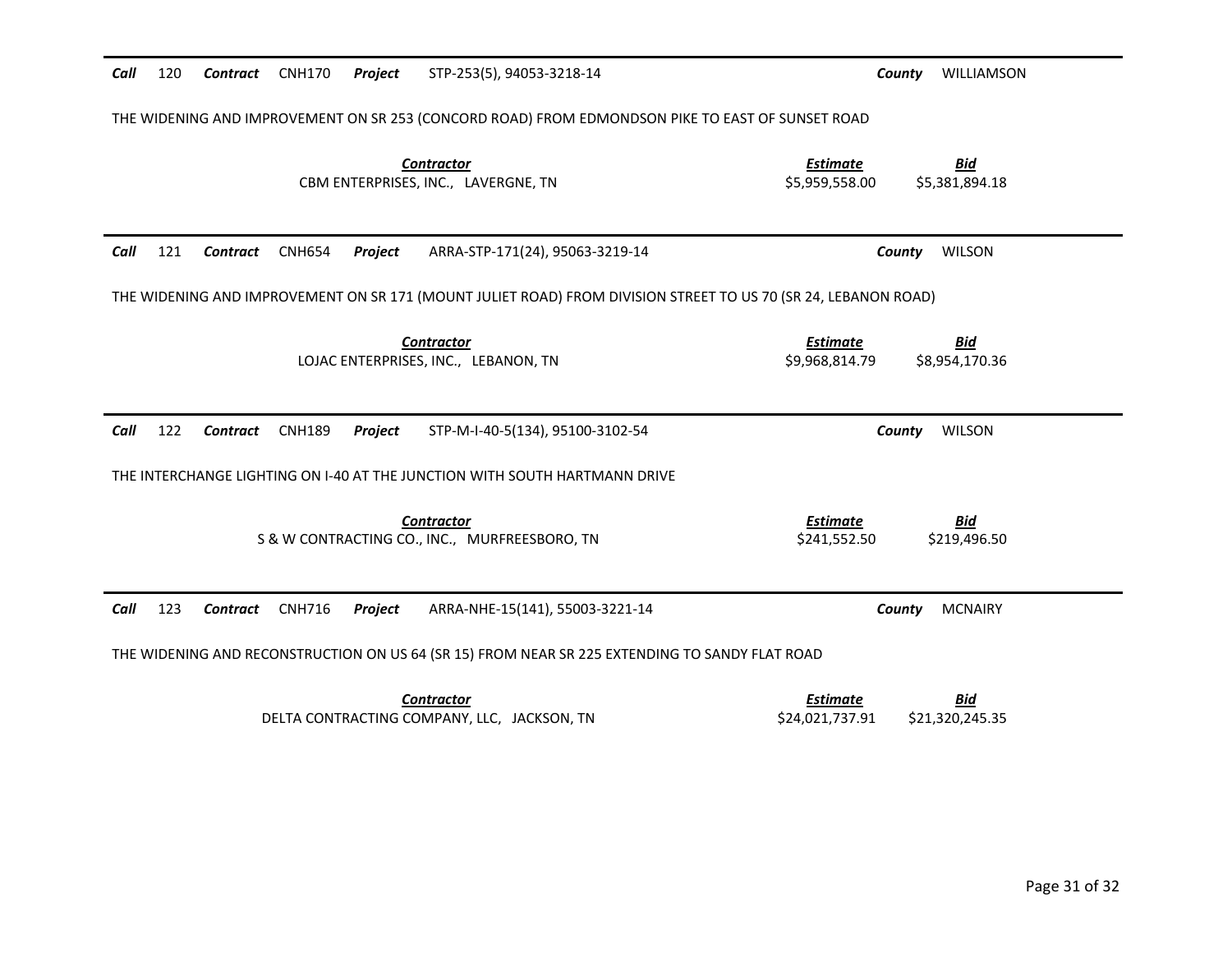|        | <b>Total Estimate</b>             | Total Awarded |  |
|--------|-----------------------------------|---------------|--|
| Totals | \$297,025,534.31 \$285,610,753.40 |               |  |

**Letting Totals**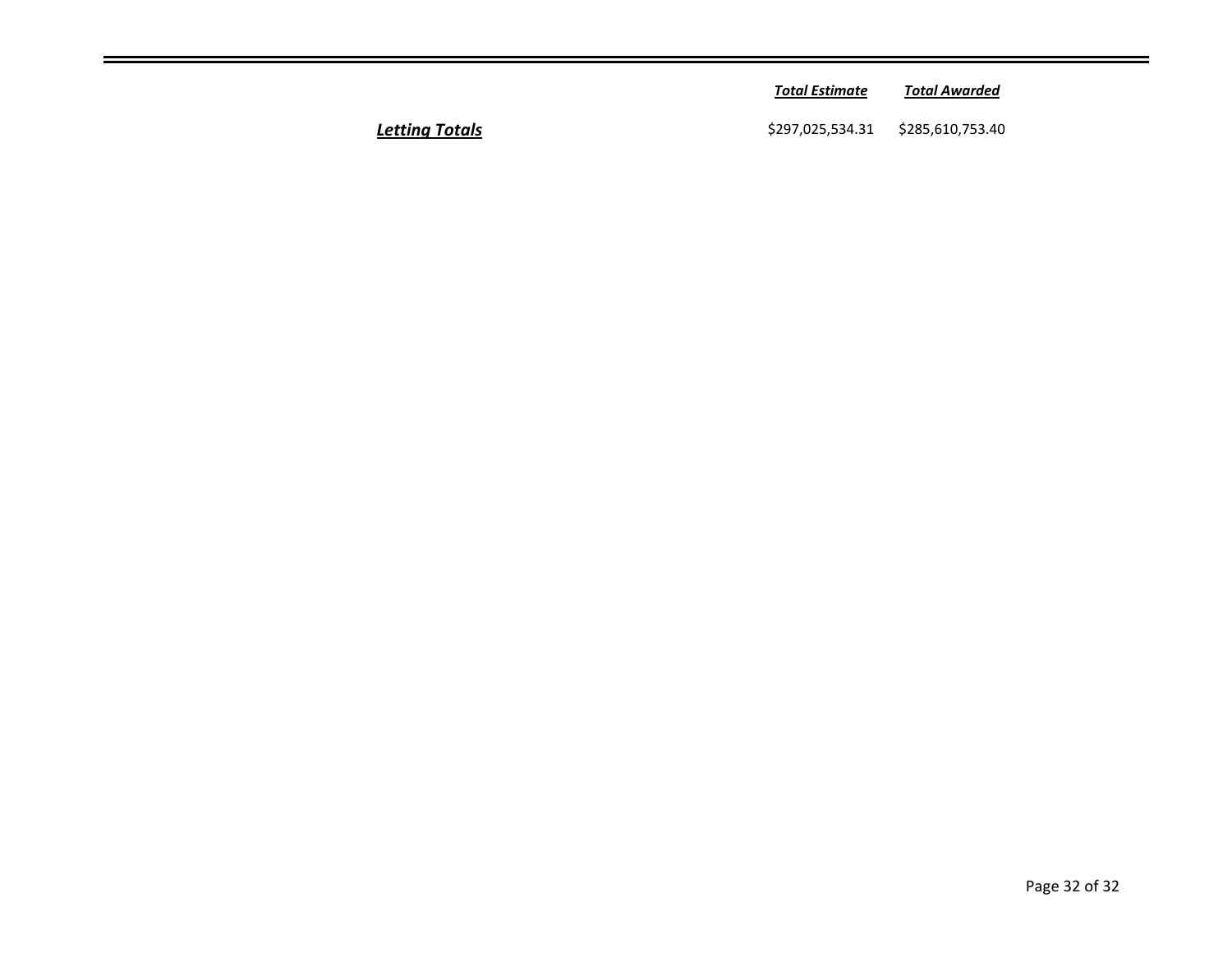

| 001<br><b>CNH935</b><br>98017-4111-04<br>Call<br>Contract<br>Project                              | ANDERSON, BLOUNT, ETC.<br>County  |
|---------------------------------------------------------------------------------------------------|-----------------------------------|
| RANDOM ON CALL ATTENUATOR REPAIR ON VARIOUS INTERSTATE AND STATE ROUTES                           |                                   |
| <b>Contractor</b>                                                                                 | <u>Estimate</u><br><u>Bid</u>     |
| LU, INC., KINGSTON SPRINGS, TN                                                                    | \$451,012.00<br>\$319,900.00      |
| 002<br><b>CNH933</b><br>Call<br><b>Contract</b><br>Project<br>98047-4121-04                       | BENTON, CARROLL, ETC.<br>County   |
| RANDOM ON-CALL ATTENUATOR REPAIR ON VARIOUS INTERSTATE AND STATE ROUTES                           |                                   |
| <b>Contractor</b>                                                                                 | Estimate<br><u>Bid</u>            |
| TRAF-MARK, INC., MEMPHIS, TN                                                                      | \$459.327.00<br>\$260,000.00      |
|                                                                                                   |                                   |
| Call<br>003<br><b>CNH931</b><br>Project<br>98026-4185-04<br><b>Contract</b>                       | BRADLEY, DEKALB, ETC.<br>County   |
| RANDOM ON-CALL ATTENUATOR REPAIR ON VARIOUS INTERSTATE AND STATE ROUTES                           |                                   |
| <b>Contractor</b>                                                                                 | Estimate<br><u>Bid</u>            |
| LU, INC., KINGSTON SPRINGS, TN                                                                    | \$390.702.00<br>\$290,560.50      |
|                                                                                                   |                                   |
| 004<br>Call<br><b>CNH932</b><br>Project<br>98039-4108-04<br><b>Contract</b>                       | DAVIDSON, DICKSON, ETC.<br>County |
| RANDOM ON-CALL ATTENUATOR REPAIR ON VARIOUS INTERSTATE AND STATE ROUTES                           |                                   |
| <b>Contractor</b>                                                                                 | <b>Bid</b><br><b>Estimate</b>     |
| SITE-SAFE PRODUCTS OF KENTUCKY, LLC, CLARKSON, KY                                                 | \$623,567.00<br>\$376,640.70      |
|                                                                                                   |                                   |
| 005<br>Call<br><b>CNH573</b><br>ARRA-BR-STP-9(60), 07003-3236-94<br>Contract<br>Project           | <b>CAMPBELL</b><br>County         |
| THE CONSTRUCTION OF A CONCRETE I-BEAM BRIDGE ON US 25W (SR 9) OVER THE C.S.X. RAILROAD (LM 26.77) |                                   |
| <b>Contractor</b>                                                                                 | <b>Bid</b><br><b>Estimate</b>     |
| POTTER SOUTH EAST LLC. HUNTSVILLE, TN                                                             | \$4.321.763.01<br>\$4.705.895.87  |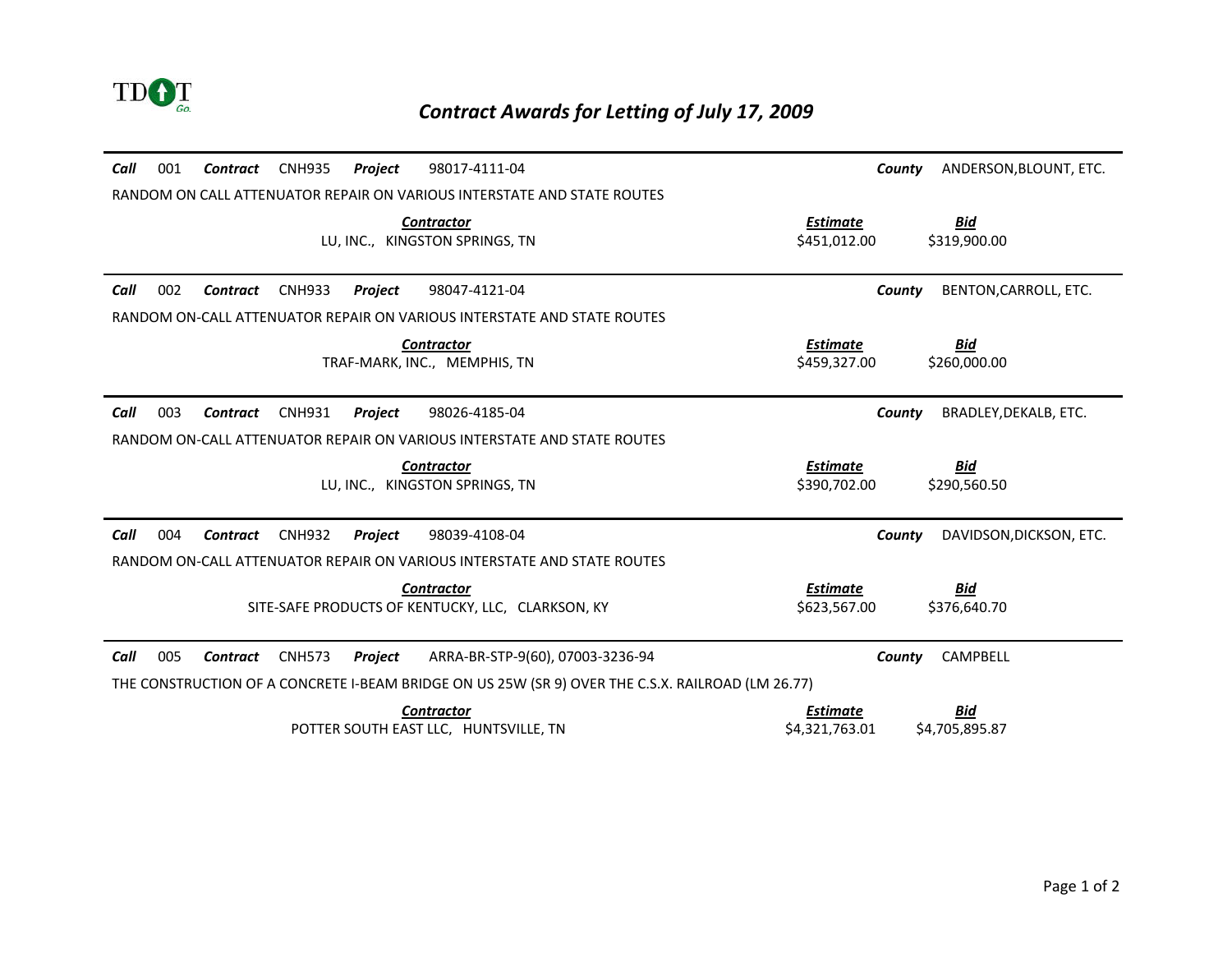**Call** 006 **Contract** CNH718 **Project** 006 *Contract* CNH718 *Project* ARRA-STP-167(4), 46009-8214-14, STP-34(68), 46002-8219-14 *County* JOHNSON

RESURFACING ON SR 167 FROM LITTLE DRY RUN RD. (LM 6.35) TO US 421 (SR 34) AND A THIN MIX OVERLAY ON US 421 (SR 34) FROM S. OF TRIPLETT RD. (LM 17.60) TO THE NC STATE LINE

| <b>Contractor</b><br>MAYMEAD, INC., MOUNTAIN CITY, TN                                                                    | <b>Bid</b><br><b>Estimate</b><br>\$2,071,909.25<br>\$1,815,920.70   |
|--------------------------------------------------------------------------------------------------------------------------|---------------------------------------------------------------------|
| 007<br>Call<br><b>CNH193</b><br>48945-3615-04<br>Contract<br>Project                                                     | LAKE<br>County                                                      |
| THE CONSTRUCTION OF A WETLANDS MITIGATION SITE NEAR REELFOOT LAKE SPILLWAY                                               |                                                                     |
| <b>Contractor</b><br>RONALD FRANKS CONSTRUCTION, LLC, SAVANNAH, TN                                                       | <u>Estimate</u><br><u>Bid</u><br>\$685,487.20<br>\$328,948.75       |
| 008<br><b>CNH198</b><br>HSIP-99(30), 75020-3216-94<br>Call<br>Project<br>Contract                                        | <b>RUTHERFORD</b><br>County                                         |
| THE MISCELLANEOUS SAFETY IMPROVEMENTS ON SR 99 (BRADYVILLE PIKE) FROM MIDDLE TENNESSEE BLVD. TO SOUTH RUTHERFORD BLVD.   |                                                                     |
| <b>Contractor</b><br>HMA CONTRACTORS, LLC, MOUNT JULIET, TN                                                              | <b>Bid</b><br><b>Estimate</b><br>\$161,261.00<br>\$199,500.00       |
| 009<br>Call<br><b>CNH717</b><br>ARRA-NHE-76(59), 81004-3243-14<br>Contract<br>Project                                    | STEWART &<br>County<br><b>MONTGOMERY</b>                            |
| THE WIDENING AND RECONSTRUCTION ON US 79 (SR 76) BEGINNING AT SR 120 AND EXTENDING TO EAST OF THE MONTGOMERY COUNTY LINE |                                                                     |
| <b>Contractor</b><br>K W LANKFORD EXCAVATING. DICKSON. TN                                                                | <b>Bid</b><br><b>Estimate</b><br>\$18,702,099.41<br>\$21.637.688.49 |
|                                                                                                                          |                                                                     |

|               | <b>Total Estimate</b> | <b>Total Awarded</b> |
|---------------|-----------------------|----------------------|
| <b>Totals</b> | \$30,584,967.40       | \$27,217,215.48      |

**Letting Totals**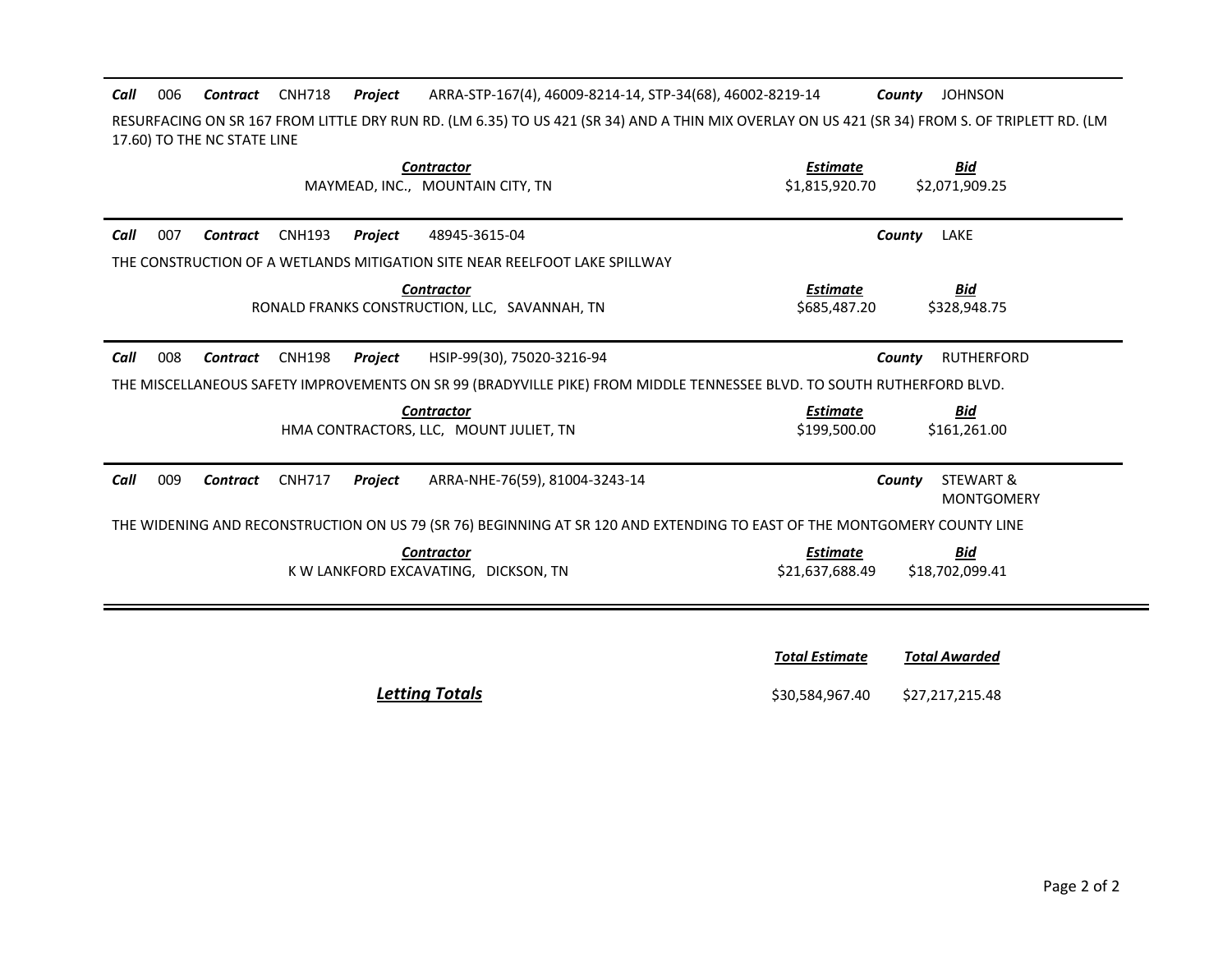

| Call<br>001<br><b>CNH936</b><br>IM-40-8(142), 15001-3179-44<br>Contract<br>Project                          | <b>COCKE</b><br>County           |
|-------------------------------------------------------------------------------------------------------------|----------------------------------|
| THE CONSTRUCTION OF A RETAINING WALL ON I-40 AT THE PIGEON RIVER (LM 17.86)                                 |                                  |
| <b>Contractor</b>                                                                                           | <b>Estimate</b><br><u>Bid</u>    |
| MOUNTAIN STATES CONTRACTORS, LLC, MT. JULIET, TN                                                            | \$1,428,785.40<br>\$1,399,621.59 |
|                                                                                                             |                                  |
| Call<br>002<br><b>CNH133</b><br>Project<br>01024-4218-04<br>Contract                                        | ANDERSON<br>County               |
| THE REHABILITATION OF THE BRIDGE ON SR 170 OVER THE CLINCH RIVER AND THE C.S.X. RAILROAD (LM 2.58)          |                                  |
|                                                                                                             |                                  |
| <b>ALL BIDS REJECTED</b>                                                                                    |                                  |
|                                                                                                             |                                  |
| 003<br>Call<br><b>CNH232</b><br>HSIP-REG1(66), 98017-3213-94<br>Project<br>Contract                         | ANDERSON, BLOUNT, ETC.<br>County |
| THE MISCELLANEOUS SAFETY IMPROVEMENTS AT SELECTED LOCATIONS ON VARIOUS STATE ROUTES                         |                                  |
| <b>Contractor</b>                                                                                           | <b>Estimate</b><br><u>Bid</u>    |
| TENNESSEE GUARDRAIL, INC., KNOXVILLE, TN                                                                    | \$3,885,776.00<br>\$3,688,449.00 |
|                                                                                                             |                                  |
| Call<br>004<br>HSIP-NHE-REG4(69), 98047-3129-94<br><b>CNH236</b><br>Project<br>Contract                     | BENTON, CROCKETT, ETC.<br>County |
| THE INSTALLATION OF LONGITUDINAL CABLE BARRIER AT SELECTED LOCATIONS ON VARIOUS INTERSTATE AND STATE ROUTES |                                  |
| <b>Contractor</b>                                                                                           | Bid<br><b>Estimate</b>           |
| GEORGE B. STONE CO., LLC, SHARPSBURG, KY                                                                    | \$4,122,266.50<br>\$3,857,794.20 |
|                                                                                                             |                                  |
| Call<br>005<br><b>CNH233</b><br>HSIP-REG2(66), 98026-3287-94<br>Contract<br>Project                         | BLEDSOE, BRADLEY, ETC.<br>County |
| THE MISCELLANEOUS SAFETY IMPROVEMENTS AT SELECTED LOCATIONS ON VARIOUS STATE ROUTES                         |                                  |

**ALL BIDS REJECTED**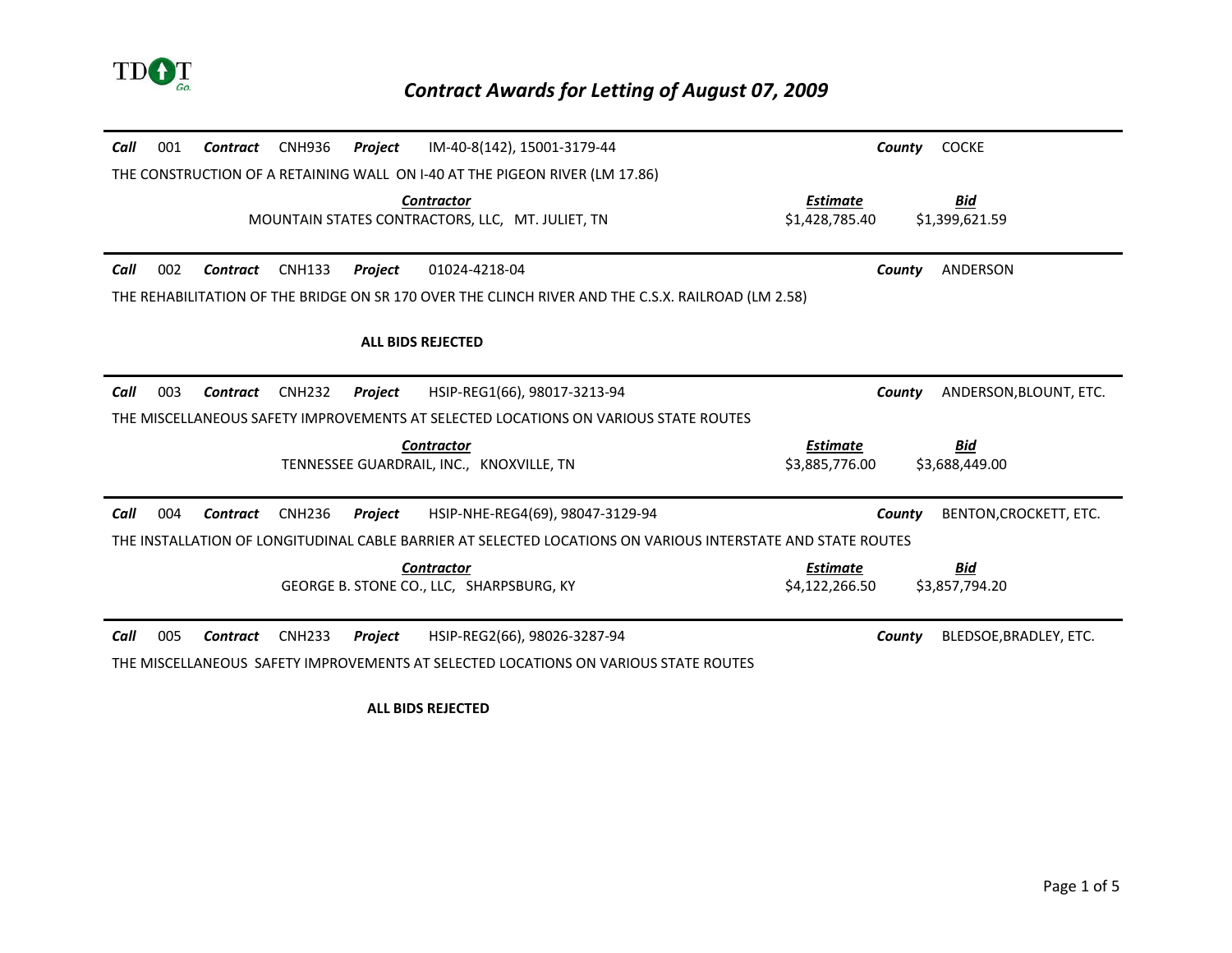| Call | 006                                                                                                                                                         | <b>Contract</b> | <b>CNH197</b> | <b>Project</b> | HSIP-334(1), 05334-3202-94                                                                      |                                    | County | <b>BLOUNT</b>               |
|------|-------------------------------------------------------------------------------------------------------------------------------------------------------------|-----------------|---------------|----------------|-------------------------------------------------------------------------------------------------|------------------------------------|--------|-----------------------------|
|      |                                                                                                                                                             |                 |               |                | THE IMPROVEMENT OF THE INTERSECTION ON SR 334 (LOUISVILLE ROAD) AT MISER STATION ROAD           |                                    |        |                             |
|      |                                                                                                                                                             |                 |               |                | Contractor<br>APAC-ATLANTIC, INC., KNOXVILLE, TN                                                | <b>Estimate</b><br>\$766,535.50    |        | <b>Bid</b><br>\$797,844.20  |
| Call | 007                                                                                                                                                         | Contract        | <b>CNH235</b> | <b>Project</b> | HSIP-REG4(66), 98047-3223-94                                                                    |                                    | County | CARROLL, GIBSON, ETC.       |
|      |                                                                                                                                                             |                 |               |                | THE MISCELLANEOUS SAFETY IMPROVEMENTS AT SELECTED LOCATIONS ON VARIOUS STATE ROUTES             |                                    |        |                             |
|      |                                                                                                                                                             |                 |               |                | <b>NO BIDS RECEIVED</b>                                                                         |                                    |        |                             |
| Call | 008                                                                                                                                                         | <b>Contract</b> | <b>CNH719</b> | Project        | ARRA-STP-M-9103(13), 10951-3553-54, STP-400(22), 10019-3223-<br>14                              |                                    | County | <b>CARTER</b>               |
|      | THE RELOCATION ON LYNN AVE. FROM US 321 (SR 67, BROAD ST.) TO EAST ELK AVE. AND WIDEN SR 400 (LYNN AVE.) FROM EAST MILL ST. TO US 321 (SR 67,<br>BROAD ST.) |                 |               |                |                                                                                                 |                                    |        |                             |
|      |                                                                                                                                                             |                 |               |                | <b>Contractor</b><br>SUMMERS-TAYLOR, INC., ELIZABETHTON, TN                                     | <b>Estimate</b><br>\$3.298.663.46  |        | Bid<br>\$4,127,552.96       |
| Call | 009                                                                                                                                                         | <b>Contract</b> | <b>CNH234</b> | Project        | HSIP-REG3(66), 98039-3210-94                                                                    |                                    | County | CHEATHAM, DAVIDSON,<br>ETC. |
|      |                                                                                                                                                             |                 |               |                | THE MISCELLANEOUS SAFETY IMPROVEMENTS AT SELECTED LOCATIONS ON VARIOUS STATE ROUTES             |                                    |        |                             |
|      |                                                                                                                                                             |                 |               |                | <b>NO BIDS RECEIVED</b>                                                                         |                                    |        |                             |
| Call | 010                                                                                                                                                         | Contract        | <b>CNH158</b> | <b>Project</b> | STP-52(35), 14002-3251-14                                                                       |                                    | County | <b>CLAY</b>                 |
|      |                                                                                                                                                             |                 |               |                | THE RELOCATION OF SR 52 BEGINNING EAST OF NEW HOPE BRANCH AND EXTENDING TO THE CUMBERLAND RIVER |                                    |        |                             |
|      |                                                                                                                                                             |                 |               |                | <b>Contractor</b><br>MOUNTAIN STATES CONTRACTORS, LLC, MT. JULIET, TN                           | Estimate<br>\$5,558,652.94         |        | Bid<br>\$5,142,197.39       |
| Call | 011                                                                                                                                                         | Contract        | <b>CNH217</b> | <b>Project</b> | NH-20(46), 20002-3239-14                                                                        |                                    | County | <b>DECATUR</b>              |
|      |                                                                                                                                                             |                 |               |                | THE RECONSTRUCTION ON US 412 (SR 20) FROM THE HENDERSON COUNTY LINE TO BEAR CREEK ROAD          |                                    |        |                             |
|      |                                                                                                                                                             |                 |               |                | Contractor<br>DELTA CONTRACTING COMPANY, LLC, JACKSON, TN                                       | <b>Estimate</b><br>\$14,711,200.19 |        | Bid<br>\$14,323,132.81      |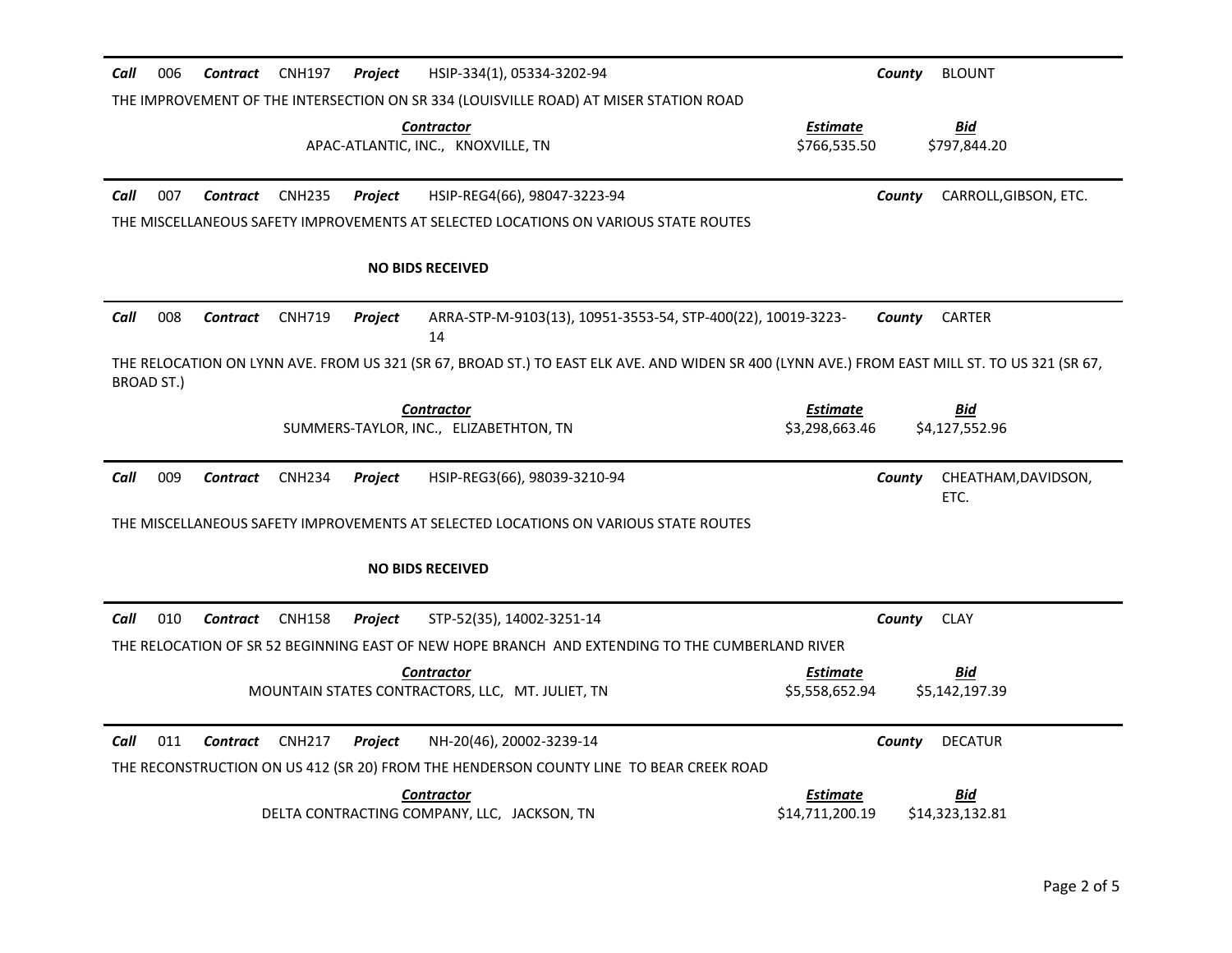| Call<br>012<br>Contract CNH146<br>Project<br>BR-STP-2(70), 33008-3217-94                                                                                              | HAMILTON<br>County                                                |  |  |  |
|-----------------------------------------------------------------------------------------------------------------------------------------------------------------------|-------------------------------------------------------------------|--|--|--|
| THE CONSTRUCTION OF A CONCRETE BULB-TEE BEAM BRIDGE ON US 11 (SR 2) OVER LOOKOUT CREEK (LM 3.64)                                                                      |                                                                   |  |  |  |
| <b>Contractor</b><br>TALLEY CONSTRUCTION COMPANY, INC., ROSSVILLE, GA                                                                                                 | Bid<br>Estimate<br>\$6,043,075.17<br>\$5,655,973.77               |  |  |  |
| Call<br>013<br>Contract CNH219<br>Project<br>STP-M-9407(5), 39950-3251-54                                                                                             | <b>HENDERSON</b><br>County                                        |  |  |  |
| THE INSTALLATION OF SIGNALS ON US 412 (SR 20) AT THE INTERSECTIONS WITH HOSPITAL STREET AND MADISON STREET AND ON SR 22 AT THE<br>INTERSECTION WITH NORTH MAIN STREET |                                                                   |  |  |  |
| <b>Contractor</b><br>DAVIS H. ELLIOT CONSTRUCTION COMPANY, INC., LEXINGTON, KY                                                                                        | <b>Estimate</b><br><u>Bid</u><br>\$152,323.75<br>\$148,410.00     |  |  |  |
| ARRA-IME-40-3(137), 41001-8143-44, ARRA-IME-40-3(138), 22001-<br>Call<br>014<br>Contract<br><b>CNH613</b><br>Project<br>8178-44, IME-40-3(144), 41001-8145-44         | County<br>HICKMAN, HUMPHREYS,<br>ETC.                             |  |  |  |
| RESURFACING ON 1-40 IN HICKMAN, HUMPHREYS AND DICKSON COUNTIES FOR A TOTAL OF 15.708 MILES                                                                            |                                                                   |  |  |  |
| <b>ALL BIDS REJECTED</b>                                                                                                                                              |                                                                   |  |  |  |
| Call<br>015<br>BR-STP-1(126), 47009-3283-94<br>Contract<br>CNH166<br><b>Project</b>                                                                                   | <b>KNOX</b><br>County                                             |  |  |  |
| THE CONSTRUCTION OF A CONCRETE BOX BEAM BRIDGE ON US 70 (SR 1, KINGSTON PIKE) OVER THE NORFOLK SOUTHERN RAILWAY (LM 15.17)                                            |                                                                   |  |  |  |
| <b>Contractor</b><br>CHARLES BLALOCK & SONS, INC., SEVIERVILLE, TN                                                                                                    | Estimate<br><u>Bid</u><br>\$2,993,441.00<br>\$2,948,015.55        |  |  |  |
| Call<br>016<br><b>CNH228</b><br>47006-4150-04<br>Contract<br><b>Project</b><br>THE REPAIR OF THE BRIDGE ON I-75 / I-640 RAMP OVER I-40 (LM 0.03)                      | County<br><b>KNOX</b>                                             |  |  |  |
| <b>Contractor</b><br>MID-STATE CONSTRUCTION COMPANY, INC., LIVINGSTON, TN                                                                                             | Estimate<br><u>Bid</u><br>\$421,347.00<br>\$309,962.99            |  |  |  |
| Call<br>017<br><b>CNH208</b><br>BR-STP-216(12), 66023-3215-94<br>Contract<br><b>Project</b>                                                                           | <b>OBION</b><br>County                                            |  |  |  |
| THE CONSTRUCTION OF THREE (3) CONCRETE I-BEAM BRIDGES ON S.R. 216 OVER CYPRESS CREEK (LM 2.84) AND OVERFLOWS (LM 2.67 AND LM 2.93)                                    |                                                                   |  |  |  |
| <b>Contractor</b><br>FORD CONSTRUCTION COMPANY, DYERSBURG, TN                                                                                                         | <b>Estimate</b><br><b>Bid</b><br>\$2,235,376.40<br>\$2,090,675.38 |  |  |  |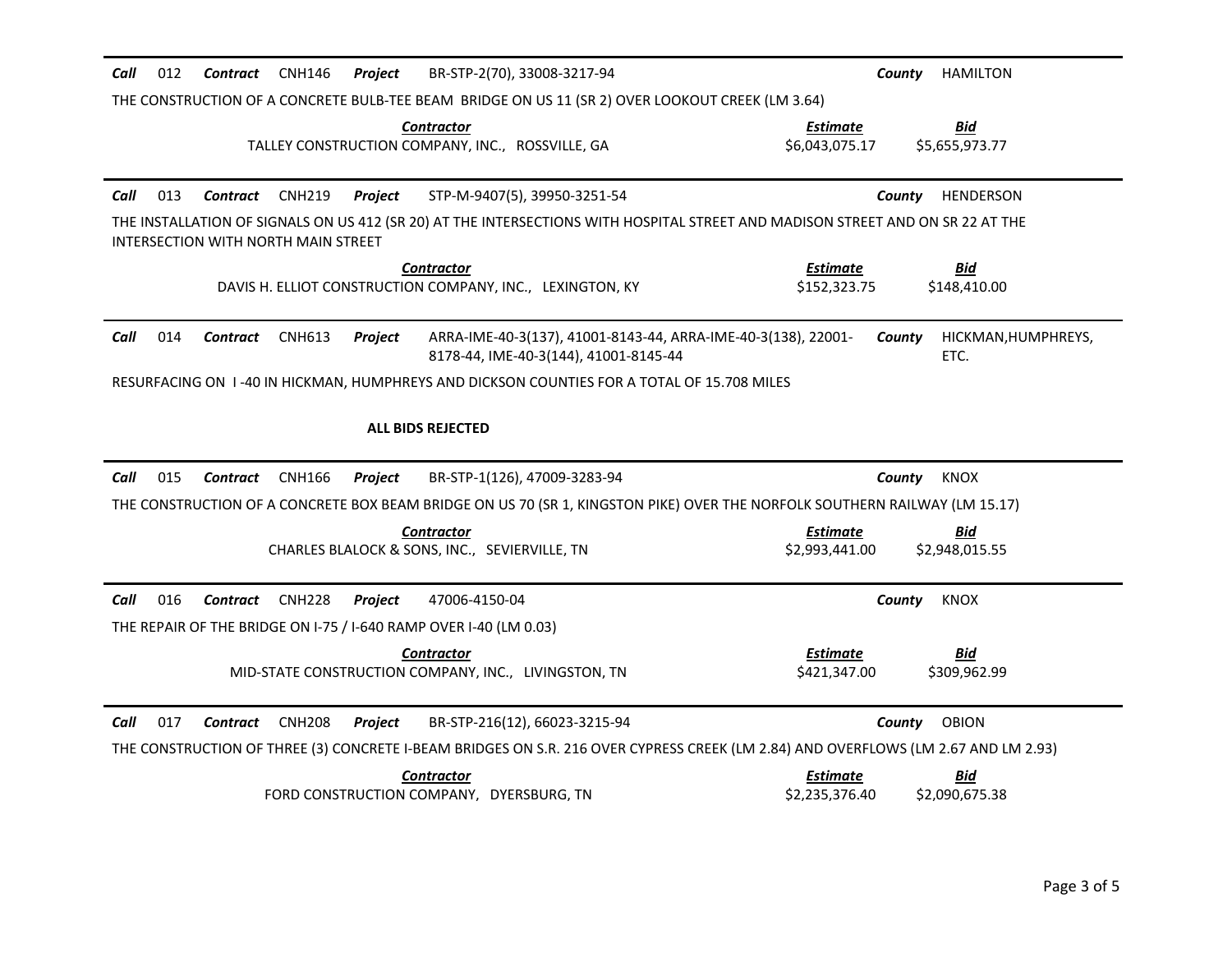| HSIP-1(223), 79010-3227-94<br>Call<br>018<br><b>CNH169</b><br>Project<br>Contract                    | County<br>SHELBY                                              |
|------------------------------------------------------------------------------------------------------|---------------------------------------------------------------|
| THE IMPROVEMENT OF THE INTERSECTION ON US 70 (US 79, SR 1) AT CANADA ROAD                            |                                                               |
| <b>Contractor</b><br>FERRELL PAVING, INC., MEMPHIS, TN                                               | Bid<br>Estimate<br>\$867,703.95<br>\$768,949.10               |
| Call<br>019<br><b>CNH216</b><br>Project<br>79960-3568-04<br>Contract                                 | County<br>SHELBY                                              |
| THE CONSTRUCTION OF A S.I.A. ROUTE SERVING THE B.N.S.F. RAILWAY IN MEMPHIS                           |                                                               |
| <b>Contractor</b><br>RONALD S. TERRY CONSTRUCTION CO., INC., MEMPHIS, TN                             | <b>Estimate</b><br><u>Bid</u><br>\$875,256.00<br>\$753,583.45 |
| 020<br>Call<br><b>CNH225</b><br>Project<br>82085-4229-04<br>Contract                                 | SULLIVAN<br>County                                            |
| THE CONSTRUCTION OF TWO (2) SMALL DRAINAGE STRUCTURES ON SR 126 AT LOG MILE 15.65 AND LOG MILE 19.44 |                                                               |
| <b>Contractor</b><br>BAKER'S CONSTRUCTION SERVICES, INC., BLUFF CITY, TN                             | <b>Bid</b><br><u>Estimate</u><br>\$480,091.25<br>\$435,581.31 |
| Call<br>021<br><b>Contract</b><br><b>CNH231</b><br>Project<br>BRZE-8700(9), 87007-3426-94            | County<br><b>UNION</b>                                        |
| THE CONSTRUCTION OF A CONCRETE BULB-TEE BEAM BRIDGE ON SHARPS CHAPEL ROAD OVER BRANCH (LM 7.18)      |                                                               |
| <b>Contractor</b><br>CHARLES BLALOCK & SONS, INC., SEVIERVILLE, TN                                   | Estimate<br>Bid<br>\$1,972,408.50<br>\$1,829,628.90           |
| Call<br>022<br>Contract<br>CNH204<br>Project<br>BR-STP-286(2), 89951-3545-94                         | WARREN<br>County                                              |
| THE CONSTRUCTION OF A CONCRETE BULB-TEE BEAM BRIDGE ON SR 286 OVER THE BARREN FORK RIVER (LM 2.54)   |                                                               |
| <b>Contractor</b><br>SIMPSON CONSTRUCTION COMPANY, INC., CLEVELAND, TN                               | Estimate<br><u>Bid</u><br>\$3,961,962.22<br>\$4,146,763.83    |
| Call<br>023<br><b>CNH153</b><br>BR-STP-56(41), 89008-3218-94<br>Contract<br>Project                  | WARREN<br>County                                              |
| THE CONSTRUCTION OF A CONCRETE BULB-TEE BEAM BRIDGE ON SR 56 OVER THE BARREN FORK RIVER (LM 11.77)   |                                                               |
| <b>Contractor</b><br>SIMPSON CONSTRUCTION COMPANY, INC., CLEVELAND, TN                               | <u>Bid</u><br>Estimate<br>\$5,396,143.46<br>\$5,726,188.62    |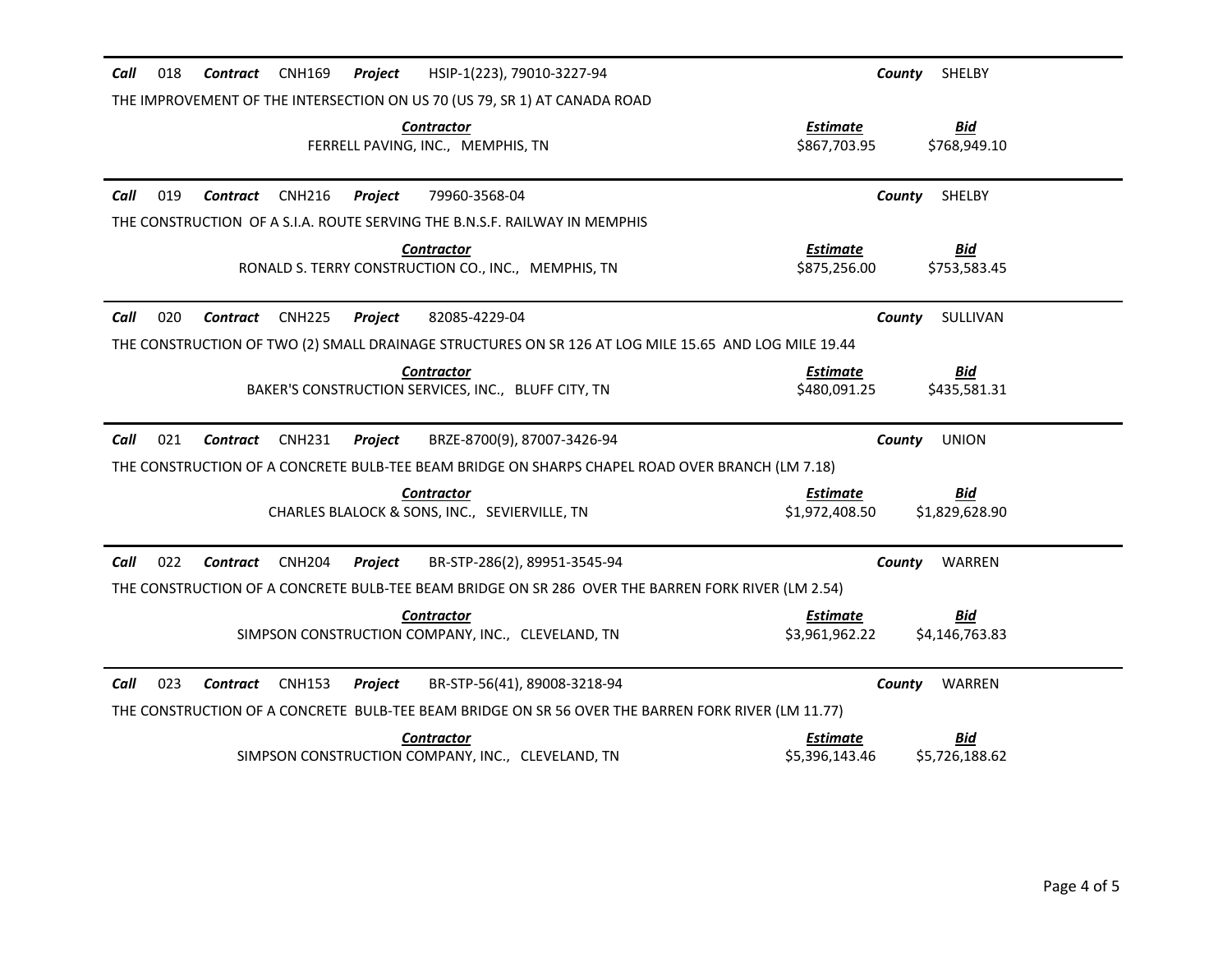*Call* 024 *Contract* CNH214 *Project* 90018-4230-04 *County* WASHINGTON

THE CONSTRUCTION OF A SMALL DRAINAGE STRUCTURE ON SR 75 AT LOG MILE 12.36

#### **ALL BIDS REJECTED**

| Call | 025                                                                                                                                                                | Contract | CNH194        | Project | 90085-4159-04                                                                     | County                     | <b>WASHINGTON</b>            |  |  |
|------|--------------------------------------------------------------------------------------------------------------------------------------------------------------------|----------|---------------|---------|-----------------------------------------------------------------------------------|----------------------------|------------------------------|--|--|
|      |                                                                                                                                                                    |          |               |         | THE REPAIR OF THE BRIDGE ON I-26 EASTBOUND OVER SR 354 AND BOONES CREEK (LM 6.82) |                            |                              |  |  |
|      |                                                                                                                                                                    |          |               |         | <b>Contractor</b><br>GENERAL CONSTRUCTORS, INC., MT. JULIET, TN                   | Estimate<br>\$176,092.50   | <u>Bid</u><br>\$98,422.05    |  |  |
| Call | 026                                                                                                                                                                | Contract | <b>CNH203</b> | Project | BR-STP-106(19), 94015-3228-94                                                     | County                     | WILLIAMSON & DAVIDSON        |  |  |
|      | ON US 431 (SR 106), THE CONSTRUCTION OF A CONCRETE I-BEAM BRIDGE OVER THE LITTLE HARPETH RIVER (LM 23.65) AND A CONCRETE BOX BRIDGE OVER<br>BEECH CREEK (LM 23.11) |          |               |         |                                                                                   |                            |                              |  |  |
|      |                                                                                                                                                                    |          |               |         | <b>Contractor</b><br>MOUNTAIN STATES CONTRACTORS, LLC. MT. JULIET, TN             | Estimate<br>\$3.718.744.54 | <b>Bid</b><br>\$3,522,375.97 |  |  |
| Call | 027                                                                                                                                                                | Contract | <b>CNH201</b> | Project | STP-SIP-171(22), 95063-3222-94                                                    | County                     | <b>WILSON</b>                |  |  |
|      |                                                                                                                                                                    |          |               |         | THE INSTALLATION OF SIGNALS ON SR 171 AT STEWARTS FERRY PIKE IN MOUNT JULIET      |                            |                              |  |  |
|      |                                                                                                                                                                    |          |               |         | <b>Contractor</b><br>S & W CONTRACTING CO., INC., MURFREESBORO, TN                | Estimate<br>\$106,962.50   | <b>Bid</b><br>\$80,981.00    |  |  |
|      |                                                                                                                                                                    |          |               |         |                                                                                   |                            |                              |  |  |

*Total Estimate Total Awarded* **Letting Totals Example 20 663,172,808.23** \$61,852,104.07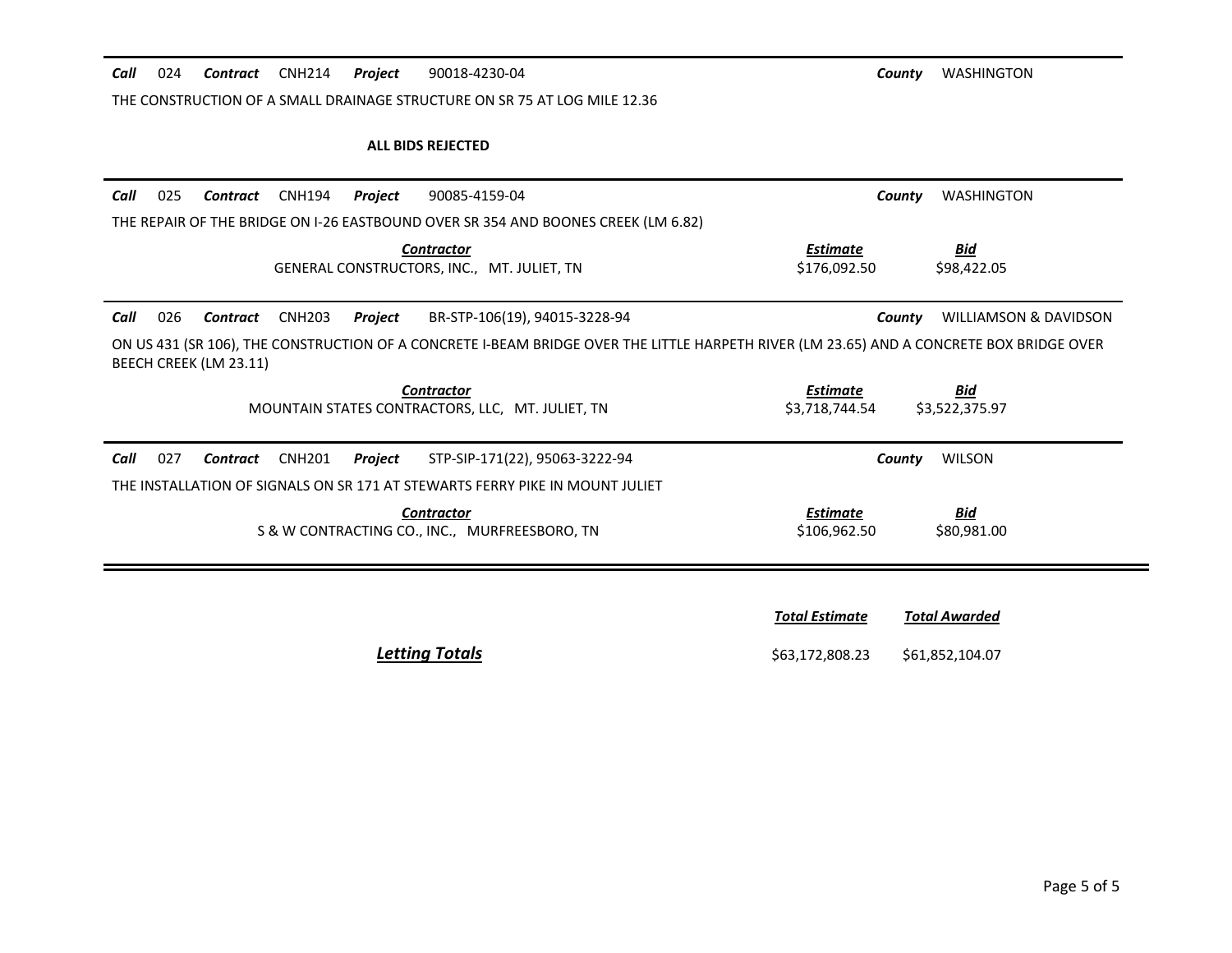

## *Contract Awards for Letting of September 18, 2009*

| Call | 001                                                                                 | Contract        | <b>CNH937</b> | Project | HSIP-REG2(66), 98026-3287-94                                                        |                                   | County | BLEDSOE, BRADLEY, ETC.       |  |  |
|------|-------------------------------------------------------------------------------------|-----------------|---------------|---------|-------------------------------------------------------------------------------------|-----------------------------------|--------|------------------------------|--|--|
|      | THE MISCELLANEOUS SAFETY IMPROVEMENTS AT SELECTED LOCATIONS ON VARIOUS STATE ROUTES |                 |               |         |                                                                                     |                                   |        |                              |  |  |
|      |                                                                                     |                 |               |         | <b>Contractor</b><br>HIGHWAYS, INC., BRENTWOOD, TN                                  | <b>Estimate</b><br>\$2,075,439.50 |        | <b>Bid</b><br>\$2,353,227.00 |  |  |
| Call | 002                                                                                 | <b>Contract</b> | <b>CNH939</b> | Project | HSIP-REG4(66), 98047-3223-94                                                        |                                   | County | CARROLL, GIBSON, ETC.        |  |  |
|      |                                                                                     |                 |               |         | THE MISCELLANEOUS SAFETY IMPROVEMENTS AT SELECTED LOCATIONS ON VARIOUS STATE ROUTES |                                   |        |                              |  |  |
|      |                                                                                     |                 |               |         | <b>Contractor</b><br>TRAF-MARK, INC., MEMPHIS, TN                                   | <b>Estimate</b><br>\$1.482.910.00 |        | Bid<br>\$1,638,303.10        |  |  |
| Call | 003                                                                                 | Contract        | <b>CNH938</b> | Project | HSIP-REG3(66), 98039-3210-94                                                        |                                   | County | CHEATHAM, DAVIDSON,<br>ETC.  |  |  |
|      |                                                                                     |                 |               |         | THE MISCELLANEOUS SAFETY IMPROVEMENTS AT SELECTED LOCATIONS ON VARIOUS STATE ROUTES |                                   |        |                              |  |  |
|      |                                                                                     |                 |               |         |                                                                                     |                                   |        |                              |  |  |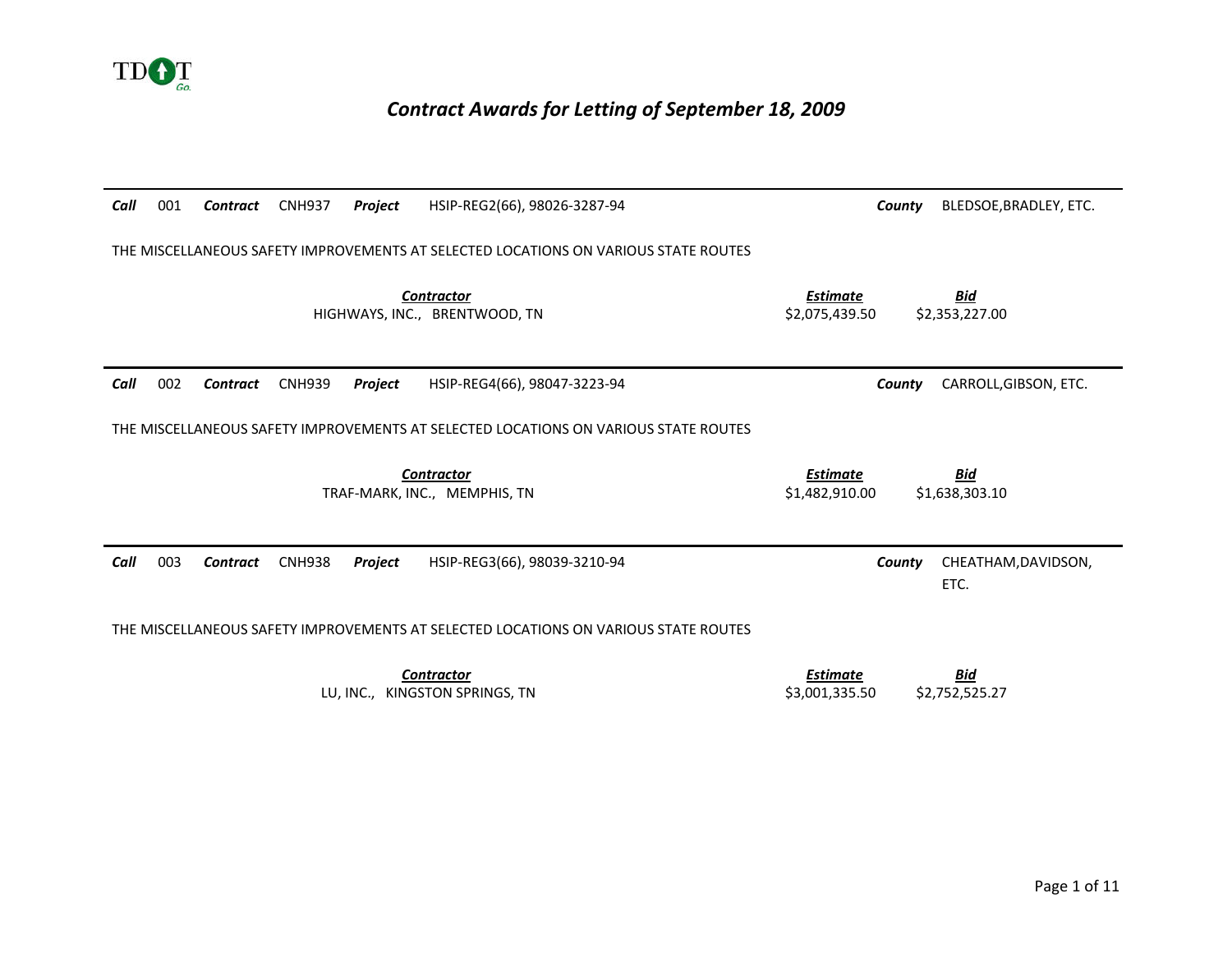| Call | 004 | Contract | <b>CNH940</b> | Project | 90018-4230-04                                                                                                              | <b>WASHINGTON</b><br>County                                       |
|------|-----|----------|---------------|---------|----------------------------------------------------------------------------------------------------------------------------|-------------------------------------------------------------------|
|      |     |          |               |         | THE CONSTRUCTION OF A SMALL DRAINAGE STRUCTURE ON SR 75 AT LOG MILE 12.36                                                  |                                                                   |
|      |     |          |               |         | <b>ALL BIDS REJECTED</b>                                                                                                   |                                                                   |
| Call | 005 | Contract | <b>CNH237</b> | Project | IME-75-3(149), 01001-8154-44                                                                                               | ANDERSON<br>County                                                |
|      |     |          |               |         | RESURFACING ON I-75 FROM THE KNOX COUNTY LINE (LM 0.00) TO 0.5 MILE NORTH OF SR 61 (LM 5.23), INCLUDING BRIDGE DECK REPAIR |                                                                   |
|      |     |          |               |         | <b>Contractor</b><br>APAC-ATLANTIC, INC., KNOXVILLE, TN                                                                    | <b>Estimate</b><br><b>Bid</b><br>\$4,366,044.40<br>\$3,919,260.50 |
| Call | 006 | Contract | <b>CNH226</b> | Project | NH-I-75-3(150), 01001-3155-44                                                                                              | ANDERSON<br>County                                                |
|      |     |          |               |         | THE CONSTRUCTION OF A NOISE WALL ON 1-75 BEGINNING AT INDUSTRIAL PARK ROAD AND EXTENDING TO 4TH STREET                     |                                                                   |
|      |     |          |               |         | <b>Contractor</b><br>CHARLES BLALOCK & SONS, INC., SEVIERVILLE, TN                                                         | <b>Estimate</b><br><b>Bid</b><br>\$1,698,656.00<br>\$1,463,712.00 |
| Call | 007 | Contract | <b>CNH266</b> | Project | HSIP-NHE-REG1(72), 98017-3120-94                                                                                           | ANDERSON, BLOUNT, ETC.<br>County                                  |
|      |     |          |               |         | INSTALLATION OF LONGITUDINAL CABLE BARRIER AT SELECTED LOCATIONS ON VARIOUS INTERSTATE AND STATE ROUTES                    |                                                                   |
|      |     |          |               |         | <b>Contractor</b><br>GEORGE B. STONE CO., LLC, SHARPSBURG, KY                                                              | <b>Estimate</b><br><u>Bid</u><br>\$5,785,942.00<br>\$5,684,317.40 |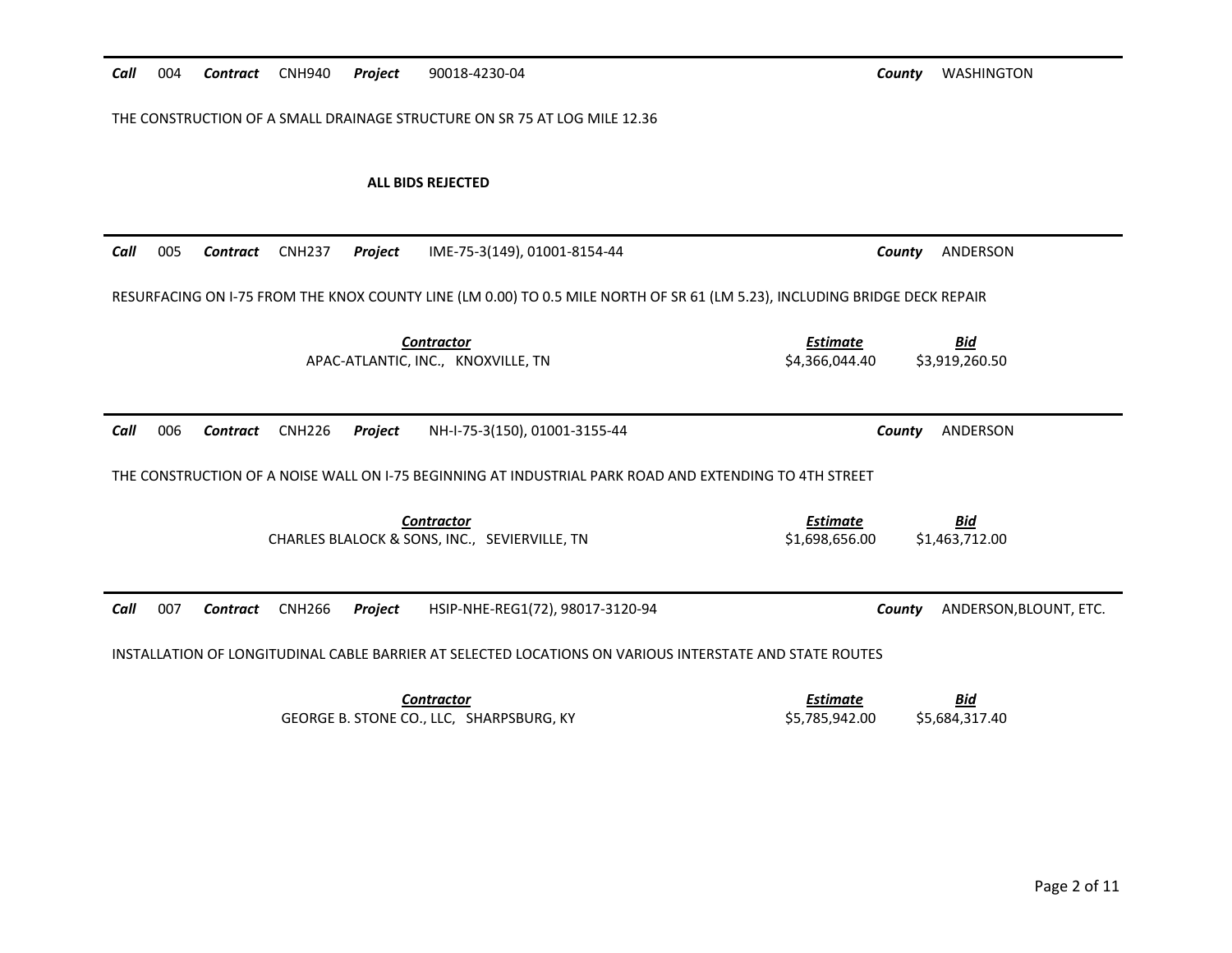| Call | 008                                                                                                     | <b>Contract</b> | <b>CNH282</b> | Project | HSIP-NHE-REG2(71), 98026-3194-94                                                                              | County                             | BRADLEY, COFFEE, ETC.         |  |  |  |
|------|---------------------------------------------------------------------------------------------------------|-----------------|---------------|---------|---------------------------------------------------------------------------------------------------------------|------------------------------------|-------------------------------|--|--|--|
|      | INSTALLATION OF LONGITUDINAL CABLE BARRIER AT SELECTED LOCATIONS ON VARIOUS INTERSTATE AND STATE ROUTES |                 |               |         |                                                                                                               |                                    |                               |  |  |  |
|      |                                                                                                         |                 |               |         | <b>Contractor</b><br>RMD HOLDINGS, LTD DBA NATIONWIDE CONSTRUCTION GROUP, CHESTERFIELD, MI                    | <b>Estimate</b><br>\$2,611,067.00  | <b>Bid</b><br>\$2,481,836.46  |  |  |  |
| Call | 009                                                                                                     | <b>Contract</b> | <b>CNH283</b> | Project | HSIP-NHE-REG3(70), 98039-3117-94                                                                              | County                             | CHEATHAM, DAVIDSON,<br>ETC.   |  |  |  |
|      |                                                                                                         |                 |               |         | INSTALLATION OF LONGITUDINAL CABLE BARRIER AT SELECTED LOCATIONS ON VARIOUS INTERSTATE AND STATE ROUTES       |                                    |                               |  |  |  |
|      |                                                                                                         |                 |               |         | <b>Contractor</b><br>RMD HOLDINGS, LTD DBA NATIONWIDE CONSTRUCTION GROUP, CHESTERFIELD, MI                    | <b>Estimate</b><br>\$3,820,615.00  | <u>Bid</u><br>\$3,847,573.00  |  |  |  |
| Call | 010                                                                                                     | Contract        | <b>CNH199</b> | Project | APD-52(40), 14004-3220-64                                                                                     | County                             | <b>CLAY &amp; OVERTON</b>     |  |  |  |
|      |                                                                                                         |                 |               |         | RELOCATION OF SR 52 BEGINNING AT THE EXISTING SR 52 AND EXTENDING TO 0.4 MILE EAST OF THE OVERTON COUNTY LINE |                                    |                               |  |  |  |
|      |                                                                                                         |                 |               |         | <b>Contractor</b><br>BIZZACK CONSTRUCTION, LLC, LEXINGTON, KY                                                 | <b>Estimate</b><br>\$33,388,856.01 | <u>Bid</u><br>\$30,805,076.89 |  |  |  |
| Call | 011                                                                                                     | Contract        | <b>CNH274</b> | Project | STP-IE-40-8(150), 15001-3183-44                                                                               | County                             | <b>COCKE</b>                  |  |  |  |
|      | THE CONSTRUCTION OF TWO (2) ROCKFALL CATCHMENT FENCES ON I-40                                           |                 |               |         |                                                                                                               |                                    |                               |  |  |  |
|      |                                                                                                         |                 |               |         |                                                                                                               |                                    |                               |  |  |  |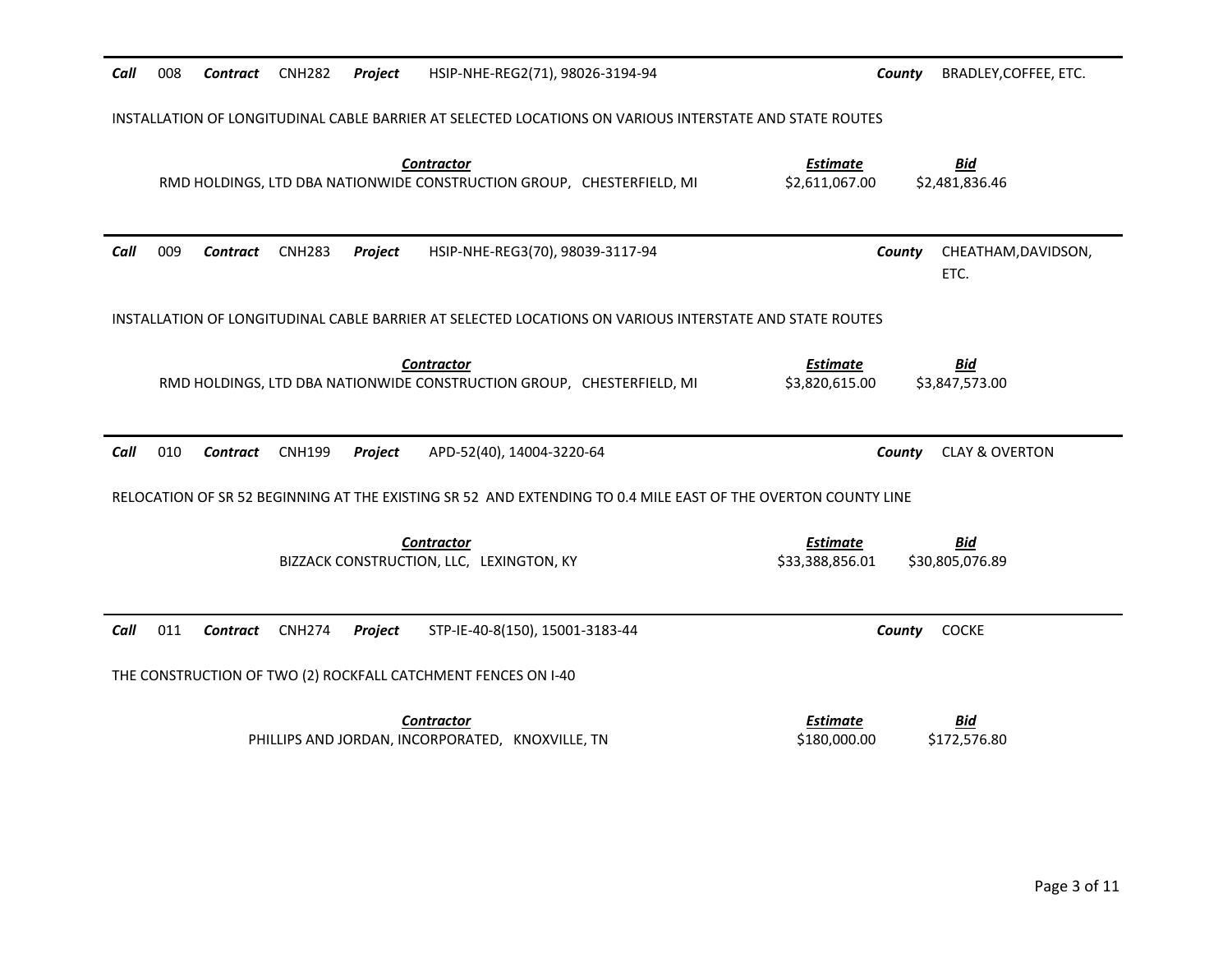Call 012 Contract CNH256 Project 012 *Contract* CNH256 *Project* IME-24-2(131), 16001-8171-44, IME-24-2(132), 31001-8174-44 *County* COFFEE & GRUNDY

RESURFACING ON I-24 IN COFFEE COUNTY FROM BETSY WILLIS CREEK (LM 28.98) EXTENDING INTO GRUNDY COUNTY TO 2.4 MILES EAST OF BELL MILL ROAD (LM 4.54)

|                                | <b>Contractor</b><br>ROGERS GROUP, INC., NASHVILLE, TN                                    | <b>Estimate</b><br><b>Bid</b><br>\$3,017,502.50<br>\$2,820,592.25                                                                         |
|--------------------------------|-------------------------------------------------------------------------------------------|-------------------------------------------------------------------------------------------------------------------------------------------|
| 013<br>Call<br>Contract        | <b>CNH276</b><br>Project<br>HSIP-IE-40-4(79), 19006-3122-94                               | <b>DAVIDSON</b><br>County                                                                                                                 |
|                                | THE SAFETY IMPROVEMENTS ON 1-40 EAST AND WEST RAMPS TO 2ND AND 4TH AVENUE                 |                                                                                                                                           |
|                                | <b>Contractor</b><br>SESSIONS PAVING COMPANY, NASHVILLE, TN                               | <b>Estimate</b><br><b>Bid</b><br>\$448,243.25<br>\$392,041.25                                                                             |
| 014<br>Call<br><b>Contract</b> | <b>CNH267</b><br>Project<br>IME-24-1(97), 19002-8183-44                                   | <b>DAVIDSON</b><br>County                                                                                                                 |
|                                | RESURFACING ON I-24 FROM HAYWOOD LANE (LM 21.51) TO THE RUTHERFORD COUNTY LINE (LM 27.84) |                                                                                                                                           |
|                                | <b>Contractor</b><br>LOJAC ENTERPRISES, INC., LEBANON, TN                                 | <b>Estimate</b><br><u>Bid</u><br>\$3,439,348.10<br>\$3,237,289.15                                                                         |
| Call<br>015<br><b>Contract</b> | IME-40-5(136), 19008-8188-44, IME-40-5(137), 95100-8103-44<br><b>CNH265</b><br>Project    | County<br>DAVIDSON & WILSON                                                                                                               |
| STONER CREEK (LM 4.87)         |                                                                                           | RESURFACING ON I-40 FROM SR 45 (OLD HICKORY BLVD.) TO THE WILSON COUNTY LINE, AND ON I-40 FROM THE DAVIDSON COUNTY LINE TO 0.66 MILE E OF |
|                                | <b>Contractor</b><br>HMA CONTRACTORS, LLC, MOUNT JULIET, TN                               | <b>Estimate</b><br>Bid<br>\$2,612,528.00<br>\$2,445,266.25                                                                                |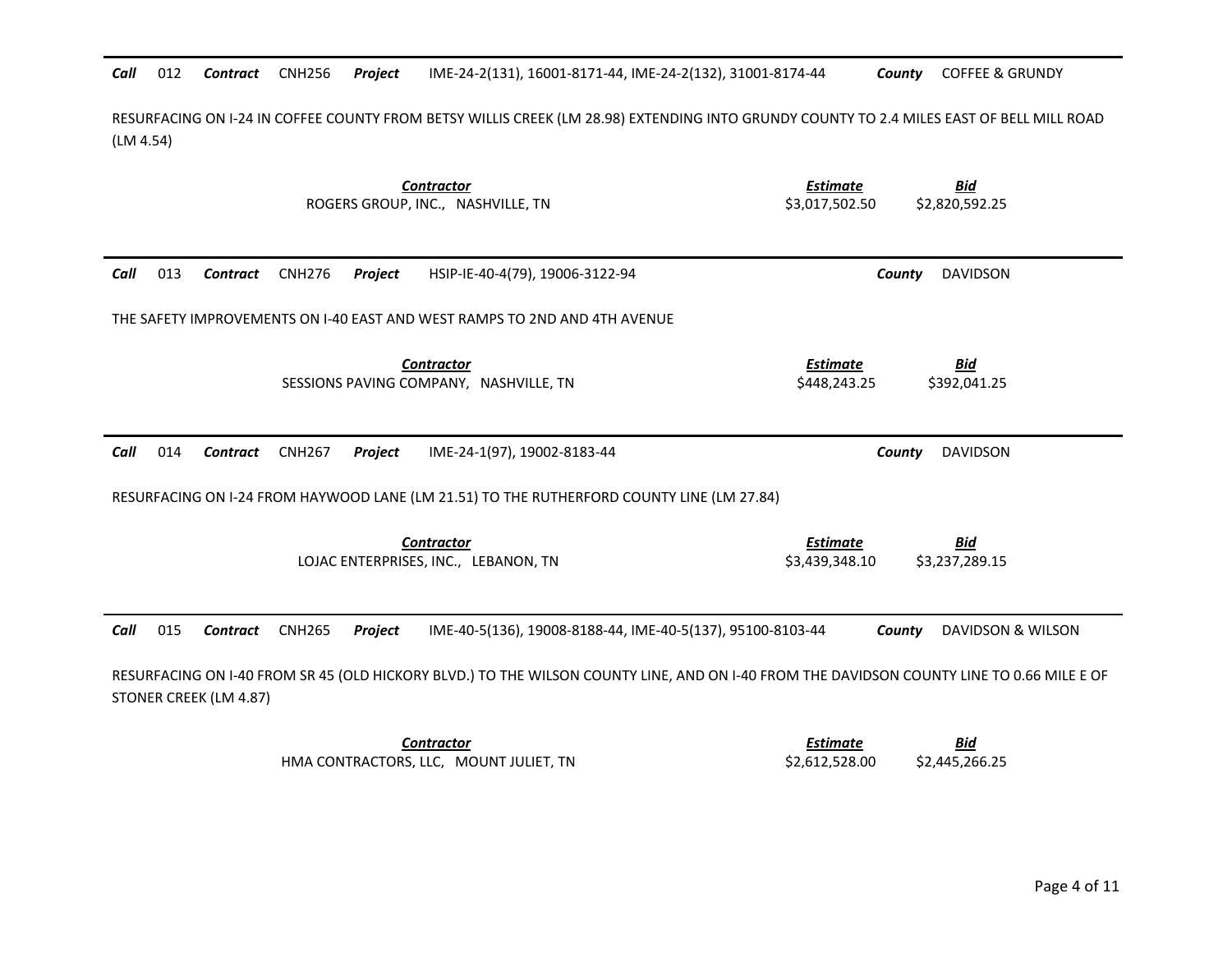| Call | 016 | Contract CNH272 |               | Project        | IME-40-2(88), 20001-8126-44                                                                               | County                            | <b>DECATUR</b>               |
|------|-----|-----------------|---------------|----------------|-----------------------------------------------------------------------------------------------------------|-----------------------------------|------------------------------|
|      |     |                 |               |                | RESURFACING ON 1-40 FROM THE CARROLL COUNTY LINE (LM 0.00) TO THE BENTON COUNTY LINE (LM 5.67)            |                                   |                              |
|      |     |                 |               |                | <b>Contractor</b><br>DELTA CONTRACTING COMPANY, LLC, JACKSON, TN                                          | <b>Estimate</b><br>\$4,248,795.80 | <b>Bid</b><br>\$4,444,198.51 |
| Call | 017 | Contract        | <b>CNH286</b> | Project        | IME-155-1(117), 23001-8169-44                                                                             | County                            | <b>DYER</b>                  |
|      |     |                 |               |                | RESURFACING ON I-155 FROM THE REST AREA (LM 9.00) EXTENDING TO US 51 (SR 3), INCLUDING BRIDGE DECK REPAIR |                                   |                              |
|      |     |                 |               |                | <b>Contractor</b><br>FORD CONSTRUCTION COMPANY, DYERSBURG, TN                                             | <b>Estimate</b><br>\$3,529,502.35 | <u>Bid</u><br>\$3,622,052.24 |
|      |     |                 |               |                |                                                                                                           |                                   |                              |
| Call | 018 | Contract        | <b>CNH251</b> | <b>Project</b> | HSIP-107(13), 30011-3227-94                                                                               | County                            | <b>GREENE</b>                |
|      |     |                 |               |                | THE GRADING, DRAINAGE, INSTALLATION OF SIGNALS AND PAVING ON SR 107 AT THE JUNCTION WITH SR 351           |                                   |                              |
|      |     |                 |               |                | <b>Contractor</b><br>SUMMERS-TAYLOR, INC., ELIZABETHTON, TN                                               | <b>Estimate</b><br>\$1,051,080.70 | <u>Bid</u><br>\$857,952.49   |
| Call | 019 | <b>Contract</b> | <b>CNH259</b> | Project        | HSIP-9(50), 45004-3233-94                                                                                 | County                            | <b>JEFFERSON</b>             |
|      |     |                 |               |                | THE GRADING, DRAINAGE AND PAVING ON US 25W (US 70, SR 9) AT THE JUNCTION WITH SR 139 (SNYDER ROAD)        |                                   |                              |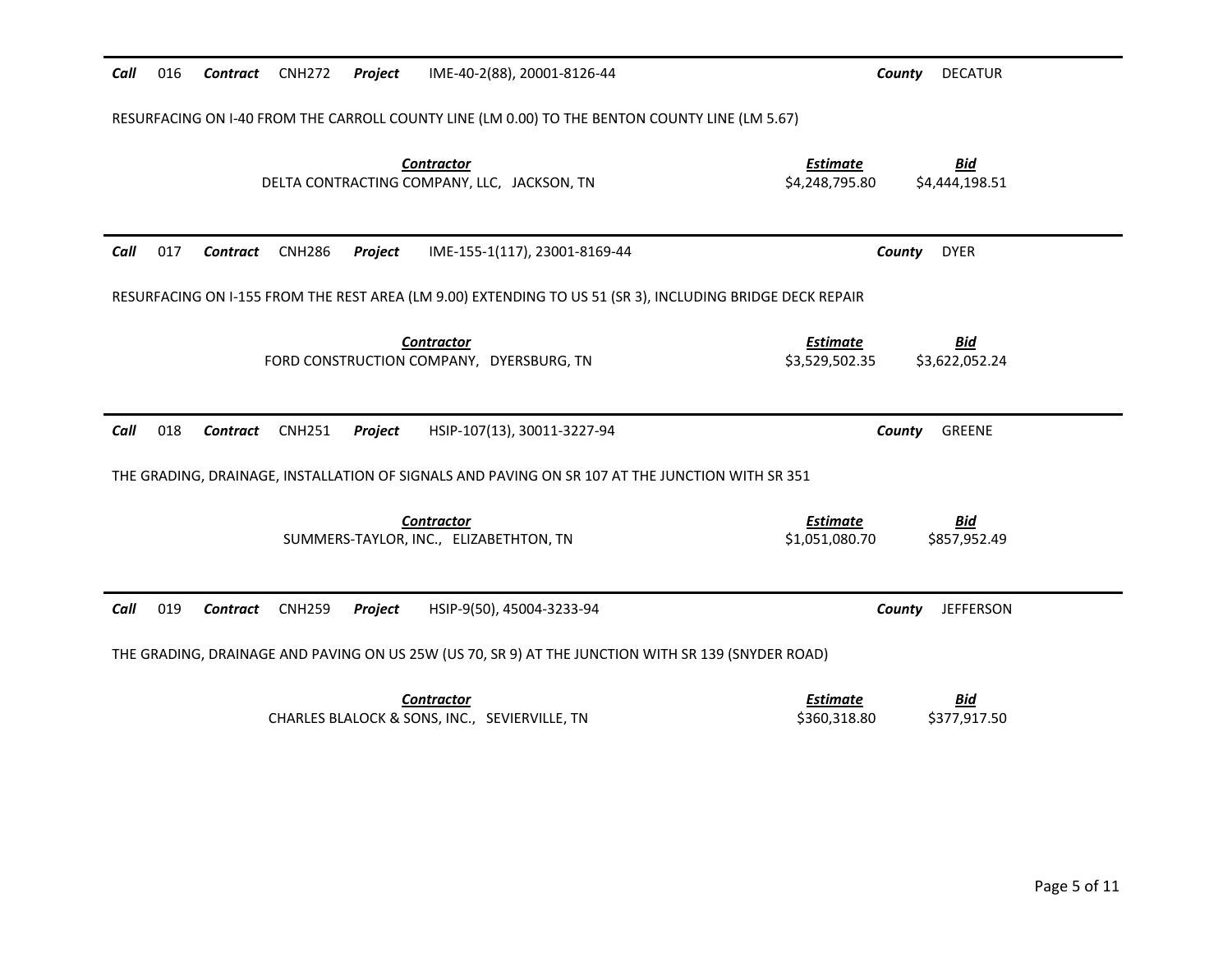| Call<br>020 | <b>CNH254</b><br>Contract                                                                         | Project<br>45011-4225-04                                                                                 | County<br><b>JEFFERSON</b>                                        |  |  |  |  |  |  |
|-------------|---------------------------------------------------------------------------------------------------|----------------------------------------------------------------------------------------------------------|-------------------------------------------------------------------|--|--|--|--|--|--|
|             |                                                                                                   | THE REPAIR OF THE BRIDGE ON SR 92 OVER THE FRENCH BROAD RIVER (LM 9.14)                                  |                                                                   |  |  |  |  |  |  |
|             |                                                                                                   | <b>Contractor</b><br>SOUTHERN CONSTRUCTORS, INC., KNOXVILLE, TN                                          | <u>Estimate</u><br><u>Bid</u><br>\$1,448,790.00<br>\$1,483,607.00 |  |  |  |  |  |  |
| Call<br>021 | <b>CNH239</b><br>Contract                                                                         | Project<br>HSIP-NHE-162(6), 47050-3242-94                                                                | County<br><b>KNOX</b>                                             |  |  |  |  |  |  |
|             | INTERCHANGE IMPROVEMENT ON SR 162 (PELLISSIPPI PARKWAY) AT THE JUNCTION WITH SR 131 (LOVELL ROAD) |                                                                                                          |                                                                   |  |  |  |  |  |  |
|             |                                                                                                   | <b>Contractor</b><br>CHARLES BLALOCK & SONS, INC., SEVIERVILLE, TN                                       | <b>Estimate</b><br><b>Bid</b><br>\$755,986.57<br>\$876,789.80     |  |  |  |  |  |  |
| Call<br>022 | <b>Contract</b><br><b>CNH253</b>                                                                  | Project<br>IME-40-8(145), 47004-8154-44                                                                  | <b>KNOX</b><br>County                                             |  |  |  |  |  |  |
|             |                                                                                                   | RESURFACING ON I-40 FROM WEST OF US 11W (SR 1, RUTLEDGE PIKE) (LM 23.05) TO THE HOLSTON RIVER (LM 26.14) |                                                                   |  |  |  |  |  |  |
|             |                                                                                                   | <b>Contractor</b><br>ROGERS GROUP, INC., NASHVILLE, TN                                                   | <b>Bid</b><br><b>Estimate</b><br>\$3,691,936.25<br>\$3,175,295.77 |  |  |  |  |  |  |
| Call<br>023 | <b>Contract</b><br><b>CNH280</b>                                                                  | STP-20(31), 57011-3225-14<br>Project                                                                     | County<br><b>MADISON</b>                                          |  |  |  |  |  |  |
|             |                                                                                                   | THE WIDENING ON US 412 (SR 20) BEGINNING AT I-40 EXTENDING TO MILLER AVENUE IN JACKSON                   |                                                                   |  |  |  |  |  |  |
|             |                                                                                                   | <b>Contractor</b><br>DELTA CONTRACTING COMPANY, LLC, JACKSON, TN                                         | <b>Estimate</b><br><u>Bid</u><br>\$8,119,118.44<br>\$9,241,159.15 |  |  |  |  |  |  |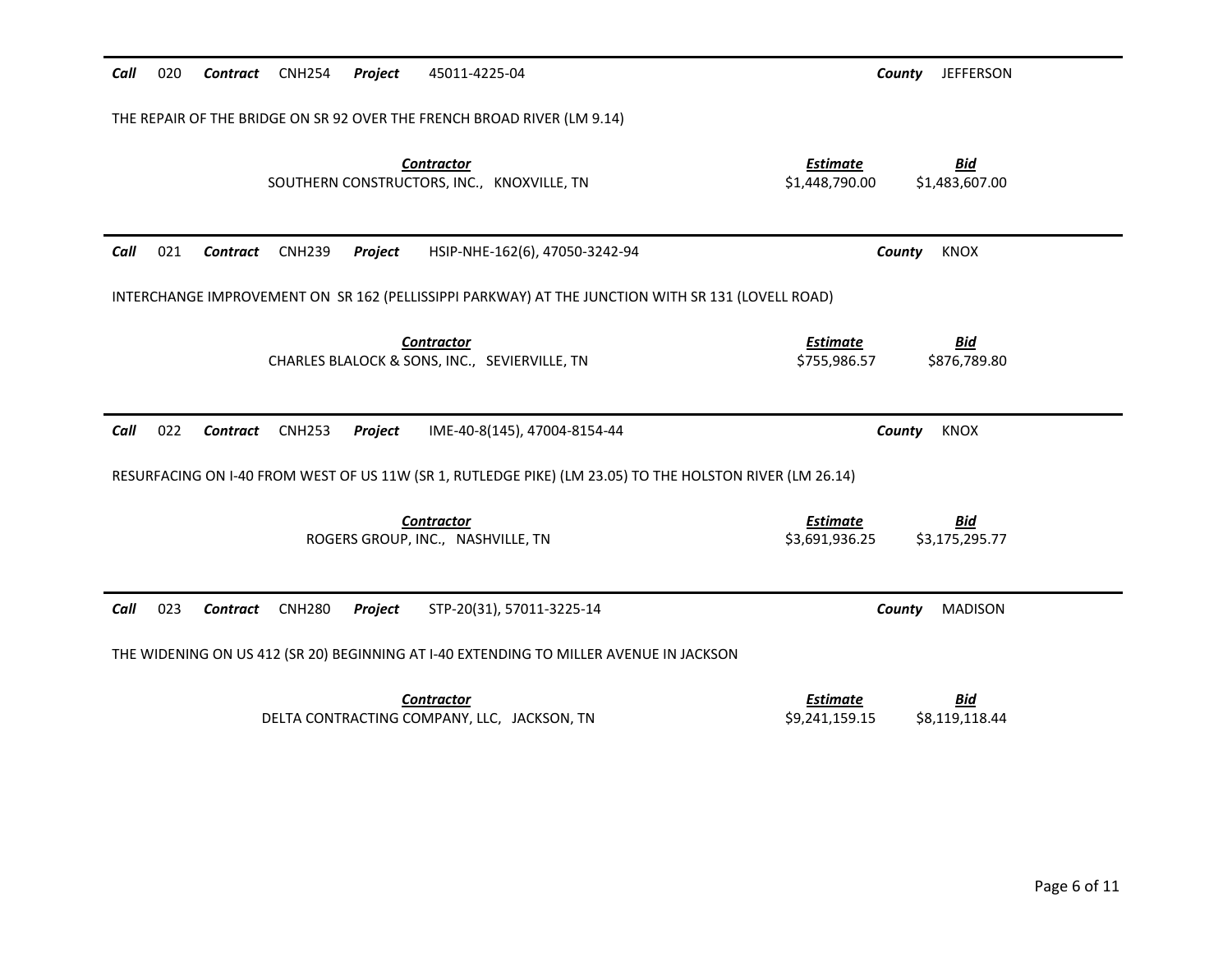| 024<br>Call                                                                              | Contract                                                                                                    | <b>CNH240</b> | Project | 59003-4219-04                                                                                    | County                            | MARSHALL                     |  |  |  |
|------------------------------------------------------------------------------------------|-------------------------------------------------------------------------------------------------------------|---------------|---------|--------------------------------------------------------------------------------------------------|-----------------------------------|------------------------------|--|--|--|
| REPAIR OF THE BRIDGE ON US 31A (US 31BR, US 431BR, SR 11) OVER THE DUCK RIVER (LM 23.87) |                                                                                                             |               |         |                                                                                                  |                                   |                              |  |  |  |
|                                                                                          |                                                                                                             |               |         | <b>Contractor</b><br>JAMISON CONSTRUCTION, LLC, MCEWEN, TN                                       | <b>Estimate</b><br>\$719,910.62   | <b>Bid</b><br>\$594,116.91   |  |  |  |
| 025<br>Call                                                                              | Contract                                                                                                    | <b>CNH255</b> | Project | IME-75-1(127), 54001-8176-44                                                                     | County                            | <b>MCMINN</b>                |  |  |  |
|                                                                                          | RESURFACING ON I-75 FROM NORTH OF INTERSTATE MILE MARKER 39 (LM 4.00) EXTENDING TO THE REST AREA (LM 10.00) |               |         |                                                                                                  |                                   |                              |  |  |  |
|                                                                                          |                                                                                                             |               |         | <b>Contractor</b><br>TALLEY CONSTRUCTION COMPANY, INC., ROSSVILLE, GA                            | <b>Estimate</b><br>\$2,194,264.35 | <b>Bid</b><br>\$2,030,768.73 |  |  |  |
| Call<br>026                                                                              |                                                                                                             |               |         | HSIP-62(29), 71016-3236-94                                                                       |                                   |                              |  |  |  |
|                                                                                          | <b>Contract</b>                                                                                             | <b>CNH241</b> | Project |                                                                                                  | County                            | PUTNAM                       |  |  |  |
|                                                                                          |                                                                                                             |               |         | THE GRADING, DRAINAGE, AND PAVING ON SR 62 FROM EAST OF MEADOW CREEK TO WEST OF JIM GARRETT ROAD |                                   |                              |  |  |  |
|                                                                                          |                                                                                                             |               |         | <b>Contractor</b><br>HIGHWAYS, INC., BRENTWOOD, TN                                               | <b>Estimate</b><br>\$3,380,183.00 | <b>Bid</b><br>\$1,860,710.99 |  |  |  |
| Call<br>027                                                                              | Contract                                                                                                    | <b>CNH257</b> | Project | IME-40-6(146), 71100-8109-44                                                                     | County                            | PUTNAM                       |  |  |  |
|                                                                                          |                                                                                                             |               |         | RESURFACING ON I-40 FROM FALLING WATER RIVER (LM 24.20) TO 0.11 MILE WEST OF EXIT 300 (LM 32.96) |                                   |                              |  |  |  |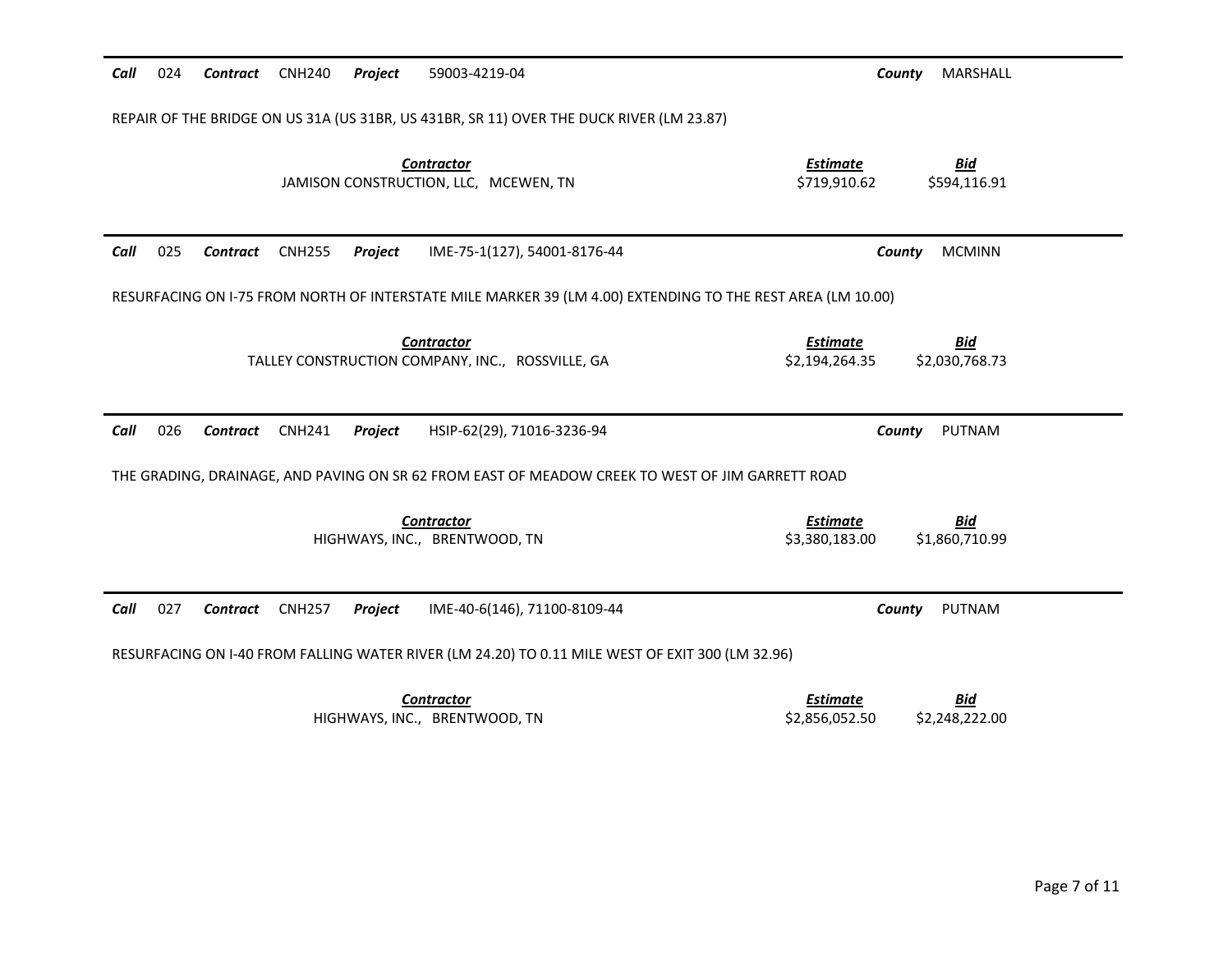| Call      | 028 | <b>Contract</b> | <b>CNH285</b> | Project | IME-40-6(150), 71100-3107-44                                                                                                             | PUTNAM<br>County                                                    |  |
|-----------|-----|-----------------|---------------|---------|------------------------------------------------------------------------------------------------------------------------------------------|---------------------------------------------------------------------|--|
|           |     |                 |               |         | THE ROCKFALL MITIGATION AT VARIOUS LOCATIONS ON I-40                                                                                     |                                                                     |  |
|           |     |                 |               |         | <b>Contractor</b><br>HIGHWAYS, INC., BRENTWOOD, TN                                                                                       | <b>Estimate</b><br><b>Bid</b><br>\$6,473,080.30<br>\$3,610,136.51   |  |
| Call      | 029 | <b>Contract</b> | <b>CNH287</b> | Project | IME-40-6(147), 18100-8135-44, IME-40-6(148), 71100-8111-44                                                                               | County<br>PUTNAM & CUMBERLAND                                       |  |
| (LM 1.98) |     |                 |               |         | RESURFACING ON I-40 FROM W OF EXIT 300 (LM 32.96) TO THE CUMBERLAND CO. LINE (LM 37.06) AND FROM THE PUTNAM CO. LINE TO THE PARKING AREA |                                                                     |  |
|           |     |                 |               |         | <b>Contractor</b><br>HIGHWAYS, INC., BRENTWOOD, TN                                                                                       | <b>Estimate</b><br><b>Bid</b><br>\$1,774,400.00<br>\$2,188,796.50   |  |
| Call      | 030 | Contract        | <b>CNH252</b> | Project | NH-95(8), 73017-3219-14                                                                                                                  | <b>ROANE</b><br>County                                              |  |
|           |     |                 |               |         | RECONSTRUCTION AND WIDENING ON SR 95 FROM SR 58 TO NEAR WESTOVER DRIVE                                                                   |                                                                     |  |
|           |     |                 |               |         | <b>Contractor</b><br>G. W. WYATT CONTRACTING, LLC, JEFFERSON CITY, TN                                                                    | <b>Estimate</b><br><u>Bid</u><br>\$14,820,319.71<br>\$14,957,234.48 |  |
| Call      | 031 | Contract        | <b>CNH271</b> | Project | IME-24-9(62), 11001-8118-44, IME-24-9(63), 74001-8125-44                                                                                 | <b>ROBERTSON &amp; CHEATHAM</b><br>County                           |  |
|           |     |                 |               |         | RESURFACING ON I-24 FROM THE MONTGOMERY COUNTY LINE (LM 0.00) TO SR 249 (LM 2.31)                                                        |                                                                     |  |
|           |     |                 |               |         | <b>Contractor</b><br>HMA CONTRACTORS, LLC, MOUNT JULIET, TN                                                                              | <b>Estimate</b><br><u>Bid</u><br>\$3,727,191.25<br>\$3,326,360.70   |  |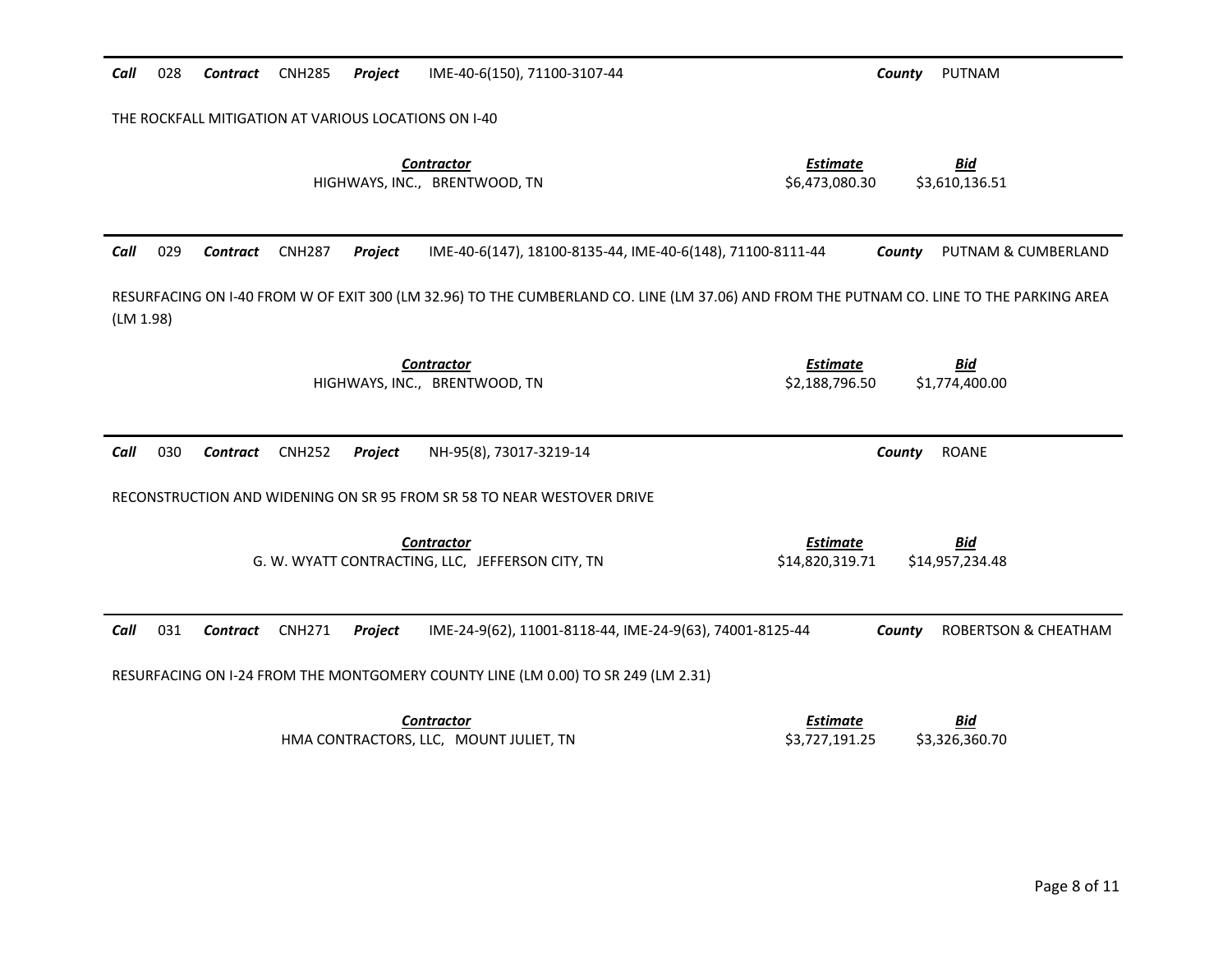| Call | 032 | <b>Contract</b> | <b>CNH248</b> | Project | NC-I-269(18), 79469-3105-44, 24469-3103-44, NH-I-269(20), 79469- County<br>3107-44, 24469-3104-44 |                                    | <b>SHELBY &amp; FAYETTE</b>   |
|------|-----|-----------------|---------------|---------|---------------------------------------------------------------------------------------------------|------------------------------------|-------------------------------|
|      |     |                 |               |         | STAGE CONSTRUCTION ON I-269 FROM NORTH OF SR 57 TO SOUTH OF MACON ROAD                            |                                    |                               |
|      |     |                 |               |         | <b>Contractor</b><br>HILL BROTHERS CONSTRUCTION COMPANY, INC., FALKNER, MS                        | <b>Estimate</b><br>\$55,434,775.93 | <b>Bid</b><br>\$53,473,492.75 |
| Call | 033 | <b>Contract</b> | <b>CNH261</b> | Project | IME-81-1(109), 82001-8173-44                                                                      |                                    | County<br>SULLIVAN            |
|      |     |                 |               |         | RESURFACING ON I-81 FROM NORTH OF I-24 (LM 4.31) TO SOUTH OF SR 357 (LM 9.27)                     |                                    |                               |
|      |     |                 |               |         | <b>Contractor</b><br>APAC-ATLANTIC, INC., KNOXVILLE, TN                                           | <b>Estimate</b><br>\$3,582,496.75  | <u>Bid</u><br>\$3,759,456.51  |
| Call | 034 | <b>Contract</b> | <b>CNH222</b> | Project | IME-81-1(110), 82001-8174-44                                                                      |                                    | SULLIVAN<br>County            |
|      |     |                 |               |         | RESURFACING ON I-81 FROM NORTH OF SR 394 (LM 9.27) TO WALNUT HILL ROAD (LM 20.82)                 |                                    |                               |
|      |     |                 |               |         | <b>Contractor</b><br>SUMMERS-TAYLOR, INC., ELIZABETHTON, TN                                       | <b>Estimate</b><br>\$3,154,914.00  | <b>Bid</b><br>\$3,259,849.75  |
| Call | 035 | <b>Contract</b> | <b>CNH278</b> | Project | NHE-109(25), 83011-3230-14                                                                        |                                    | <b>SUMNER</b><br>County       |
|      |     |                 |               |         | RELOCATION OF SR 109 FROM HOLLIS CHAPEL ROAD TO SR 76                                             |                                    |                               |
|      |     |                 |               |         | <b>Contractor</b><br>ROGERS GROUP, INC., NASHVILLE, TN                                            | <b>Estimate</b><br>\$19,612,415.15 | <b>Bid</b><br>\$17,049,983.35 |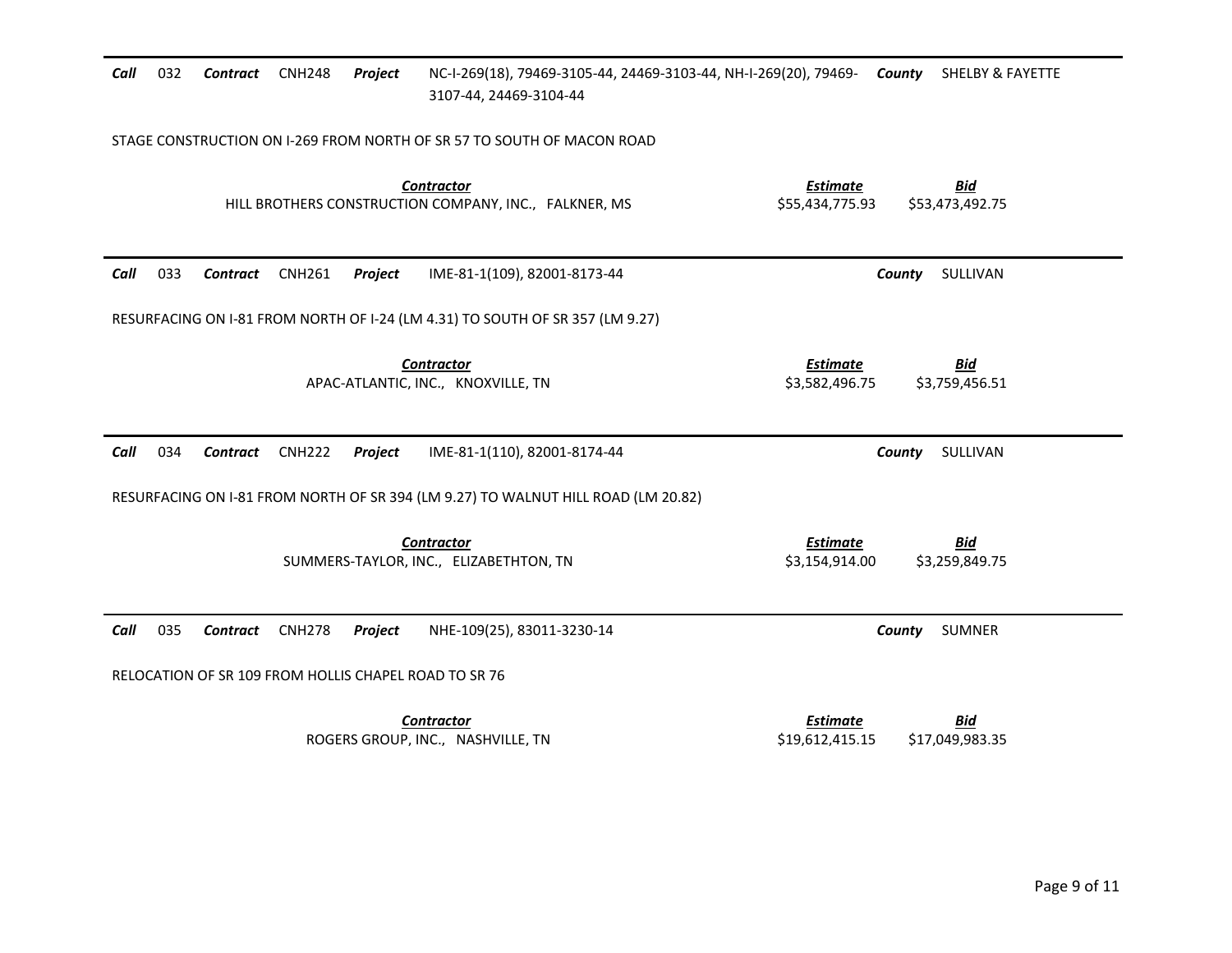| Call | 036                                                             | Contract | <b>CNH288</b> | Project                                         | 83076-4242-04                                                                         | County                             | <b>SUMNER</b>                 |  |  |  |
|------|-----------------------------------------------------------------|----------|---------------|-------------------------------------------------|---------------------------------------------------------------------------------------|------------------------------------|-------------------------------|--|--|--|
|      | CONSTRUCTION OF A DETENTION POND ON SR 386 WEST OF SR 6 (US 31) |          |               |                                                 |                                                                                       |                                    |                               |  |  |  |
|      |                                                                 |          |               |                                                 | <b>Contractor</b><br>SUMMIT CONSTRUCTORS, INC., NASHVILLE, TN                         | <b>Estimate</b><br>\$143,038.00    | <b>Bid</b><br>\$92,602.27     |  |  |  |
| Call | 037                                                             | Contract | <b>CNH229</b> | Project                                         | 83947-4130-04                                                                         | County                             | <b>SUMNER</b>                 |  |  |  |
|      |                                                                 |          |               |                                                 | REPAIR OF BRIDGES ON I-65 OVER SR 41 (US 31W) AND BRIDGE ON SR 41 (US 31W) OVER SR 11 |                                    |                               |  |  |  |
|      |                                                                 |          |               |                                                 | <b>Contractor</b><br>JAMISON CONSTRUCTION, LLC, MCEWEN, TN                            | <b>Estimate</b><br>\$1,150,454.00  | <b>Bid</b><br>\$940,537.75    |  |  |  |
| Call | 038                                                             | Contract | <b>CNH206</b> | Project                                         | BR-STP-33(43), 87001-3252-94                                                          | County                             | <b>UNION</b>                  |  |  |  |
|      |                                                                 |          |               |                                                 | CONSTRUCTION AND RELOCATION OF BRIDGE AND APPROACHES ON SR 33 OVER THE CLINCH RIVER   |                                    |                               |  |  |  |
|      |                                                                 |          |               |                                                 | <b>Contractor</b><br>MOUNTAIN STATES CONTRACTORS, LLC, MT. JULIET, TN                 | <b>Estimate</b><br>\$23,795,952.52 | <u>Bid</u><br>\$22,395,994.13 |  |  |  |
| Call | 039                                                             | Contract | CNH094        | Project                                         | STP/HPP-33(79), 87001-3257-14                                                         | County                             | <b>UNION</b>                  |  |  |  |
|      |                                                                 |          |               | WIDENING ON SR 33 FROM SOUTH OF SR 144 TO SR 61 |                                                                                       |                                    |                               |  |  |  |
|      |                                                                 |          |               |                                                 | <b>Contractor</b><br>APAC-ATLANTIC, INC., KNOXVILLE, TN                               | <b>Estimate</b><br>\$12,872,730.15 | <b>Bid</b><br>\$12,773,746.27 |  |  |  |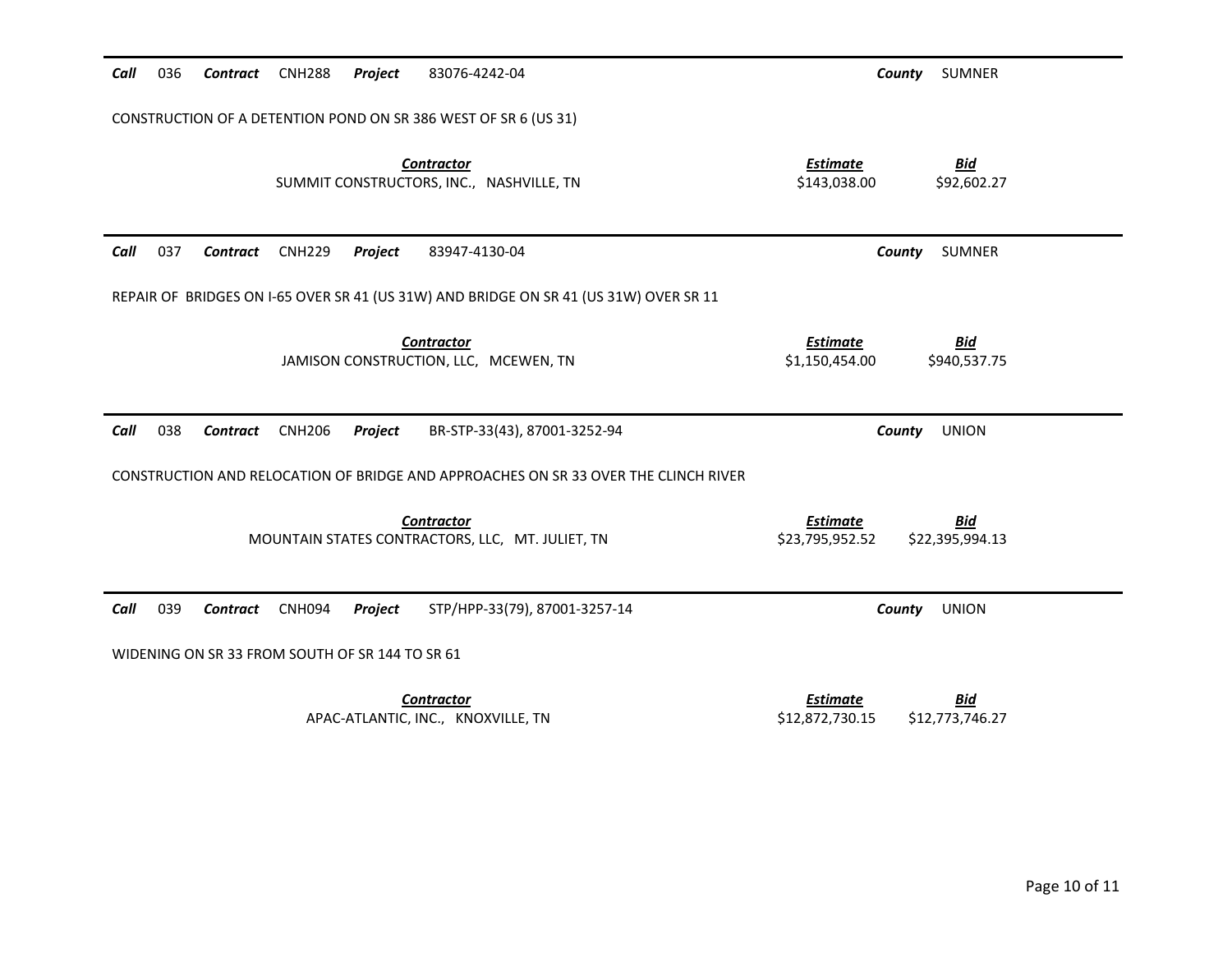*Call* 040 *Contract* CNH281 *Project* NHE-15(97), 91004-3248-14 *County* WAYNE WIDENING AND RECONSTRUCTION ON SR 15 (US 64) FROM OLD HIGHWAY 64 TO LITTLE FORTY-EIGHT CREEK RD *Contractor Estimate Bid* MOUNTAIN STATES CONTRACTORS, LLC, MT. JULIET, TN \$16,629,032.06 \$14,545,847.75 *<u>Total Estimate</u>* **Total Awarded Letting Totals Example 264,991,663.67** \$245,663,989.92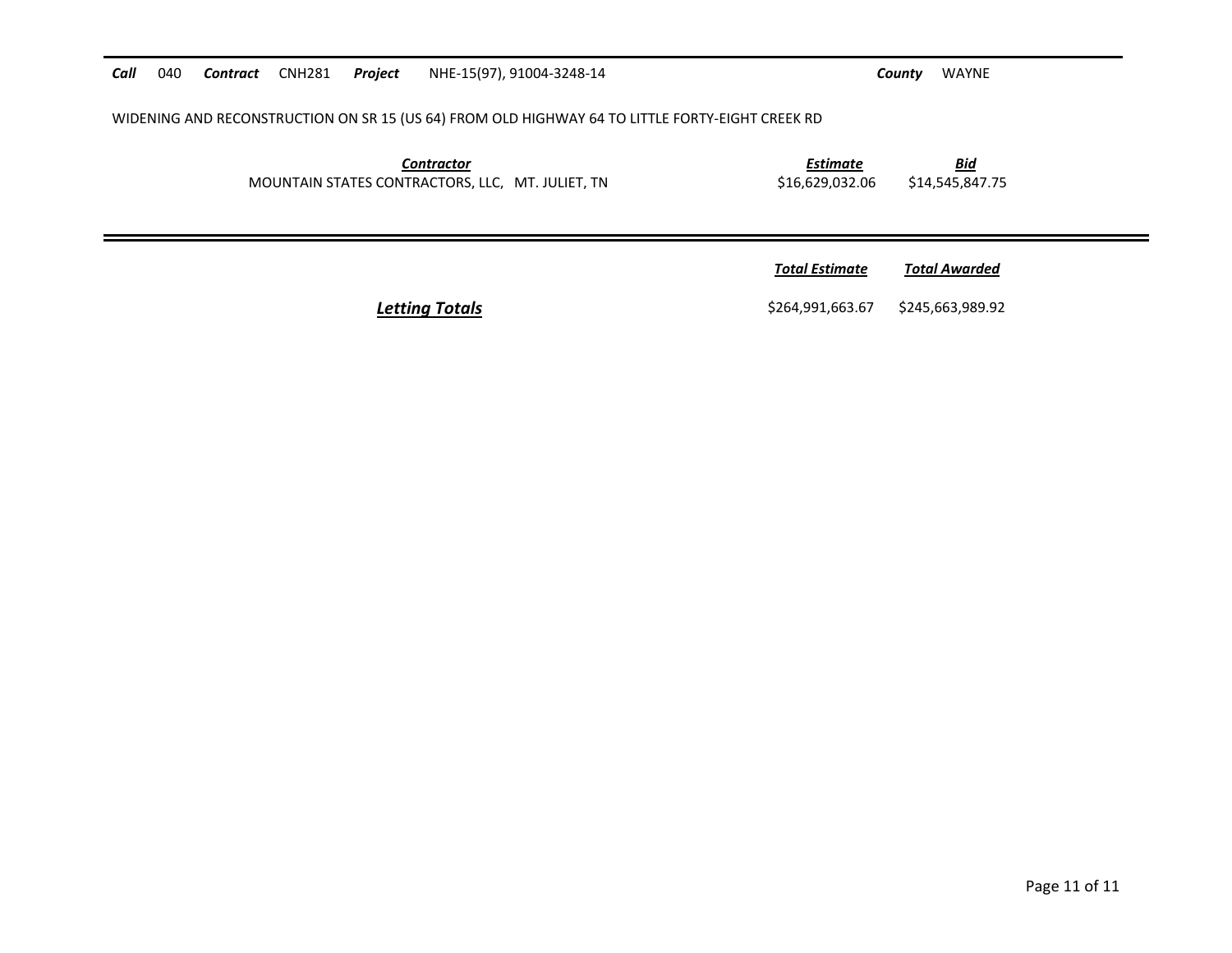

### *Contract Awards for Letting of October 30, 2009*

| Call                                                                                           | 001                                                                                                      | Contract | <b>CNH941</b> | Project | 01024-4218-04                                                                       |                                   | ANDERSON<br>County               |  |
|------------------------------------------------------------------------------------------------|----------------------------------------------------------------------------------------------------------|----------|---------------|---------|-------------------------------------------------------------------------------------|-----------------------------------|----------------------------------|--|
| THE REHABILITATION OF THE BRIDGE ON SR 170 OVER THE CLINCH RIVER AND C.S.X. RAILROAD (LM 2.58) |                                                                                                          |          |               |         |                                                                                     |                                   |                                  |  |
|                                                                                                |                                                                                                          |          |               |         | <b>Contractor</b><br>MID-STATE CONSTRUCTION COMPANY, INC., LIVINGSTON, TN           | <b>Estimate</b><br>\$2,521,155.50 | <b>Bid</b><br>\$1,650,964.11     |  |
| Call                                                                                           | 002                                                                                                      | Contract | <b>CNH317</b> | Project | HSIP-REG1(68), 98017-3218-94                                                        |                                   | ANDERSON, BLOUNT, ETC.<br>County |  |
|                                                                                                |                                                                                                          |          |               |         | THE MISCELLANEOUS SAFETY IMPROVEMENTS AT SELECTED LOCATIONS ON VARIOUS STATE ROUTES |                                   |                                  |  |
|                                                                                                |                                                                                                          |          |               |         | <b>Contractor</b><br>HIGHWAY MARKINGS, INC., CORRYTON, TN                           | <b>Estimate</b><br>\$5.138.506.50 | <u>Bid</u><br>\$4,274,753.35     |  |
| Call                                                                                           | 003                                                                                                      | Contract | <b>CNH299</b> | Project | 98017-4122-04, 98017-4121-04                                                        |                                   | ANDERSON, BLOUNT, ETC.<br>County |  |
|                                                                                                | THE RANDOM ON CALL GUARDRAIL REPAIR AND INSTALLATION OF GUARDRAIL ON VARIOUS INTERSTATE AND STATE ROUTES |          |               |         |                                                                                     |                                   |                                  |  |
|                                                                                                |                                                                                                          |          |               |         | <b>Contractor</b><br>TENNESSEE GUARDRAIL, INC., KNOXVILLE, TN                       | <b>Estimate</b><br>\$3,572,930.00 | <b>Bid</b><br>\$3,473,560.00     |  |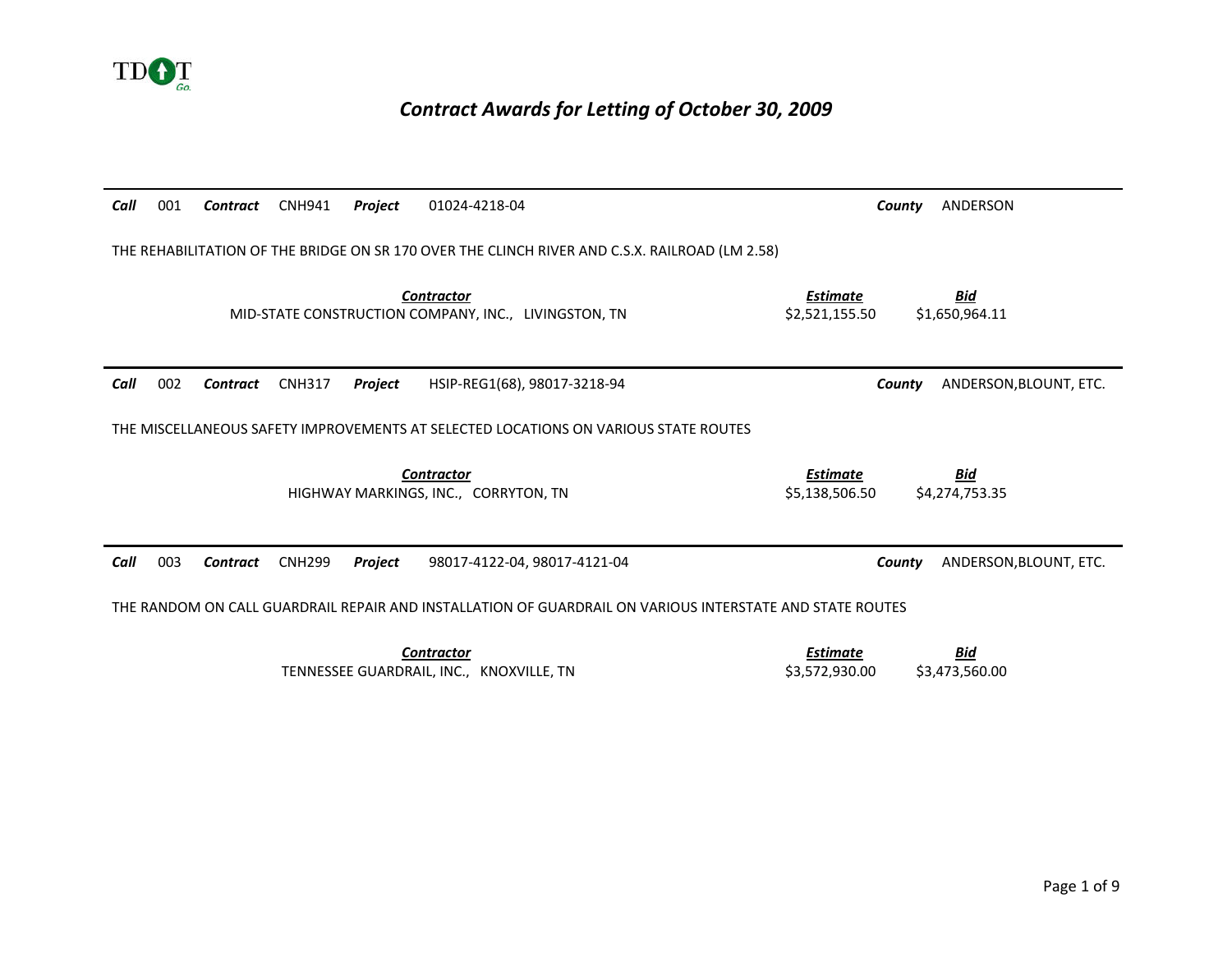| Call | 004 | Contract        | <b>CNH319</b> | Project | HSIP-REG3(68), 98039-3215-94                                                                             |                                   | County | BEDFORD, CHEATHAM,<br>ETC.   |
|------|-----|-----------------|---------------|---------|----------------------------------------------------------------------------------------------------------|-----------------------------------|--------|------------------------------|
|      |     |                 |               |         | THE MISCELLANEOUS SAFETY IMPROVEMENTS AT SELECTED LOCATIONS ON VARIOUS STATE ROUTES                      |                                   |        |                              |
|      |     |                 |               |         | <b>Contractor</b><br>LU, INC., KINGSTON SPRINGS, TN                                                      | <b>Estimate</b><br>\$5,040,129.00 |        | <b>Bid</b><br>\$4,311,352.00 |
| Call | 005 | <b>Contract</b> | <b>CNH302</b> | Project | 98039-4119-04, 98039-4118-04                                                                             |                                   | County | BEDFORD, CHEATHAM,<br>ETC.   |
|      |     |                 |               |         | THE RANDOM ON CALL GUARDRAIL REPAIR AND INSTALLATION OF GUARDRAIL ON VARIOUS INTERSTATE AND STATE ROUTES |                                   |        |                              |
|      |     |                 |               |         | <b>Contractor</b><br>LU, INC., KINGSTON SPRINGS, TN                                                      | <b>Estimate</b><br>\$3,236,065.00 |        | <b>Bid</b><br>\$2,609,797.79 |
| Call | 006 | Contract        | <b>CNH303</b> | Project | 98047-4132-04, 98047-4131-04                                                                             |                                   | County | CHESTER, CROCKETT, ETC.      |
|      |     |                 |               |         | CONSISTING OF THE NEW GUARDRAIL INSTALLATION ON VARIOUS                                                  |                                   |        |                              |
|      |     |                 |               |         | <b>ALL BIDS REJECTED</b>                                                                                 |                                   |        |                              |
| Call | 007 | <b>Contract</b> | <b>CNH301</b> | Project | 98026-4196-04, 98026-4195-04                                                                             |                                   | County | BLEDSOE, BRADLEY, ETC.       |
|      |     |                 |               |         | THE RANDOM ON CALL GUARDRAIL REPAIR AND INSTALLATION OF GUARDRAIL ON VARIOUS INTERSTATE AND STATE ROUTES |                                   |        |                              |
|      |     |                 |               |         | <b>Contractor</b><br>CUMBERLAND GUARDRAIL, INC., PIKEVILLE, TN                                           | <b>Estimate</b><br>\$3,096,675.50 |        | <u>Bid</u><br>\$2,831,655.50 |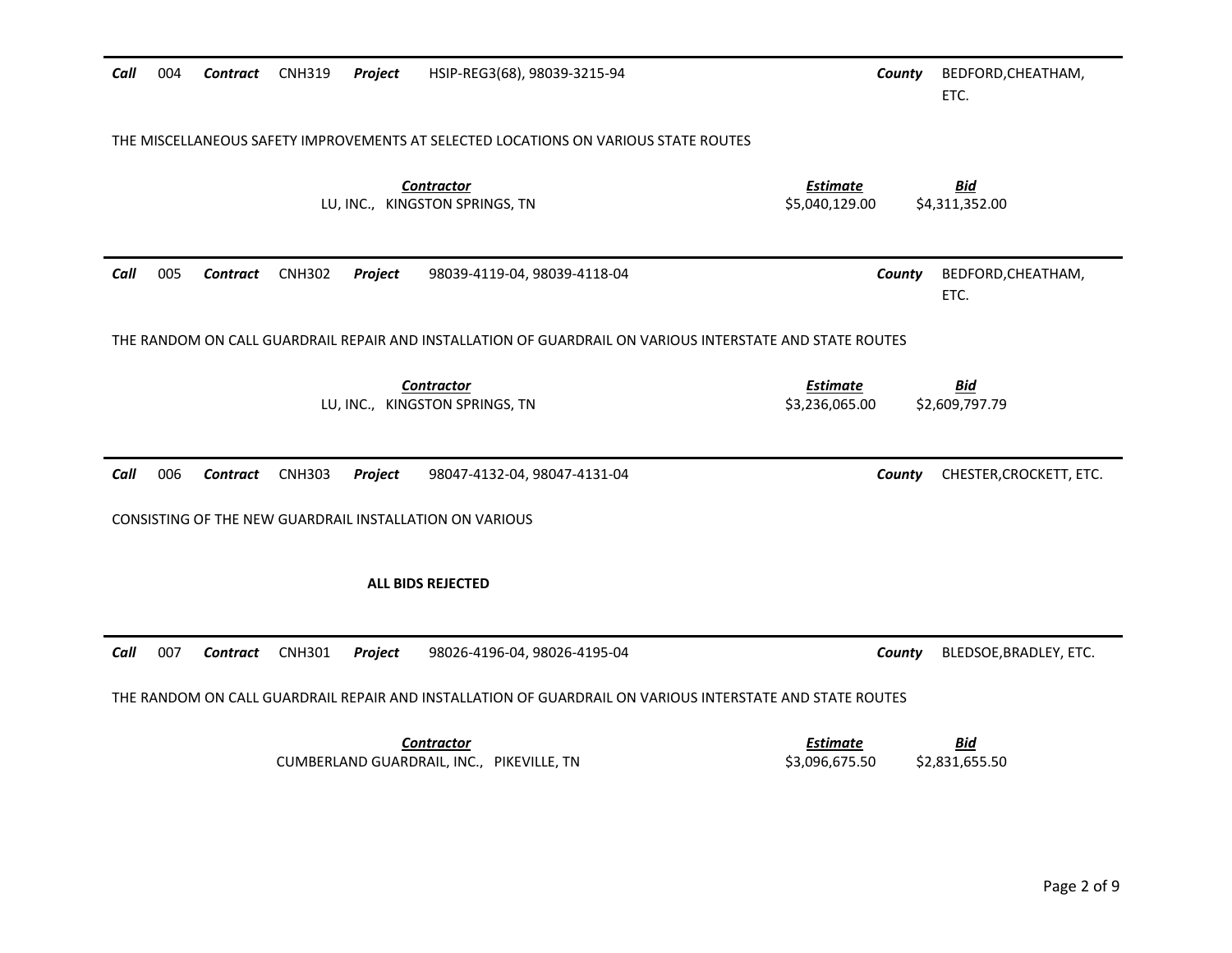| Call | 008                                                                                                                                                                 | Contract        | <b>CNH215</b> | Project | BR-STP-336(8), 05025-3209-94, HSIP-336(11), 05025-3217-94                              | <b>BLOUNT</b><br>County                                                                                          |  |
|------|---------------------------------------------------------------------------------------------------------------------------------------------------------------------|-----------------|---------------|---------|----------------------------------------------------------------------------------------|------------------------------------------------------------------------------------------------------------------|--|
|      | CONSTRUCTION OF A CONCRETE BOX BRIDGE ON SR 336 (BRICK MILL ROAD) OVER LITTLE BAKER CREEK (LM 0.52), AND IMPROVEMENT OF THE<br>INTERSECTION AT OLD NILES FERRY PIKE |                 |               |         |                                                                                        |                                                                                                                  |  |
|      |                                                                                                                                                                     |                 |               |         | <b>Contractor</b><br>SIMPSON CONSTRUCTION COMPANY, INC., CLEVELAND, TN                 | <b>Bid</b><br><b>Estimate</b><br>\$954,602.95<br>\$907,958.32                                                    |  |
| Call | 009                                                                                                                                                                 | <b>Contract</b> | <b>CNH310</b> | Project | STP/HPP-60(14), 06008-3222-14                                                          | <b>BRADLEY</b><br>County                                                                                         |  |
|      | THE RECONSTRUCTION ON SR 60 BEGINNING NEAR GILLILAND ROAD EXTENDING TO US 64 (SR 311)                                                                               |                 |               |         |                                                                                        |                                                                                                                  |  |
|      |                                                                                                                                                                     |                 |               |         | <b>Contractor</b><br>HIGHWAYS, INC., BRENTWOOD, TN                                     | <u>Bid</u><br>Estimate<br>\$17,281,976.25<br>\$15,399,831.90                                                     |  |
| Call | 010                                                                                                                                                                 | Contract        | <b>CNH311</b> | Project | HSIP-I-40-6(145), 18100-3134-44                                                        | County<br>CUMBERLAND                                                                                             |  |
|      |                                                                                                                                                                     |                 |               |         | THE IMPROVEMENT OF THE INTERSECTION AT THE JUNCTION OF I-40 WITH SR 298 (GENESIS ROAD) |                                                                                                                  |  |
|      |                                                                                                                                                                     |                 |               |         | <b>Contractor</b><br>HIGHWAYS, INC., BRENTWOOD, TN                                     | <b>Estimate</b><br><b>Bid</b><br>\$646,992.70<br>\$596,826.65                                                    |  |
| Call | 011                                                                                                                                                                 | <b>Contract</b> | <b>CNH218</b> | Project | BR-STP-1(99), 19021-3245-94                                                            | County<br><b>DAVIDSON</b>                                                                                        |  |
|      |                                                                                                                                                                     |                 |               |         |                                                                                        | CONSTRUCTION OF A CONCRETE BOX BEAM BRIDGE ON US 41 (US 70S, SR 1, MURFREESBORO ROAD) OVER MILL CREEK (LM 21.97) |  |
|      |                                                                                                                                                                     |                 |               |         | <b>Contractor</b><br>BROWN BUILDERS, INC., SPRINGFIELD, TN                             | <b>Estimate</b><br><b>Bid</b><br>\$2,199,212.51<br>\$1,985,815.26                                                |  |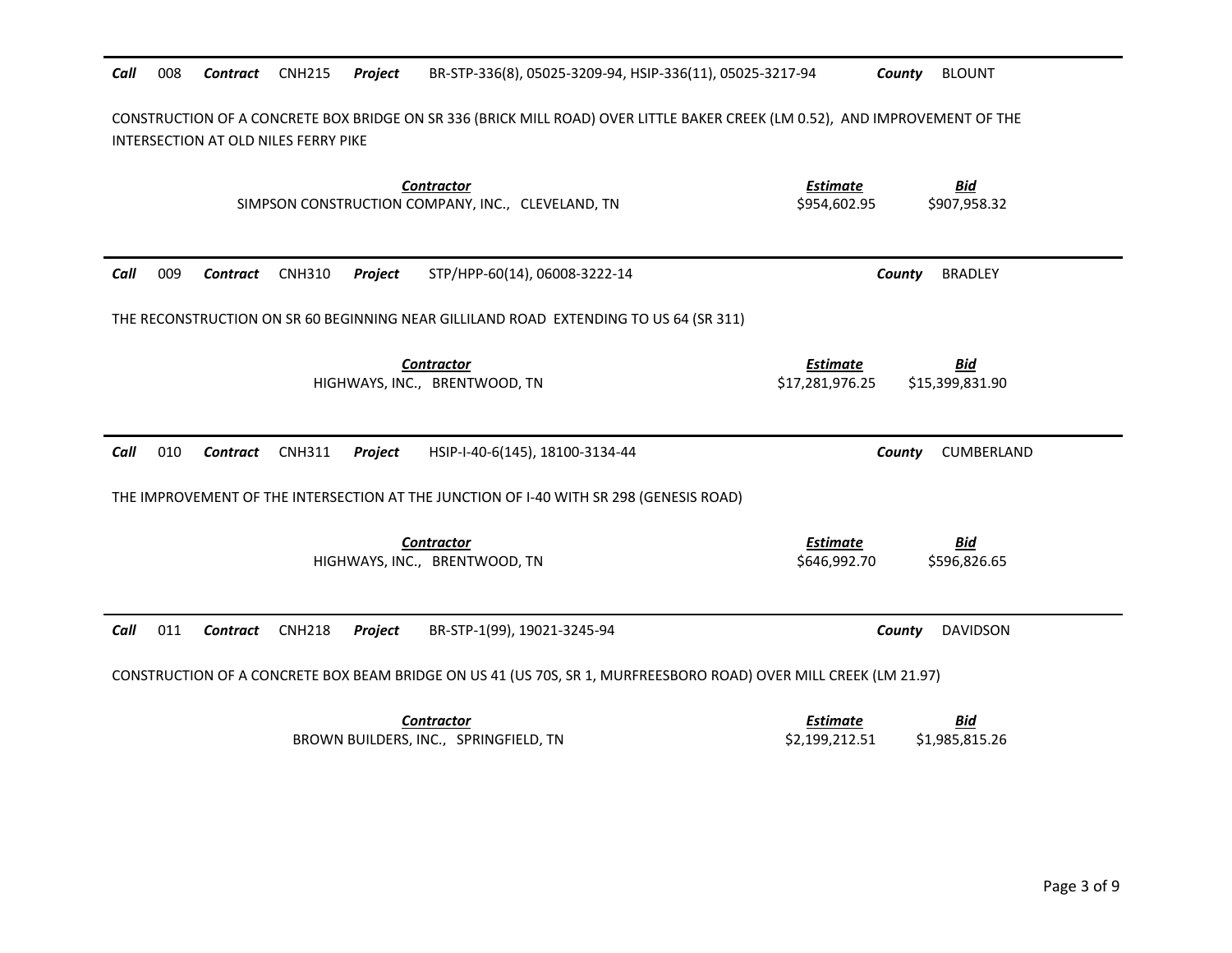| Call<br>012                    | 19947-4175-04<br><b>Contract</b> CNH293<br>Project                                                              | <b>DAVIDSON</b><br>County                                                                                                     |
|--------------------------------|-----------------------------------------------------------------------------------------------------------------|-------------------------------------------------------------------------------------------------------------------------------|
|                                | THE REPAIR OF THE BRIDGE ON NEW HOPE ROAD OVER I-40 (LM 1.94)                                                   |                                                                                                                               |
|                                | <b>Contractor</b><br>JAMISON CONSTRUCTION, LLC, MCEWEN, TN                                                      | <b>Estimate</b><br><b>Bid</b><br>\$465,546.00<br>\$401,448.90                                                                 |
| Call<br>013<br><b>Contract</b> | <b>CNH163</b><br>Project<br>BR-STP-19(46), 38004-3214-94                                                        | <b>HAYWOOD</b><br>County                                                                                                      |
|                                | CONSTRUCTION OF A CONCRETE BOX BRIDGE ON SR 19 OVER BRANCH OF CARTER CREEK (LM 15.61)                           |                                                                                                                               |
|                                | <b>Contractor</b><br>FORD CONSTRUCTION COMPANY, DYERSBURG, TN                                                   | <b>Estimate</b><br><u>Bid</u><br>\$722,656.00<br>\$620,479.23                                                                 |
| Call<br>014<br>Contract        | <b>CNH313</b><br>Project<br>38002-4213-04                                                                       | <b>HAYWOOD</b><br>County                                                                                                      |
|                                | REPAIR OF FOUR (4) BRIDGES ON US 70 (SR 1) OVER OVERFLOWS (LM 5.58, LM 5.92, LM 6.27) AND MUDDY CREEK (LM 6.37) |                                                                                                                               |
|                                | <b>Contractor</b><br>FORD CONSTRUCTION COMPANY, DYERSBURG, TN                                                   | <b>Estimate</b><br><b>Bid</b><br>\$2,658,272.00<br>\$2,619,558.40                                                             |
| 015<br>Call<br>Contract        | <b>CNH191</b><br>Project<br>BR-STP-76(39), 38008-3212-94                                                        | <b>HAYWOOD &amp; CROCKETT</b><br>County                                                                                       |
|                                |                                                                                                                 | THE CONSTRUCTION OF A CONCRETE I-BEAM BRIDGE ON US 70A (US 79, SR 76) OVER THE SOUTH FORK OF THE FORKED DEER RIVER (LM 23.98) |
|                                | <b>Contractor</b><br>MOUNTAIN STATES CONTRACTORS, LLC, MT. JULIET, TN                                           | <b>Estimate</b><br><u>Bid</u><br>\$2,211,295.30<br>\$2,242,683.01                                                             |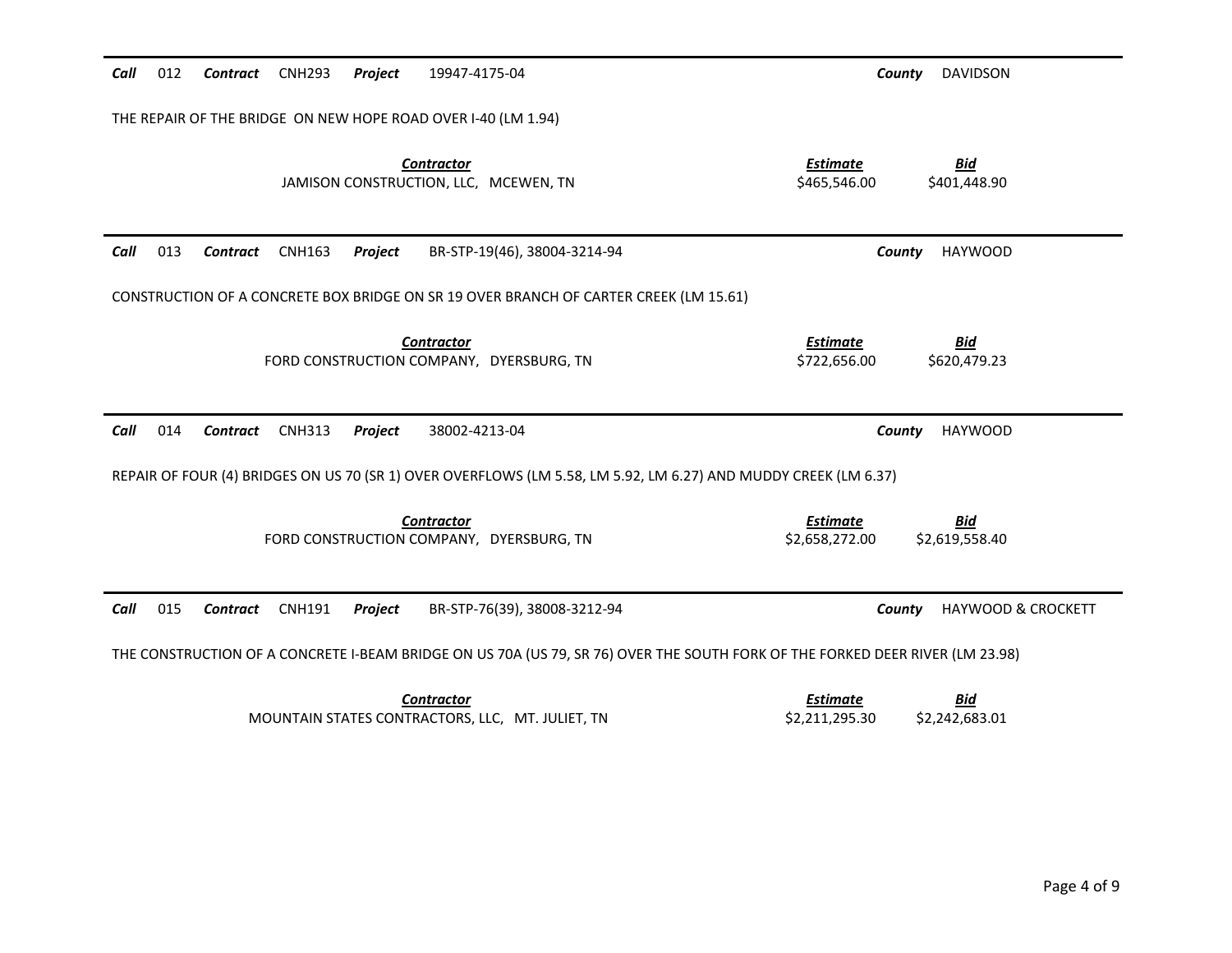| Call | 016                                                                                                                              | <b>Contract</b> | <b>CNH129</b> | Project        | BR-STP-56(43), 44004-3237-94                                                  | County                          | <b>JACKSON</b>             |
|------|----------------------------------------------------------------------------------------------------------------------------------|-----------------|---------------|----------------|-------------------------------------------------------------------------------|---------------------------------|----------------------------|
|      |                                                                                                                                  |                 |               |                | CONSTRUCTION OF A CONCRETE BOX BRIDGE ON SR 56 OVER CRABTREE CREEK (LM 23.24) |                                 |                            |
|      |                                                                                                                                  |                 |               |                | <b>Contractor</b><br>HIGHWAYS, INC., BRENTWOOD, TN                            | <b>Estimate</b><br>\$689,087.45 | <u>Bid</u><br>\$514,912.72 |
| Call | 017                                                                                                                              | <b>Contract</b> | <b>CNH209</b> | <b>Project</b> | BR-STP-131(14), 47027-3215-94                                                 | County                          | <b>KNOX</b>                |
|      |                                                                                                                                  |                 |               |                | CONSTRUCTION OF A CONCRETE SLAB BRIDGE ON SR 131 OVER MEADOW CREEK (LM 5.78)  |                                 |                            |
|      |                                                                                                                                  |                 |               |                | <b>Contractor</b><br>CHARLES BLALOCK & SONS, INC., SEVIERVILLE, TN            | <b>Estimate</b><br>\$668,110.65 | <b>Bid</b><br>\$650,698.00 |
| Call | 018                                                                                                                              | Contract        | <b>CNH314</b> | Project        | 58016-4238-04                                                                 | County                          | <b>MARION</b>              |
|      |                                                                                                                                  |                 |               |                | REPAIR OF THE BRIDGE ON SR 156 OVER THE TENNESSEE RIVER (LM 15.19)            |                                 |                            |
|      |                                                                                                                                  |                 |               |                | <b>Contractor</b><br>MID-STATE CONSTRUCTION COMPANY, INC., LIVINGSTON, TN     | <b>Estimate</b><br>\$182,021.50 | <u>Bid</u><br>\$119,926.07 |
| Call | 019                                                                                                                              | Contract        | <b>CNH315</b> | Project        | HSIP-NHE-6(74), 60002-3286-94, STP-SIP-NHE-6(73), 60002-3287-94 County        |                                 | <b>MAURY</b>               |
|      | THE MISCELLANEOUS IMPROVEMENT ON US 43 (SR 6) FROM WEST OF S. CROSS BRIDGES ROAD EXTENDING TO THE SR 6 CONNECTOR IN MT. PLEASANT |                 |               |                |                                                                               |                                 |                            |
|      |                                                                                                                                  |                 |               |                | <b>Contractor</b>                                                             | <b>Estimate</b>                 | <u>Bid</u>                 |

ROGERS GROUP, INC., NASHVILLE, TN

| csumale        | DIU            |
|----------------|----------------|
| \$1,191,815.30 | \$1.036.521.11 |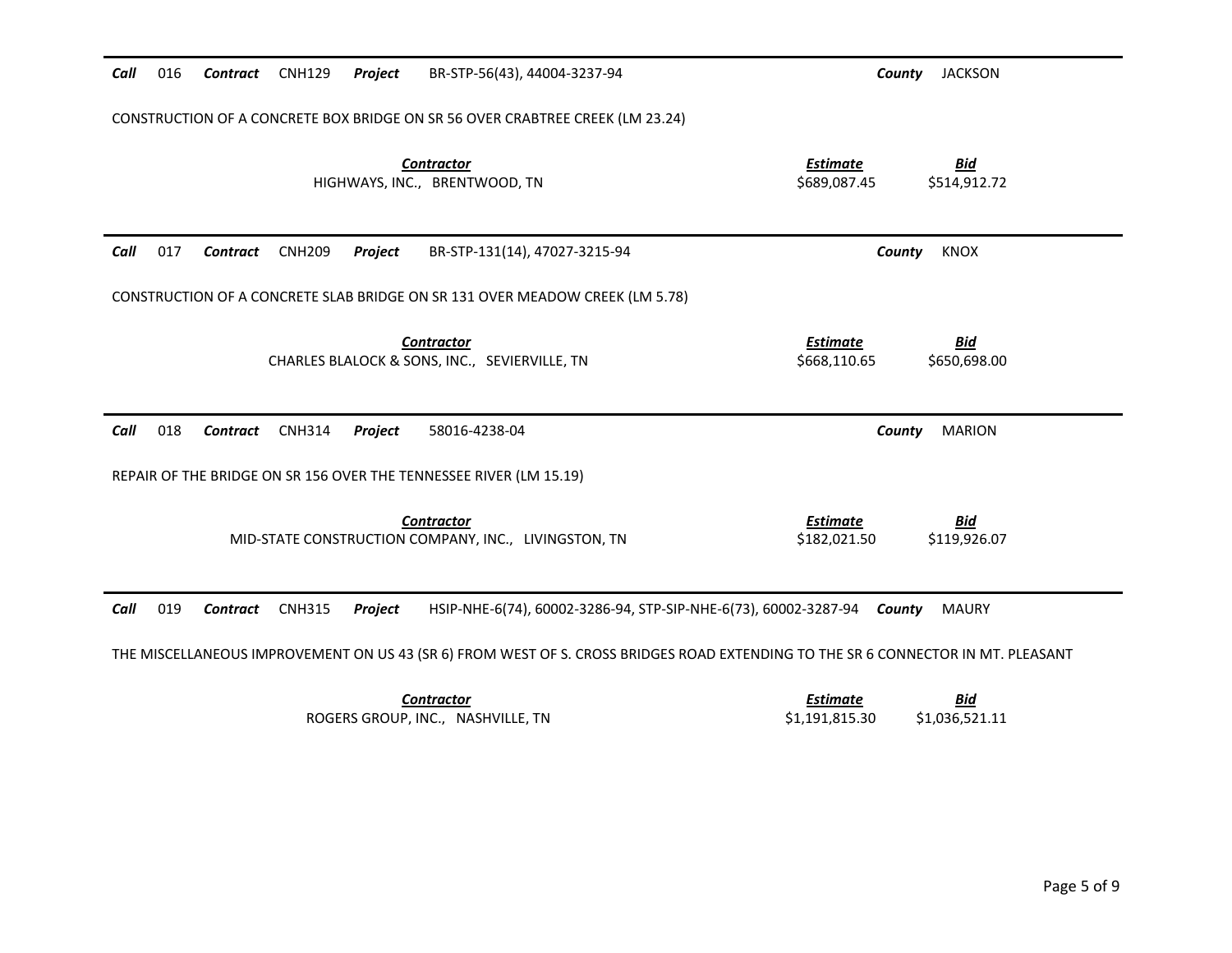| Call | 020 | Contract CNH210 |               | Project | 65945-4260-04                                                                                             |                                    | <b>MORGAN</b><br>County       |  |
|------|-----|-----------------|---------------|---------|-----------------------------------------------------------------------------------------------------------|------------------------------------|-------------------------------|--|
|      |     |                 |               |         | CONSTRUCTION OF A SMALL DRAINAGE STRUCTURE ON SR 62 AT LOG MILE 2.80                                      |                                    |                               |  |
|      |     |                 |               |         | <b>Contractor</b><br>HIGHWAYS, INC., BRENTWOOD, TN                                                        | <b>Estimate</b><br>\$544,910.45    | <b>Bid</b><br>\$489,762.24    |  |
| Call | 021 | Contract        | <b>CNH205</b> | Project | TN-I-69(49), 66269-3112-14                                                                                |                                    | <b>OBION</b><br>County        |  |
|      |     |                 |               |         | STAGE CONSTRUCTION ON THE FUTURE I-69 FROM SOUTH OF SR 5 / SR 22 TO WEST OF SR 21                         |                                    |                               |  |
|      |     |                 |               |         | <b>Contractor</b><br>FORD CONSTRUCTION COMPANY, DYERSBURG, TN                                             | <b>Estimate</b><br>\$33,927,574.31 | <b>Bid</b><br>\$29,988,201.07 |  |
| Call | 022 | Contract        | <b>CNH141</b> | Project | BH-STP-1(239), 73002-3210-94                                                                              |                                    | <b>ROANE</b><br>County        |  |
|      |     |                 |               |         | REHABILITATION OF THE BRIDGE ON US 70 (SR 1) OVER THE NORFOLK SOUTHERN RAILROAD AND BLACK CREEK (LM 2.46) |                                    |                               |  |
|      |     |                 |               |         | <b>Contractor</b><br>JAMISON CONSTRUCTION, LLC, MCEWEN, TN                                                | <b>Estimate</b><br>\$1,259,569.11  | <b>Bid</b><br>\$941,074.34    |  |
| Call | 023 | Contract        | <b>CNH307</b> | Project | 73005-3213-04                                                                                             |                                    | <b>ROANE</b><br>County        |  |
|      |     |                 |               |         | INSTALLATION OF SIGNALS AT VARIOUS LOCATIONS ON US 70 (SR 1) IN ROCKWOOD                                  |                                    |                               |  |
|      |     |                 |               |         |                                                                                                           |                                    |                               |  |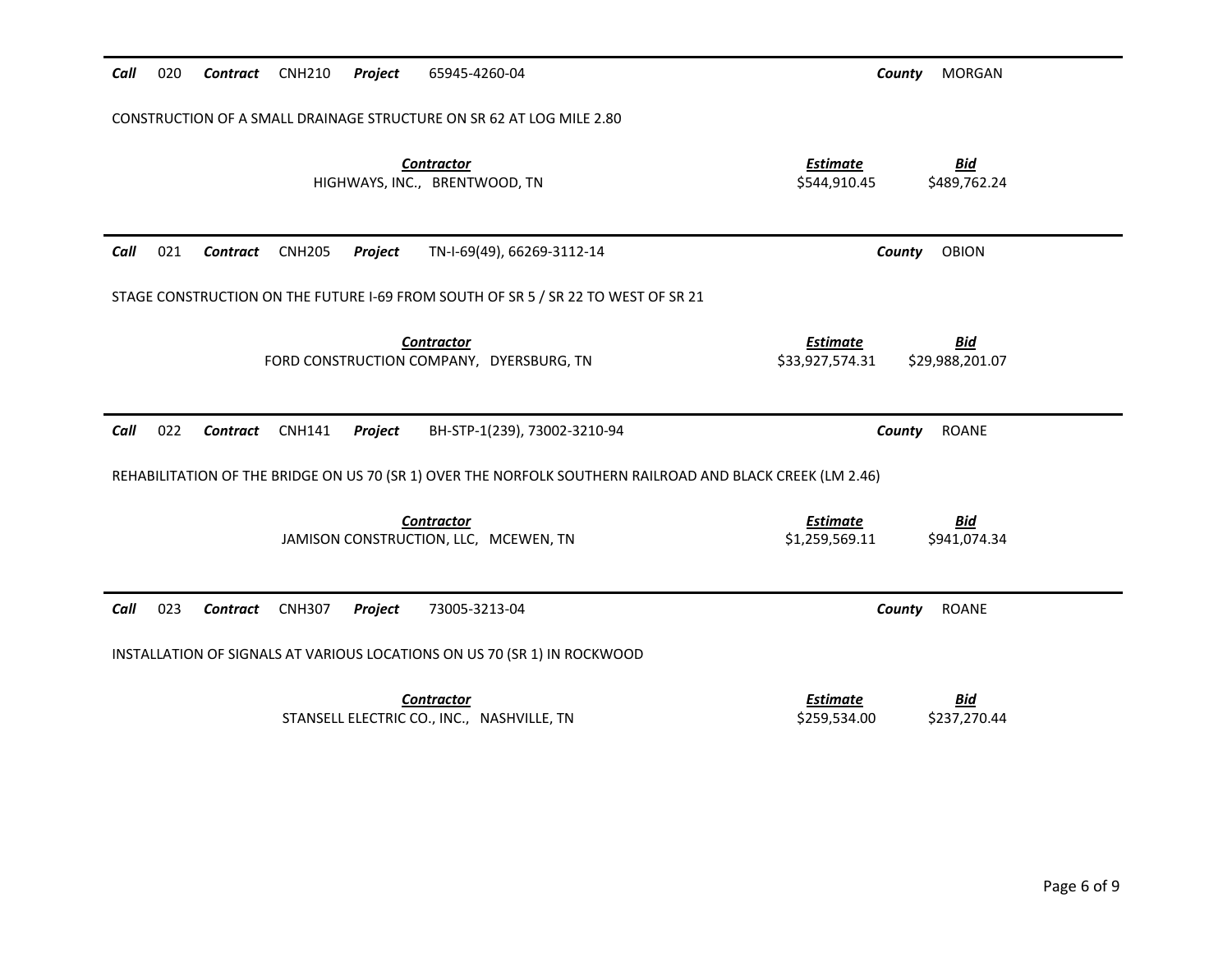| Call | 024                                                                                                                    | Contract        | <b>CNH658</b> | Project | ARRA-9317(7), 75953-3549-94                                                                                    | County                             | <b>RUTHERFORD</b>             |  |
|------|------------------------------------------------------------------------------------------------------------------------|-----------------|---------------|---------|----------------------------------------------------------------------------------------------------------------|------------------------------------|-------------------------------|--|
|      | THE WIDENING ON WALDRON ROAD FROM NORTH OF INDUSTRIAL DRIVE / ENTERPRISE BOULEVARD TO US 70S (SR 1, MURFREESBORO ROAD) |                 |               |         |                                                                                                                |                                    |                               |  |
|      |                                                                                                                        |                 |               |         | <b>Contractor</b><br>LOJAC ENTERPRISES, INC., LEBANON, TN                                                      | <b>Estimate</b><br>\$13,552,498.56 | <b>Bid</b><br>\$10,879,130.13 |  |
| Call | 025                                                                                                                    | Contract        | <b>CNH128</b> | Project | BR-STP-102(10), 75014-3239-94                                                                                  | County                             | <b>RUTHERFORD</b>             |  |
|      | CONSTRUCTION OF A CONCRETE SLAB BRIDGE ON SR 102 (ALMAVILLE ROAD) OVER BRANCH OF STEWART CREEK (LM 2.38)               |                 |               |         |                                                                                                                |                                    |                               |  |
|      |                                                                                                                        |                 |               |         | <b>Contractor</b><br>BROWN BUILDERS, INC., SPRINGFIELD, TN                                                     | <b>Estimate</b><br>\$500.702.15    | <b>Bid</b><br>\$469,125.39    |  |
|      |                                                                                                                        |                 |               |         |                                                                                                                |                                    |                               |  |
| Call | 026                                                                                                                    | <b>Contract</b> | <b>CNH297</b> | Project | 76945-3459-04                                                                                                  | County                             | SCOTT                         |  |
|      |                                                                                                                        |                 |               |         | CONSTRUCTION OF A S.I.A. ROUTE (AIRPORT ROAD) SERVING LECARRA, QUALITY BATTERY, A.T.S., AND PLANE EXCELLENCE   |                                    |                               |  |
|      |                                                                                                                        |                 |               |         | <b>Contractor</b><br>POTTER SOUTH EAST LLC, HUNTSVILLE, TN                                                     | <b>Estimate</b><br>\$2,965,294.29  | <b>Bid</b><br>\$2,455,309.57  |  |
| Call | 027                                                                                                                    | <b>Contract</b> | <b>CNH138</b> | Project | BR-STP-35(21), 78004-3224-94                                                                                   | County                             | <b>SEVIER</b>                 |  |
|      |                                                                                                                        |                 |               |         | CONSTRUCTION OF TWO CONCRETE I-BEAM BRIDGES ON US 411 (US 441, SR 35) OVER GISTS CREEK (LM 10.65 AND LM 10.98) |                                    |                               |  |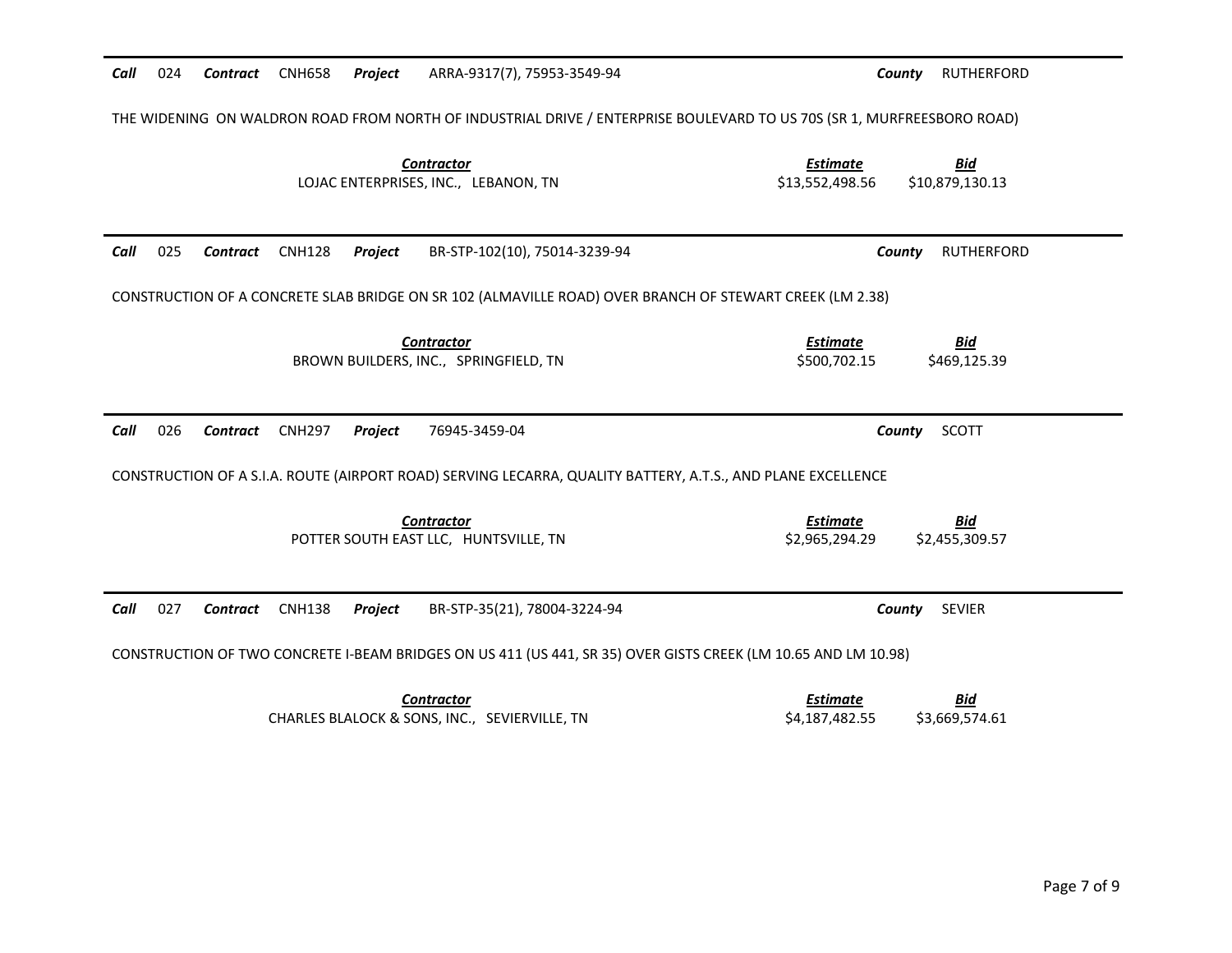| Call | 028                                                                                                | Contract        | <b>CNH308</b> | Project | HSIP-338(4), 78007-3231-94                                                | County                            | <b>SEVIER</b>                |
|------|----------------------------------------------------------------------------------------------------|-----------------|---------------|---------|---------------------------------------------------------------------------|-----------------------------------|------------------------------|
|      | IMPROVEMENT OF THE INTERSECTION ON SR 338 (BOYD'S CREEK HIGHWAY) AT OLD SEVIERVILLE PIKE (LM 1.67) |                 |               |         |                                                                           |                                   |                              |
|      |                                                                                                    |                 |               |         | <b>Contractor</b><br>CHARLES BLALOCK & SONS, INC., SEVIERVILLE, TN        | <b>Estimate</b><br>\$1,220,001.00 | <b>Bid</b><br>\$1,236,305.35 |
| Call | 029                                                                                                | Contract        | <b>CNH294</b> | Project | BH-STP-25(38), 80003-3254-94                                              | County                            | SMITH                        |
|      |                                                                                                    |                 |               |         | REHABILITATION OF THE BRIDGE ON SR 25 OVER LICK CREEK (LM 0.15)           |                                   |                              |
|      |                                                                                                    |                 |               |         | <b>Contractor</b><br>MID-STATE CONSTRUCTION COMPANY, INC., LIVINGSTON, TN | <b>Estimate</b><br>\$799,686.04   | <b>Bid</b><br>\$806,982.77   |
| Call | 030                                                                                                | <b>Contract</b> | <b>CNH296</b> | Project | 80002-4252-04                                                             | County                            | <b>SMITH</b>                 |
|      |                                                                                                    |                 |               |         | REPAIR OF THE BRIDGE ON SR 24 OVER SNOW CREEK (LM 15.57)                  |                                   |                              |
|      |                                                                                                    |                 |               |         | <b>Contractor</b><br>MID-STATE CONSTRUCTION COMPANY, INC., LIVINGSTON, TN | <b>Estimate</b><br>\$603,642.30   | <b>Bid</b><br>\$837,903.89   |
| Call | 031                                                                                                | Contract        | <b>CNH179</b> | Project | BR-STP-400(15), 90016-3212-94                                             | County                            | WASHINGTON                   |
|      | CONSTRUCTION OF A PRECAST CONCRETE STRUCTURE ON SR 400 (WATAUGA ROAD) OVER BRUSH CREEK (LM 4.99)   |                 |               |         |                                                                           |                                   |                              |

**NO BIDS RECEIVED OR WITHDRAWN**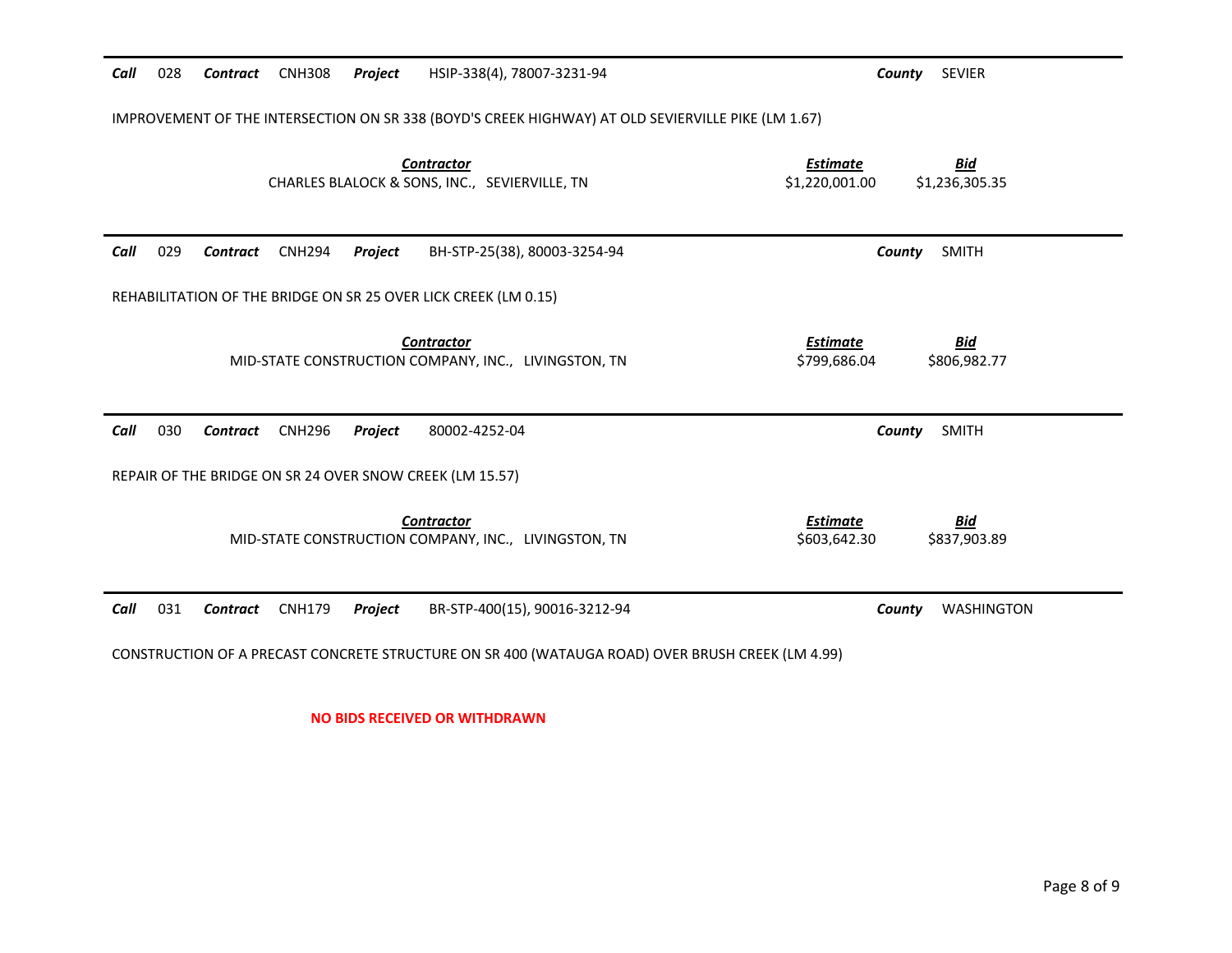|        | <b>Total Estimate</b> | <b>Total Awarded</b> |  |
|--------|-----------------------|----------------------|--|
| Totals | \$112,297,944.87      | \$98,259,382.12      |  |

**Letting Totals**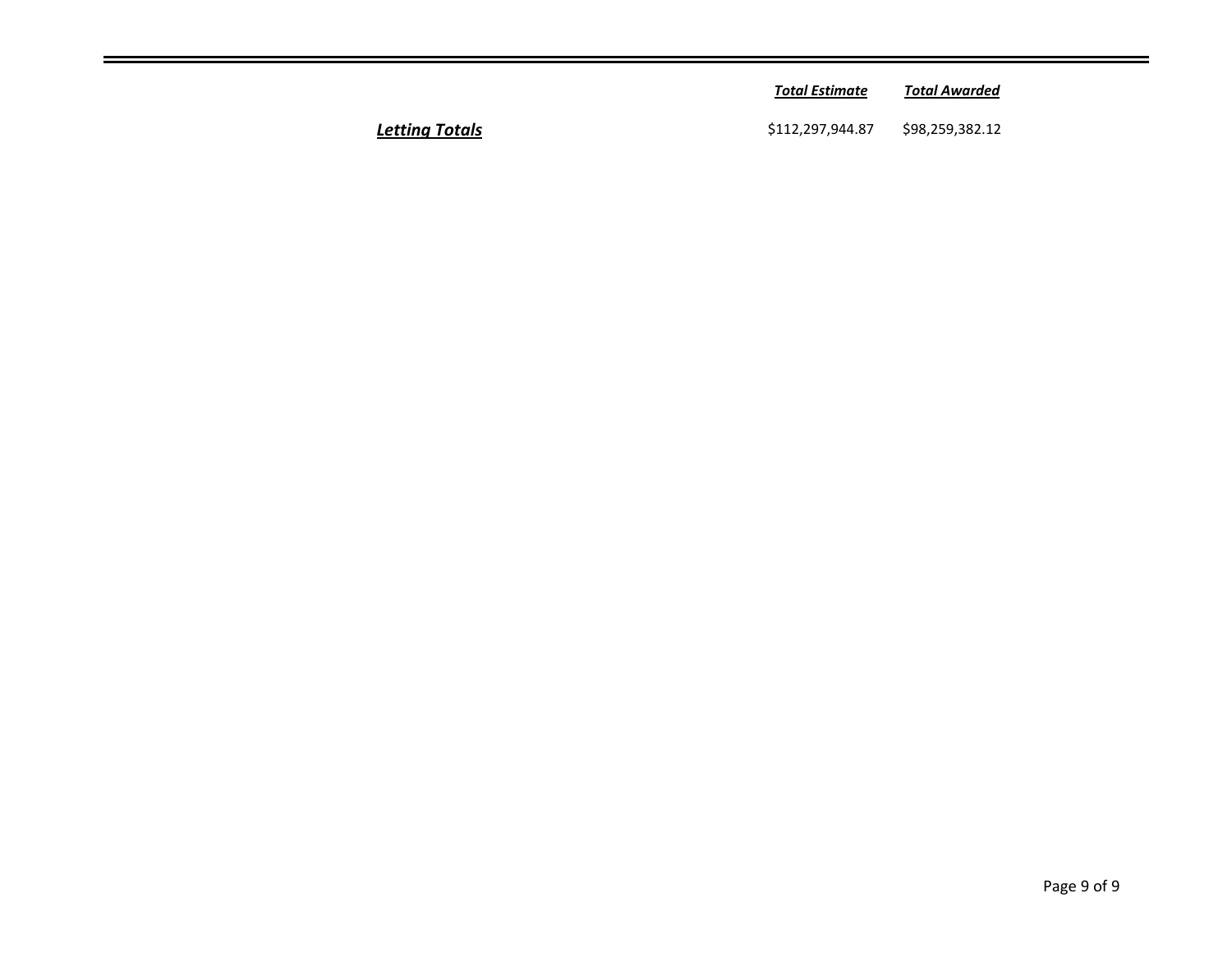

| 001<br>Call | Contract                           | <b>CNH323</b> | Project | 98017-4123-04                                                        |                                 | County | <b>ANDERSON &amp; CAMPBELL</b>  |
|-------------|------------------------------------|---------------|---------|----------------------------------------------------------------------|---------------------------------|--------|---------------------------------|
|             |                                    |               |         | THE MOWING AND LITTER REMOVAL ON VARIOUS INTERSTATE AND STATE ROUTES |                                 |        |                                 |
|             |                                    |               |         | <b>Contractor</b><br>SWARTZ MOWING, INC., OLYMPIA, KY                | <b>Estimate</b><br>\$91,338.00  |        | <u>Bid</u><br>\$93,174.80       |
| Call<br>002 | Contract                           | <b>CNH324</b> | Project | 98017-4224-04                                                        |                                 | County | ANDERSON, CAMPBELL,<br>ETC.     |
|             | THE MOWING ON VARIOUS STATE ROUTES |               |         |                                                                      |                                 |        |                                 |
|             |                                    |               |         | <b>Contractor</b><br>ORR CONTRACTING, INC., ROBBINSVILLE, NC         | <b>Estimate</b><br>\$145,500.00 |        | <u>Bid</u><br>\$133,578.00      |
| Call<br>003 | <b>Contract</b>                    | <b>CNH325</b> | Project | 98039-4220-04                                                        |                                 | County | BEDFORD, MARSHALL, ETC.         |
|             |                                    |               |         | THE MOWING AND LITTER REMOVAL ON VARIOUS STATE ROUTES                |                                 |        |                                 |
|             |                                    |               |         | <b>Contractor</b><br>CAUDILL MOWING, INC., LAVERGNE, TN              | <b>Estimate</b><br>\$310,308.00 |        | Bid<br>\$296,618.75             |
| Call<br>004 | Contract                           | <b>CNH326</b> | Project | 98039-4121-04                                                        |                                 | County | <b>BEDFORD &amp; RUTHERFORD</b> |
|             |                                    |               |         | THE MOWING AND LITTER REMOVAL ON VARIOUS INTERSTATE AND STATE ROUTES |                                 |        |                                 |
|             |                                    |               |         | <b>Contractor</b><br>PARKER BROTHERS LLC, SHELBYVILLE, TN            | <b>Estimate</b><br>\$211,924.00 |        | <b>Bid</b><br>\$152,338.00      |
| Call<br>005 | Contract                           | <b>CNH327</b> | Project | 98047-4134-04                                                        |                                 | County | BENTON, CARROLL, ETC.           |
|             |                                    |               |         | THE MOWING AND LITTER REMOVAL ON VARIOUS INTERSTATE ROUTES           |                                 |        |                                 |
|             |                                    |               |         | <b>Contractor</b>                                                    | <b>Estimate</b>                 |        | Bid                             |
|             |                                    |               |         | VANDERBILT LANDSCAPING LLC, MASON, TN                                | \$345,163.00                    |        | \$272,802.00                    |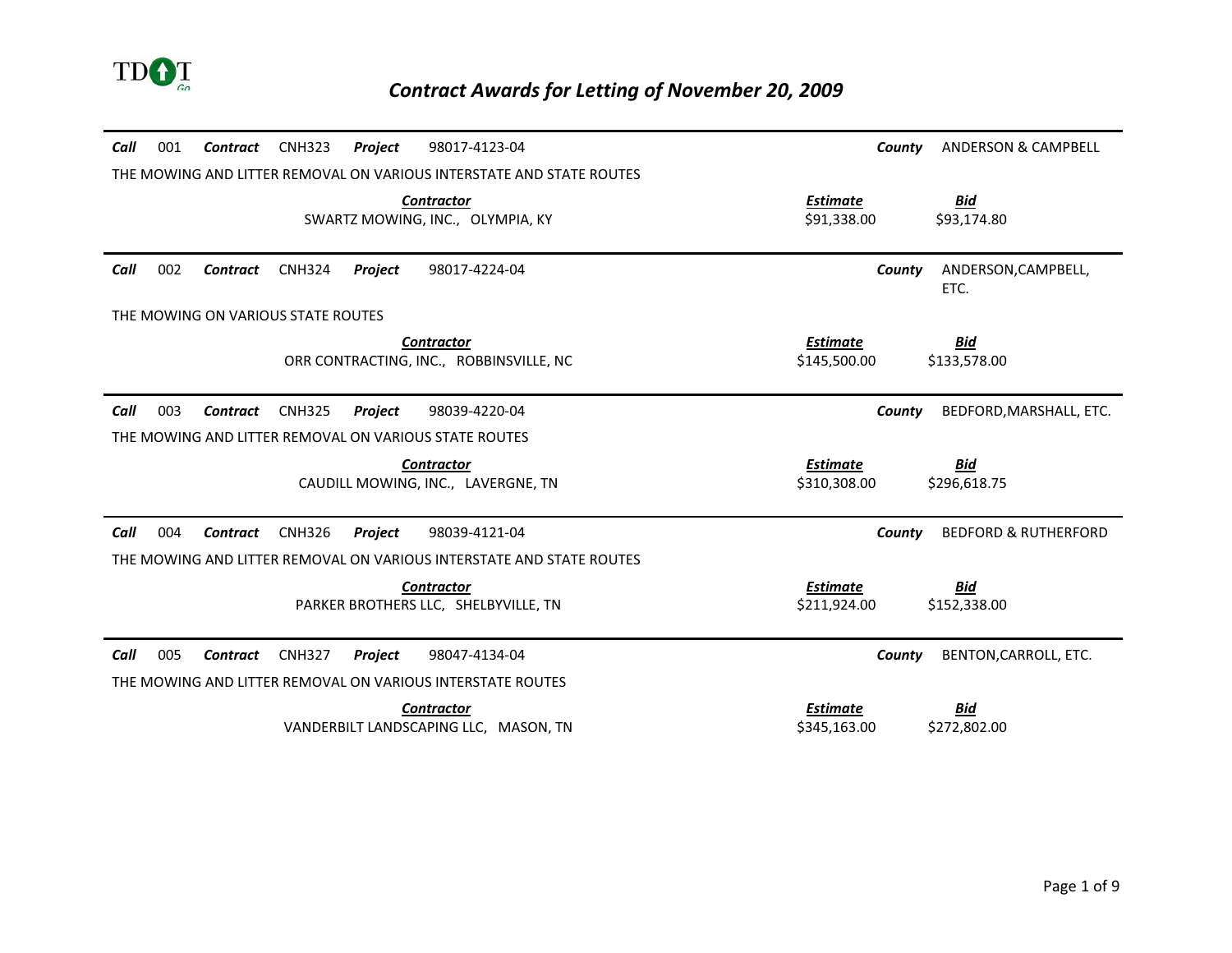| 006<br>Call<br><b>CNH328</b><br>98047-4235-04<br>Contract<br>Project               | BENTON, CARROLL, ETC.<br>County                               |
|------------------------------------------------------------------------------------|---------------------------------------------------------------|
| THE MOWING AND LITTER REMOVAL ON VARIOUS STATE ROUTES                              |                                                               |
| <b>Contractor</b><br>RIGHT OF WAY MOWING, LLC, GADSDEN, TN                         | <b>Estimate</b><br>Bid<br>\$1,070,755.00<br>\$961,056.00      |
| 007<br>Call<br>98026-4297-04<br>Contract<br><b>CNH329</b><br><b>Project</b>        | BLEDSOE, GRUNDY, ETC.<br>County                               |
| THE MOWING AND LITTER REMOVAL ON VARIOUS STATE ROUTES                              |                                                               |
| <b>Contractor</b><br>M & M CONTRACT MOWING, LLC, MADISONVILLE, TN                  | <b>Estimate</b><br><b>Bid</b><br>\$366,090.00<br>\$339,962.50 |
| 008<br>Call<br>98017-4124-04<br>Contract<br><b>CNH330</b><br><b>Project</b>        | BLOUNT, KNOX, ETC.<br>County                                  |
| THE MOWING AND LITTER REMOVAL ON VARIOUS INTERSTATE AND STATE ROUTES               |                                                               |
| <b>Contractor</b><br>SWARTZ MOWING, INC., OLYMPIA, KY                              | <b>Estimate</b><br>Bid<br>\$699,104.00<br>\$638,970.80        |
|                                                                                    |                                                               |
| Call<br>009<br><b>Contract</b><br><b>CNH331</b><br>98026-4197-04<br>Project        | <b>BRADLEY &amp; MCMINN</b><br>County                         |
| THE MOWING AND LITTER REMOVAL ON VARIOUS INTERSTATE ROUTES                         |                                                               |
| <b>Contractor</b>                                                                  | <b>Estimate</b><br><b>Bid</b>                                 |
| BLUE RIDGE MOUNTAIN LANDSCAPING DBA MOSSY STONE GARDEN CENTE, COPPERHILL, TN       | \$137,180.00<br>\$133,942.60                                  |
| Call<br>010<br><b>CNH332</b><br>98026-4298-04<br>Contract<br><b>Project</b>        | BRADLEY, MCMINN, ETC.<br>County                               |
| THE MOWING AND LITTER REMOVAL ON VARIOUS STATE ROUTES                              |                                                               |
| <b>Contractor</b>                                                                  | <b>Bid</b><br><b>Estimate</b>                                 |
| BILL LEDFORD & SON, INC., WELLINGTON, KY                                           | \$248,451.00<br>\$234,100.00                                  |
| Call<br>011<br>98026-4299-04<br><b>Contract</b><br><b>CNH333</b><br><b>Project</b> | CANNON, VAN BUREN, ETC.<br>County                             |
| THE MOWING AND LITTER REMOVAL ON VARIOUS STATE ROUTES                              |                                                               |
| <b>Contractor</b>                                                                  | <b>Estimate</b><br><b>Bid</b>                                 |
| BLEVINS ENTERPRISES, INC., ALTAMONT, TN                                            | \$286,736.00<br>\$266,047.40                                  |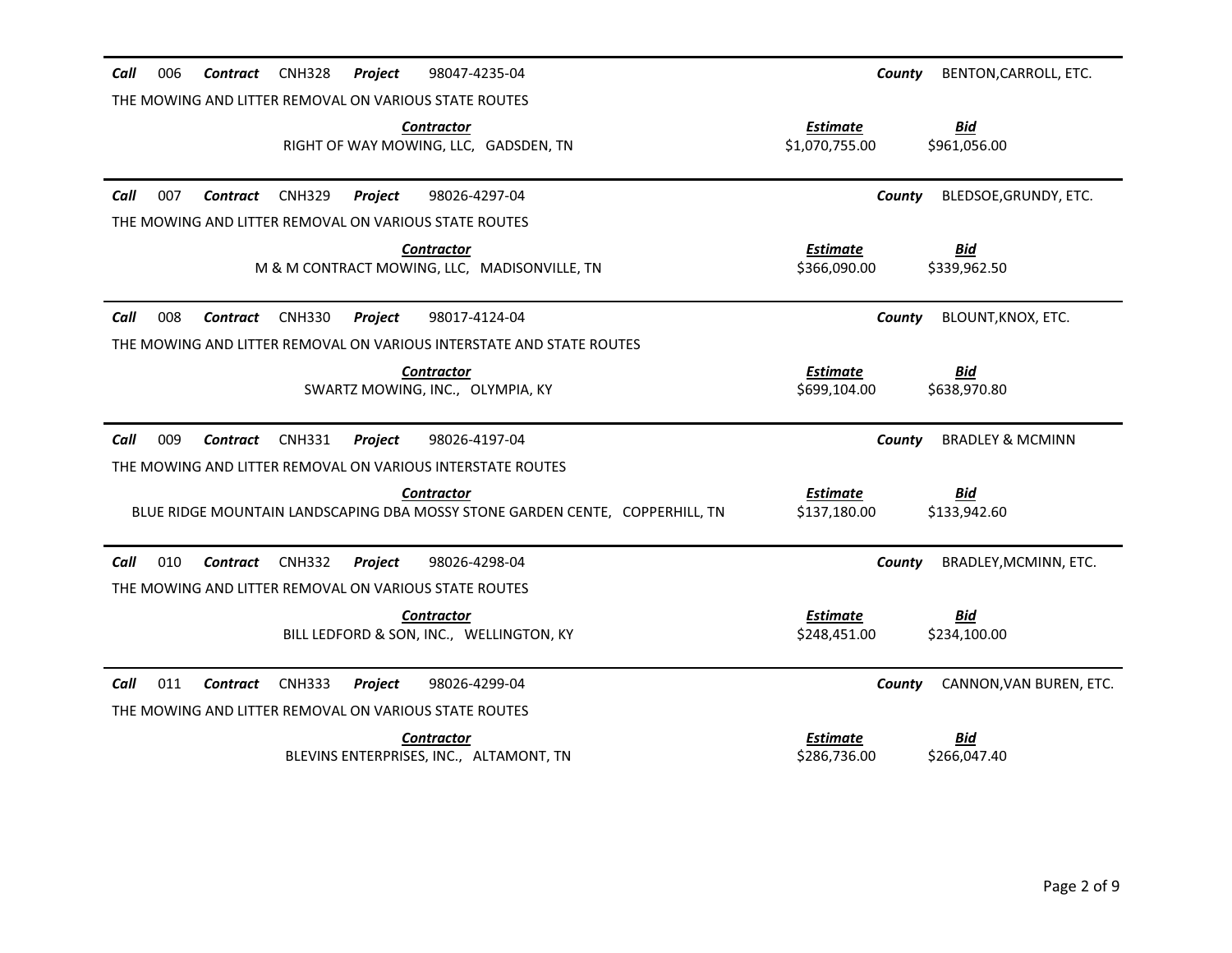| Call<br>012<br><b>Contract</b>     | <b>CNH334</b><br><b>Project</b><br>98017-4125-04                     | CARTER, JOHNSON, ETC.<br>County                               |
|------------------------------------|----------------------------------------------------------------------|---------------------------------------------------------------|
|                                    | THE MOWING AND LITTER REMOVAL ON VARIOUS INTERSTATE AND STATE ROUTES |                                                               |
|                                    | <b>Contractor</b><br>BILL LEDFORD & SON, INC., WELLINGTON, KY        | <b>Estimate</b><br><u>Bid</u><br>\$559,188.00<br>\$513,175.00 |
| Call<br>013<br><b>Contract</b>     | <b>CNH335</b><br>Project<br>98039-4122-04                            | CHEATHAM, DICKSON, ETC.<br>County                             |
|                                    | THE MOWING AND LITTER REMOVAL ON VARIOUS INTERSTATE AND STATE ROUTES |                                                               |
|                                    | <b>Contractor</b><br>SWARTZ MOWING, INC., OLYMPIA, KY                | <b>Estimate</b><br>Bid<br>\$179,060.00<br>\$174,144.90        |
| Call<br>014<br><b>Contract</b>     | <b>CNH336</b><br>98039-4123-04<br>Project                            | CHEATHAM, MONTGOMER<br>County<br>Y, ETC.                      |
|                                    | THE MOWING AND LITTER REMOVAL ON VARIOUS INTERSTATE AND STATE ROUTES |                                                               |
|                                    | <b>Contractor</b><br>M & M CONTRACT MOWING, LLC, MADISONVILLE, TN    | <b>Estimate</b><br><u>Bid</u><br>\$234,186.00<br>\$216,638.00 |
| 015<br>Call<br><b>Contract</b>     | <b>CNH337</b><br>Project<br>98039-4224-04                            | <b>CHEATHAM &amp; ROBERTSON</b><br>County                     |
| THE MOWING ON VARIOUS STATE ROUTES |                                                                      |                                                               |
|                                    | <b>Contractor</b><br>BILL LEDFORD & SON, INC., WELLINGTON, KY        | <b>Bid</b><br><b>Estimate</b><br>\$136,356.00<br>\$121,121.00 |
| Call<br>016<br>Contract            | <b>CNH338</b><br>Project<br>98047-4236-04                            | CHESTER, CROCKETT, ETC.<br>County                             |
|                                    | THE MOWING AND LITTER REMOVAL ON VARIOUS STATE ROUTES                |                                                               |
|                                    | <b>Contractor</b><br>VANDERBILT LANDSCAPING LLC, MASON, TN           | <b>Estimate</b><br><u>Bid</u><br>\$641,395.00<br>\$425,759.00 |
| Call<br>017<br><b>Contract</b>     | <b>CNH339</b><br>98047-4237-04<br>Project                            | County<br>CHESTER, HARDIN, ETC.                               |
|                                    | THE MOWING AND LITTER REMOVAL ON VARIOUS STATE ROUTES                |                                                               |
|                                    | <b>Contractor</b><br>RIGHT OF WAY MOWING, LLC, GADSDEN, TN           | <b>Estimate</b><br><u>Bid</u><br>\$585,474.00<br>\$633.661.00 |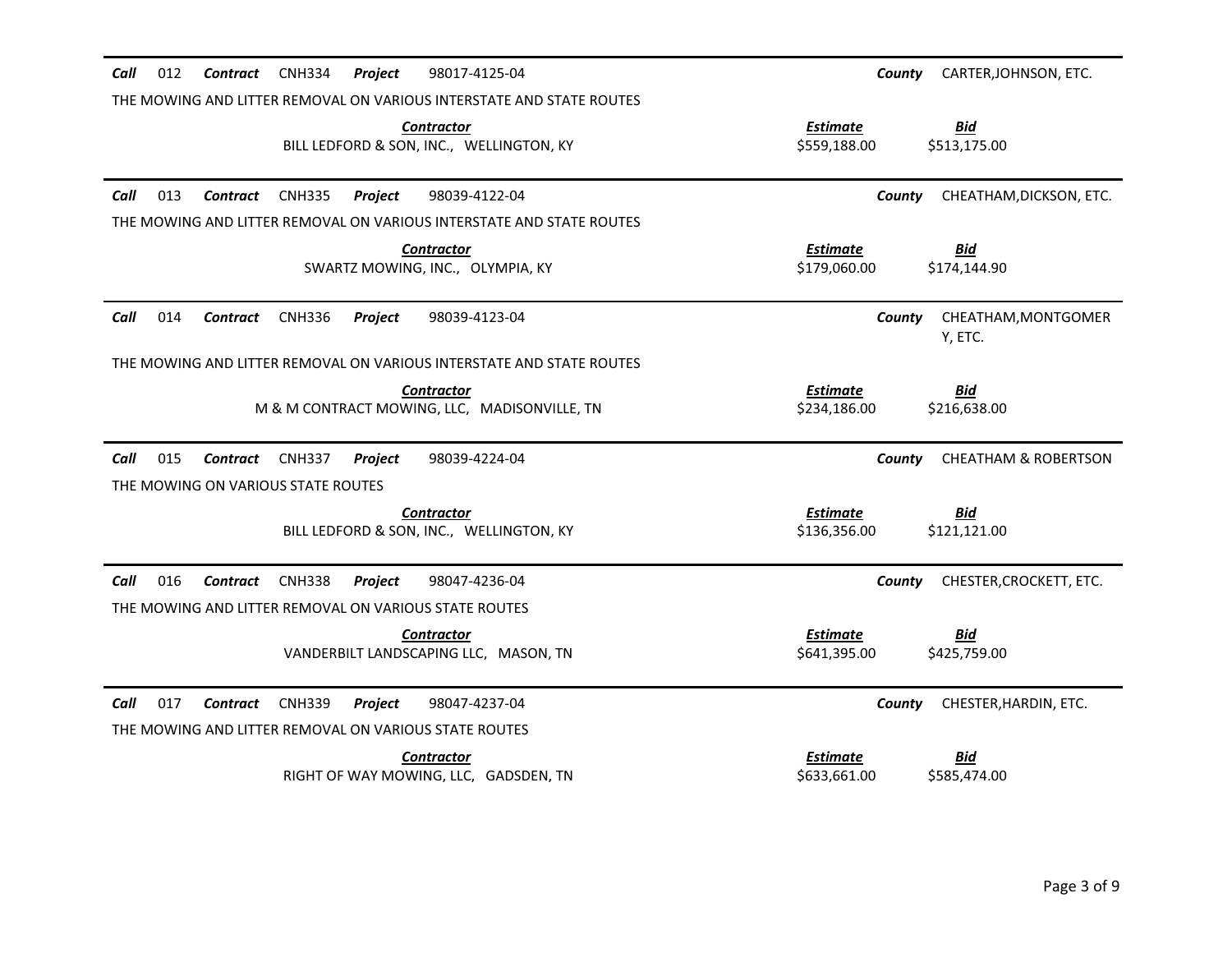| <b>CNH340</b><br>Call<br>018<br>Contract              | 98027-4206-04<br><b>Project</b>                                                        | County                          | CLAY, DEKALB, ETC.           |
|-------------------------------------------------------|----------------------------------------------------------------------------------------|---------------------------------|------------------------------|
| THE MOWING AND LITTER REMOVAL ON VARIOUS STATE ROUTES |                                                                                        |                                 |                              |
|                                                       | <b>Contractor</b><br>DILLARD FARMS, HICKMAN, TN                                        | <b>Estimate</b><br>\$409,486.00 | <u>Bid</u><br>\$448,192.30   |
| Call<br>019<br><b>CNH341</b><br><b>Contract</b>       | 98027-4201-04<br>Project                                                               | County                          | CLAY, FENTRESS, ETC.         |
| THE MOWING AND LITTER REMOVAL ON VARIOUS STATE ROUTES |                                                                                        |                                 |                              |
|                                                       | <b>Contractor</b><br>ORR CONTRACTING, INC., ROBBINSVILLE, NC                           | <b>Estimate</b><br>\$217,647.00 | <b>Bid</b><br>\$214,345.55   |
| 020<br>Call<br><b>CNH342</b><br>Contract              | Project<br>98017-4126-04                                                               | County                          | COCKE, GREENE, ETC.          |
|                                                       | THE MOWING AND LITTER REMOVAL ON VARIOUS INTERSTATE ROUTES                             |                                 |                              |
|                                                       | <b>Contractor</b><br>EAST TENNESSEE TURF AND LANDSCAPE, MORRISTOWN, TN                 | <b>Estimate</b><br>\$203,372.00 | <u>Bid</u><br>\$194,926.00   |
| 021<br>Call<br><b>CNH343</b><br>Contract              | 98017-4226-04<br>Project                                                               | County                          | COCKE, GREENE, ETC.          |
| THE MOWING ON VARIOUS STATE ROUTES                    |                                                                                        |                                 |                              |
|                                                       | <b>Contractor</b><br>ORR CONTRACTING, INC., ROBBINSVILLE, NC                           | <b>Estimate</b><br>\$214,095.00 | <b>Bid</b><br>\$164,879.90   |
| 022<br>Call<br><b>CNH344</b><br>Contract              | 98027-4202-04<br><b>Project</b>                                                        | County                          | <b>COFFEE &amp; FRANKLIN</b> |
| THE MOWING AND LITTER REMOVAL ON VARIOUS STATE ROUTES |                                                                                        |                                 |                              |
|                                                       | <b>Contractor</b>                                                                      | <b>Estimate</b>                 | <u>Bid</u>                   |
|                                                       | BLEVINS ENTERPRISES, INC., ALTAMONT, TN                                                | \$286,202.00                    | \$281,599.10                 |
| Call<br>023<br><b>Contract</b><br><b>CNH345</b>       | Project<br>98027-4102-04<br>THE MOWING AND LITTER REMOVAL ON VARIOUS INTERSTATE ROUTES | County                          | COFFEE, GRUNDY, ETC.         |
|                                                       | <b>Contractor</b>                                                                      | <b>Estimate</b>                 | <u>Bid</u>                   |
|                                                       | PARKER BROTHERS LLC, SHELBYVILLE, TN                                                   | \$212,816.00                    | \$186,707.40                 |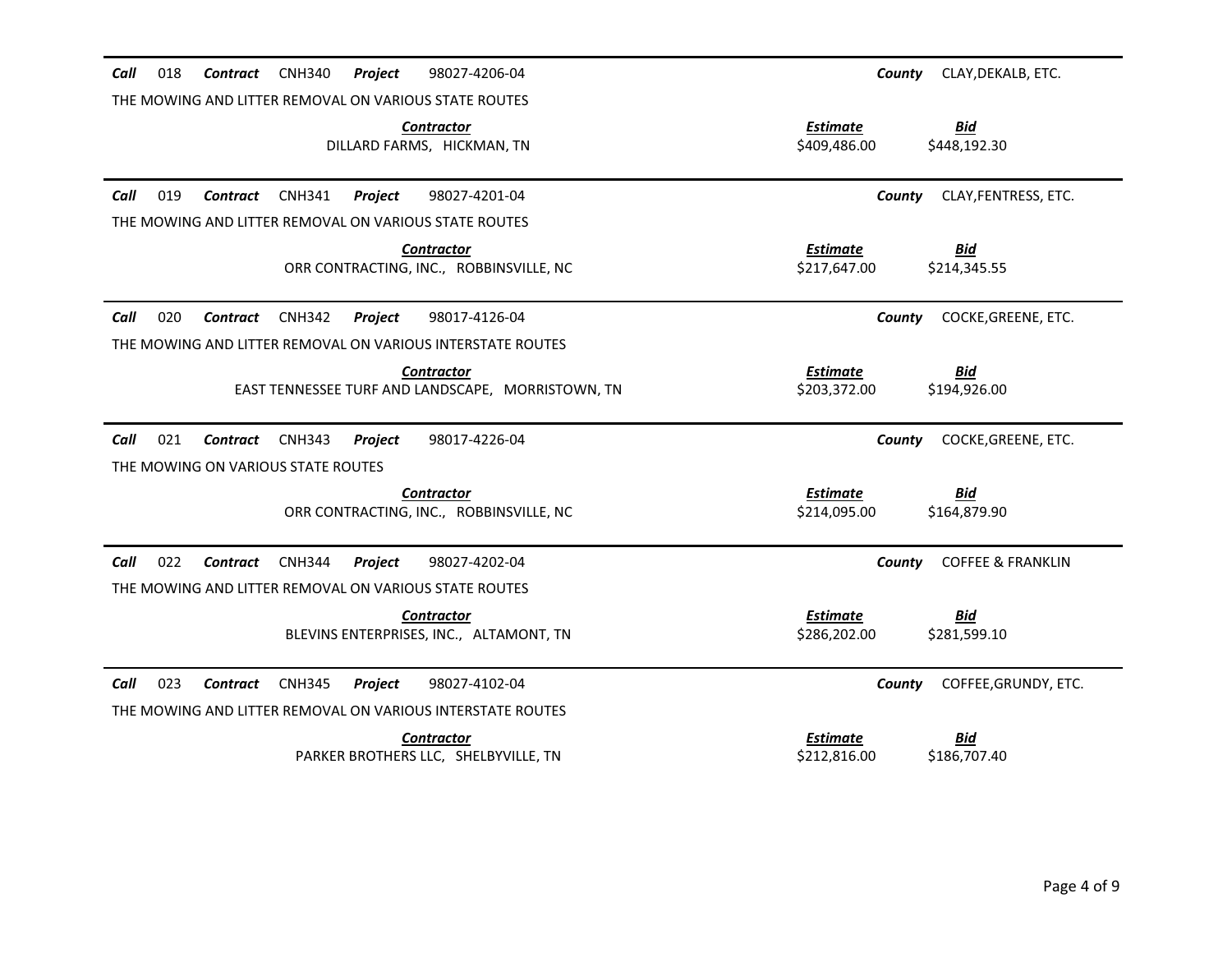| 024<br>Contract CNH346<br>Project<br>98027-4103-04<br>Call                  | CUMBERLAND, PUTNAM,<br>County<br>ETC.                         |  |  |  |  |  |  |
|-----------------------------------------------------------------------------|---------------------------------------------------------------|--|--|--|--|--|--|
| THE MOWING AND LITTER REMOVAL ON VARIOUS INTERSTATE AND STATE ROUTES        |                                                               |  |  |  |  |  |  |
| <b>Contractor</b><br>SWARTZ MOWING, INC., OLYMPIA, KY                       | <b>Estimate</b><br><b>Bid</b><br>\$334,476.00<br>\$315,071.60 |  |  |  |  |  |  |
| Call<br>025<br>Contract CNH347<br>98027-4204-04<br>Project                  | <b>CUMBERLAND &amp; RHEA</b><br>County                        |  |  |  |  |  |  |
| THE MOWING AND LITTER REMOVAL ON VARIOUS STATE ROUTES                       |                                                               |  |  |  |  |  |  |
| <b>Contractor</b><br>BILL LEDFORD & SON, INC., WELLINGTON, KY               | <b>Estimate</b><br><u>Bid</u><br>\$235,276.00<br>\$243,136.00 |  |  |  |  |  |  |
| Call<br>026<br><b>CNH348</b><br>19947-4181-04<br>Contract<br><b>Project</b> | <b>DAVIDSON</b><br>County                                     |  |  |  |  |  |  |
| THE MOWING AND LITTER REMOVAL ON VARIOUS INTERSTATE ROUTES                  |                                                               |  |  |  |  |  |  |
| <b>Contractor</b><br>DOUBLE G, LLC, FAIRVIEW, TN                            | <b>Estimate</b><br><b>Bid</b><br>\$152,295.00<br>\$179,828.00 |  |  |  |  |  |  |
| Call<br>027<br>Contract CNH349<br>Project<br>19947-4281-04                  | <b>DAVIDSON</b><br>County                                     |  |  |  |  |  |  |
| THE MOWING ON VARIOUS STATE ROUTES                                          |                                                               |  |  |  |  |  |  |
| <b>Contractor</b><br>SALAZAR CONTRACTING, LLC, TELLICO PLAINS, TN           | <b>Estimate</b><br><b>Bid</b><br>\$153,900.00<br>\$149,024.00 |  |  |  |  |  |  |
| Call<br>028<br><b>CNH350</b><br>Project<br>98039-4125-04<br>Contract        | DAVIDSON & WILLIAMSON<br>County                               |  |  |  |  |  |  |
| THE MOWING AND LITTER REMOVAL ON VARIOUS INTERSTATE AND STATE ROUTES        |                                                               |  |  |  |  |  |  |
| <b>Contractor</b>                                                           | <b>Estimate</b><br><b>Bid</b>                                 |  |  |  |  |  |  |
| VANDERBILT LANDSCAPING LLC, MASON, TN                                       | \$711,126.00<br>\$623,790.00                                  |  |  |  |  |  |  |
| Call<br>029<br><b>Contract</b> CNH351<br>Project<br>98039-4226-04           | DICKSON, HICKMAN, ETC.<br>County                              |  |  |  |  |  |  |
| THE MOWING ON VARIOUS STATE ROUTES                                          |                                                               |  |  |  |  |  |  |
| <b>Contractor</b>                                                           | <b>Estimate</b><br><u>Bid</u>                                 |  |  |  |  |  |  |
| SALAZAR CONTRACTING, LLC, TELLICO PLAINS, TN                                | \$189,252.00<br>\$182,205.00                                  |  |  |  |  |  |  |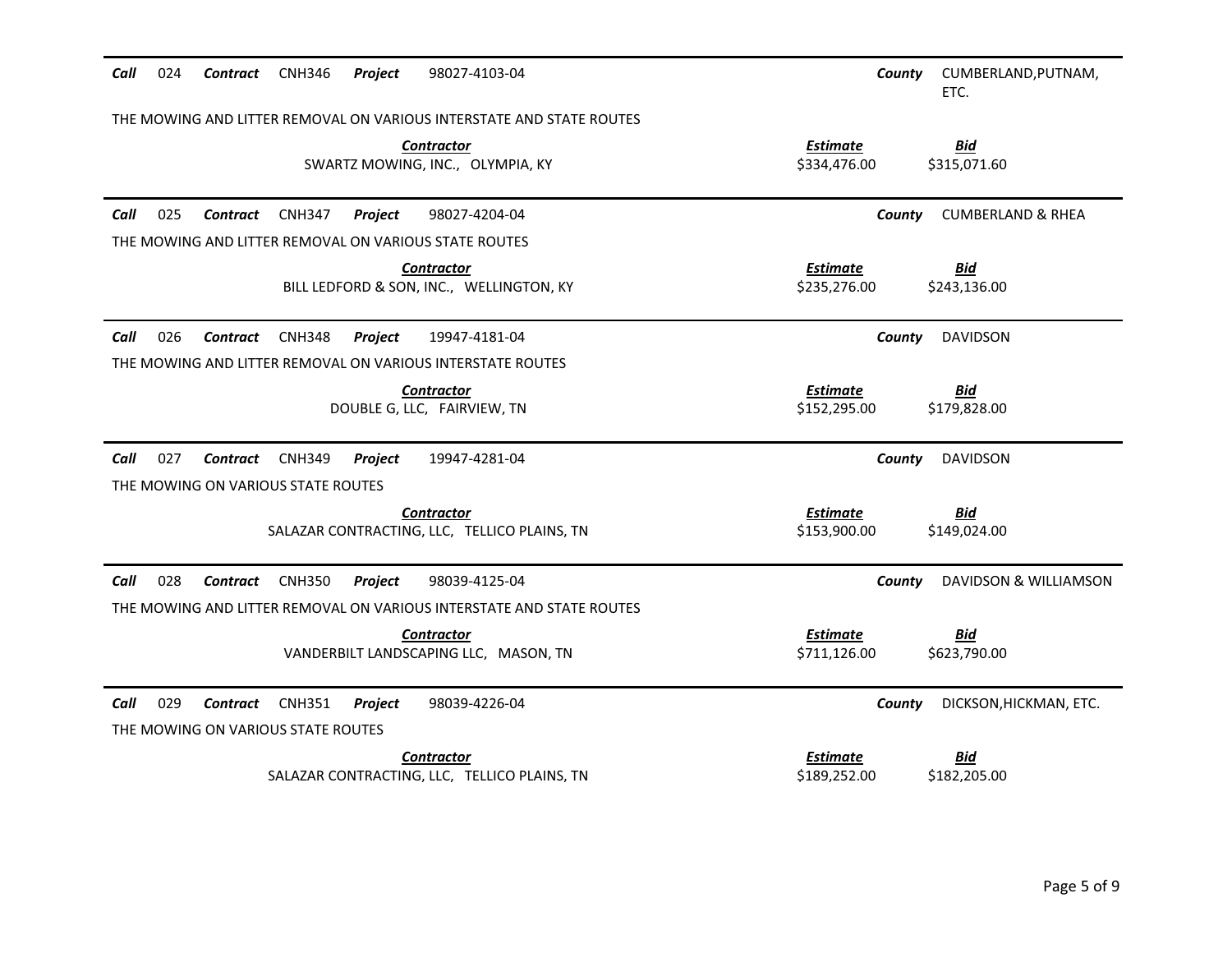| 030<br><b>CNH352</b><br>98047-4138-04<br>Call<br><b>Contract</b><br><b>Project</b>                         | DYER, GIBSON, ETC.<br>County                                  |
|------------------------------------------------------------------------------------------------------------|---------------------------------------------------------------|
| THE MOWING AND LITTER REMOVAL ON VARIOUS INTERSTATE AND STATE ROUTES                                       |                                                               |
| <b>Contractor</b><br>VANDERBILT LANDSCAPING LLC, MASON, TN                                                 | <b>Estimate</b><br>Bid<br>\$519,234.00<br>\$372,080.00        |
| Call<br>031<br>98047-4239-04<br>Contract<br><b>CNH353</b><br>Project                                       | DYER, GIBSON, ETC.<br>County                                  |
| THE MOWING AND LITTER REMOVAL ON VARIOUS STATE ROUTES                                                      |                                                               |
| <b>Contractor</b><br>J. R. CONSTRUCTION, INC., MAURY CITY, TN                                              | <b>Estimate</b><br><u>Bid</u><br>\$311,580.00<br>\$262,018.00 |
| 032<br>Call<br><b>CNH354</b><br>98047-4240-04<br>Contract<br><b>Project</b>                                | <b>FAYETTE &amp; HARDEMAN</b><br>County                       |
| THE MOWING AND LITTER REMOVAL ON VARIOUS STATE ROUTES                                                      |                                                               |
| <b>Contractor</b><br>VANDERBILT LANDSCAPING LLC, MASON, TN                                                 | <b>Estimate</b><br><b>Bid</b><br>\$537,027.00<br>\$446,704.00 |
| Call<br>033<br><b>CNH355</b><br><b>Contract</b><br>Project<br>28946-4215-04                                | <b>GILES</b><br>County                                        |
| THE MOWING ON VARIOUS STATE ROUTES                                                                         |                                                               |
| <b>Contractor</b><br>BASS MOWING LLC, PROSPECT, TN                                                         | <b>Estimate</b><br>Bid<br>\$92,896.00<br>\$87,919.16          |
| 034<br>98039-4127-04<br>Call<br><b>Contract</b><br><b>CNH356</b><br>Project                                | GILES, MARSHALL, ETC.<br>County                               |
| THE MOWING AND LITTER REMOVAL ON VARIOUS INTERSTATE AND STATE ROUTES                                       |                                                               |
| <b>Contractor</b>                                                                                          | <b>Estimate</b><br><b>Bid</b>                                 |
| VANDERBILT LANDSCAPING LLC, MASON, TN                                                                      | \$191,600.00<br>\$165,619.00                                  |
| Call<br>035<br><b>CNH357</b><br>98017-4227-04<br>Contract<br>Project<br>THE MOWING ON VARIOUS STATE ROUTES | <b>GRAINGER &amp; HAMBLEN</b><br>County                       |
| <b>Contractor</b>                                                                                          | <b>Estimate</b><br><u>Bid</u>                                 |
| BILL LEDFORD & SON, INC., WELLINGTON, KY                                                                   | \$68,441.00<br>\$62,473.50                                    |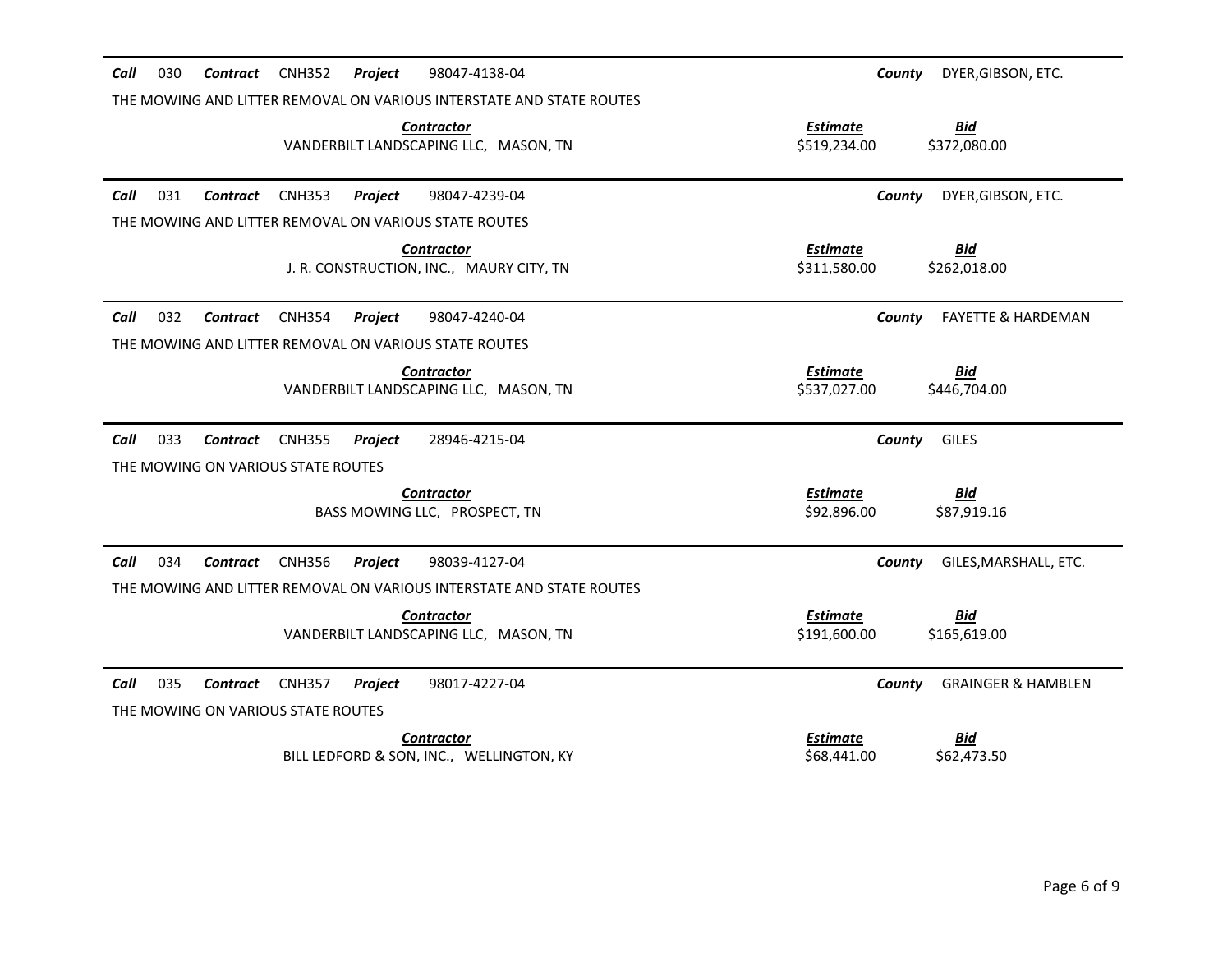| 98027-4105-04<br>Call<br>036<br><b>Contract</b><br><b>CNH358</b><br><b>Project</b> | <b>HAMILTON &amp; MEIGS</b><br>County                         |
|------------------------------------------------------------------------------------|---------------------------------------------------------------|
| THE MOWING ON VARIOUS INTERSTATE AND STATE ROUTES                                  |                                                               |
| <b>Contractor</b><br>ORR CONTRACTING, INC., ROBBINSVILLE, NC                       | <b>Estimate</b><br><b>Bid</b><br>\$378,271.00<br>\$394,679.90 |
| Call<br>037<br><b>CNH359</b><br>98017-4228-04<br><b>Contract</b><br><b>Project</b> | <b>HANCOCK &amp; HAWKINS</b><br>County                        |
| THE MOWING ON VARIOUS STATE ROUTES                                                 |                                                               |
| Contractor<br>EAST TENNESSEE TURF AND LANDSCAPE, MORRISTOWN, TN                    | <b>Estimate</b><br><u>Bid</u><br>\$114,709.00<br>\$104,268.00 |
| 038<br>Call<br>98039-4228-04<br>Contract<br><b>CNH360</b><br><b>Project</b>        | HOUSTON, MONTGOMERY,<br>County<br>ETC.                        |
| THE MOWING ON VARIOUS STATE ROUTES                                                 |                                                               |
| <b>Contractor</b><br>CAUDILL MOWING, INC., LAVERGNE, TN                            | <b>Estimate</b><br><u>Bid</u><br>\$191,972.00<br>\$193,370.00 |
| 039<br>Call<br><b>CNH361</b><br>Project<br>98047-4140-04<br><b>Contract</b>        | LAUDERDALE, SHELBY, ETC.<br>County                            |
| THE MOWING AND LITTER REMOVAL ON VARIOUS INTERSTATE AND STATE ROUTES               |                                                               |
| <b>Contractor</b><br>RIGHT OF WAY MOWING, LLC, GADSDEN, TN                         | <b>Estimate</b><br><b>Bid</b><br>\$712,435.00<br>\$507,255.00 |
| Call<br>040<br><b>Contract</b><br><b>CNH362</b><br>98047-4241-04<br><b>Project</b> | LAUDERDALE, SHELBY, ETC.<br>County                            |
| THE MOWING AND LITTER REMOVAL ON VARIOUS STATE ROUTES                              |                                                               |
| <b>Contractor</b><br>VANDERBILT LANDSCAPING LLC, MASON, TN                         | <b>Estimate</b><br><u>Bid</u><br>\$198,760.00<br>\$157,177.00 |
| Call<br>041<br>98039-4229-04<br><b>Contract</b><br><b>CNH363</b><br>Project        | LAWRENCE, LEWIS, ETC.<br>County                               |
| THE MOWING ON VARIOUS STATE ROUTES                                                 |                                                               |
| <b>Contractor</b><br>BASS MOWING LLC, PROSPECT, TN                                 | <b>Estimate</b><br>Bid<br>\$74,887.26<br>\$78,441.00          |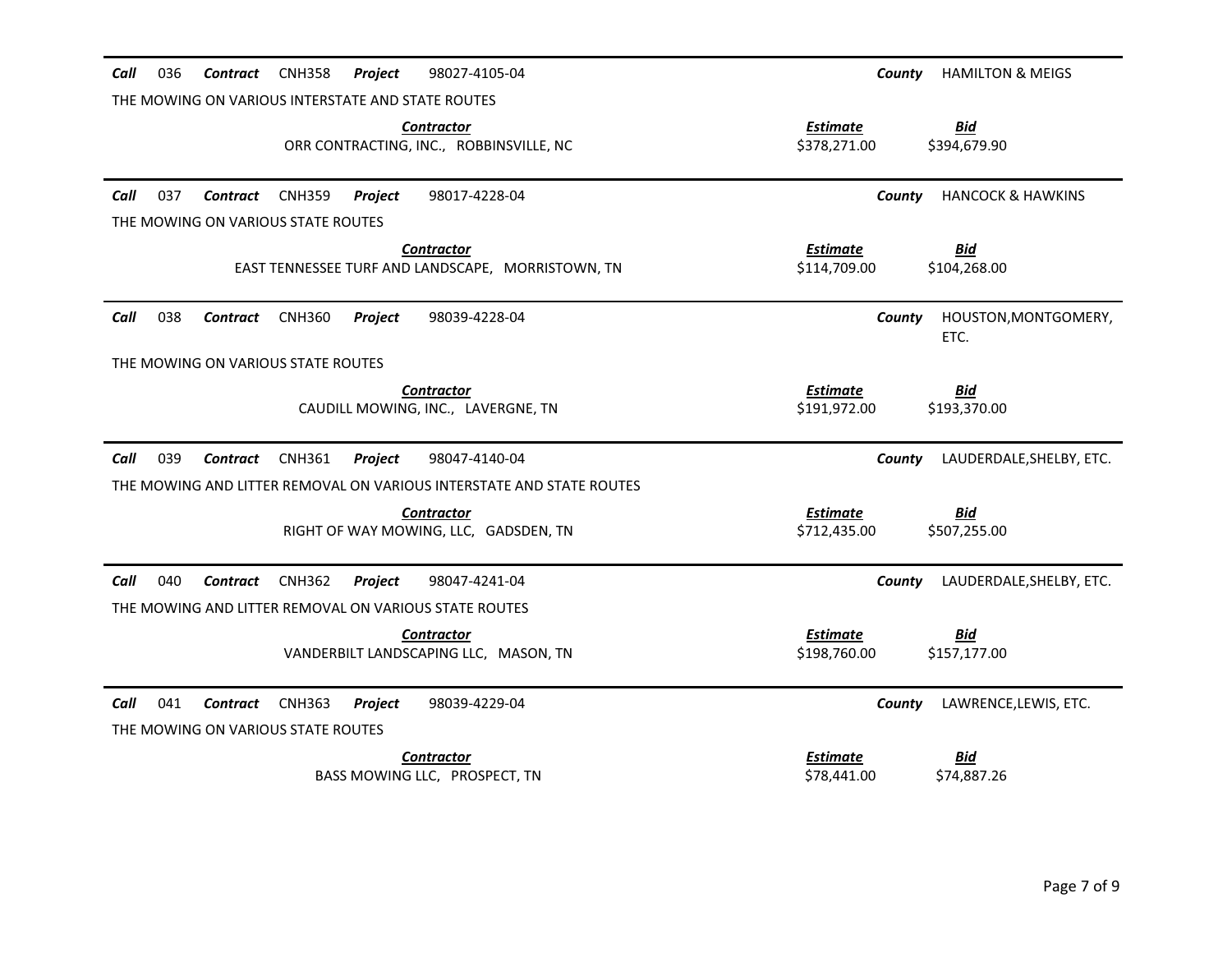| 042<br><b>CNH364</b><br>Project<br>Call<br>Contract<br>98039-4230-04<br>THE MOWING ON VARIOUS STATE ROUTES        | LEWIS, PERRY, ETC.<br>County                                  |
|-------------------------------------------------------------------------------------------------------------------|---------------------------------------------------------------|
| <b>Contractor</b>                                                                                                 | <b>Bid</b><br><b>Estimate</b>                                 |
| CAUDILL MOWING, INC., LAVERGNE, TN                                                                                | \$116,550.00<br>\$109,470.00                                  |
| Call<br>043<br><b>CNH365</b><br>Project<br>98039-4231-04<br>Contract                                              | <b>LINCOLN &amp; MOORE</b><br>County                          |
| THE MOWING AND LITTER REMOVAL ON VARIOUS STATE ROUTES                                                             |                                                               |
| <b>Contractor</b><br>BASS MOWING LLC, PROSPECT, TN                                                                | <b>Estimate</b><br><u>Bid</u><br>\$209,895.00<br>\$212,999.10 |
| Call<br>044<br><b>CNH366</b><br>98017-4229-04<br>Contract<br><b>Project</b><br>THE MOWING ON VARIOUS STATE ROUTES | <b>LOUDON &amp; MONROE</b><br>County                          |
| <b>Contractor</b>                                                                                                 | <b>Estimate</b><br><b>Bid</b>                                 |
| M & M CONTRACT MOWING, LLC, MADISONVILLE, TN                                                                      | \$142,812.00<br>\$125,454.50                                  |
|                                                                                                                   |                                                               |
| Call<br>045<br>98017-4129-04<br>Contract<br><b>CNH367</b><br>Project                                              | LOUDON, MONROE, ETC.<br>County                                |
| THE MOWING AND LITTER REMOVAL ON VARIOUS INTERSTATE AND STATE ROUTES                                              |                                                               |
| <b>Contractor</b><br>SWARTZ MOWING, INC., OLYMPIA, KY                                                             | <b>Estimate</b><br><b>Bid</b><br>\$191,915.00<br>\$171,807.00 |
| Call<br>046<br>Contract<br><b>CNH368</b><br>Project<br>98039-4232-04                                              | MACON, RUTHERFORD,<br>County<br>ETC.                          |
| THE MOWING ON VARIOUS STATE ROUTES                                                                                |                                                               |
| <b>Contractor</b><br>BILL LEDFORD & SON, INC., WELLINGTON, KY                                                     | <b>Bid</b><br><b>Estimate</b><br>\$297,513.00<br>\$287,326.50 |
| Call<br>047<br>60946-4227-04<br>Contract<br><b>CNH369</b><br>Project                                              | County<br><b>MAURY</b>                                        |
| THE MOWING AND LITTER REMOVAL ON VARIOUS STATE ROUTES                                                             |                                                               |
| <b>Contractor</b><br>CAUDILL MOWING, INC., LAVERGNE, TN                                                           | <b>Estimate</b><br><b>Bid</b><br>\$183,892.00<br>\$185,100.00 |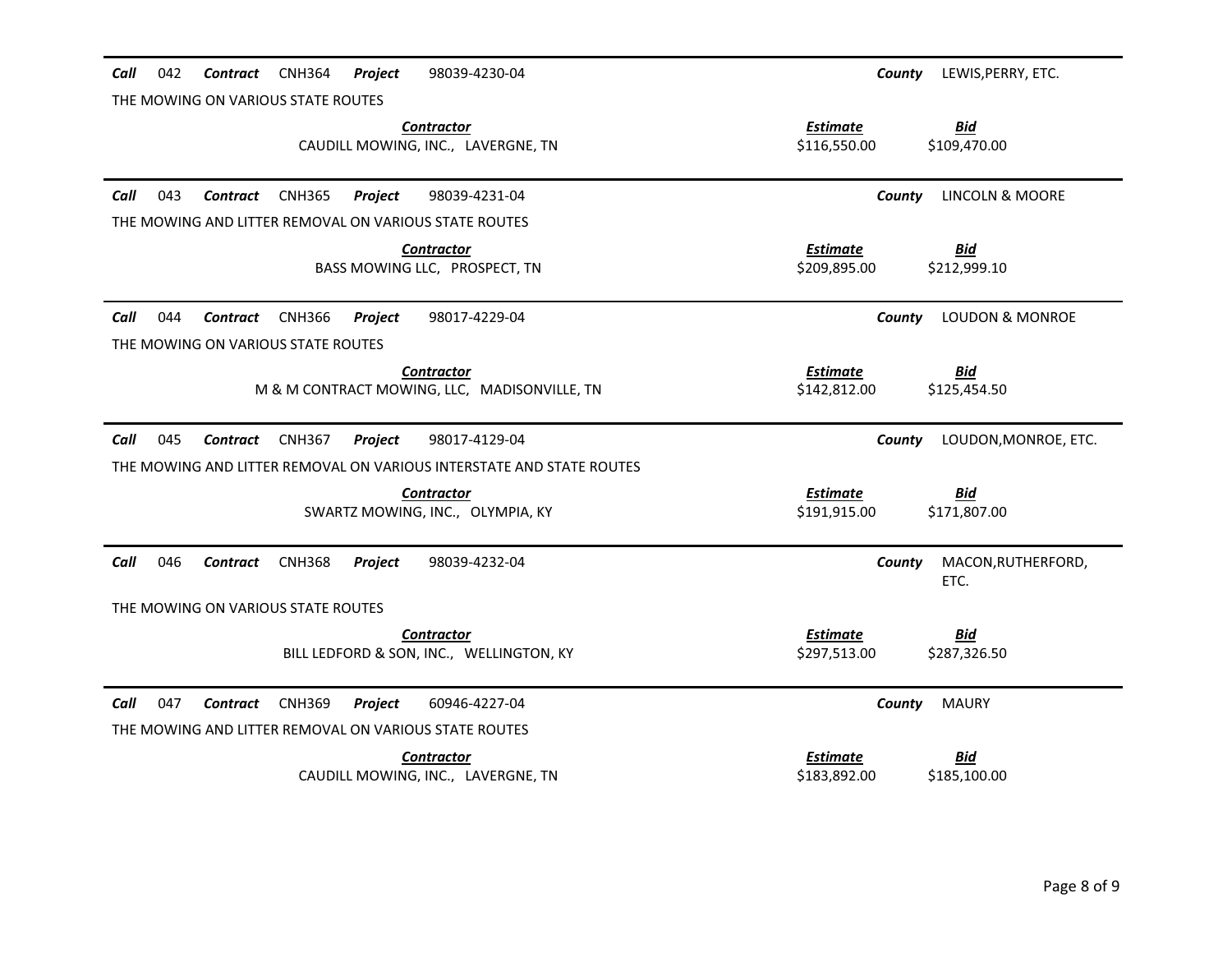| 048<br>Call<br>Contract            | CNH370<br>Project<br>98017-4230-04                                   | <b>MORGAN &amp; ROANE</b><br>County                           |
|------------------------------------|----------------------------------------------------------------------|---------------------------------------------------------------|
| THE MOWING ON VARIOUS STATE ROUTES |                                                                      |                                                               |
|                                    | <b>Contractor</b><br>BILL LEDFORD & SON, INC., WELLINGTON, KY        | <u>Bid</u><br><b>Estimate</b><br>\$101,900.00<br>\$98,562.50  |
| Call<br>049<br>Contract            | <b>CNH371</b><br>Project<br>98039-4233-04                            | <b>RUTHERFORD &amp;</b><br>County<br><b>WILLIAMSON</b>        |
| THE MOWING ON VARIOUS STATE ROUTES |                                                                      |                                                               |
|                                    | <b>Contractor</b><br>BLEVINS ENTERPRISES, INC., ALTAMONT, TN         | <b>Estimate</b><br><u>Bid</u><br>\$110,770.00<br>\$102,414.00 |
|                                    |                                                                      |                                                               |
| Call<br>050<br><b>Contract</b>     | <b>CNH372</b><br>Project<br>98039-4134-04                            | <b>SMITH &amp; WILSON</b><br>County                           |
|                                    | THE MOWING AND LITTER REMOVAL ON VARIOUS INTERSTATE AND STATE ROUTES |                                                               |
|                                    | <b>Contractor</b><br>SWARTZ MOWING, INC., OLYMPIA, KY                | <b>Estimate</b><br><u>Bid</u><br>\$189,936.00<br>\$185,716.80 |
| 051<br>Call<br>Contract            | <b>CNH373</b><br>Project<br>94946-4221-04                            | WILLIAMSON<br>County                                          |
| THE MOWING ON VARIOUS STATE ROUTES |                                                                      |                                                               |

|--|

*<u>Total Estimate</u>* <u>Total Awarded</u> **Letting Totals Example 20 and 20 and 20 and 314,696,529.50** \$13,186,887.22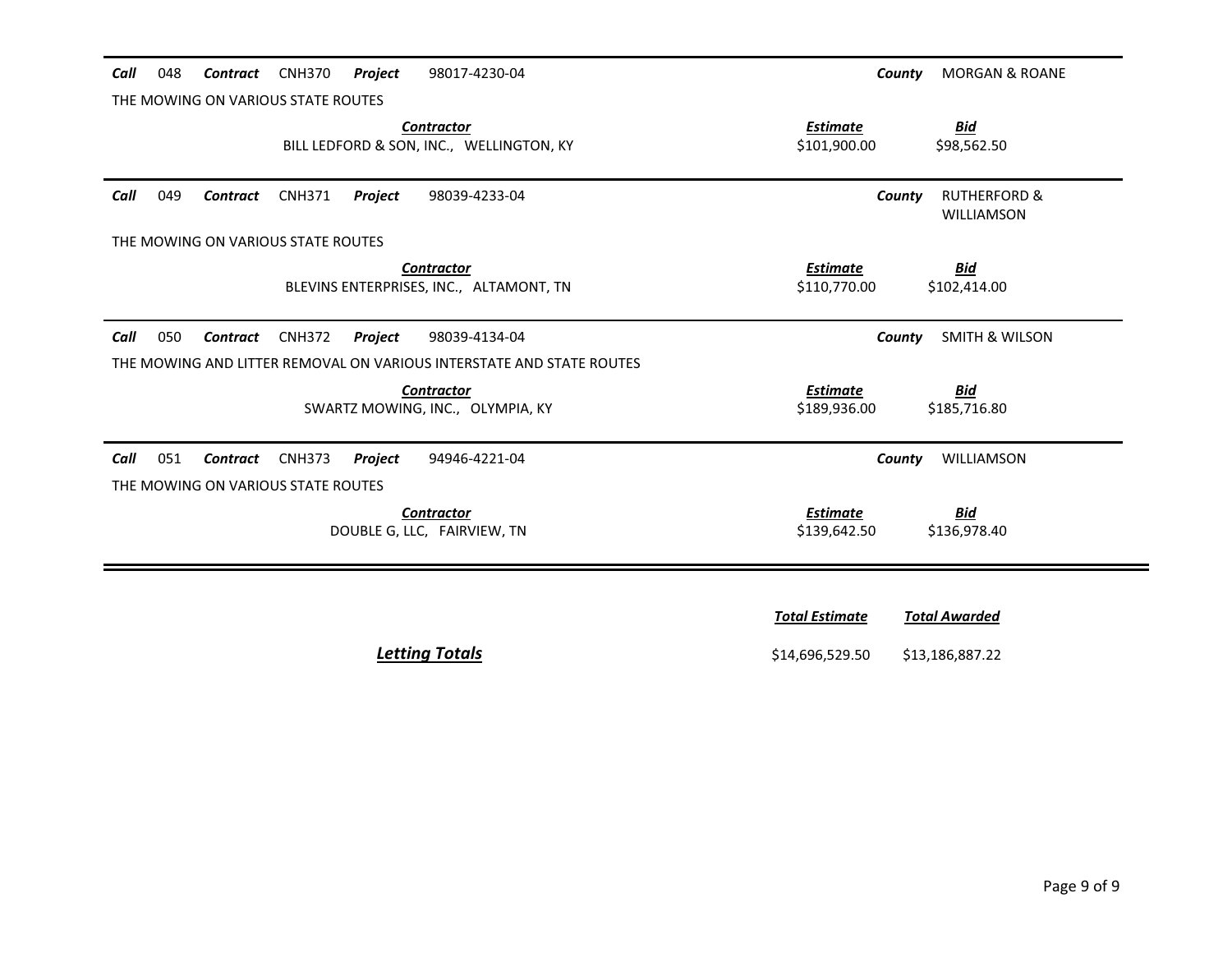

### *Contract Awards for Letting of November 13, 2009*

| Call                                                               | 001                                            | <b>Contract</b> CNH408 | Project | 70004-4296-04 |                                   | POLK<br>County               |
|--------------------------------------------------------------------|------------------------------------------------|------------------------|---------|---------------|-----------------------------------|------------------------------|
|                                                                    | EMERGENCY ROCKFALL MITIGATION ON SR 40 (US 64) |                        |         |               |                                   |                              |
| <b>Contractor</b><br>CHARLES BLALOCK & SONS, INC., SEVIERVILLE, TN |                                                |                        |         |               | <b>Estimate</b><br>\$1,197,650.00 | <b>Bid</b><br>\$2,168,000.00 |
|                                                                    |                                                |                        |         |               |                                   |                              |
|                                                                    |                                                |                        |         |               |                                   |                              |
|                                                                    |                                                |                        |         |               | <b>Total Estimate</b>             | <b>Total Awarded</b>         |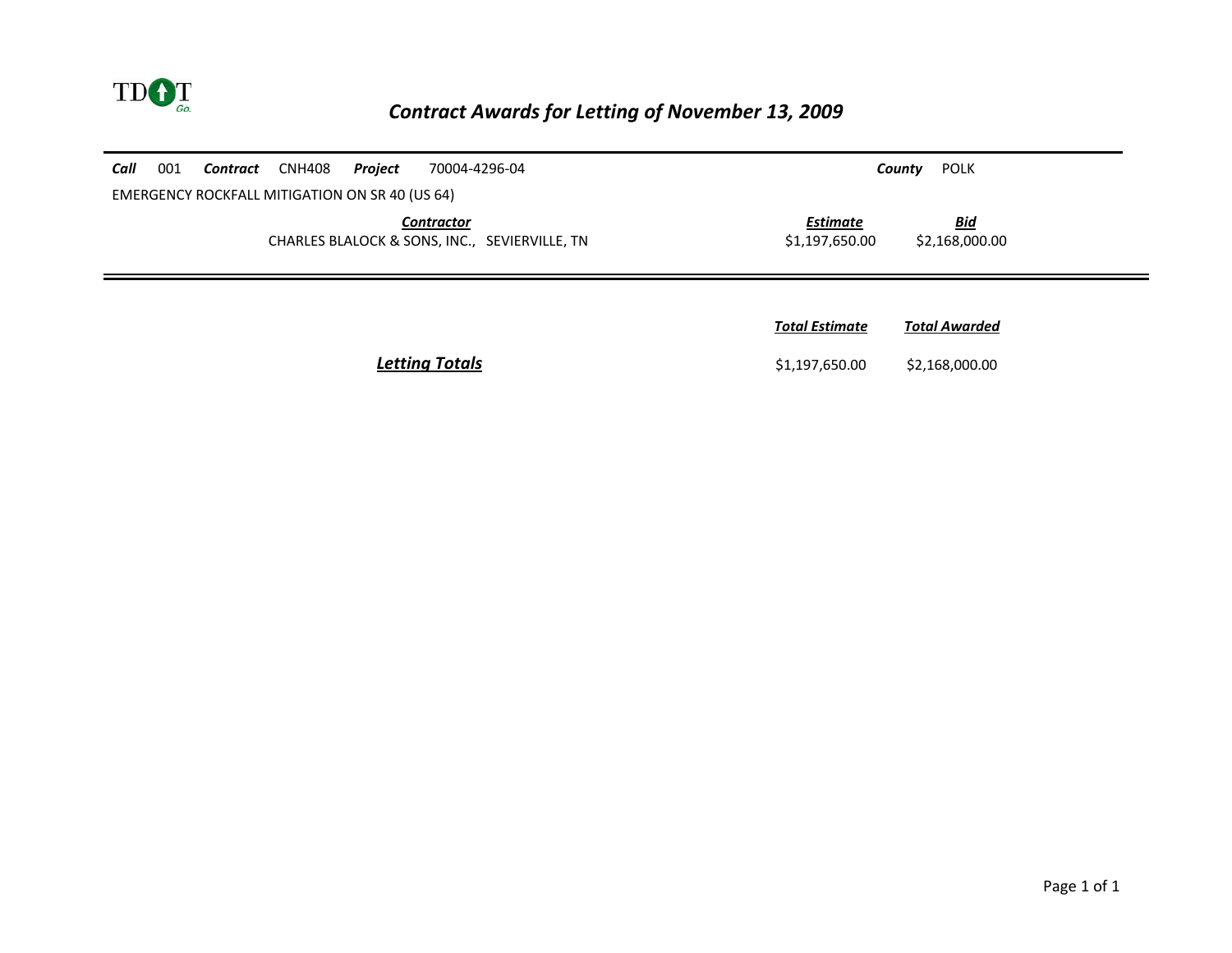

#### *Contract Awards for Letting of December 11, 2009*

| Call | 001 | <b>Contract</b> | <b>CNH383</b> | Project | 98017-4131-04                                                                       | ANDERSON, BLOUNT, ETC.<br>County                              |
|------|-----|-----------------|---------------|---------|-------------------------------------------------------------------------------------|---------------------------------------------------------------|
|      |     |                 |               |         |                                                                                     |                                                               |
|      |     |                 |               |         | THE RANDOM ON-CALL CONCRETE PAVEMENT REPAIR ON VARIOUS INTERSTATE AND STATE ROUTES  |                                                               |
|      |     |                 |               |         |                                                                                     |                                                               |
|      |     |                 |               |         | <b>ALL BIDS REJECTED</b>                                                            |                                                               |
|      |     |                 |               |         |                                                                                     |                                                               |
| Call | 002 | Contract        | <b>CNH399</b> | Project | 98017-4133-04                                                                       | ANDERSON, BLOUNT, ETC.<br>County                              |
|      |     |                 |               |         |                                                                                     |                                                               |
|      |     |                 |               |         | THE SWEEPING AND DRAIN CLEANING ON VARIOUS INTERSTATE AND STATE ROUTES              |                                                               |
|      |     |                 |               |         |                                                                                     |                                                               |
|      |     |                 |               |         | <b>Contractor</b><br>LINKEL COMPANY, BATESVILLE, IA                                 | <b>Estimate</b><br><u>Bid</u><br>\$560,102.50<br>\$523,065.50 |
|      |     |                 |               |         |                                                                                     |                                                               |
|      |     |                 |               |         |                                                                                     |                                                               |
| Call | 003 | <b>Contract</b> | <b>CNH320</b> | Project | HSIP-REG4(68), 98047-3228-94                                                        | BENTON, CARROLL, ETC.<br>County                               |
|      |     |                 |               |         | THE MISCELLANEOUS SAFETY IMPROVEMENTS AT SELECTED LOCATIONS ON VARIOUS STATE ROUTES |                                                               |
|      |     |                 |               |         |                                                                                     |                                                               |
|      |     |                 |               |         | <b>Contractor</b>                                                                   | <b>Bid</b><br><b>Estimate</b>                                 |
|      |     |                 |               |         | RMD HOLDINGS, LTD DBA NATIONWIDE CONSTRUCTION GROUP, CHESTERFIELD, MI               | \$3,044,870.80<br>\$2,574,278.66                              |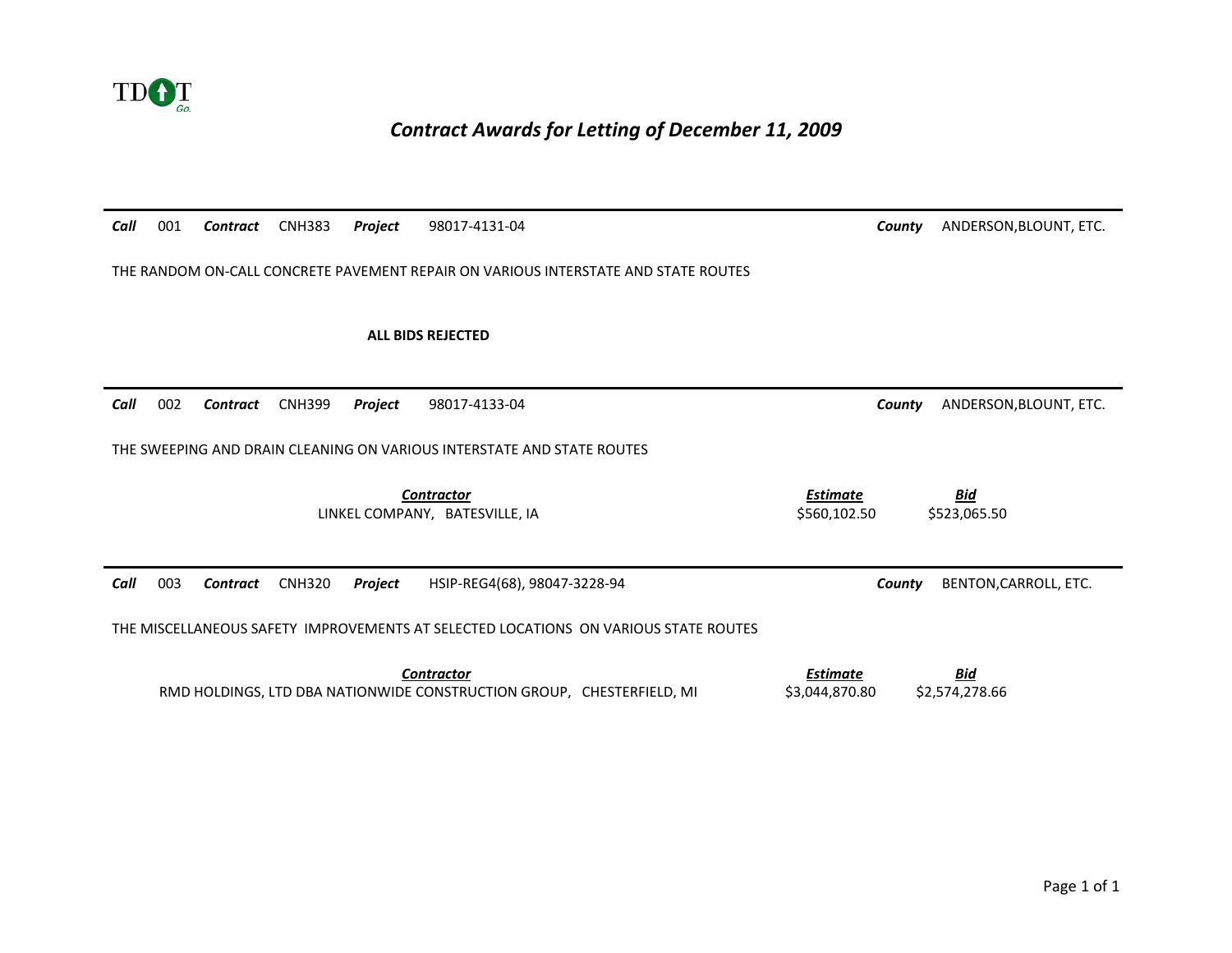# THE SWEEPING AND DRAIN CLEANING ON VARIOUS INTERSTATE AND STATE ROUTES*Contractor Estimate Bid* SWEEPING CORPORATION OF AMERICA, INC., NASHVILLE, TN \$489,905.00 \$415,158.01 Call 005 **Contract** CNH386 **Project** 98047-4142-04 **Contract COUNTY BENTON,CARROLL, ETC.** THE RANDOM ON-CALL CONCRETE PAVEMENT REPAIR ON VARIOUS INTERSTATE AND STATE ROUTES **ALL BIDS REJECTED**  *Call* 006 *Contract* CNH382 *Project* STP-SIP-NHE-73(44), 05006-3255-94 *County* BLOUNT THE IMPROVEMENT OF THE INTERSECTION ON US 321 (SR 73, LAMAR ALEXANDER PARKWAY) WITH SR 335 (WILLIAM BLOUNT DRIVE) AND ODELL DRIVE *Contractor Estimate Bid*PATTY DRILLING, INC., LENOIR CITY, TN \$274,173.00 \$297,274.75 *Call***Contract** CNH384 **Project** 98027-4107-04 **Contract COUNTY BRADLEY, COFFEE, ETC.** THE RANDOM ON-CALL CONCRETE PAVEMENT REPAIR ON VARIOUS INTERSTATE AND STATE ROUTES **ALL BIDS REJECTED**

*Call*

**Contract** CNH396 **Project** 98047-4143-04 **Contract** COUNTY BENTON,CARROLL, ETC.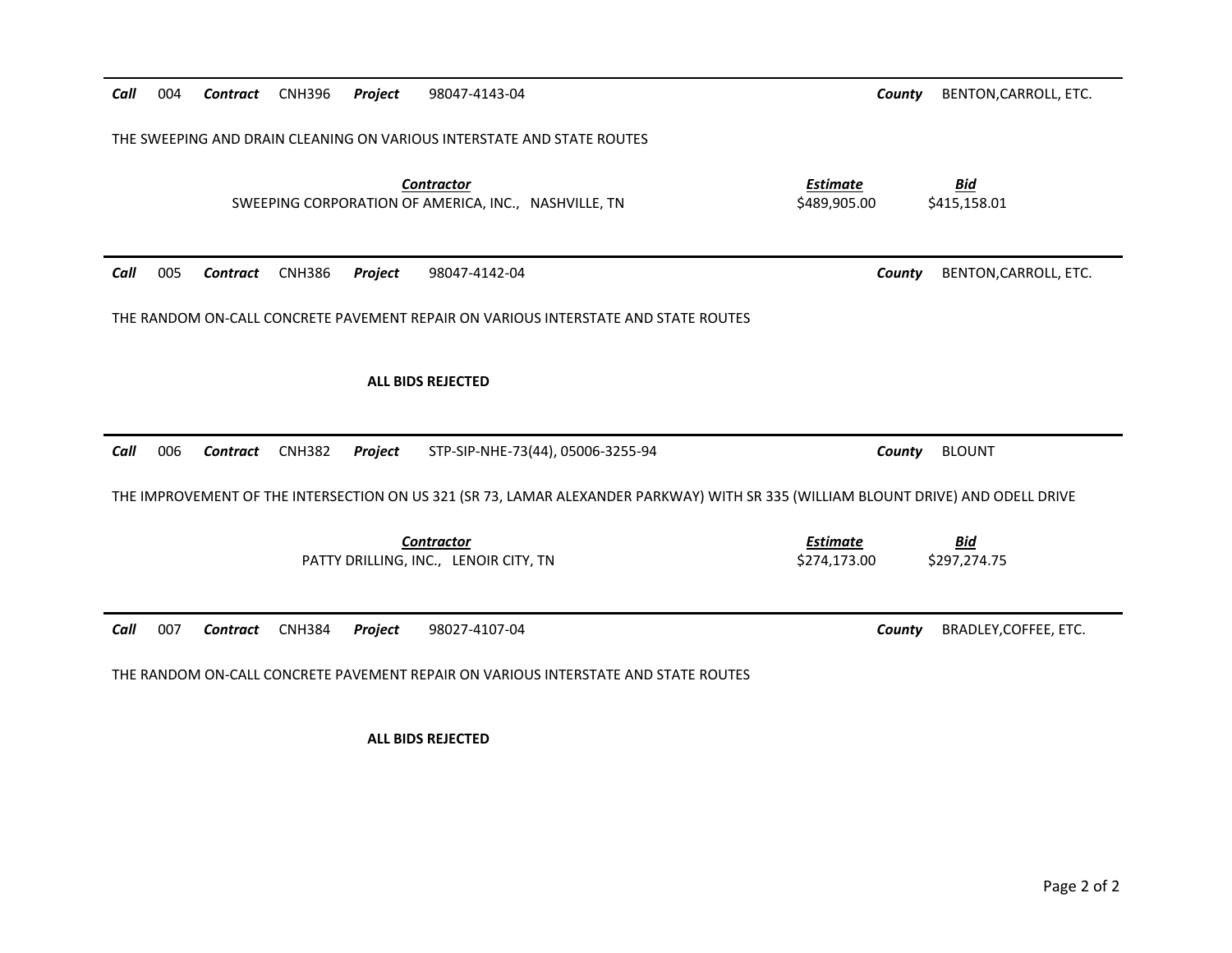| Call | 008                                                                    | <b>Contract</b>                                 | <b>CNH398</b> | Project | 98027-4108-04                                                                      | County                            | BRADLEY, GRUNDY, ETC.        |  |
|------|------------------------------------------------------------------------|-------------------------------------------------|---------------|---------|------------------------------------------------------------------------------------|-----------------------------------|------------------------------|--|
|      | THE SWEEPING AND DRAIN CLEANING ON VARIOUS INTERSTATE AND STATE ROUTES |                                                 |               |         |                                                                                    |                                   |                              |  |
|      |                                                                        |                                                 |               |         | <b>Contractor</b><br>BLEVINS ENTERPRISES, INC., ALTAMONT, TN                       | <b>Estimate</b><br>\$354,932.50   | <b>Bid</b><br>\$357,042.50   |  |
| Call | 009                                                                    | Contract                                        | <b>CNH246</b> | Project | BR-STP-436(3), 09035-3217-94                                                       | County                            | CARROLL                      |  |
|      |                                                                        | THE CONSTRUCTION OF SEVEN (7) BRIDGES ON SR 436 |               |         |                                                                                    |                                   |                              |  |
|      |                                                                        |                                                 |               |         | <b>Contractor</b><br>DEMENT CONSTRUCTION COMPANY, LLC, JACKSON, TN                 | <b>Estimate</b><br>\$8,229,097.88 | <b>Bid</b><br>\$6,679,960.20 |  |
| Call | 010                                                                    | <b>Contract</b>                                 | <b>CNH388</b> | Project | 98017-4132-04                                                                      | County                            | CARTER, SULLIVAN, ETC.       |  |
|      | THE SWEEPING ON VARIOUS INTERSTATE AND STATE ROUTES                    |                                                 |               |         |                                                                                    |                                   |                              |  |
|      |                                                                        |                                                 |               |         | <b>Contractor</b><br>BLEVINS ENTERPRISES, INC., ALTAMONT, TN                       | <b>Estimate</b><br>\$99,132.50    | <b>Bid</b><br>\$105,327.50   |  |
| Call | 011                                                                    | Contract                                        | <b>CNH385</b> | Project | 98039-4135-04                                                                      | County                            | CHEATHAM, DAVIDSON,<br>ETC.  |  |
|      |                                                                        |                                                 |               |         | THE RANDOM ON-CALL CONCRETE PAVEMENT REPAIR ON VARIOUS INTERSTATE AND STATE ROUTES |                                   |                              |  |

**ALL BIDS REJECTED**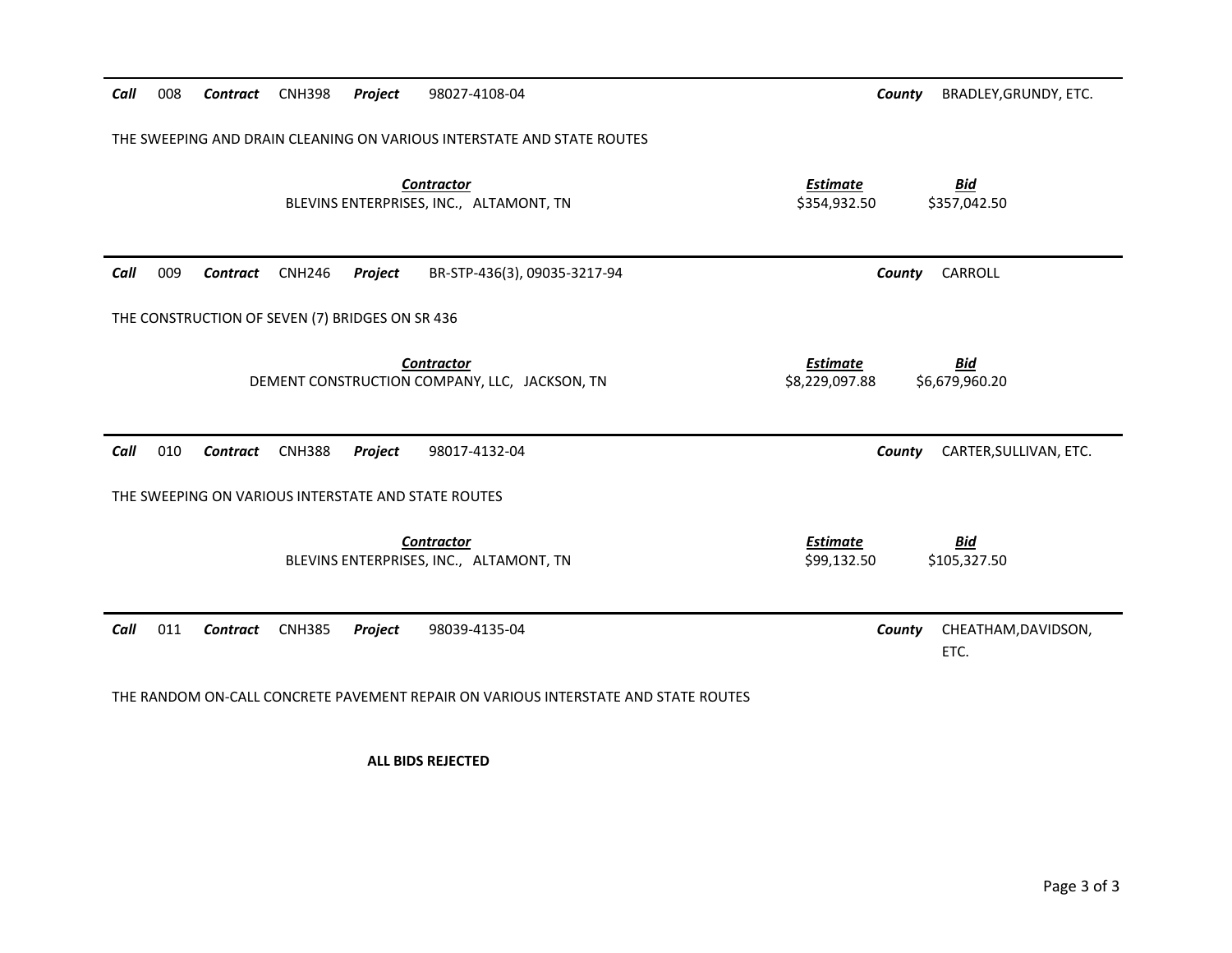| Call | 012                                                                                                                        | Contract        | <b>CNH378</b> | <b>Project</b> | NHTSA-HE-1500(51), 97015-3407-04                                                           |                                   | County COCKE                             |  |
|------|----------------------------------------------------------------------------------------------------------------------------|-----------------|---------------|----------------|--------------------------------------------------------------------------------------------|-----------------------------------|------------------------------------------|--|
|      | THE RESURFACING ON WATERVILLE ROAD BEGINNING AT TOBES CREEK (LM 0.00) EXTENDING TO THE NORTH CAROLINA STATE LINE (LM 1.08) |                 |               |                |                                                                                            |                                   |                                          |  |
|      |                                                                                                                            |                 |               |                | <b>ALL BIDS REJECTED</b>                                                                   |                                   |                                          |  |
| Call | 013                                                                                                                        | <b>Contract</b> | <b>CNH277</b> | <b>Project</b> | IM/BH-65-3(105), 19010-3158-94, 19010-3156-44                                              |                                   | <b>DAVIDSON</b><br>County                |  |
|      |                                                                                                                            |                 |               |                | INTERCHANGE MODIFICATION ON I-65 AT THE JUNCTION WITH SR 12 (ROSA PARKS BLVD., 8TH AVENUE) |                                   |                                          |  |
|      |                                                                                                                            |                 |               |                | <b>Contractor</b><br>DEMENT CONSTRUCTION COMPANY, LLC, JACKSON, TN                         | <b>Estimate</b><br>\$8,239,770.48 | <b>Bid</b><br>\$7,544,358.15             |  |
| Call | 014                                                                                                                        | <b>Contract</b> | <b>CNH397</b> | Project        | 98039-4136-04                                                                              |                                   | DAVIDSON, MONTGOMERY<br>County<br>, ETC. |  |
|      |                                                                                                                            |                 |               |                | THE SWEEPING AND DRAIN CLEANING ON VARIOUS INTERSTATE AND STATE ROUTES                     |                                   |                                          |  |
|      |                                                                                                                            |                 |               |                | <b>Contractor</b><br>SWEEPING CORPORATION OF AMERICA, INC., NASHVILLE, TN                  | <b>Estimate</b><br>\$773,036.00   | <b>Bid</b><br>\$829,708.26               |  |
| Call |                                                                                                                            |                 |               |                |                                                                                            |                                   |                                          |  |
|      | 015                                                                                                                        | Contract        | <b>CNH401</b> | Project        | BH-STP-1(246), 22002-3246-94                                                               |                                   | <b>DICKSON</b><br>County                 |  |
|      |                                                                                                                            |                 |               |                | THE REHABILITATION OF THE BRIDGE ON US 70 (SR 1) OVER PINEY CREEK (LM 4.17)                |                                   |                                          |  |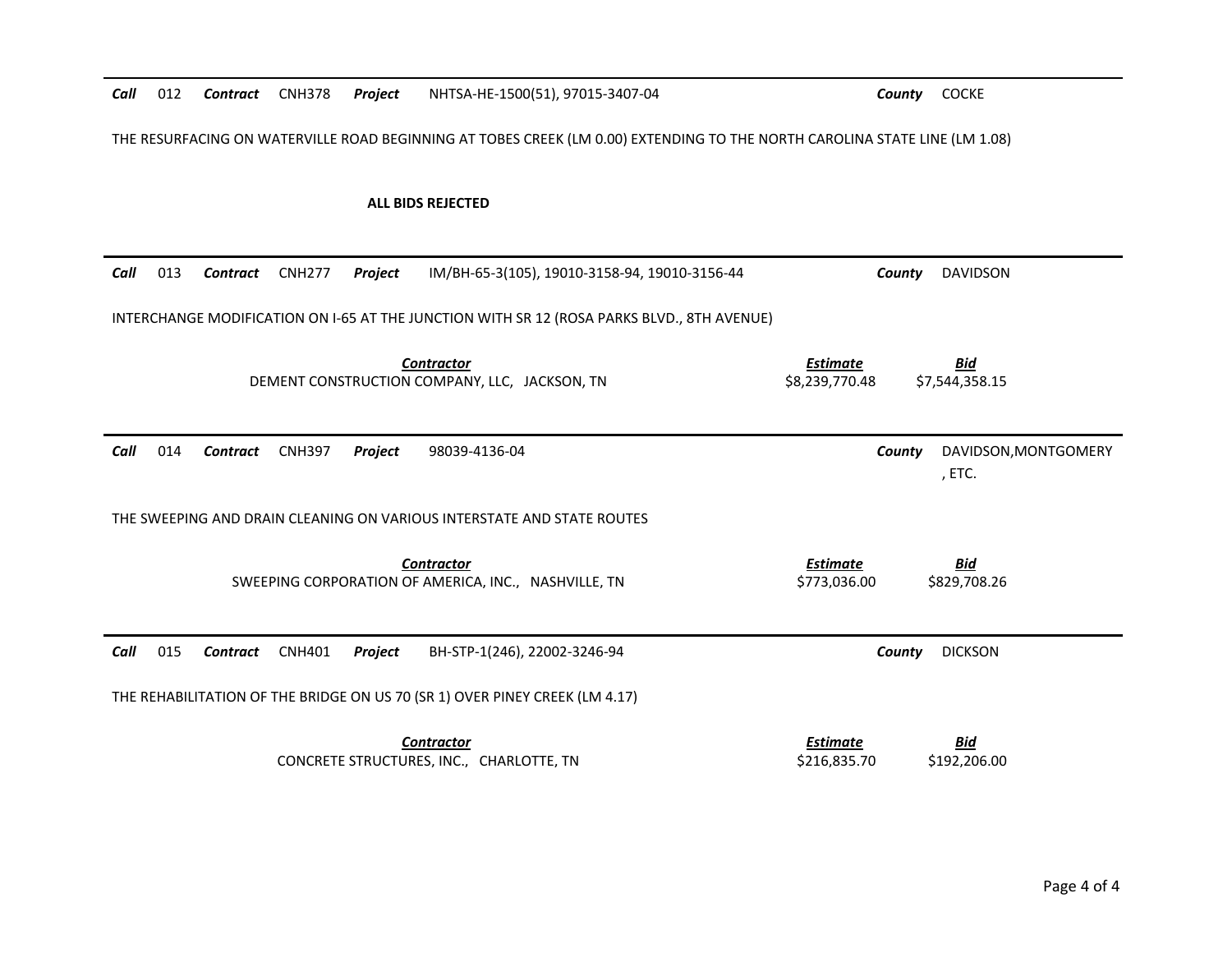| Call | 016                                                                                                                                 | Contract | <b>CNH312</b> | Project | BH-STP-104(26), 27012-3223-94                                                  | County                          | <b>GIBSON</b>              |  |  |
|------|-------------------------------------------------------------------------------------------------------------------------------------|----------|---------------|---------|--------------------------------------------------------------------------------|---------------------------------|----------------------------|--|--|
|      | THE REHABILITATION OF THE BRIDGE ON SR 104 OVER BRANCH (LM 12.53)                                                                   |          |               |         |                                                                                |                                 |                            |  |  |
|      | <b>Estimate</b><br><b>Bid</b><br><b>Contractor</b><br>DEMENT CONSTRUCTION COMPANY, LLC, JACKSON, TN<br>\$279,695.65<br>\$265,534.95 |          |               |         |                                                                                |                                 |                            |  |  |
| Call | 017                                                                                                                                 | Contract | <b>CNH402</b> | Project | BH-STP-77(41), 27011-3234-94                                                   | County                          | <b>GIBSON</b>              |  |  |
|      |                                                                                                                                     |          |               |         | THE REHABILITATION OF THE BRIDGE ON SR 77 OVER OVERFLOW (LM 9.57)              |                                 |                            |  |  |
|      |                                                                                                                                     |          |               |         | <b>ALL BIDS REJECTED</b>                                                       |                                 |                            |  |  |
| Call | 018                                                                                                                                 | Contract | <b>CNH403</b> | Project | NH-IE-75-1(129), 33005-3173-44                                                 | County                          | <b>HAMILTON</b>            |  |  |
|      |                                                                                                                                     |          |               |         | THE INTERCHANGE LIGHTING ON I-75 AT THE JUNCTION WITH US 11 (SR 2)             |                                 |                            |  |  |
|      |                                                                                                                                     |          |               |         | <b>Contractor</b><br>DAVIS H. ELLIOT CONSTRUCTION COMPANY, INC., LEXINGTON, KY | <b>Estimate</b><br>\$280,740.00 | <b>Bid</b><br>\$259,600.00 |  |  |
| Call | 019                                                                                                                                 | Contract | <b>CNH375</b> | Project | STP-SIP-NHE-1(230), 37070-3226-94                                              | County                          | <b>HAWKINS</b>             |  |  |
|      |                                                                                                                                     |          |               |         | THE INSTALLATION OF SCHOOL SIGNALS ON US 11W (SR 1) AT TIPTON AVENUE           |                                 |                            |  |  |
|      |                                                                                                                                     |          |               |         | <b>Contractor</b><br>APAC-ATLANTIC, INC., KNOXVILLE, TN                        | <b>Estimate</b><br>\$99,632.50  | <b>Bid</b><br>\$111,782.75 |  |  |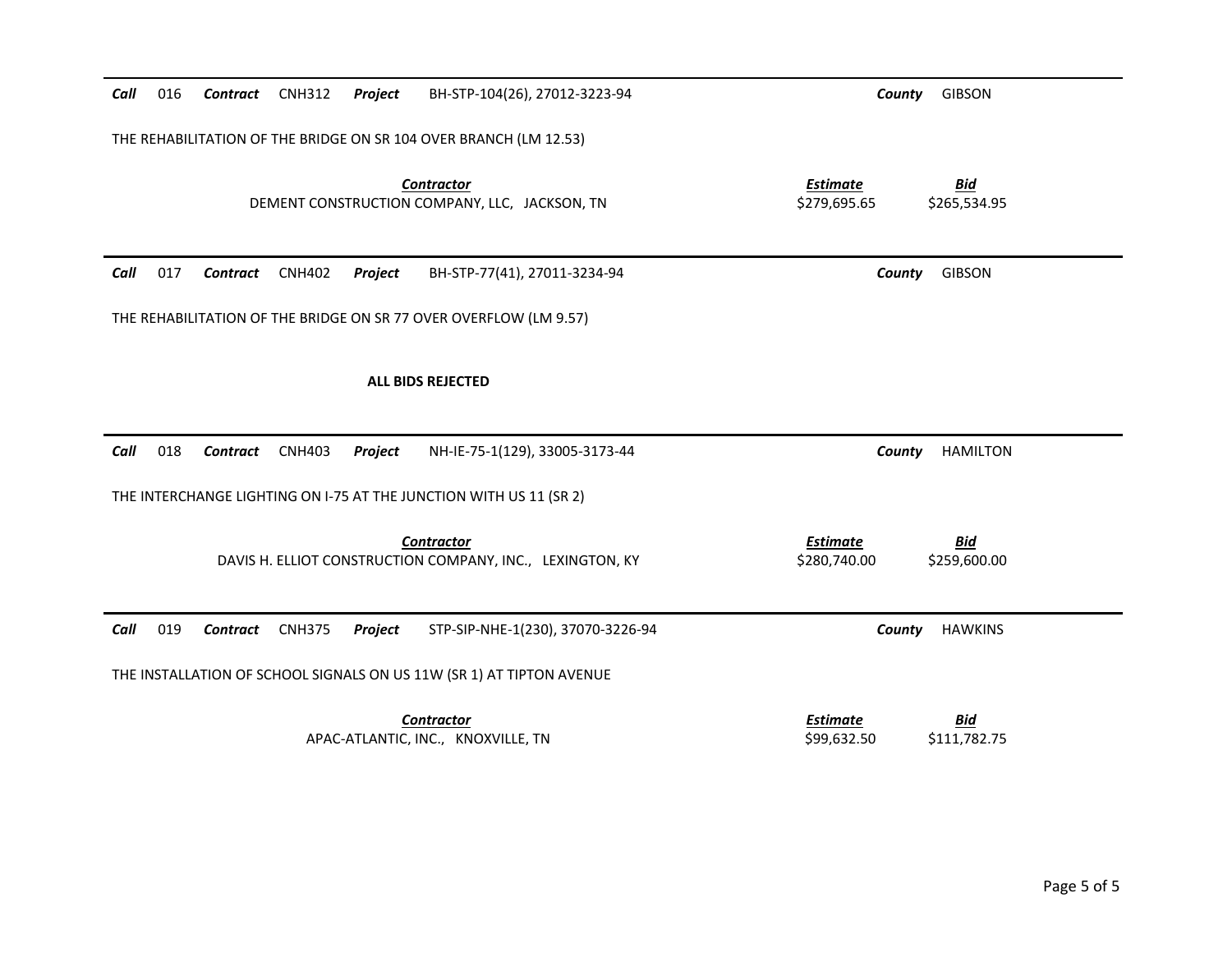| Call | 020 | Contract                 | <b>CNH309</b> | Project | PSB-1(212), 43003-3238-94                                                                                            | County                            | <b>HUMPHREYS</b>             |
|------|-----|--------------------------|---------------|---------|----------------------------------------------------------------------------------------------------------------------|-----------------------------------|------------------------------|
|      |     | (PASSING/CLIMBING LANES) |               |         | THE MISCELLANEOUS SAFETY IMPROVEMENTS ON US 70 (SR 1) FROM NORTH HURRICANE CREEK ROAD TO LITTLE HURRICANE CREEK ROAD |                                   |                              |
|      |     |                          |               |         | <b>Contractor</b><br>VAUGHN CONTRACTORS, INC., WAVERLY, TN                                                           | <b>Estimate</b><br>\$1,012,461.90 | <u>Bid</u><br>\$979,538.85   |
| Call | 021 | Contract                 | <b>CNH374</b> | Project | STP-SIP-9(56), 45004-3234-94                                                                                         | County                            | <b>JEFFERSON</b>             |
|      |     |                          |               |         | THE INSTALLATION OF SIGNALS ON US 25W (US 70, SR 9) AT SR 92 AND SOUTH GAY STREET IN DANDRIDGE                       |                                   |                              |
|      |     |                          |               |         | Contractor<br>PROGRESSION ELECTRIC, LLC, KNOXVILLE, TN                                                               | <b>Estimate</b><br>\$142,420.00   | <b>Bid</b><br>\$128,943.78   |
| Call | 022 | Contract                 | <b>CNH721</b> | Project | ARRA-STP-M-131(25), 47039-3238-54                                                                                    | County                            | <b>KNOX</b>                  |
|      |     |                          |               |         | THE WIDENING ON SR 131 (LOVELL ROAD) FROM WEST OF PELLISSIPPI PARKWAY TO SCHAEFFER ROAD                              |                                   |                              |
|      |     |                          |               |         | <b>Contractor</b><br>ROGERS GROUP, INC., NASHVILLE, TN                                                               | <b>Estimate</b>                   | <b>Bid</b><br>\$2,712,744.21 |
|      |     |                          |               |         |                                                                                                                      | \$3,556,459.10                    |                              |
| Call | 023 | <b>Contract</b>          | <b>CNH404</b> | Project | NHE-15(150), 50002-3245-14                                                                                           | County                            | LAWRENCE                     |
|      |     |                          |               |         | THE PAVING ON US 64 (SR 15, LAWRENCEBURG BYPASS) FROM US 43 (SR 6) TO 0.5 MILE WEST OF THE GILES COUNTY LINE         |                                   |                              |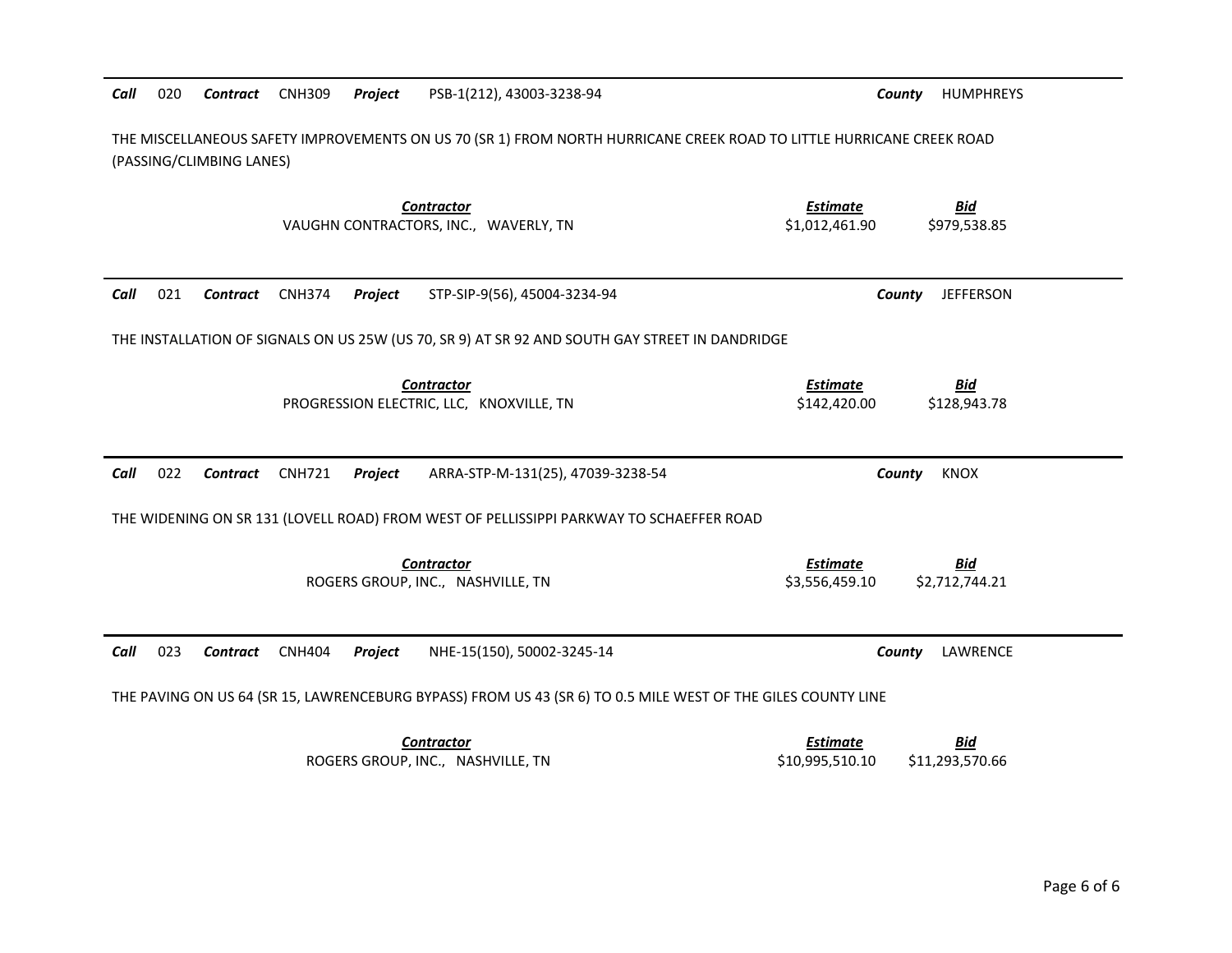| Call | 024 | Contract        | <b>CNH243</b> | Project | STP/HPP-30(48), 54007-3218-14                                                                         | County<br><b>MCMINN</b>                                             |
|------|-----|-----------------|---------------|---------|-------------------------------------------------------------------------------------------------------|---------------------------------------------------------------------|
|      |     |                 |               |         | THE WIDENING ON SR 30 BEGINNING IN ATHENS EXTENDING TO EAST OF COUNTY ROAD 609                        |                                                                     |
|      |     |                 |               |         | <b>Contractor</b><br>WRIGHT BROTHERS CONSTRUCTION COMPANY, INC., CHARLESTON, TN                       | <b>Estimate</b><br><u>Bid</u><br>\$19,798,694.88<br>\$17,732,160.12 |
| Call | 025 | Contract        | <b>CNH376</b> | Project | STP-SIP-68(28), 62007-3248-94                                                                         | <b>MONROE</b><br>County                                             |
|      |     |                 |               |         | THE INSTALLATION OF SCHOOL SIGNALS ON SR 68 AT TELLICO PLAINS HIGH SCHOOL                             |                                                                     |
|      |     |                 |               |         | <b>Contractor</b><br>HOLLEY ELECTRIC CONSTR. CO., INC., LOUISVILLE, TN                                | <b>Estimate</b><br><b>Bid</b><br>\$18,930.00<br>\$17,477.00         |
| Call | 026 | <b>Contract</b> | <b>CNH155</b> | Project | BR-STP-13(25), 63011-3238-94                                                                          | <b>MONTGOMERY</b><br>County                                         |
|      |     |                 |               |         | THE CONSTRUCTION OF A WELDED STEEL PLATE GIRDER BRIDGE ON US 79 (SR 13) OVER THE RED RIVER (LM 21.56) |                                                                     |
|      |     |                 |               |         | <b>Contractor</b><br>BELL & ASSOCIATES CONSTRUCTION, L.P., BRENTWOOD, TN                              | <b>Estimate</b><br><u>Bid</u><br>\$7,175,807.03<br>\$6,777,255.11   |
|      |     |                 |               |         |                                                                                                       |                                                                     |
| Call | 027 | Contract        | <b>CNH405</b> | Project | BH-STP-154(3), 69004-3210-94                                                                          | <b>PICKETT</b><br>County                                            |
|      |     |                 |               |         | THE REHABILITATION OF THE BRIDGE ON SR 154 OVER THOMPSON CREEK (LM 1.26)                              |                                                                     |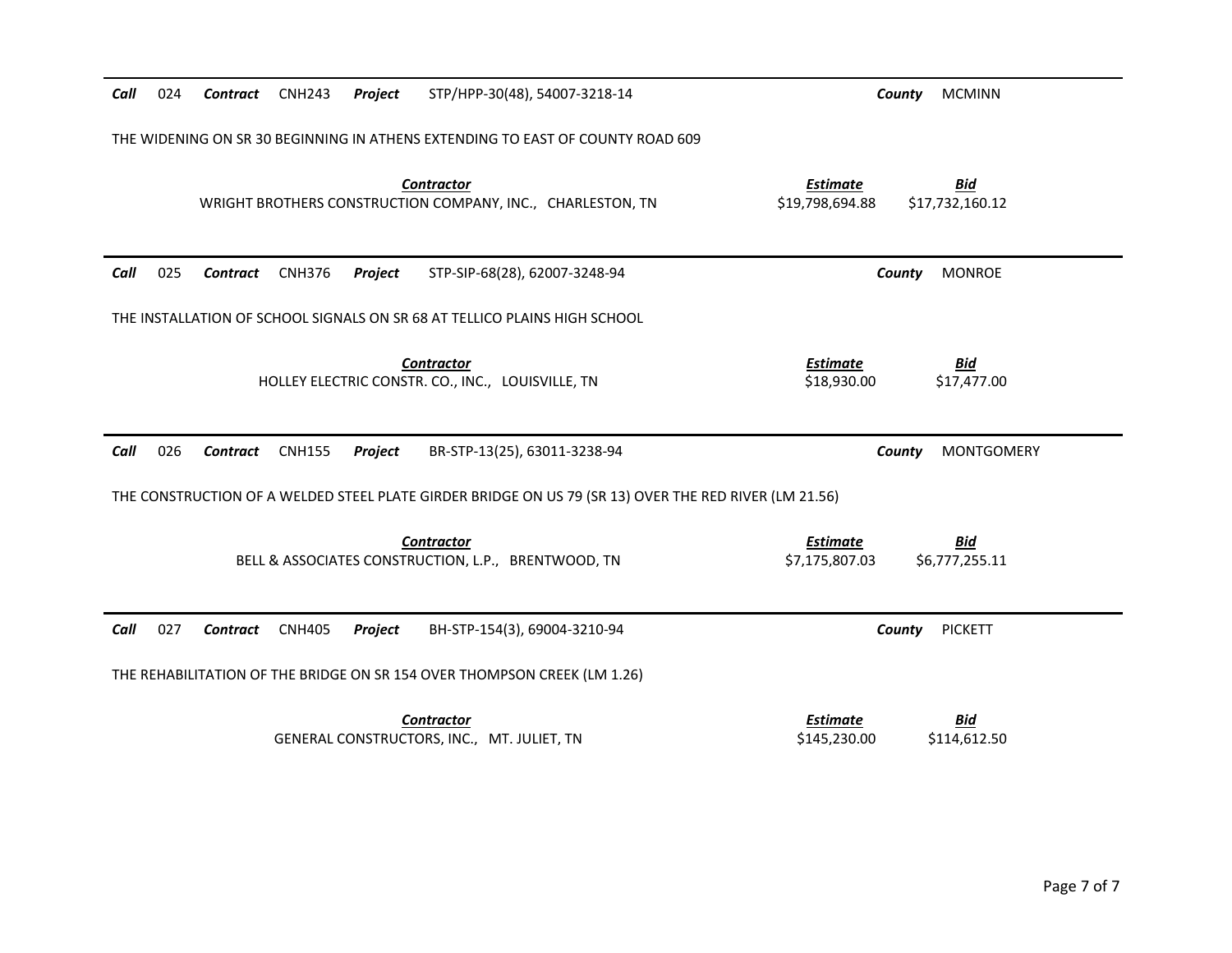| Call | 028 | Contract        | CNH097        | <b>Project</b> | 78454-3203-04                                                                                        |                                   | County<br><b>SEVIER</b>      |
|------|-----|-----------------|---------------|----------------|------------------------------------------------------------------------------------------------------|-----------------------------------|------------------------------|
|      |     |                 |               |                | NEW CONSTRUCTION ON SR 454 (BIRDS CREEK ROAD) FROM GLADES ROAD EXTENDING TO SR 416                   |                                   |                              |
|      |     |                 |               |                | <b>ALL BIDS REJECTED</b>                                                                             |                                   |                              |
| Call | 029 | Contract        | <b>CNH406</b> | Project        | BH-STP-24(37), 80002-3259-94                                                                         |                                   | <b>SMITH</b><br>County       |
|      |     |                 |               |                | THE REHABILITATION OF THE BRIDGE ON US 70N (SR 24) OVER ROUNDLICK CREEK (LM 2.96)                    |                                   |                              |
|      |     |                 |               |                | <b>Contractor</b><br>JAMISON CONSTRUCTION, LLC, MCEWEN, TN                                           | <b>Estimate</b><br>\$576,959.22   | <b>Bid</b><br>\$498,755.20   |
| Call | 030 | <b>Contract</b> | <b>CNH380</b> | Project        | 82945-3644-04                                                                                        |                                   | County<br>SULLIVAN           |
|      |     |                 |               |                | CONSTRUCTION OF A S.I.A. ROUTE (PARTNERSHIP PARK ROAD) SERVING BRISTOL METALS L.L.C.                 |                                   |                              |
|      |     |                 |               |                | <b>Contractor</b><br>BAKER'S CONSTRUCTION SERVICES, INC., BLUFF CITY, TN                             | <b>Estimate</b><br>\$1,935,827.60 | <b>Bid</b><br>\$1,534,304.16 |
| Call | 031 | Contract CNH179 |               | Project        | BR-STP-400(15), 90016-3212-94                                                                        |                                   | <b>WASHINGTON</b><br>County  |
|      |     |                 |               |                | THE CONSTRUCTION OF A PRECAST CONCRETE STRUCTURE ON SR 400 (WATAUGA ROAD) OVER BRUSH CREEK (LM 4.99) |                                   |                              |
|      |     |                 |               |                | <b>Contractor</b><br>SUMMERS-TAYLOR, INC., ELIZABETHTON, TN                                          | <b>Estimate</b><br>\$893,937.95   | <b>Bid</b><br>\$768,884.45   |